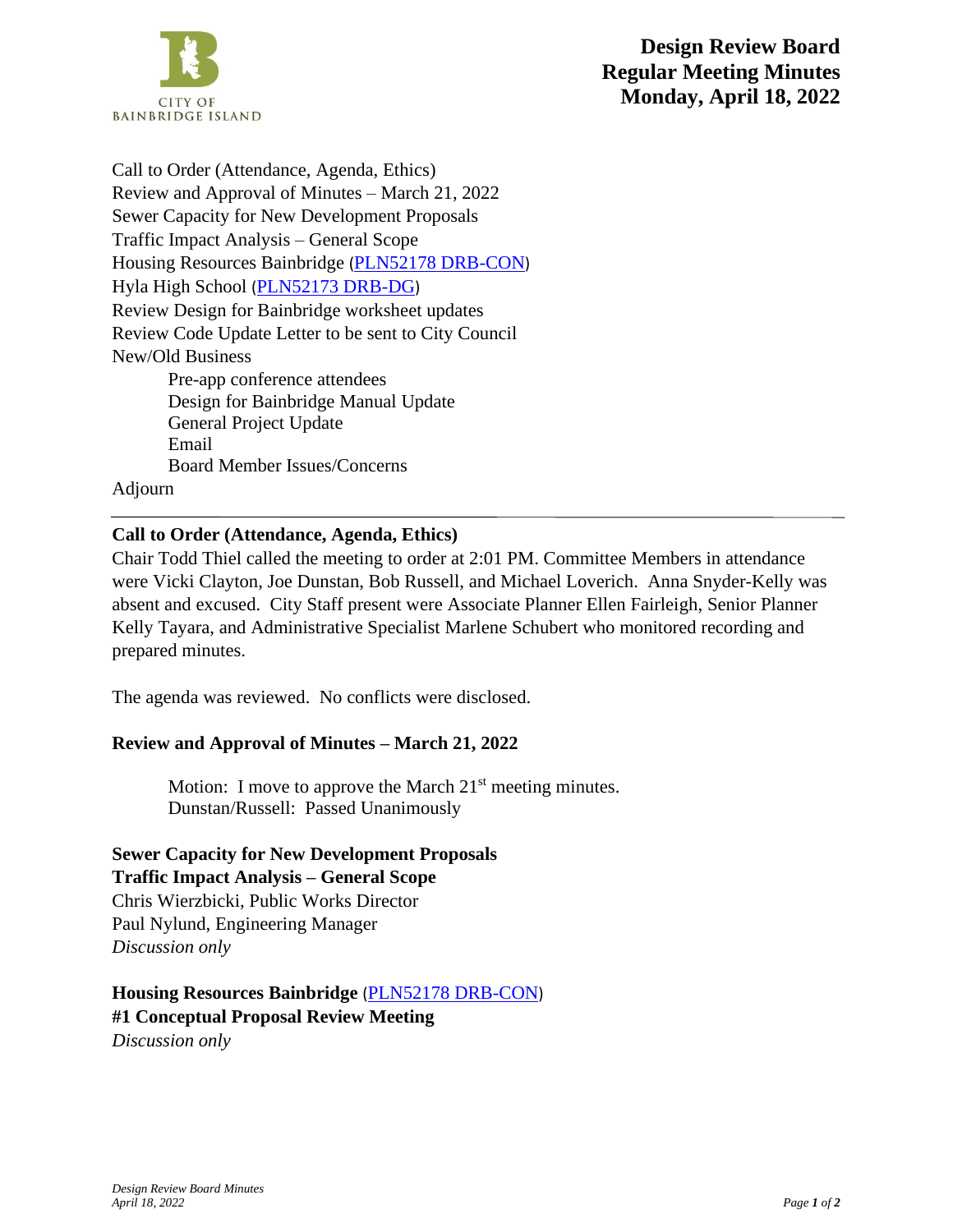

## **Hyla High School** ([PLN52173 DRB-DG](https://ci-bainbridgeisland-wa.smartgovcommunity.com/PermittingPublic/PermitLandingPagePublic/Index/45641329-64b8-4756-b71d-ae7600e9518f?_conv=1))

**#2 Design Guidance Review Meeting** *Discussion only*

### **Review DesignforBainbridge worksheet updates**

*\*Moved to next meeting*

# **Review Code Update Letter to be sent to City Council**

*Discussion only*

### **New/Old Business**

- Pre-app Conference Attendees
- Design for Bainbridge Manual Updates
- General Project Update
- Email
- Board Member Issues/Concerns

### **Adjourn**

The meeting was adjourned at 5:19 PM.

Approved by:

TAM Thiel

 $S_{\mathscr{L}}$ 

Todd Thiel, Chair Marlene Schubert, Administrative Specialist

\_\_\_\_\_\_\_\_\_\_\_\_\_\_\_\_\_\_\_\_\_\_\_\_\_\_\_\_\_\_\_ \_\_\_\_\_\_\_\_\_\_\_\_\_\_\_\_\_\_\_\_\_\_\_\_\_\_\_\_\_\_\_\_\_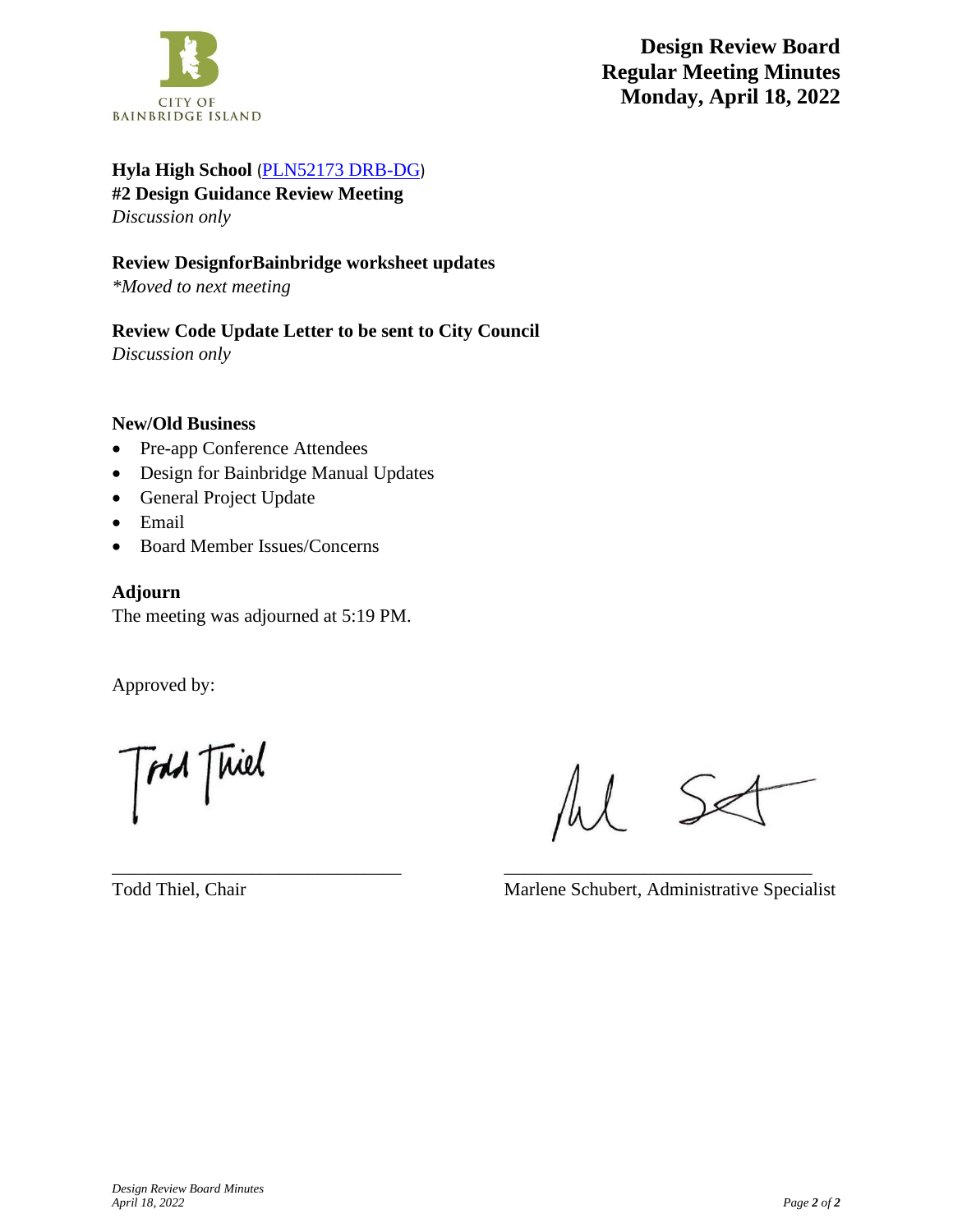| Attendee Report                     |                                      |                          |                                  |                           |
|-------------------------------------|--------------------------------------|--------------------------|----------------------------------|---------------------------|
| Report Generated:                   | 4/25/2022 8:32                       |                          |                                  |                           |
| Topic                               | Webinar ID                           | <b>Actual Start Time</b> | <b>Actual Duration (minutes)</b> | <b>Unique Viewers</b>     |
| Design Review Board Regular Meeting | 859 6181 4248                        | 4/18/2022 13:48          | 211                              |                           |
|                                     |                                      |                          |                                  | <b>Total Users</b>        |
|                                     |                                      |                          |                                  | 17                        |
| <b>Host Details</b>                 |                                      |                          |                                  |                           |
| User Name (Original Name)           | Email                                | Join Time                | Leave Time                       | Time in Session (minutes) |
| Marlene Schubert                    | mschubert@bainbridgewa.gov           | 4/18/2022 13:48          | 4/18/2022 17:19                  | 211                       |
| Panelist Details                    |                                      |                          |                                  |                           |
| User Name (Original Name)           | Email                                | Join Time                | Leave Time                       | Time in Session (minutes) |
| Vicki                               | vicki.clayton@cobicommittee.email    | 4/18/2022 13:52          | 4/18/2022 13:53                  |                           |
| Vicki                               | vicki.clayton@cobicommittee.email    | 4/18/2022 13:55          | 4/18/2022 17:19                  | 205                       |
| Paul                                | pnylund@bainbridgewa.gov             | 4/18/2022 13:55          | 4/18/2022 14:51                  | 57                        |
| charlie wenzlau                     |                                      | 4/18/2022 14:52          | 4/18/2022 17:07                  | 135                       |
| Ellen Fairleigh                     | efairleigh@bainbridgewa.gov          | 4/18/2022 13:58          | 4/18/2022 15:37                  | 99                        |
| <b>Chris</b>                        | cwierzbicki@bainbridgewa.gov         | 4/18/2022 14:00          | 4/18/2022 14:51                  | 52                        |
| Michael                             | michael.loverich@cobicommittee.email | 4/18/2022 13:56          | 4/18/2022 17:19                  | 203                       |
| Todd                                | todd.thiel@cobicommittee.email       | 4/18/2022 13:57          | 4/18/2022 17:19                  | 202                       |
| l Bob                               | bob.russell@cobicommittee.email      | 4/18/2022 13:54          | 4/18/2022 17:19                  | 205                       |
| Phedra Elliott                      |                                      | 4/18/2022 14:52          | 4/18/2022 15:36                  | 44                        |
| Joseph                              | joseph.dunstan@cobicommittee.email   | 4/18/2022 13:50          | 4/18/2022 17:19                  | 210                       |
| Kelly Tayara                        | ktayara@bainbridgewa.gov             | 4/18/2022 13:58          | 4/18/2022 17:04                  | 186                       |
| Attendee Details                    |                                      |                          |                                  |                           |
| User Name (Original Name)           | Email                                | Join Time                | Leave Time                       | Time in Session (minutes) |
| charlie wenzlau                     |                                      | 4/18/2022 14:01          | 4/18/2022 14:52                  | 52                        |
| Norm Landry                         |                                      | 4/18/2022 14:01          | 4/18/2022 17:03                  | 183                       |
| Phedra Elliott                      |                                      | 4/18/2022 14:13          | 4/18/2022 14:52                  | 39                        |
| Jennifer Sutton                     | jsutton@bainbridgewa.gov             | 4/18/2022 14:03          | 4/18/2022 15:30                  | 88                        |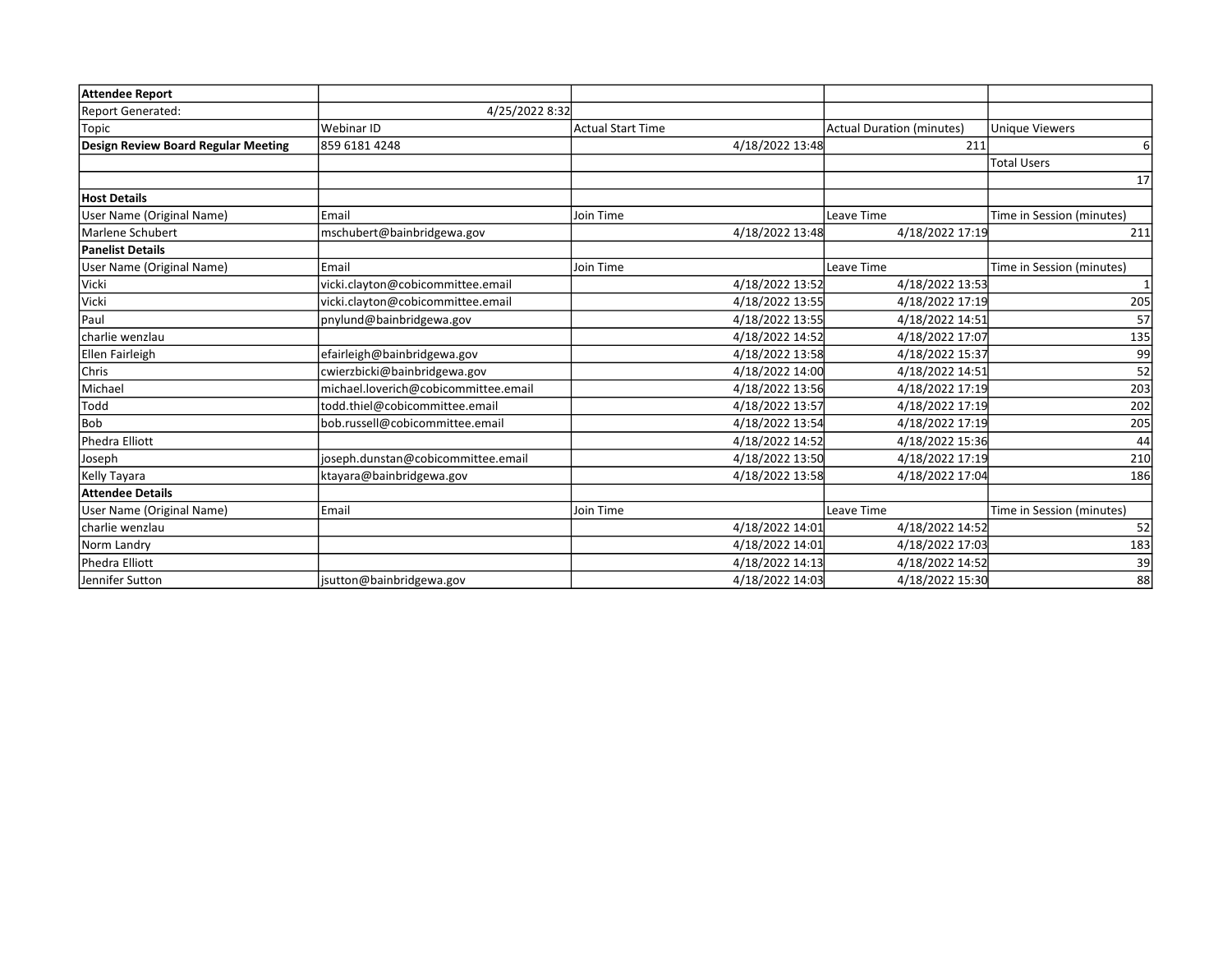WEBVTT

00:00:03.990 --> 00:00:21.780 Todd: Excellent Good afternoon, welcome to the bainbridge island design review board two o'clock to a one actually on aching April 2021 and we have a quorum we've got Joe Michael Bob vicki myself.  $\mathfrak{D}$ 00:00:23.070 --> 00:00:33.210 Todd: Here today and it will not be in attendance, we have a as we see a full of full of done a full agenda here that should take us right through till five. 3 00:00:35.130 --> 00:00:38.400 Todd: Oh there's even a second page second page of agendas never been thing.  $\lambda$ 00:00:40.860 --> 00:00:41.160 Todd: So. 5 00:00:42.480 --> 00:00:47.010 Todd: The first order of business would be to approve of meetings of our last meeting minutes of our last meeting. 6 00:00:48.780 --> 00:00:51.210 Todd: Any any motions there. 7 00:00:53.220 --> 00:00:54.660 Joseph: i'll second or second. 8 00:00:55.620 --> 00:00:56.820 Todd: i'm going to someone has to first say.  $\mathsf{Q}$ 00:00:57.060 --> 00:01:03.960 Joseph: Oh, I thought that was the first oh i'll follow i'll move the we approve the march 21 2022. 10 00:01:05.010 --> 00:01:05.700 Joseph: minutes. 11 00:01:06.000 --> 00:01:06.420 Excellent.

1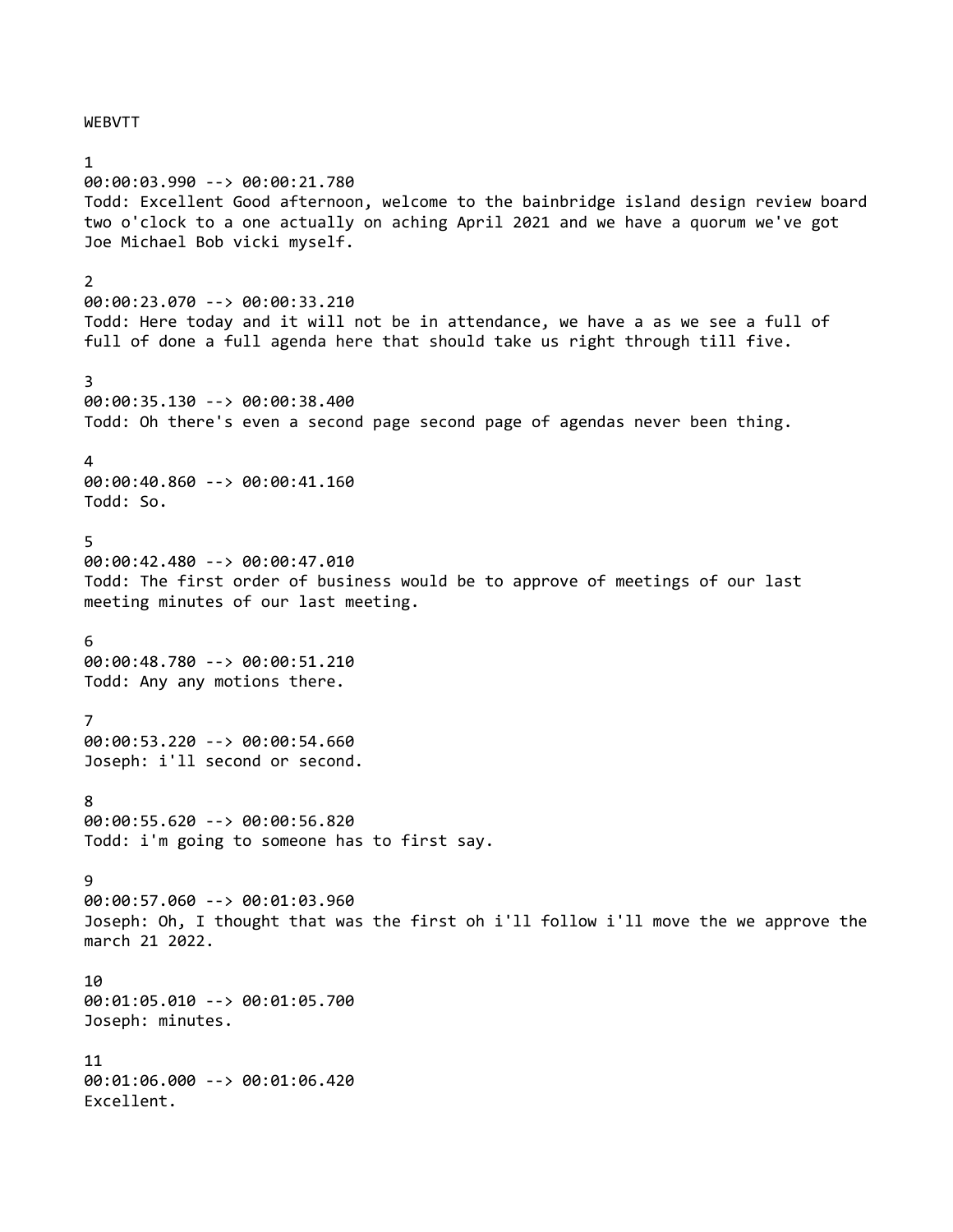12 00:01:08.850 --> 00:01:12.150 Todd: And Bob raise the standard bleep the second okay. 13 00:01:13.560 --> 00:01:14.160 Excellent. 14 00:01:16.920 --> 00:01:18.090 Todd: So we are heading. 15 00:01:20.010 --> 00:01:31.470 Todd: off to a good start ahead of schedule and we could turn this over time just for a kind of overview of this work, capacity and how new developer puzzles relate to that. 16 00:01:32.550 --> 00:01:42.150 Todd: And I will let people from the city introduce ourselves why don't since we have some new people here we can go around the Horn and introduce ourselves i'm taught deal. 17 00:01:43.260 --> 00:01:46.140 Todd: Chair of the design review board and i'll give it to vicki. 18 00:01:47.370 --> 00:01:49.080 Vicki: vicki clayton co chair. 19 00:01:50.250 --> 00:01:51.210 Todd: and Joe Joe. 20 00:01:51.900 --> 00:01:52.170 Joe. 21 00:01:53.220 --> 00:01:53.610 Joseph: yeah. 22 00:01:54.810 --> 00:01:55.950 Joseph: chair now remember. 23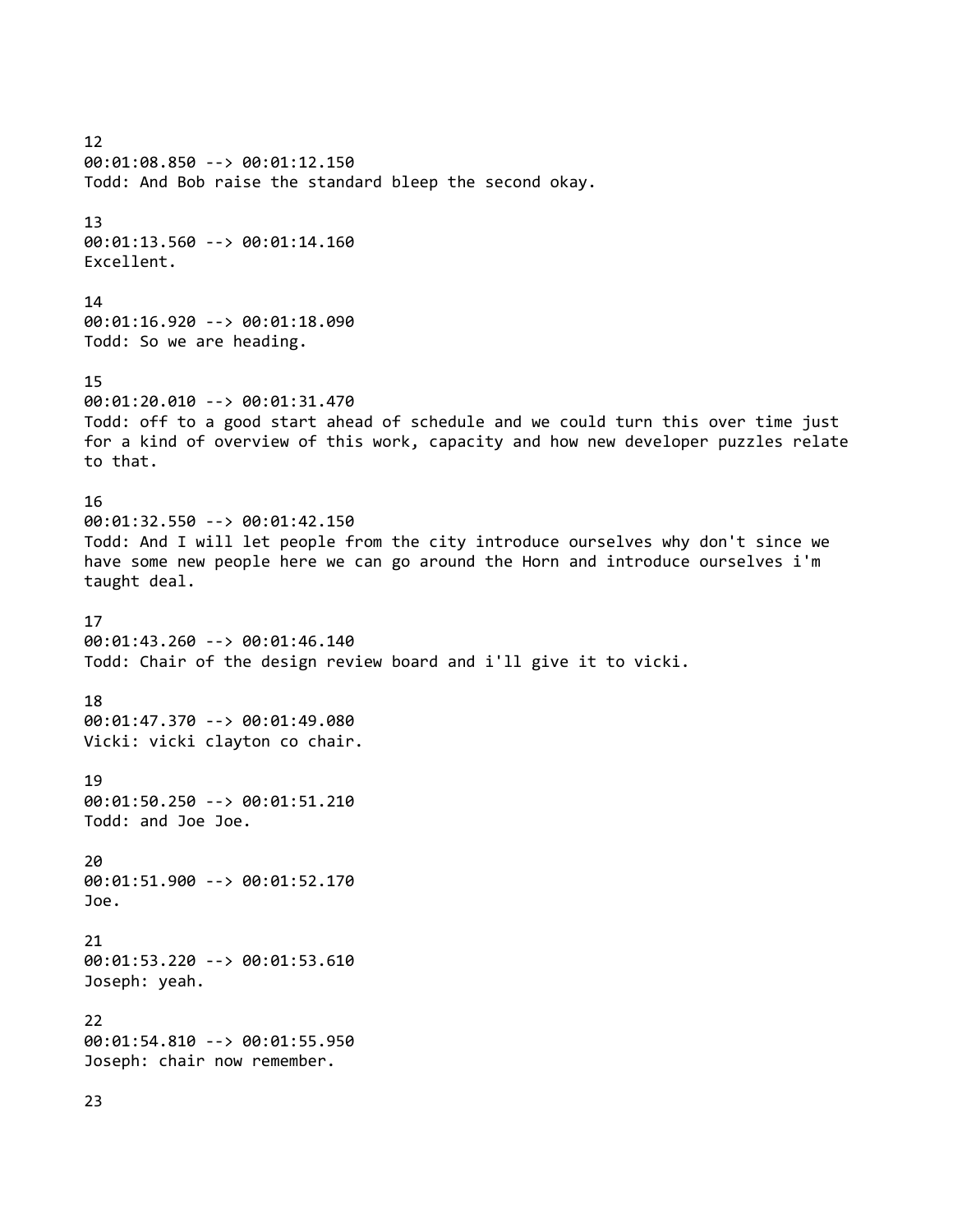00:01:56.670 --> 00:01:57.330 Michael. 24 00:01:59.100 --> 00:02:01.260 Michael: Michael leverage the rb. 25 00:02:02.010 --> 00:02:02.670 Todd: And Bob. 26 00:02:03.870 --> 00:02:04.170 Todd: yeah. 27 00:02:04.500 --> 00:02:07.800 Bob: Bob Russell remember the viewer be excellent. 28 00:02:11.340 --> 00:02:16.770 Chris: hello, my name is Christmas vicki i'm the city's public works director thanks for having me this afternoon. 29 00:02:17.820 --> 00:02:18.660 Todd: Thanks, for being here. 30 00:02:19.890 --> 00:02:27.840 Paul: hey good afternoon everybody, my name is Paul islands i'm an engineering manager for the water resources in development engineering group and public works and I work for Chris. 31 00:02:30.870 --> 00:02:31.410 Todd: Excellent. 32 00:02:34.350 --> 00:02:34.740 Todd: Did. 33 00:02:36.150 --> 00:02:43.980 Todd: Was there a some opening comments you wanted to make or or and i'll go up to them to the board if we have questions for. 34 00:02:44.040 --> 00:02:44.490 Chris: yeah I think.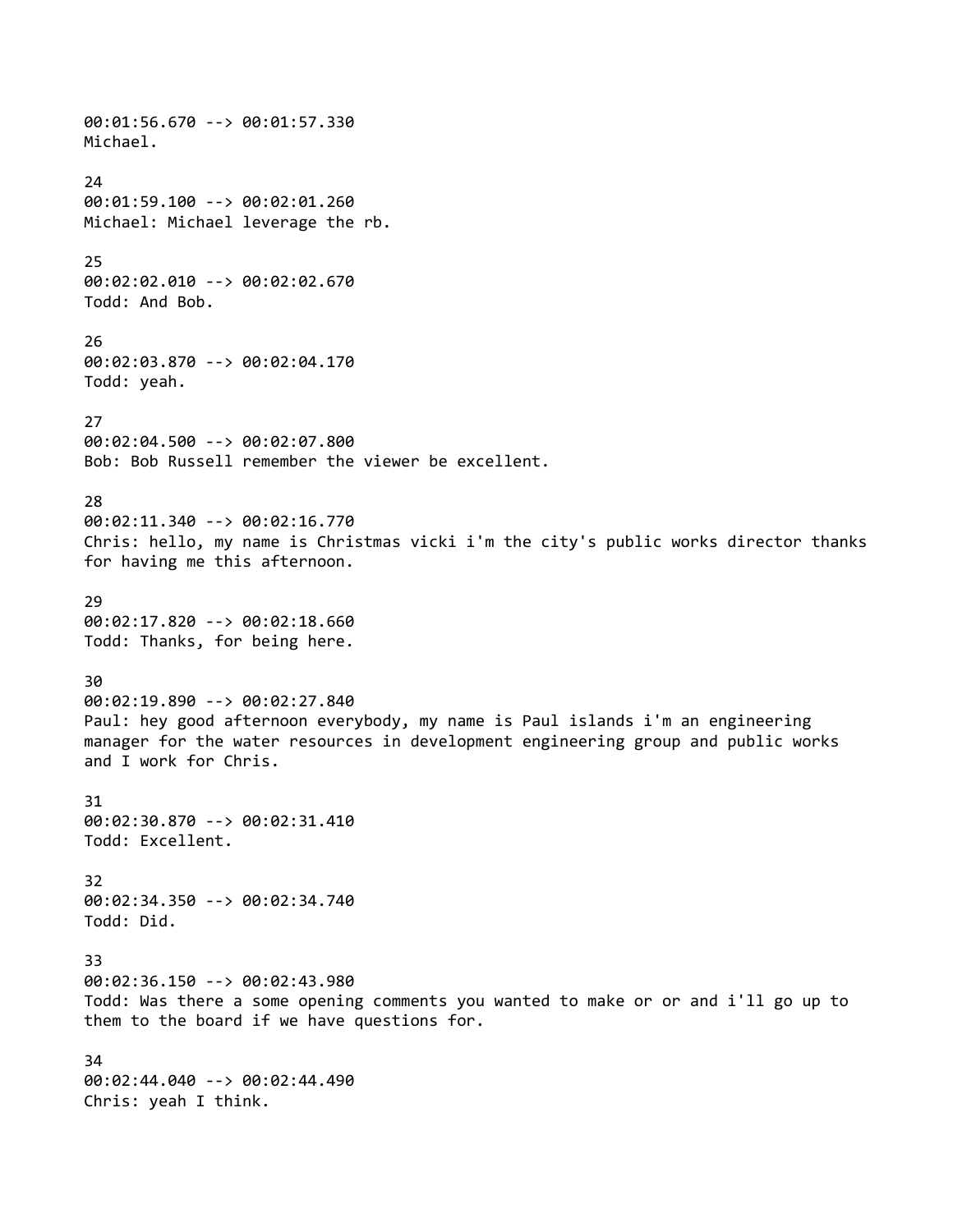35 00:02:44.760 --> 00:02:47.310 Chris: I think we have a little presentation, I can give you the treatment plan. 36 00:02:48.900 --> 00:02:59.580 Chris: So if you want to let me share my screen, I can walk you through that and then so we'll tackle the sewer stuff first and then I will do the address compact piece with paul's at work. 37 00:03:00.720 --> 00:03:03.420 Marlene Schubert: Yes, does should have access now to share. 38 00:03:05.970 --> 00:03:20.250 Chris: i'm going to warn you some of this stuff is pretty technical I tried to make it as lay person friendly as possible but go ahead and chime right in if you're having trouble following me. 39 00:03:20.760 --> 00:03:22.770 Joseph: As long as it doesn't smell world okay. 40 00:03:23.100 --> 00:03:23.370 Joseph: yeah. 41 00:03:23.430 --> 00:03:23.820 Todd: yeah I was. 42 00:03:24.120 --> 00:03:25.410 Todd: gonna say was too graphic. 43 00:03:25.500 --> 00:03:29.490 Chris: I think that's right here, right that would have been good good segue. 44 00:03:30.510 --> 00:03:32.250 Chris: let's see if I can Jesus. 45 00:03:33.810 --> 00:03:36.630 Chris: already seeing the main like presenter screen now. 46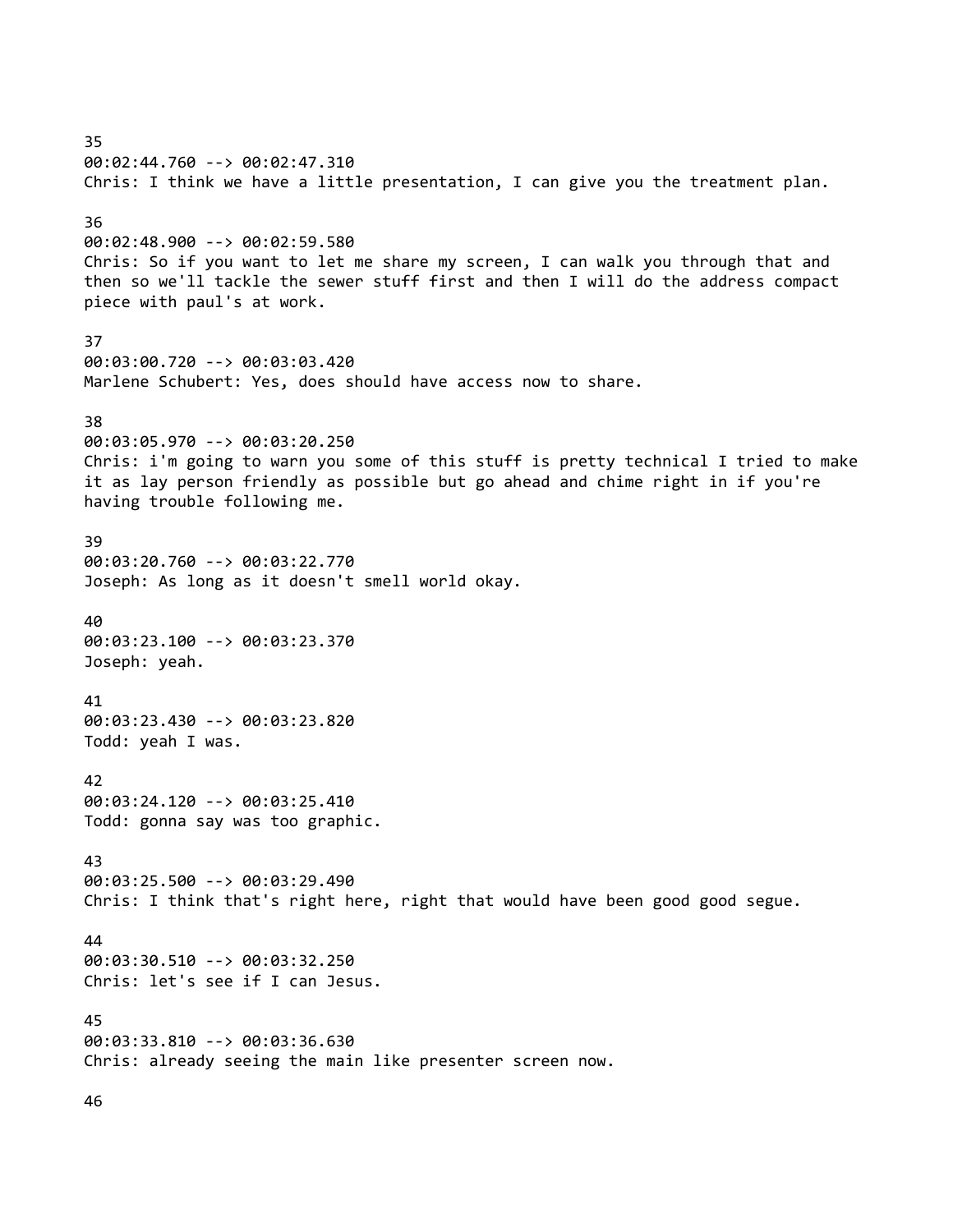00:03:36.780 --> 00:03:37.560 Todd: yeah very good. 47 00:03:37.770 --> 00:03:49.320 Chris: Okay alright so go back around the treatment plan and how it relates to kind of really want me to give you overview of is kind of what is the, how do we measure capacity. 48 00:03:49.800 --> 00:03:58.560 Chris: And how do we know that we have enough capacity to meet demand and what are we going to be doing in the future to ensure that we continue to have demand, and how does that relate to. 49 00:03:59.880 --> 00:04:01.080 Chris: land use in winslow. 50 00:04:02.190 --> 00:04:09.240 Chris: that's that's our overview, so this is the boundary of the city sewer service area in which. 51 00:04:10.320 --> 00:04:16.230 Chris: You can see the black line represents the boundary and you all have orange lines in there, represent all of the different sewer lines. 52 00:04:17.010 --> 00:04:26.700 Chris: who escaped just get area and, as you can see there's a piece of the i'm going to kind of focus a portion of this conversation really towards the winslow sub area. 53 00:04:27.000 --> 00:04:33.870 Chris: Because that's the piece of planning that the city is going to be doing that directly relates to what's going to be happening with the sewer. 54 00:04:34.590 --> 00:04:44.820 Chris: In the next couple of years because, but as you'll notice that the winslow masterplan area if you're familiar with that boundary includes a big portion of this area, here, that is not included in the sewer area. 55 00:04:45.090 --> 00:04:54.990 Chris: So they're not directly overlapping with each other, although there, they are close so So this is the sewer sewer service boundary down here this little.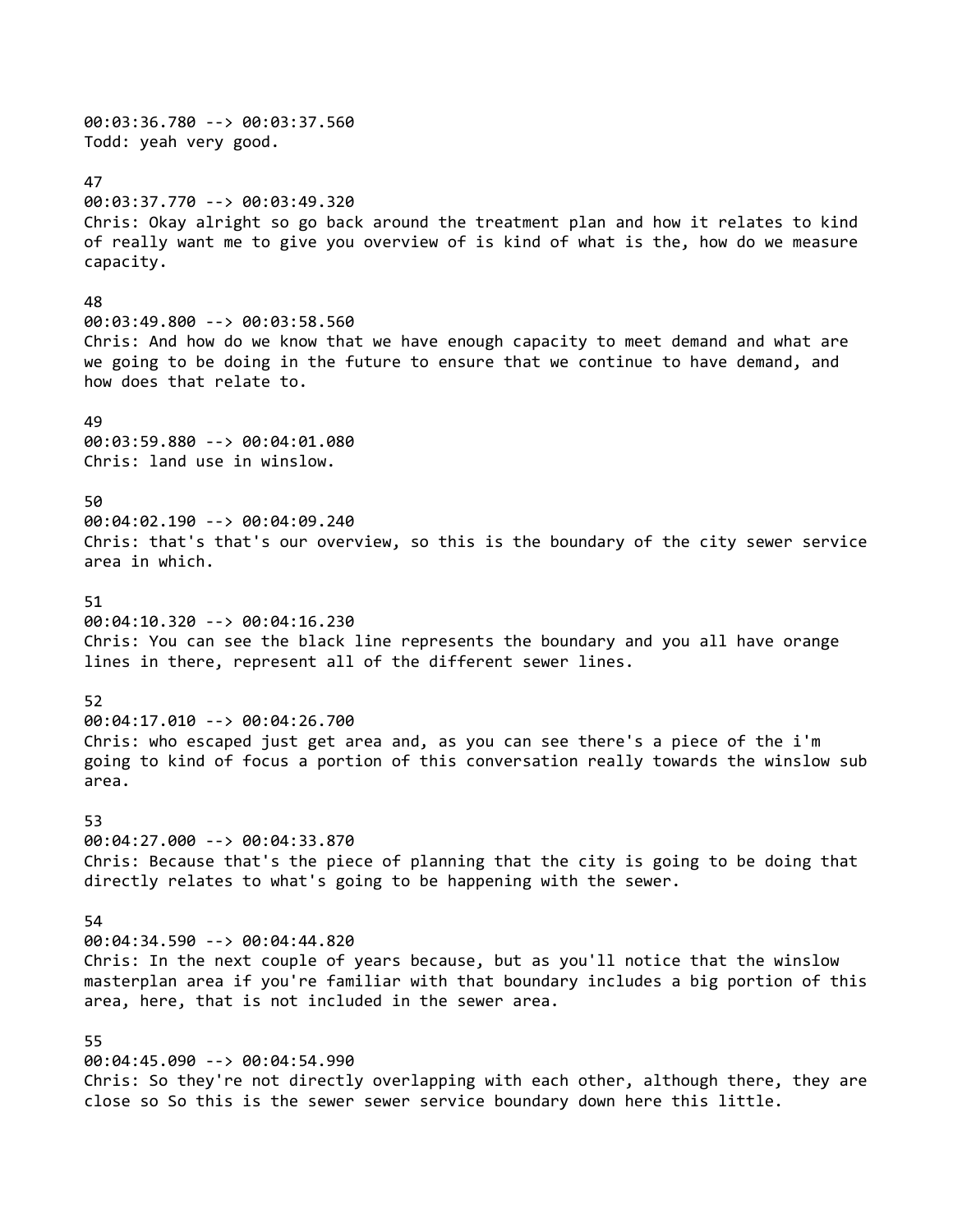56 00:04:56.160 --> 00:04:59.430 Chris: purple dots represents where the treatment plan is looking. 57 00:05:01.560 --> 00:05:10.740 Chris: Focusing a little closer this point neighborhood you can see the ferry terminal down here this circle here represents the location of the tree plant if you haven't been there. 58 00:05:11.400 --> 00:05:18.900 Chris: it's right across the street from the governor's House which is great plan place for a very smelly actually not often not smelly dream. 59 00:05:21.030 --> 00:05:30.630 Chris: here's a even more close up and how that plan looks just very high level of how this works is the sewage flows into the plant approximately here. 60 00:05:31.200 --> 00:05:41.190 Chris: and get screened so a lot of some more larger solid particles and things that will that are not organic get screened out. 61 00:05:41.670 --> 00:05:49.800 Chris: way they remove grid here in this grid Chamber so grapples and rocks and sand and things like that other things that won't break down organically get removed. 62 00:05:50.760 --> 00:05:58.980 Chris: Treatment there's treatment called aeration and all these basins here for the for the sewage, which basically prepares the sewage for. 63 00:05:59.280 --> 00:06:07.650 Chris: Settling because that's one of the main treatment train processes in the plant is this is selling of solids and that's what we do here in the classifier. 64 00:06:08.040 --> 00:06:10.860 Chris: So all they're rated to which goes into the clarify. 65 00:06:11.580 --> 00:06:23.760 Chris: It sits in that pool essentially for period of time until the cells that the solid sell at the bottom, then they get removed and they get the watered and removed from the site they get chopped off the site to landfill.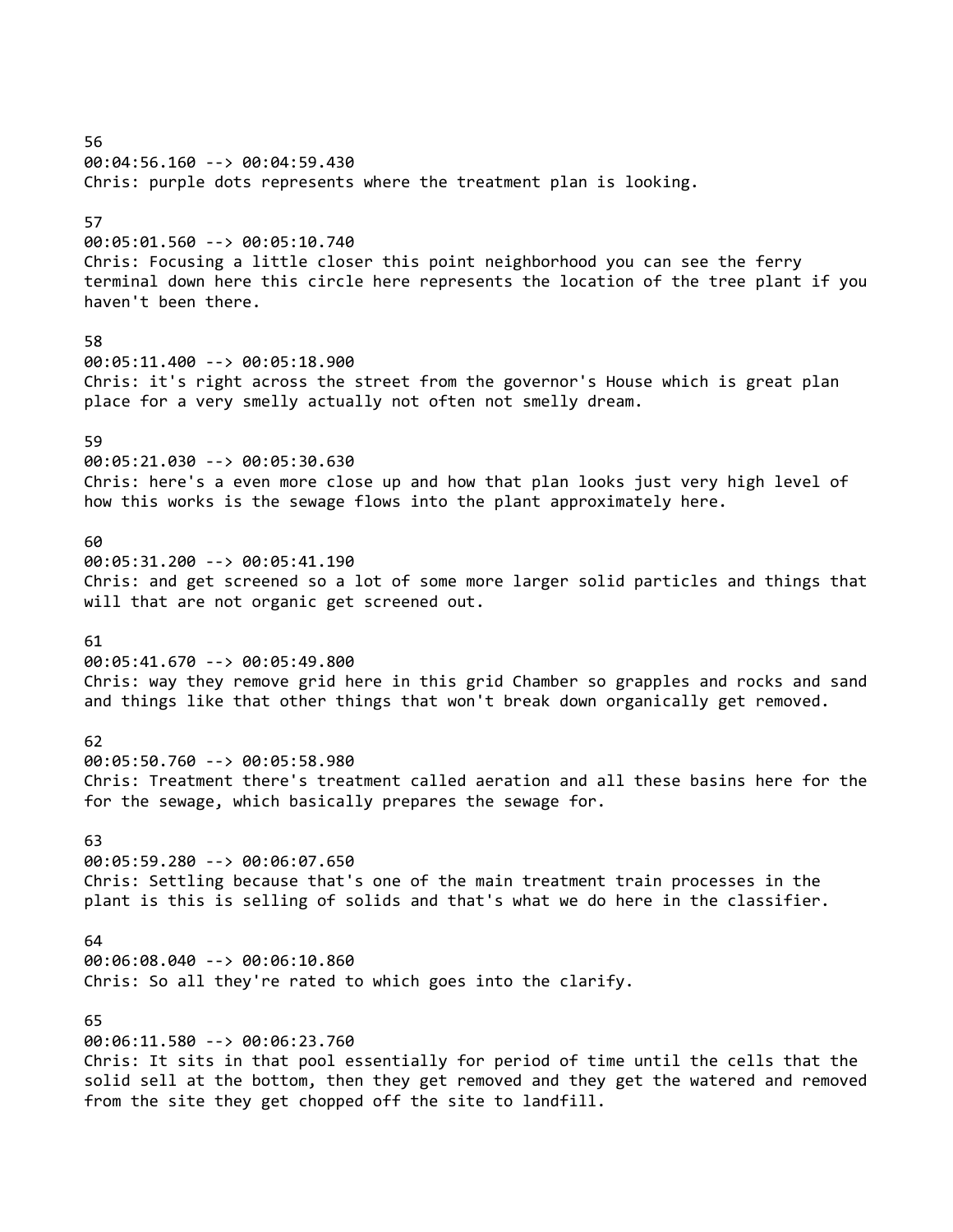66 00:06:24.330 --> 00:06:37.380 Chris: and clean water cleaner water goes through a UV disinfection process here where it gets further disaffected then it goes out to puget sound and not fall but discharges on the other side of the way. 67 00:06:38.700 --> 00:06:41.940 Chris: So that's generally how the plan works and, as you can tell. 68 00:06:43.020 --> 00:06:49.320 Chris: From both of these slides, particularly this one there's not a whole lot of space to expand the plan. 69 00:06:50.160 --> 00:07:05.490 Chris: right because we're in the middle of a neighborhood and, as you can see that the plant area itself is pretty well built out, so we are not eager to want to try and expand the footprint of this plan, because there just isn't a whole lot of space, not that we couldn't but there's some difficult. 70 00:07:07.200 --> 00:07:15.600 Chris: So the way we measure capacity at the plan is the two factors we use we look at flow and we look at what's in flow is how much. 71 00:07:18.870 --> 00:07:24.090 Chris: Waste liquid solid waste is coming into the planet at any particular time and coming out. 72 00:07:24.480 --> 00:07:40.500 Chris: And loads are the concentration of that flow right how how many solids does it have how concentrated, is it or is it not so Those are the two factors for us and we're going to look a little bit about how we measure what the capacity of the plan is for both flows and for loads. 73 00:07:42.480 --> 00:07:49.350 Chris: So when we did our general sewer plan back in 2017 the Arkansas looked at land use projections. 74 00:07:49.920 --> 00:07:57.300 Chris: Looking out to 2035 so they looked at this sewer service boundary they looked

at all the different land use types within that boundary.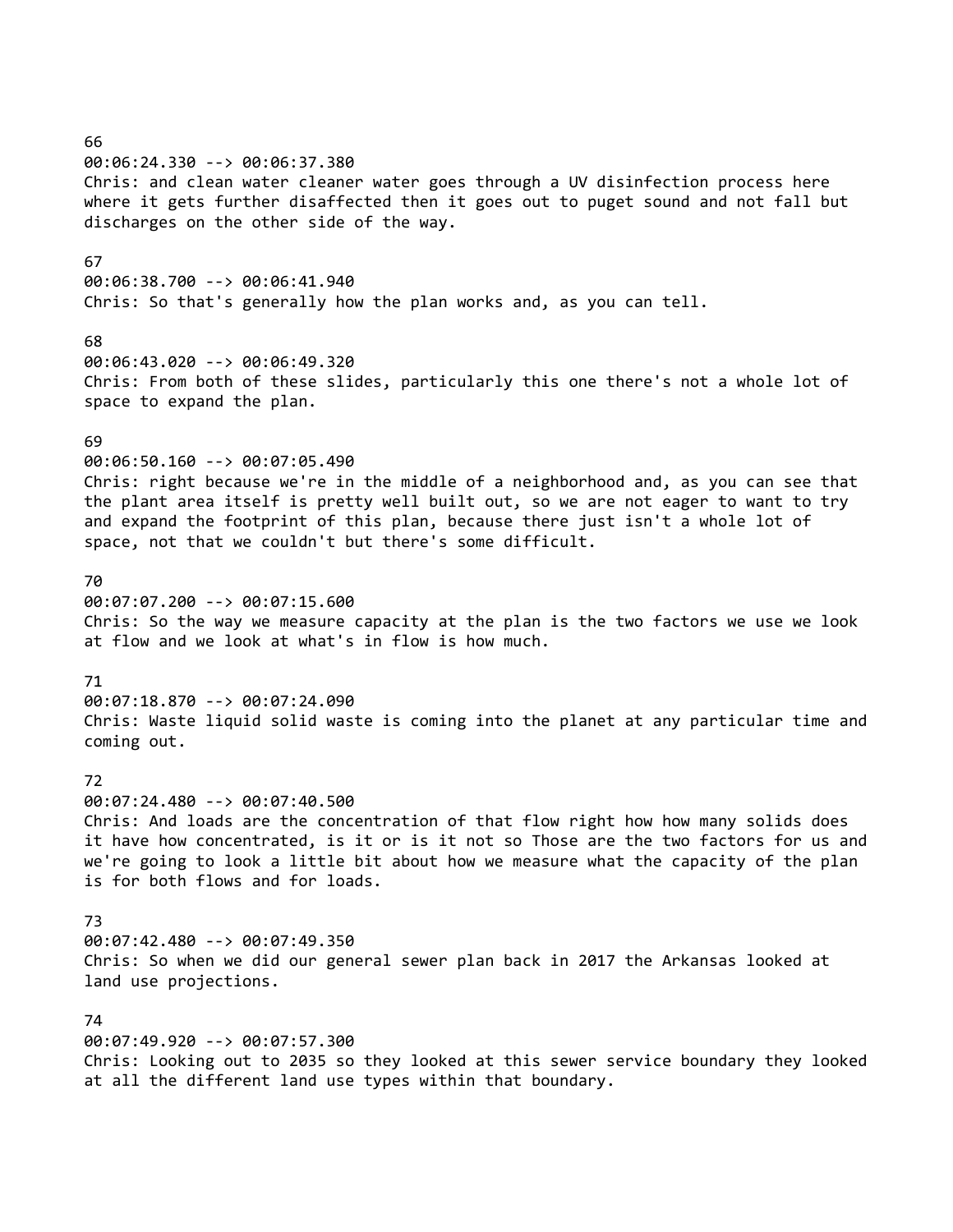75 00:07:57.600 --> 00:08:04.080 Chris: And they identified all the acreage associated with those different land use types right commercial low density Tara. 76 00:08:04.800 --> 00:08:15.330 Chris: Then they associated a waste of our flow with each of those land use types, you came up with a projection for how much flow they thought would be coming into the plant and how much concentration becoming. 77 00:08:16.680 --> 00:08:28.380 Chris: or load in 2035 and that's the basis in the sewer plan that we've been using to ensure that our land use plan is is concurrent with the capacity of the plan. 78 00:08:29.580 --> 00:08:33.900 Chris: So i'll show you how those predictions are playing out so we're first we're going to look at flow. 79 00:08:35.010 --> 00:08:50.850 Chris: And it focus first on this little triangle here a little triangle tells us what the current treatment plant is rated that's when we did the last upgrade in 2007 they raided the plant at being able to treat 1.2 million gallons of flow per per day. 80 00:08:52.380 --> 00:08:54.150 Chris: And the sewer. 81 00:08:55.770 --> 00:09:03.810 Chris: Darrell sewer plant, as I just said predicted based on that land use planning, we just looked at that and 2035 that we'd be seeing almost one and a half. 82 00:09:05.070 --> 00:09:10.740 Chris: And that in 2022 right now we'd be seeing a little over 1.1 million per day. 83 00:09:12.450 --> 00:09:18.810 Chris: So we've been doing a lot of evaluation at the plant, because we know we are approaching capacity, so we have a lot of good looking like. 84 00:09:19.500 --> 00:09:26.820 Chris: Back at a lot of data, and so this is the flow pattern for the last five

years to tell these shows us how much flow is coming into the plan.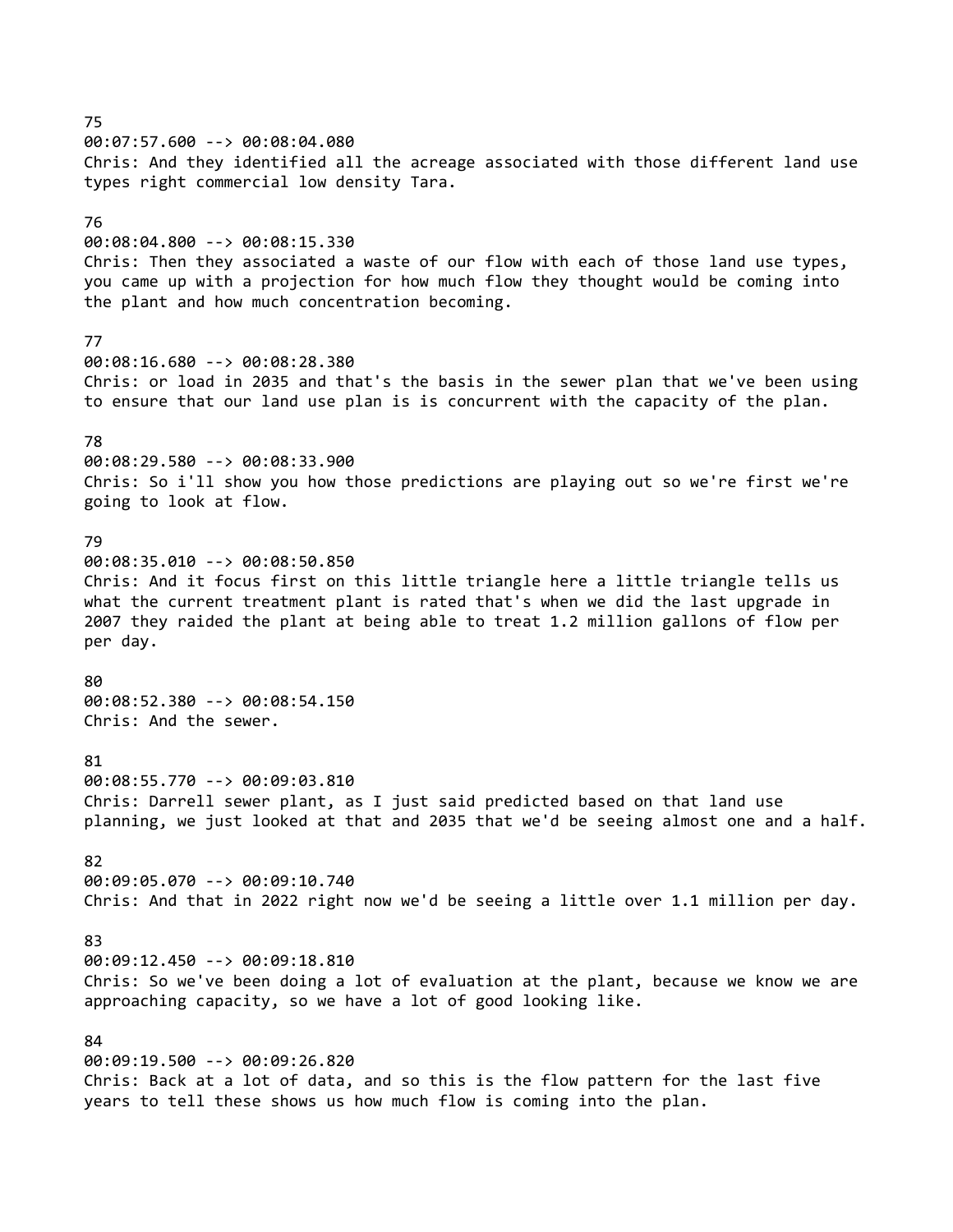00:09:27.390 --> 00:09:36.720 Chris: And as you can see there's a lot of peaks and valleys depending in the summer or the winter and here's that here's that little triangle right that's the 1.2 million gallons at the plant rated for. 86 00:09:37.290 --> 00:09:45.450 Chris: And you can see, the numbers for floor actually pretty low and the trend is up but it's very slowly and actually none of these days have you been approached one. 87 00:09:47.580 --> 00:09:58.800 Chris: So we go back to the chart, this is what the plan projected we would be adding 2022 what little over 1.1 million gallons but actually this year we're only seeing that 900,000. 88 00:09:59.250 --> 00:10:07.620 Chris: million gallons per day so flow wise we're actually seeing a lot less flow than we expected to see based on capacity analysis. 89 00:10:08.790 --> 00:10:27.570 Chris: So that's the flow so let's now let's talk about loads which is like the concentration flow right so unload prediction same thing little triangle shows us where the planet was rated when it was last upgrade in 2007 and, if you look over here is probably about 2600 or 2650. 90 00:10:29.370 --> 00:10:34.740 Chris: pounds per day that's how we measure load pounds per day of biologically dissolved oxygen biological oxygen. 91 00:10:36.180 --> 00:10:43.560 Chris: And they predicted in 2035 that we'd be seeing about 2050 pounds per day and then in 2022 we'd be seeing about 2300. 92 00:10:44.520 --> 00:10:59.880 Chris: So we're kind of right in the middle there now again we've been looking at a lot of data at loads and how the planets experiencing loads this purple line here, this time represents that little triangle right that's the rate of the plan 20 620. 93 00:11:01.110 --> 00:11:14.310

Chris: trigger finger there 20 642 pounds per day and this this red line represents

85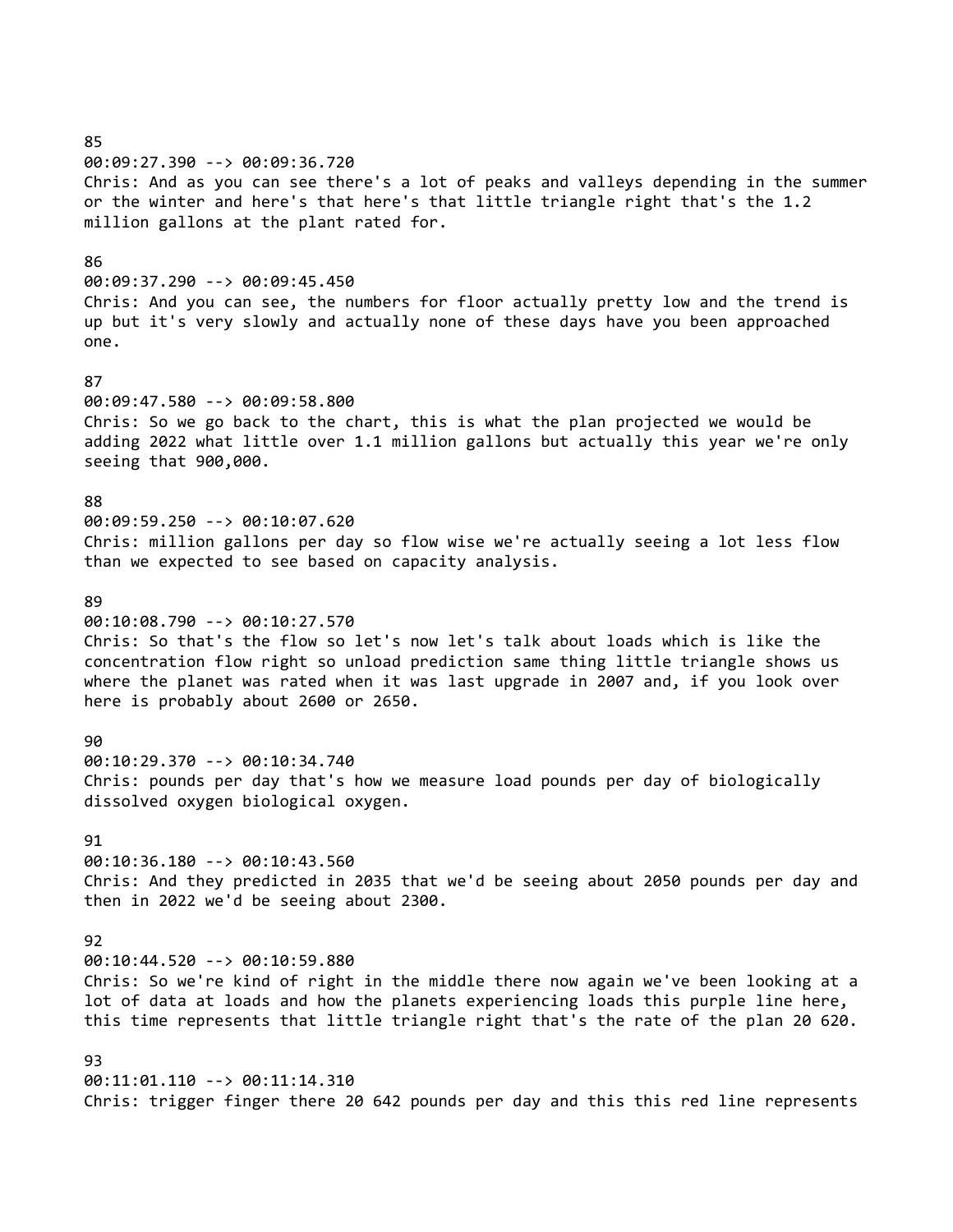the VOD so that's what we're looking at in that previous chart and you can see, oh it's getting pretty close up to that. 94 00:11:14.910 --> 00:11:22.980 Chris: load limit line couple times now, in the last five years, right and the general trend does seem to be a little bit more up than the load was. 95 00:11:23.670 --> 00:11:32.910 Chris: This Green Line represents total suspended solids, which is another way to measure concentrations, basically, how many common, what are the solid material but we're just focusing today on the VOD. 96 00:11:34.290 --> 00:11:40.980 Chris: So if you project if you look at these numbers on the graph that we're looking at originally for loads you can see that the actual. 97 00:11:41.460 --> 00:11:50.670 Chris: we're at about 20 to 50 and we plan projected to be between 300 so we're right about at where the plan Doc we would be at this point in time. 98 00:11:51.390 --> 00:12:01.080 Chris: Related to wastewater treatment plant loads which is good and bad right it's better to be below and above, but it also means that we need to start doing some planning and that's what we're doing right now. **99** 00:12:02.850 --> 00:12:12.840 Chris: And so, when we so just backing up to this one time, so now that we know kind of exactly where we're at on this chart we're trying to project the rest of this. 100 00:12:13.560 --> 00:12:23.850 Chris: rest of this trajectory here out to 2035 to recreate that trend line to see where we're going to be reaching this triangle point, which is the point that we're really concerned about. 101 00:12:24.570 --> 00:12:31.020 Chris: And that's what this graph represents this one was just created just a couple of days ago by our consultants who were working on our capacity. 102 00:12:31.620 --> 00:12:46.950 Chris: And these this is that same data that we looked at that was the red line on that pod moves like trending up and we saw a couple of points pretty close to our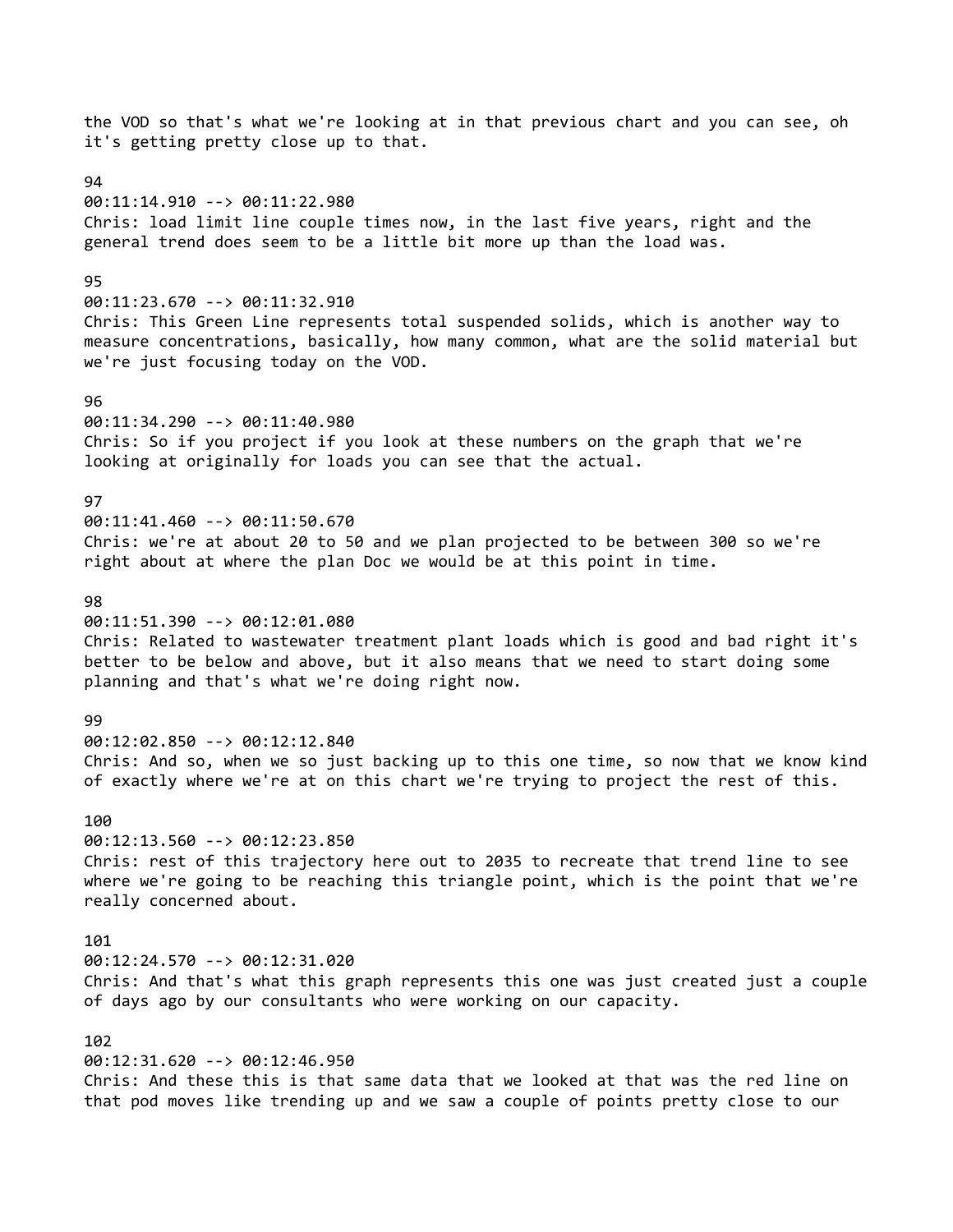limit We took that trend line and projected it out against our rating at the plan and it looks like. 103 00:12:48.090 --> 00:12:53.940 Chris: it's about the place where we would be at our Max capacity, based on our current based on that current news. 104 00:12:55.410 --> 00:12:59.610 Chris: Over the good news is that if you look at this purple line here 3200 pounds. 105 00:13:00.690 --> 00:13:08.040 Chris: Our consultant thinks that their current treatment plan is actually kind of within the confines of the infrastructure that we have today. 106 00:13:08.880 --> 00:13:18.810 Chris: is probably capable of treating up to 3200 pounds, but it with some tweaks now they may not be cheap to do those tweaks, but they are not super expensive. 107 00:13:19.260 --> 00:13:30.030 Chris: building new infrastructure expanding tree plant size etc they're replacing some equipment changing processes, making different types of investments or the next couple of years, so that we could. 108 00:13:30.660 --> 00:13:37.050 Chris: Get the plant up to this 3200 level and then have some extra time to think about larger and more and. 109 00:13:38.340 --> 00:13:39.480 Chris: More larger upgrades. 110 00:13:41.190 --> 00:13:51.270 Chris: And so, when just little breakdown of these the load, which is, I think, interesting is that this is the influence that we were looking at before in a single line. 111 00:13:51.900 --> 00:13:56.730 Chris: And then they are consultants broke that down into what they think is both residential and commercial. 112 00:13:57.690 --> 00:14:05.400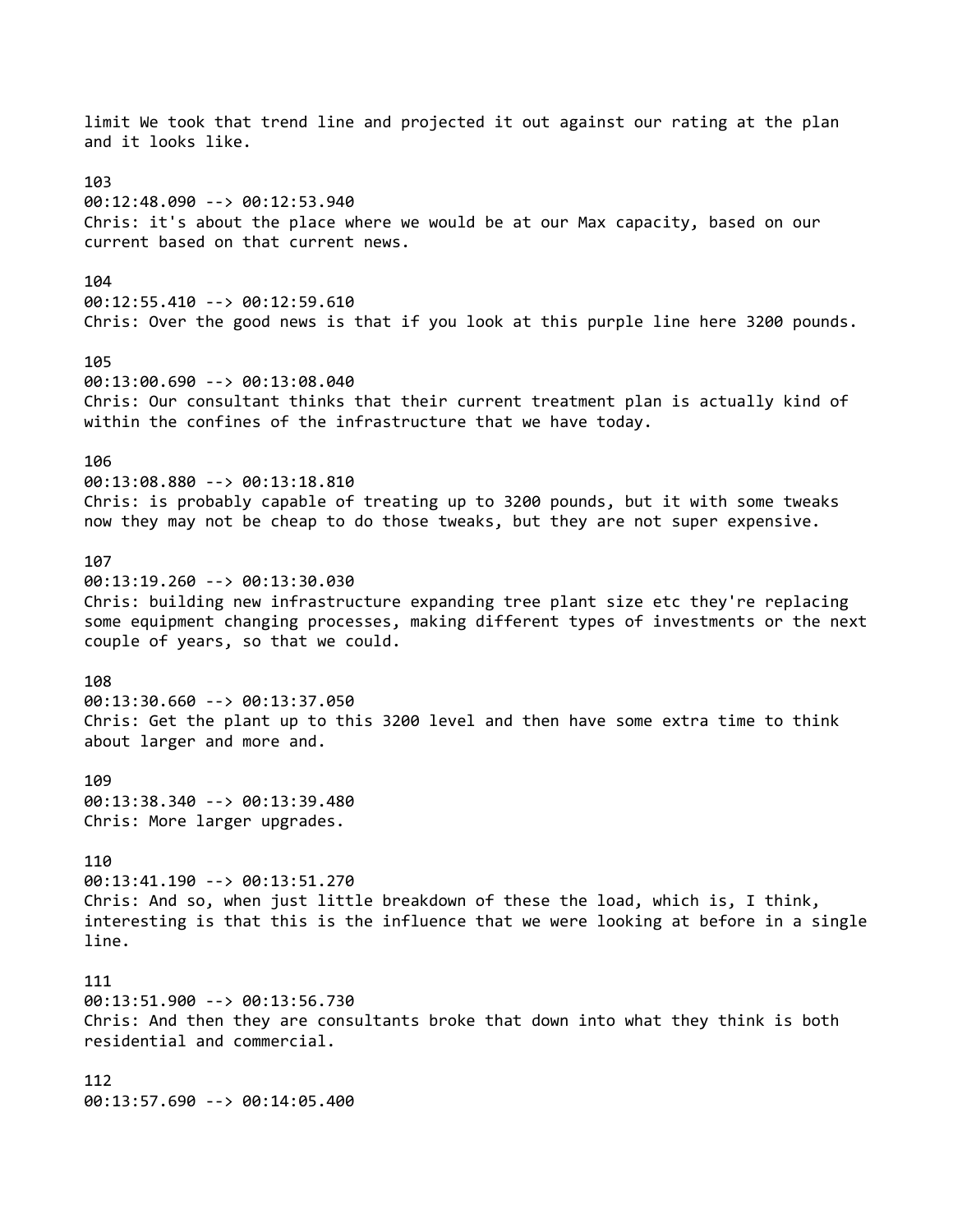Chris: And if you look at the residential it's really not increasing very much over the last five years it's actually almost flat, but the commercial. 113 00:14:06.090 --> 00:14:15.510 Chris: is going up quite a bit so that's the place where we really need to focus on ensuring that we are understand what those loans are coming from. 114 00:14:15.750 --> 00:14:25.200 Chris: And that we understand what the impacts of additional commercial uses are going to be on the system because that's where we're going to have the most rapid increase in loads is a commercial. 115 00:14:27.180 --> 00:14:37.050 Chris: So conclusions next steps, the things we're doing so conclusions we can make from this, as I mentioned the flows are kind of below and the loads are about on track, where we thought the. 116 00:14:38.490 --> 00:14:49.200 Chris: Commercial loads are writing passive essential, so we need to ensure that we have really clear data about what is coming out of our commercial users and that's something we're doing now. 117 00:14:49.710 --> 00:14:55.950 Chris: But we also need to start looking at what's called pretreatment so things that these users or the city could do. 118 00:14:56.280 --> 00:15:06.330 Chris: At the locations where those restaurants or breweries or whatever they are those whatever those commercial users are ways to treat some of that effluent before it gets. 119 00:15:07.110 --> 00:15:13.890 Chris: which would be a lot cheaper potentially then upgrading the entire plan to deal with those individual uses. 120 00:15:14.310 --> 00:15:25.140 Chris: And that could be small investments, it could be larger but that's something that we're a lot of communities have these types of pre treatment programs they call them fall programs fats oils and greece's. 121 00:15:25.530 --> 00:15:31.170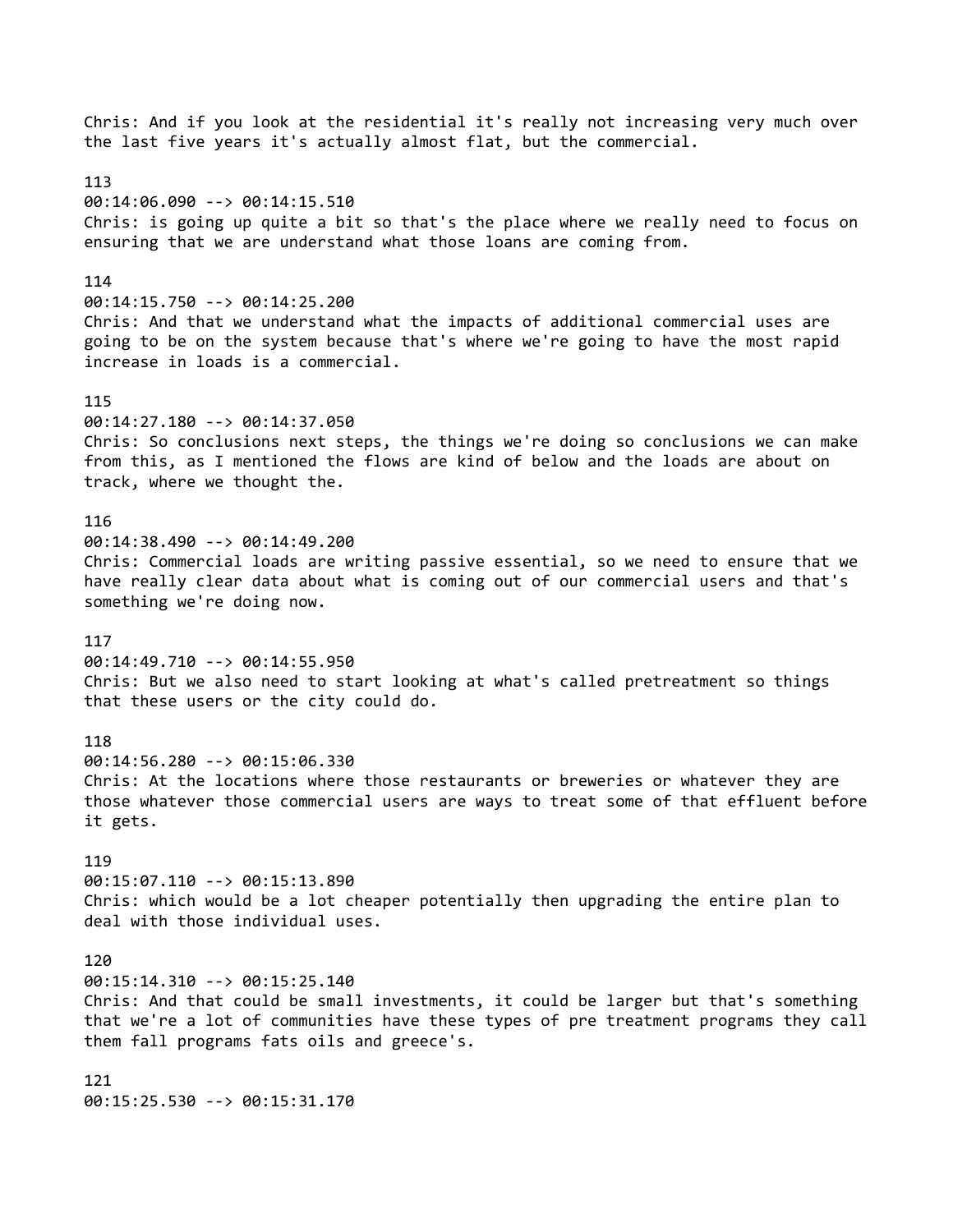Chris: So ways to deal with those on site before they get to the plan will be thinking about that over the next year. 122 00:15:32.520 --> 00:15:40.050 Chris: And then, based on that last chart we saw we know we're gonna have to make some minor improvements here in the next three to five range to get us to that purple line so that we can have. 123 00:15:41.310 --> 00:15:53.400 Chris: be treating up to about 3200 pounds per day, but we also know that there's a maximum there too, and so we're probably looking at about 15 years worth of time before we need to get to major upgrades to. 124 00:15:55.170 --> 00:15:59.160 Chris: So we need to start planning to those major updates, probably in the next 10 to 12 years. 125 00:16:00.840 --> 00:16:08.880 Chris: And then, lastly, we really need to be coordinating all this work with what's happening with winslow Sudbury because we know that, based on the land use, as we have today. 126 00:16:09.660 --> 00:16:14.070 Chris: You know we're we're in good shape and we're doing planning that's based on all those projections. 127 00:16:14.460 --> 00:16:21.540 Chris: But if we change decide to change the land use projections, or we tried to and we increase densities or increase the number of particularly commercial users. 128 00:16:22.290 --> 00:16:32.460 Chris: That we really need to compare that information closely with the assumptions that were made in our generals who are plan that have developed all this information you saw today, because if we see something that is. 129 00:16:34.470 --> 00:16:44.940 Chris: significantly increasing commercial uses, for example, will want to think about maybe we doing some of these calculations, to ensure what these impacts on the planet will be an hour ideal. 130 00:16:47.400 --> 00:16:52.530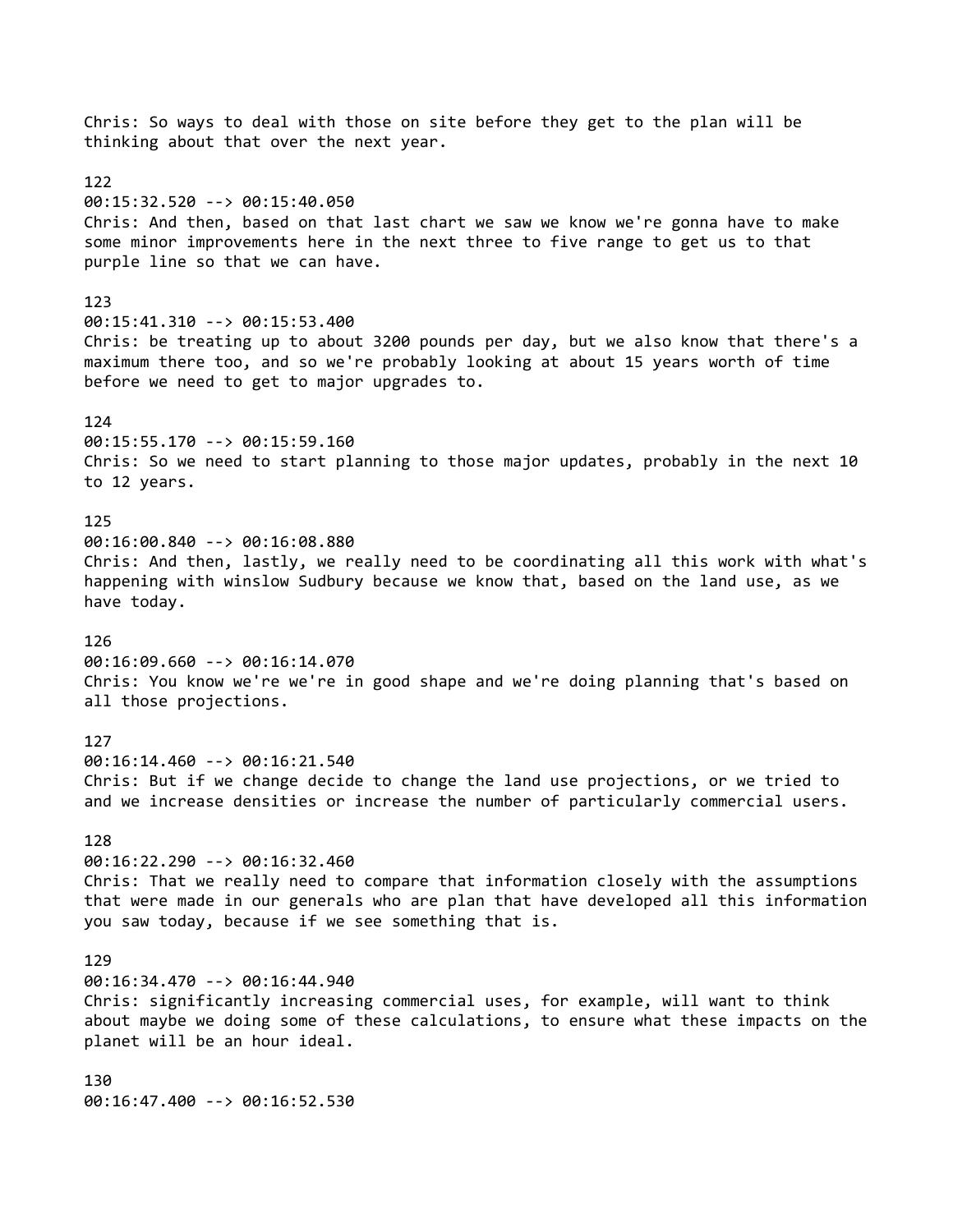Chris: So i'm going to stop sharing that point if anybody wants me to go back and show you something i'm happy to do that. 131 00:16:53.820 --> 00:16:54.570 Chris: Any questions. 132 00:16:56.880 --> 00:16:57.330 Just. 133 00:17:04.080 --> 00:17:04.380 Marlene Schubert: Joe. 134 00:17:06.150 --> 00:17:09.330 Joseph: yeah thanks for your update is very good. 135 00:17:11.250 --> 00:17:20.220 Joseph: I I talked last year to a I think a news corp Kate mulgrew I think she's a commercial real estate broker here on the island and she does allow her. 136 00:17:20.670 --> 00:17:40.590 Joseph: She was telling me that as of last year there were 60,000 square feet of commercial unleased on the island that's available to be released, but not being used so if that were to all of a sudden become least some reason, they will increase your capacity right. 137 00:17:41.040 --> 00:17:43.680 Chris: Now, increase the flow right, so it floats. 138 00:17:43.740 --> 00:17:59.760 Joseph: Okay sorry the flow right so i'm in I was using that figure in my mind to predict how much future commercial activity, we would review here on the deer be coming forward versus say. 139 00:18:00.300 --> 00:18:14.550 Joseph: residential we're looking at it, so I don't know what the market forces are that create that problem that this the 60,000 square feet of potential problem, I would say, looking at you, and I just wonder. 140 00:18:14.550 --> 00:18:15.750 Joseph: What that means to you.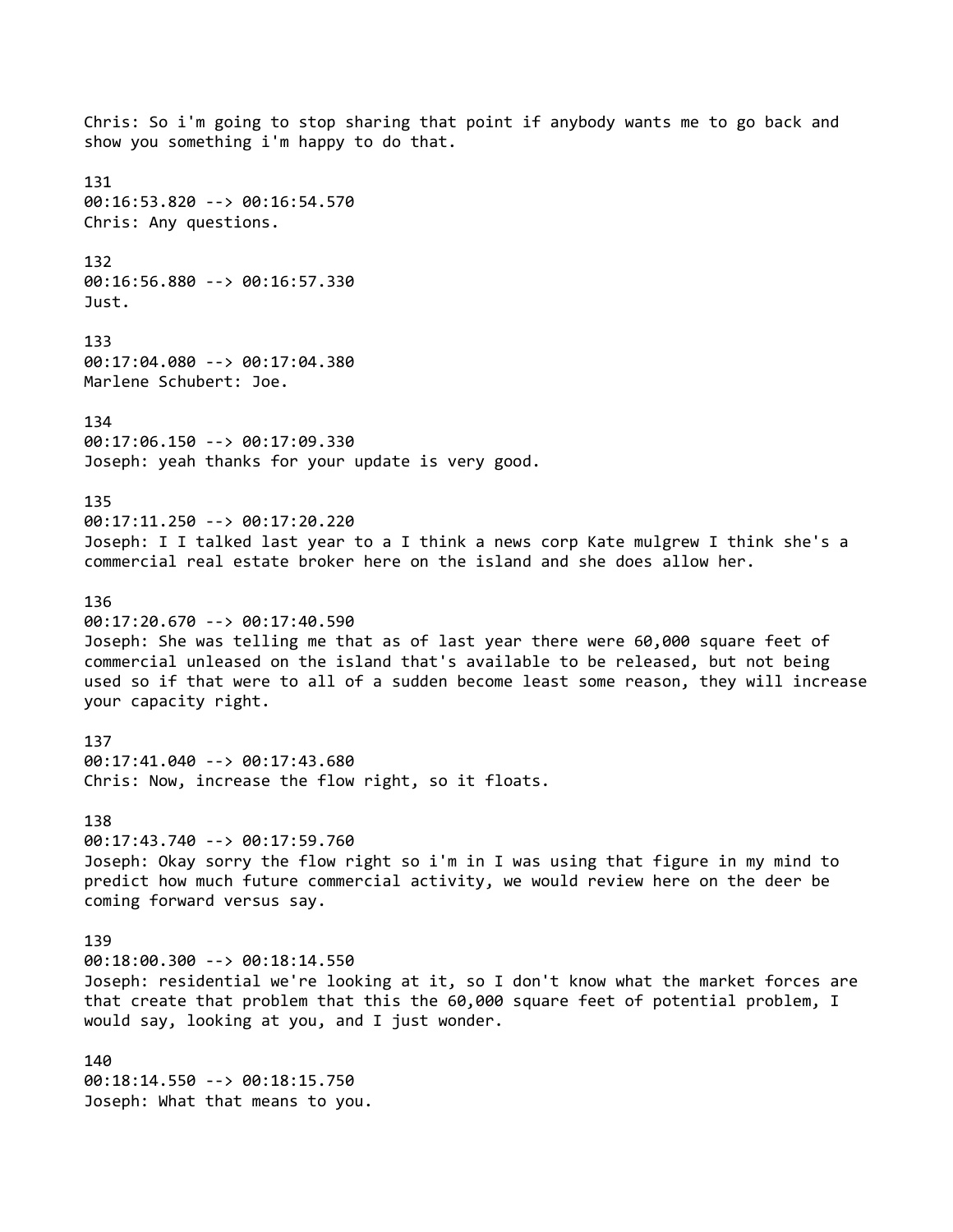141 00:18:17.160 --> 00:18:20.070 Chris: Well, I think what's really important is what type of commercial leases are. 142 00:18:21.180 --> 00:18:23.520 Chris: Because if we're talking about commercial office space. 143 00:18:23.790 --> 00:18:27.690 Chris: Commercial the flows from commercial office space are really, really right you're. 144 00:18:27.720 --> 00:18:41.640 Chris: Talking maybe two three toilets and i'm drinking fountain you know it's maybe a sneak so you can have commercial use that very low flows low concentrations and I suspect that's a lot of what the commercial development potential out there is. 145 00:18:41.910 --> 00:18:44.580 Chris: More you're talking about you're talking about breweries. 146 00:18:45.180 --> 00:18:51.690 Chris: Now we have all of a sudden 60,000 square feet of breweries, then we have a significant problem because we be having lots of. 147 00:18:52.260 --> 00:18:59.010 Chris: Not having lots of flow lots of nutrient concentration as well and that's something we don't want to look closely at, so I think. 148 00:18:59.760 --> 00:19:03.390 Chris: that's something we pay attention to when we see development applications coming in, is. 149 00:19:03.840 --> 00:19:11.160 Chris: Not just out what are they applying for in terms of use, but what do we think the concentrations of those associated with those pieces are. 150 00:19:11.430 --> 00:19:18.480 Chris: And is it a trend, and is it something is an anomaly, is it something different than what we've seen in the past, and if so that will need to find a way to plan.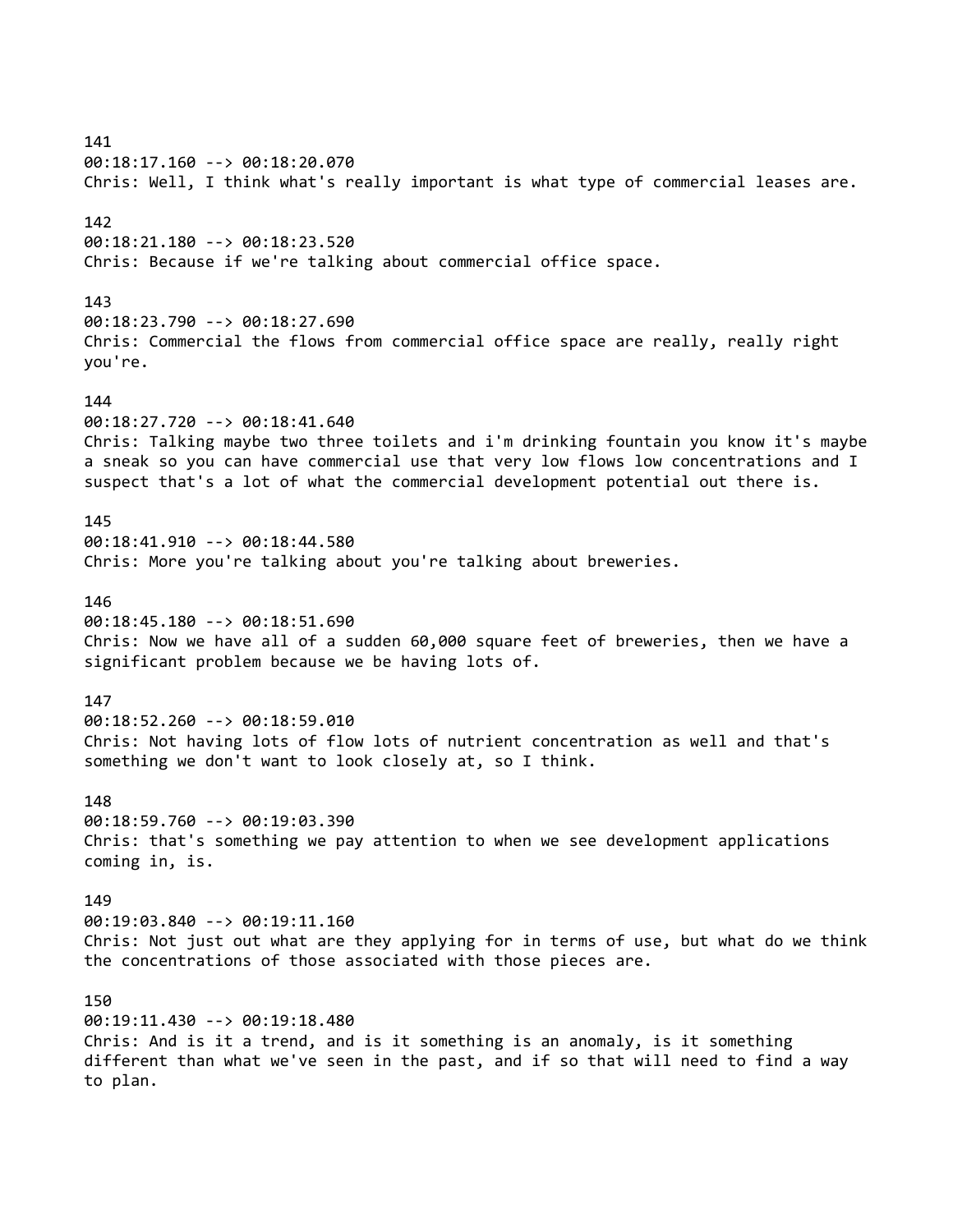151 00:19:20.400 --> 00:19:22.350 Joseph: Okay, thank you yeah. 152 00:19:22.890 --> 00:19:23.640 Chris: Bob sexton. 153 00:19:24.540 --> 00:19:33.150 Bob: yeah does the sewage treatment plant is that handle storm water at all I know the old designs, who I know my new ones. 154 00:19:33.720 --> 00:19:39.840 Chris: Well, it depends on what you mean so some cities have combined stoke storm and sewer. 155 00:19:40.950 --> 00:19:51.210 Chris: systems like city older cities, usually like city Seattle, still have some combined sewers where they put storm water and they put the sewage in the same pipes that all those to the dream land and it's treated. 156 00:19:51.630 --> 00:19:59.820 Chris: and other places they have separate systems, now we have a separate system here and damaged technically, the only thing that should be going into a. 157 00:20:00.510 --> 00:20:14.250 Chris: Space sanitary sewer is sewage not stormer, however, all treatment plants have something called i&i which is infiltration and forget that forget the rest of the acronym but it's. 158 00:20:14.700 --> 00:20:25.830 Chris: How much info know much storm water seeps into the system, because the pipes are underground or just gets into the system because there's like water in the in the ground or get gets. 159 00:20:26.190 --> 00:20:31.470 Chris: into into the plan and we do have some of that going to the plan, but all treatment plants deal with that too, sir. 160 00:20:34.830 --> 00:20:35.340 Michael.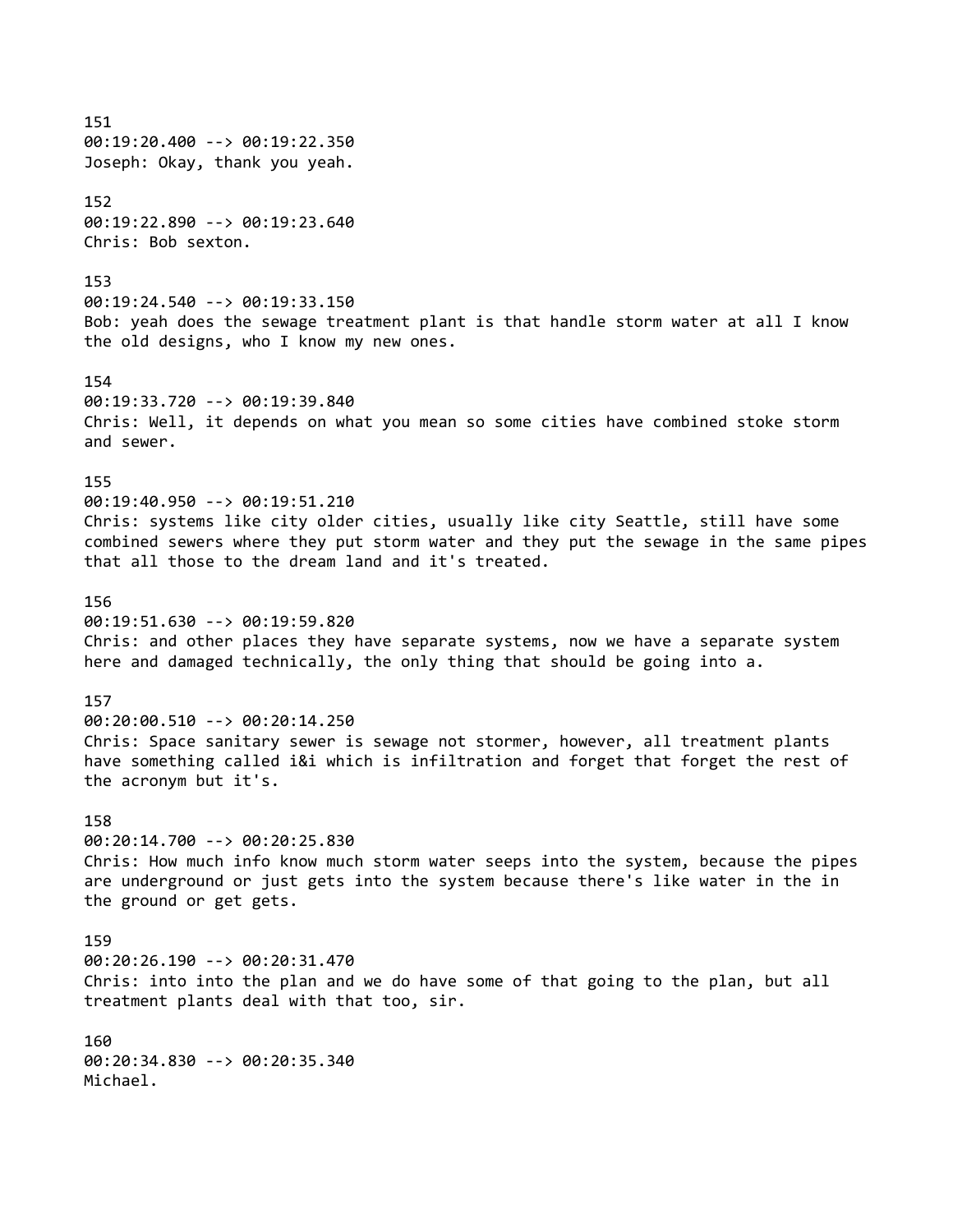161 00:20:41.160 --> 00:20:43.470 Michael: Had a question about the residential count. 162 00:20:44.700 --> 00:20:57.630 Michael: I know there was a moratorium in winslow for the last couple years, so I was just wondering if there was an analysis that was also paired with the number of units that are being added, and if that was. 163 00:20:59.160 --> 00:21:02.670 Michael: That was why it was kind of leveled off or um. 164 00:21:04.050 --> 00:21:06.210 Chris: yeah that's a good question we didn't factor that in. 165 00:21:06.690 --> 00:21:15.450 Chris: To the thinking about this evaluation fact that there there wasn't it wasn't more during that is probably something to consider just looking back at that chart. 166 00:21:19.110 --> 00:21:28.200 Chris: it's probably not a huge change, I mean looking back from 2016 to 2019 even that increased before the more time as a place is still pretty low. 167 00:21:29.670 --> 00:21:34.590 Chris: And so there might be a slight decrease, as a result of more term but I don't think it's significant factor. 168 00:21:37.980 --> 00:21:38.340 Chris: Doing. 169 00:21:40.710 --> 00:22:00.690 Kelly Tayara: Christos great presentation, I had two questions one was would be for both you and unconditional dunston five board members Dunstan is the 60,000 square feet of commercial is that for the entire island or within that winslow's your service area. 170 00:22:02.460 --> 00:22:22.230 Joseph: that's a that's actually a good question I don't know that was just a figure that she threw out to me and I was looking at its time is sort of the demand on Dr be future projects coming from anywhere on the island, so yeah I would guess i'm

guessing that the whole I would guess.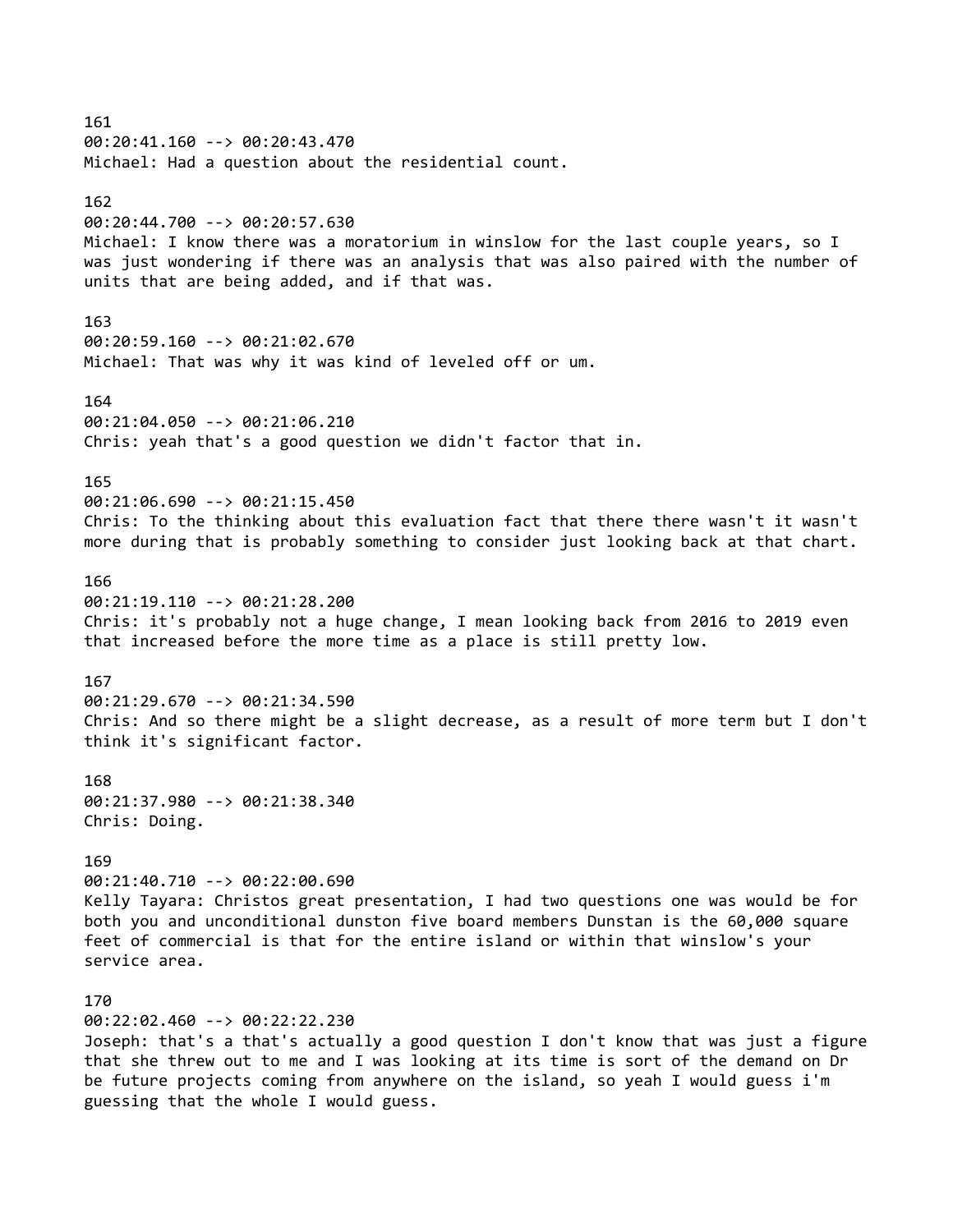171 00:22:23.850 --> 00:22:29.160 Kelly Tayara: My second question was for Chris is there any plan to expand that area. 172 00:22:31.230 --> 00:22:36.660 Chris: Not right now there isn't certainly something that we should talk about as we get into the sub area plan. 173 00:22:38.580 --> 00:22:39.780 Chris: But nothing active. 174 00:22:45.420 --> 00:22:48.480 Chris: Right, should I turn it over to Paul Joseph more questions. 175 00:22:50.280 --> 00:22:54.510 Joseph: Sorry yeah I just have one more question Thank you um you know I go to my. 176 00:22:55.380 --> 00:23:10.650 Joseph: Wednesday morning geezer coffee meeting we have discussions about this to that thing in this all these rumors and discussion and I just wanted to clarify something, because I don't understand it, and apparently there's some kind of state review of the port orchard. 177 00:23:12.300 --> 00:23:18.930 Joseph: sewer system or something and there's talk of some more toward them down there I. 178 00:23:19.380 --> 00:23:20.160 Chris: don't know. 179 00:23:20.400 --> 00:23:20.700 Okay. 180 00:23:21.900 --> 00:23:32.190 Joseph: it's possible Okay, is that so i'm just curious is that something they but also looks at bainbridge island at some point and say that you're under review and is that what state does that's something.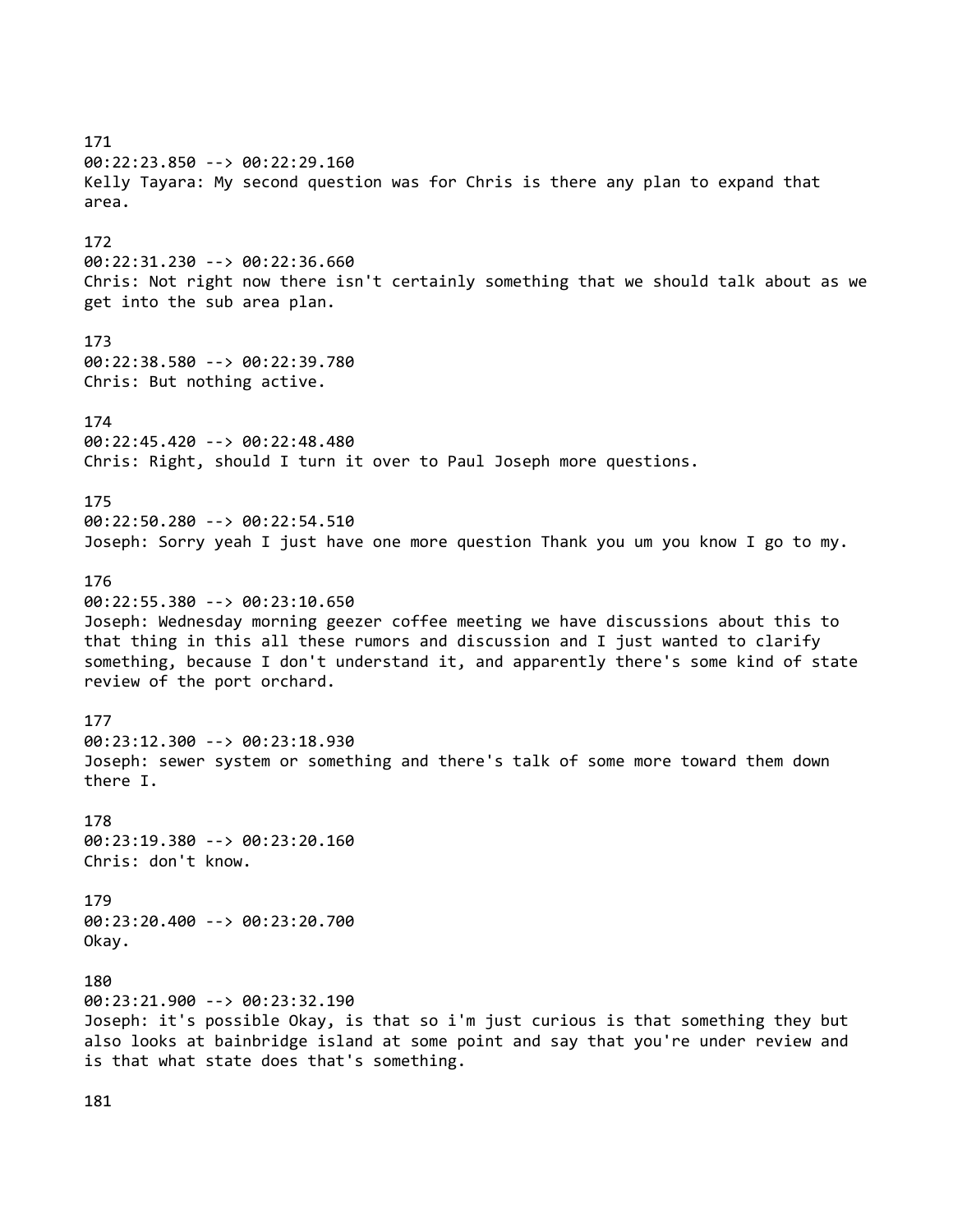00:23:32.520 --> 00:23:36.000 Chris: That happened oh there's a lot of different reasons why that could be happening. 182 00:23:36.090 --> 00:23:39.360 Chris: i'm not sure what's going on in port orchard, I mean city could. 183 00:23:41.040 --> 00:23:45.210 Chris: impose their own words, based on their information about you know the capacity plan. 184 00:23:46.260 --> 00:23:53.400 Chris: Currently, are because we are nearing the capacity limits of the plan we are conversations with the Department of ecology about. 185 00:23:53.760 --> 00:24:05.280 Chris: Ensuring that we don't we aren't getting close to a mandated moratorium based on that and I don't expect, we are there because they see us doing this work to understand how to make upgrades. 186 00:24:06.360 --> 00:24:09.600 Chris: And you know, making progress there, so I don't expect that will happen, but. 187 00:24:09.930 --> 00:24:21.900 Chris: If, for some reason you know those improvements were stalled or something or in the castle didn't want to fund them, maybe it is, it is possible to get to the point where the state says okay your plan is, at the point where you can allow connections, etc. 188 00:24:23.100 --> 00:24:28.590 Joseph: Because that's why I asked a question because it, you know I just hear rumors here and there, from people and just wondering what was going on and port or. 189 00:24:29.070 --> 00:24:29.580 Chris: not sure. 190 00:24:30.330 --> 00:24:32.130 Joseph: knows yeah Okay, thank you. 191 00:24:32.820 --> 00:24:40.620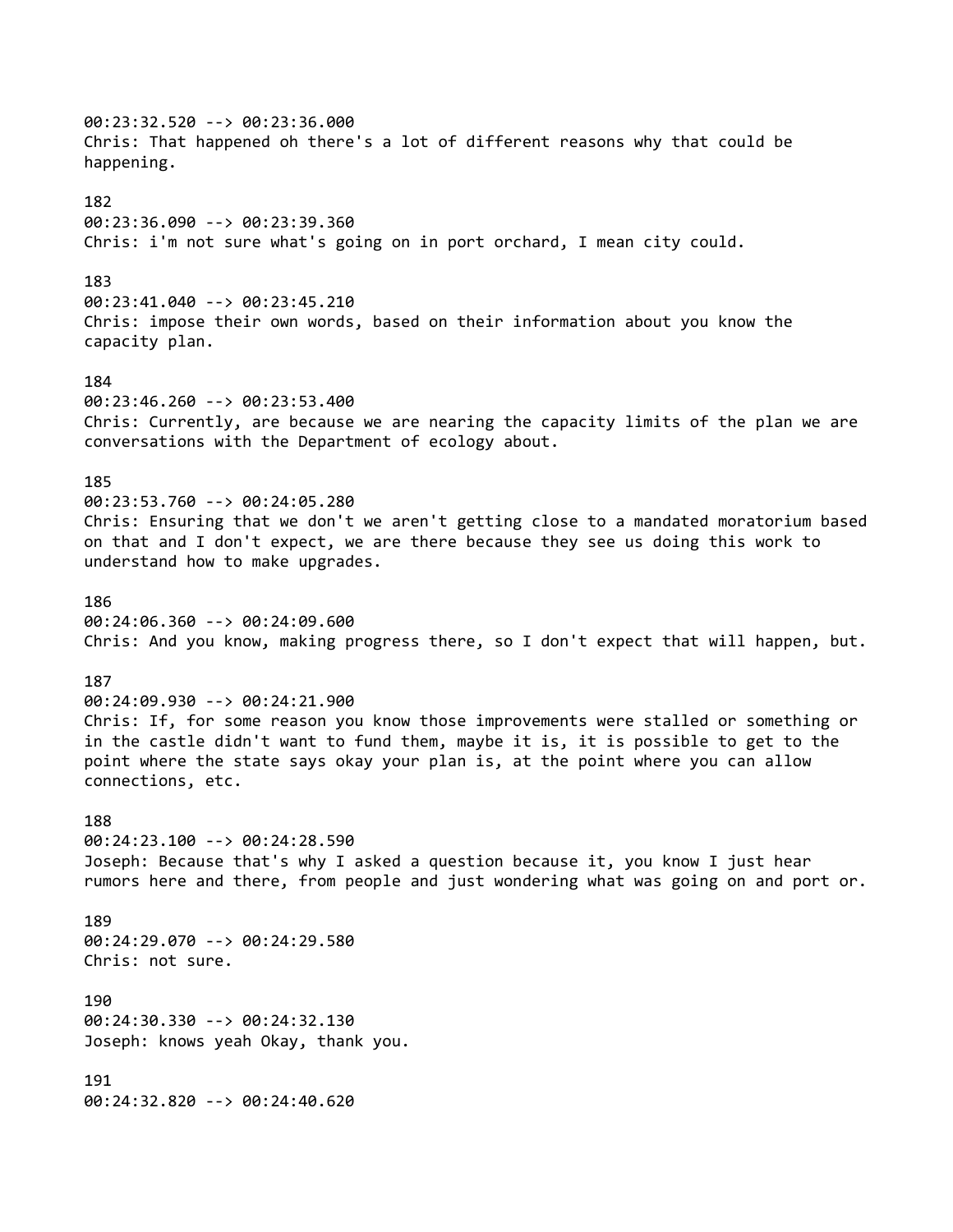Chris: yeah you're welcome all right i'll turn it over to Paul was going to talk about traffic sure hardly anybody has any questions or concerns. 192 00:24:41.910 --> 00:24:43.530 Todd: Thank you, Chris that was great presentation. 193 00:24:44.460 --> 00:24:44.970 Chris: hey well. 194 00:24:46.560 --> 00:24:52.140 Paul: done everybody, yes, this should be really boring it's in quick right nobody wants to talk about traffic at all. 195 00:24:53.370 --> 00:25:00.630 Paul: I don't have a presentation, I, like my boss man so i'm just going to talk for a few minutes and I think then i'll take questions and so. 196 00:25:01.020 --> 00:25:10.530 Paul: I will say that, as the D public works representative on most of the pre application conferences it's been nice to see members of the planning Commission and the Dr be. 197 00:25:10.980 --> 00:25:16.140 Paul: were allowed to attend those and ask questions and just get a sense of early on in a in a projected. 198 00:25:16.500 --> 00:25:26.490 Paul: or proposed project on what's happening, and I think also get a sense of how the city staff is receiving those and the kinds of concerns that we bring up sort of on a regular basis, and one of those for sure. 199 00:25:27.060 --> 00:25:45.180 Paul: Is traffic and there are lots of anecdotal hand-waving that happens around traffic and it can be difficult to to really project accurately or sift through those kind of chaff, for the week, so I just wanted to say a couple of things before start about that, but. 200 00:25:46.200 --> 00:25:55.950 Paul: What we're really doing in terms of traffic normally is what we call concurrency and the city is charged with essentially not approving a project.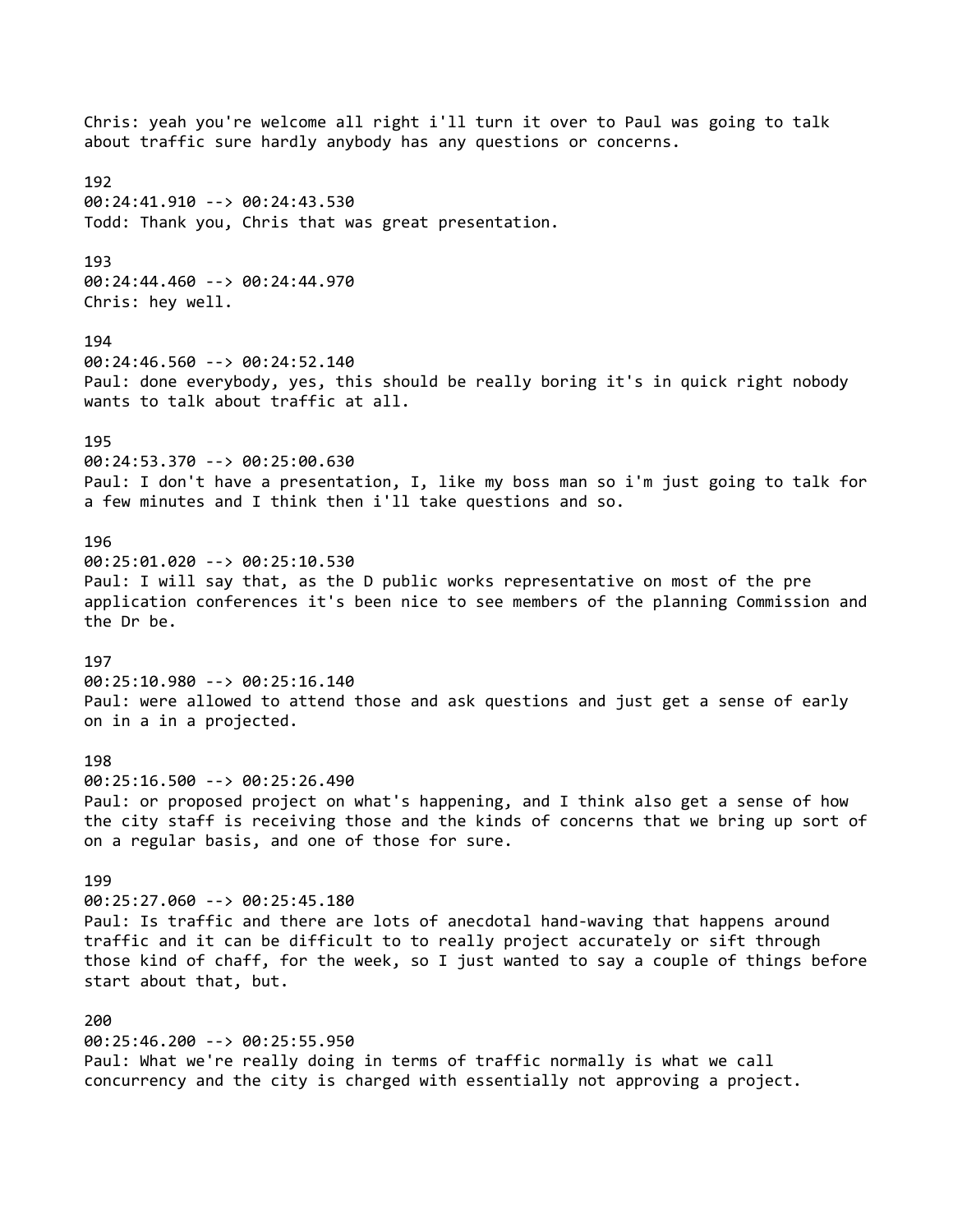201 00:25:56.520 --> 00:26:08.250 Paul: or at a development, whether it be residential or commercial that in and of itself outstrips the transportation networks capacity to handle. 202 00:26:08.760 --> 00:26:19.800 Paul: projected traffic, so we we and that doesn't include sort of background growth of the projected growth right if it says hey we're we shouldn't approve something by a developer. 203 00:26:20.340 --> 00:26:34.410 Paul: We shouldn't improve you know 102 storey skyscraper in downtown winslow because all that traffic would overwhelm our transportation network right that's that's the general premise that we're that we're working from in terms of. 204 00:26:35.400 --> 00:26:38.130 Paul: Traffic approval when it comes to a specific project. 205 00:26:38.430 --> 00:26:46.590 Paul: Which is different than clearly different than the hey i'm not gonna be able to get down Madison anymore, because all these all these people are showing up but I can't get to the fair. 206 00:26:46.860 --> 00:26:52.620 Paul: So that's anecdotal and that's tough to deal with a little bit so it's different this than that a bit. 207 00:26:53.310 --> 00:27:06.090 Paul: So how do we do that, how we do, that is, we work with something that the Institute of transportation engineers call and projected trip count right or trip generation there's a manual on how projected. 208 00:27:06.600 --> 00:27:17.940 Paul: uses of any given piece of property would create trips right create car vehicular trips most in fact primarily vehicular trips. 209 00:27:18.450 --> 00:27:24.330 Paul: And those could be for school, it could be based on how many students, there are, it could be based on the size of the staff for. 210 00:27:24.660 --> 00:27:30.060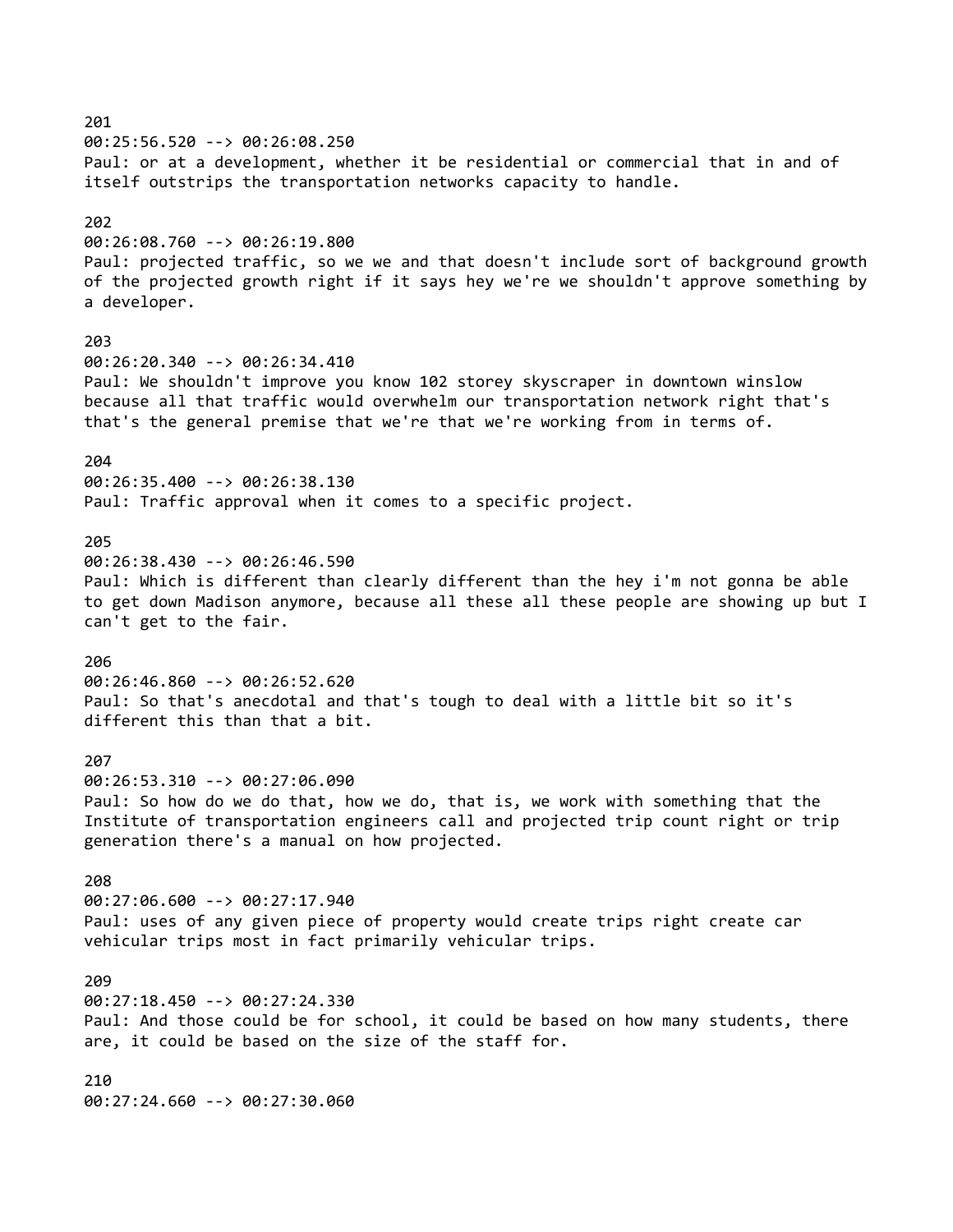Paul: Other uses because, generally based on the square footage of the size of the space that's being projected. 211 00:27:30.480 --> 00:27:44.160 Paul: For a single family residence sort of a standard out of the trip generation manual is is one peak our PM trips so that's sort of the peak hour in the evening that's kind of the unit of measurement that we use and. 212 00:27:45.180 --> 00:27:51.930 Paul: A single family residences residences is established or projected to have one of those per day essentially. 213 00:27:52.650 --> 00:28:07.740 Paul: The other the other reference method is annual average daily trips, which is all day sort of set of TRIPS back and forth between the projected use and other parts of the network and the standard for a single family residence in that case is 10. 214 00:28:09.660 --> 00:28:17.910 Paul: Not and I just use those as sort of reference items, because the others are all variable based on what you said isn't how much what how big it might be. 215 00:28:19.350 --> 00:28:38.190 Paul: So then, what we do is we, we have a set of thresholds and say Okay, if you are, if you proposed projects is going to have less than five projected peak PM trips or 50 average annual daily trips right so five times 10 is 50. 216 00:28:40.650 --> 00:28:50.790 Paul: Then, your that project is essentially below the threshold in which we require a transportation impact analysis and that's the technical term for a. 217 00:28:51.240 --> 00:29:03.600 Paul: licensed professional transportation engineer to do a full study of the project and the impact of the generated trips on the transportation network in the near vicinity. 218 00:29:04.290 --> 00:29:11.970 Paul: And that's a that's tia is described a shorthand for that So if you don't break that threshold with your proposed projects. 219 00:29:12.480 --> 00:29:18.030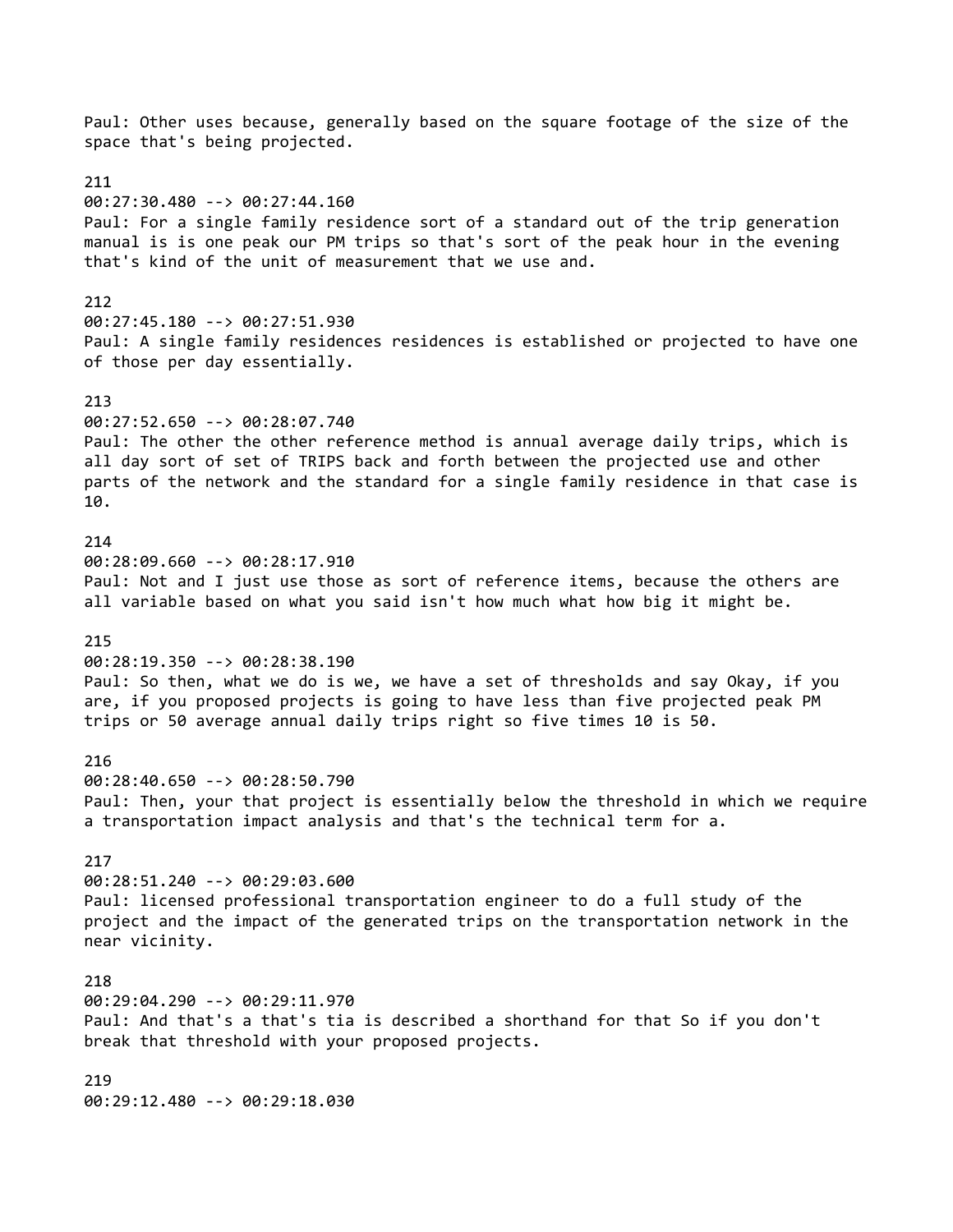Paul: Then there's no transportation node engineered require report required typically. 220 00:29:18.450 --> 00:29:28.950 Paul: that's that there is kind of a caveat that that if we believe that there might be some reason to have a tia and transmission, in fact, analysis, we could do that, but we don't really. 221 00:29:29.430 --> 00:29:37.860 Paul: Exercise every often because it seems sort of subjective and so we'll as an engineer, I like sort of hard line so if you break the threshold, then you all read a report. 222 00:29:38.190 --> 00:29:44.100 Paul: And if you don't, then you don't so a couple of other caveats just about about that threshold is that. 223 00:29:44.460 --> 00:29:53.070 Paul: You can the proposed project upon it does get some credit for the existing use of space that they're proposing so if they're.  $224$ 00:29:53.460 --> 00:30:02.940 Paul: proposing something in an existing building or the or the site had an existing us prior to this, then we would evaluate how many trips that use created. 225 00:30:03.420 --> 00:30:19.260 Paul: And then look at the difference between not existing or previous years and and the future years it's a net difference, and we, we have a policy that says, you can go back about 10 years for that use and that's been. 226 00:30:20.610 --> 00:30:25.620 Paul: we've used that in in in the messenger house project with feel still memory care over on. 227 00:30:27.030 --> 00:30:32.310 Paul: The rolling bay and some various other places where we look at the previous years and and. 228 00:30:33.510 --> 00:30:40.470 Paul: And when you compare the previous to the proposed and that is not large enough to create a transportation impact analysis report.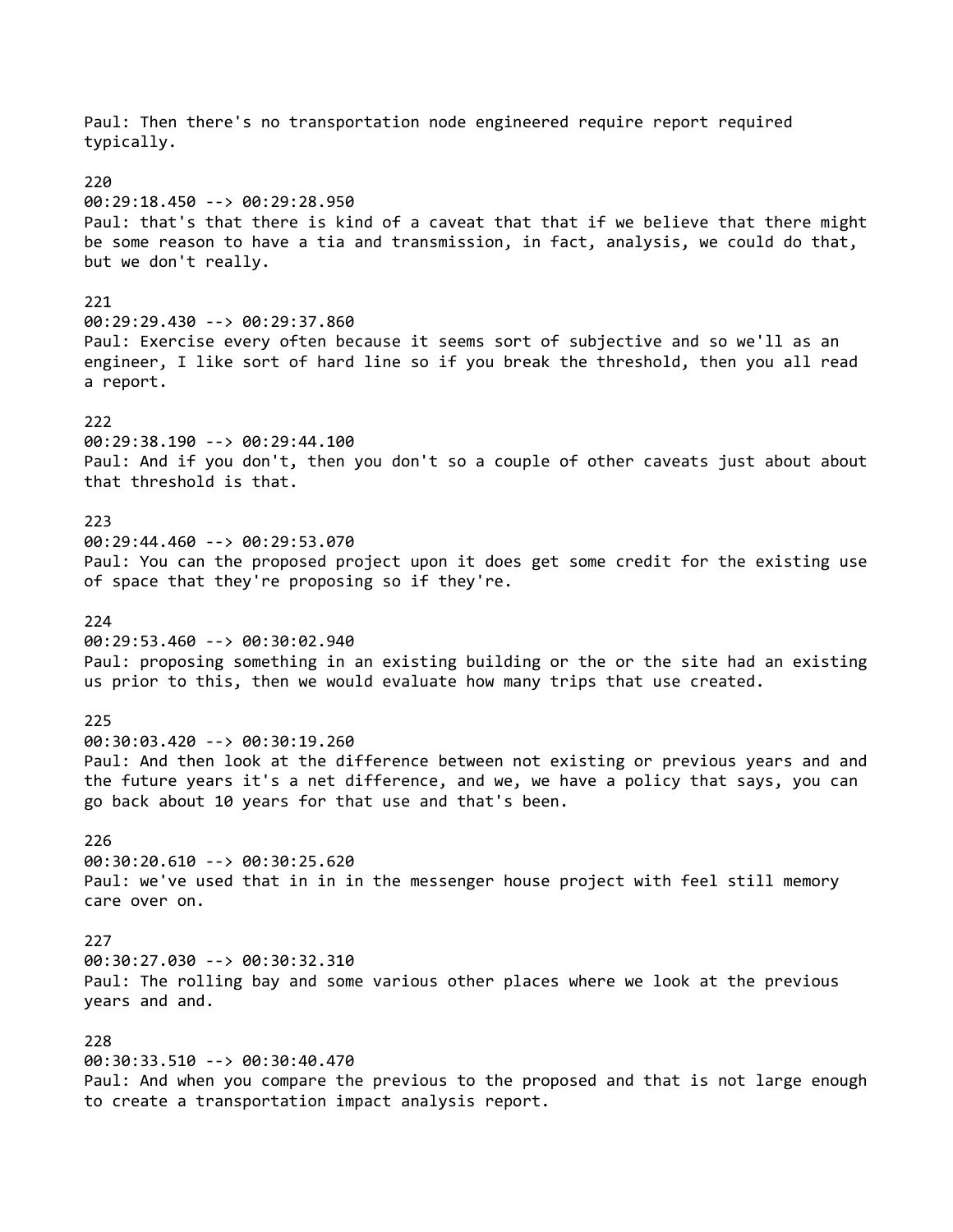229 00:30:41.880 --> 00:30:51.690 Paul: So there's that's one factor, or one thing that's worth sort of thinking about and plays into our our decision making process, the second one or the other, or a piece of that. 230 00:30:52.320 --> 00:31:05.340 Paul: would be that when when a treacherous impact analysis is required, the project proposed it is required to provide that for us, but the the city historically had done that, through a third party. 231 00:31:06.390 --> 00:31:14.100 Paul: contractor, we have a transformation engineers sort of on call and we did that ourselves and in charge the proponent the money that it costs to do that. 232 00:31:14.370 --> 00:31:23.910 Paul: But it's that in lieu of that now what what ends up happening is that the proponent basically writes the scope for the or the traffic engineer right the scope for the for the applicant. 233 00:31:24.360 --> 00:31:33.240 Paul: And then the city either I or the development engineers that work for me review that to make sure that the air sections and segments, and things that are. 234 00:31:34.230 --> 00:31:45.420 Paul: impacted by the traffic by this particular project are included in the scope of the transportation impact analysis and in that in that case, and when that happens, we often take the opportunity to then include. 235 00:31:46.170 --> 00:31:58.650 Paul: will call in pipeline projects and things that are have been approved, or about to be approved, or we have transitioning impact analysis for things that that are going to get built in fact amassing corridor is a pretty good example of that. 236 00:31:59.220 --> 00:32:11.070 Paul: And that we have a number of things sort of getting ready to come online so when there is a transportation impact analysis that impacts or is affected by those projects we provide those studies to the applicant so. 237 00:32:11.280 --> 00:32:12.780 Todd: it's not done in a vacuum I.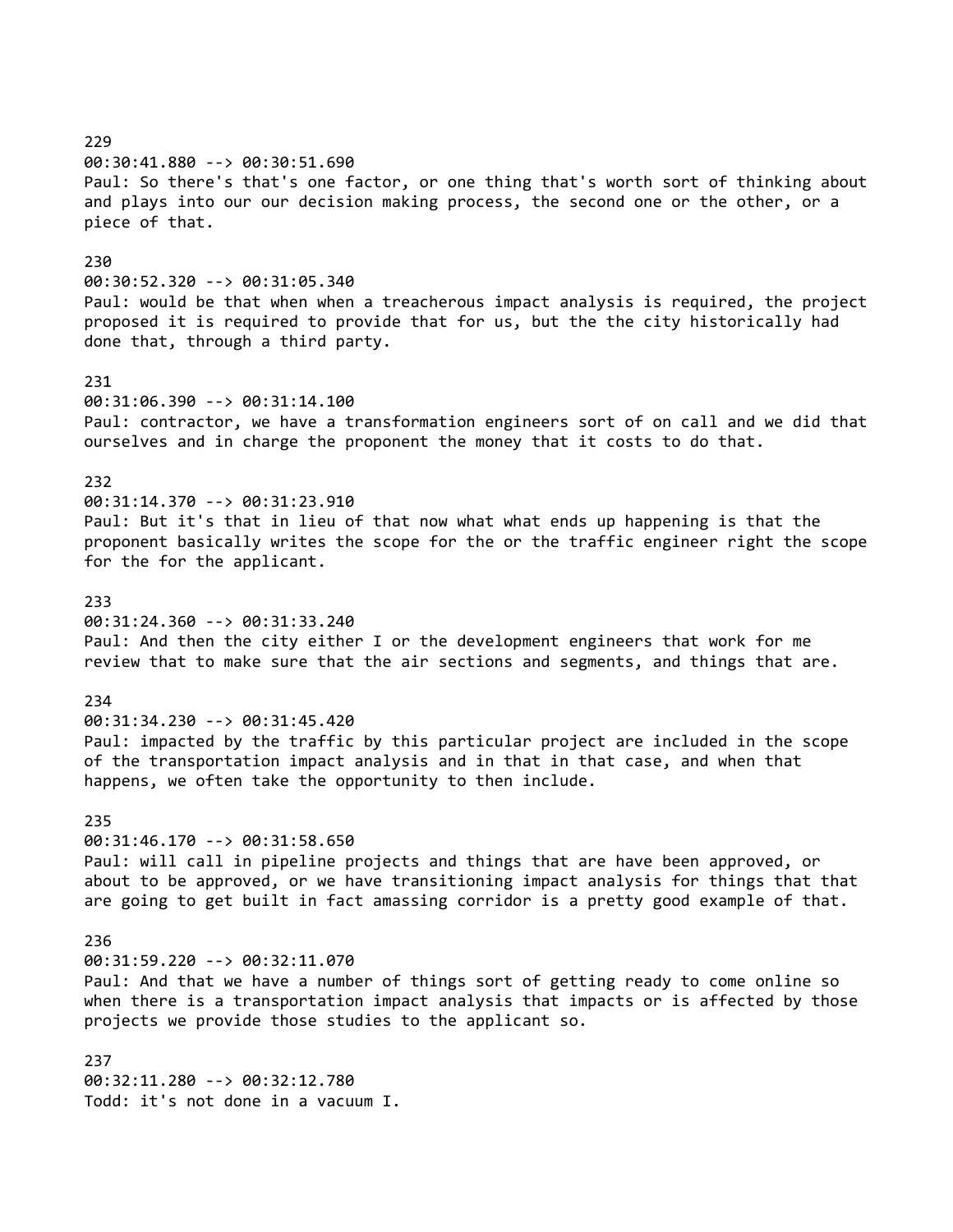238 00:32:12.780 --> 00:32:13.380 Todd: guess what i'm. 239 00:32:13.680 --> 00:32:19.830 Paul: What I want to say that we we can't always know for sure that those projects those pipelines and projects are going to come to fruition. 240 00:32:20.160 --> 00:32:30.060 Paul: But we definitely take that into account and we asked the transmission engineers to take that into account as best they can write it again the end results, there are often projections.  $241$ 00:32:31.110 --> 00:32:40.140 Paul: And and estimates, based on the best known engineer, so what so what happens in a in a transformation in fact analysis like what what is this. 242 00:32:40.470 --> 00:32:48.900 Paul: What they do is they take the TRIPS generated by the project and they essentially looking all the different ways that cars might go vehicles like go out of that particular thing and they. 243 00:32:49.380 --> 00:32:55.770 Paul: They do some traffic counts and some observations and they say Okay, well, we we sat there for a week and we saw that X percent went. 244 00:32:56.130 --> 00:33:09.510 Paul: Right to Madison right and X percent went left to erickson and and you know why percent went straight down to whatever sheet that might be winslow i'm just picking I didn't have a problem just picking streets so. 245 00:33:10.500 --> 00:33:16.740 Paul: This and then they then with that trip generation distribution, then they look at the capacity. 246 00:33:17.280 --> 00:33:25.590 Paul: Of those intersections and segments that are impacted and that's where we end up with will call level of service right, you probably all have heard of the level of service lls. 247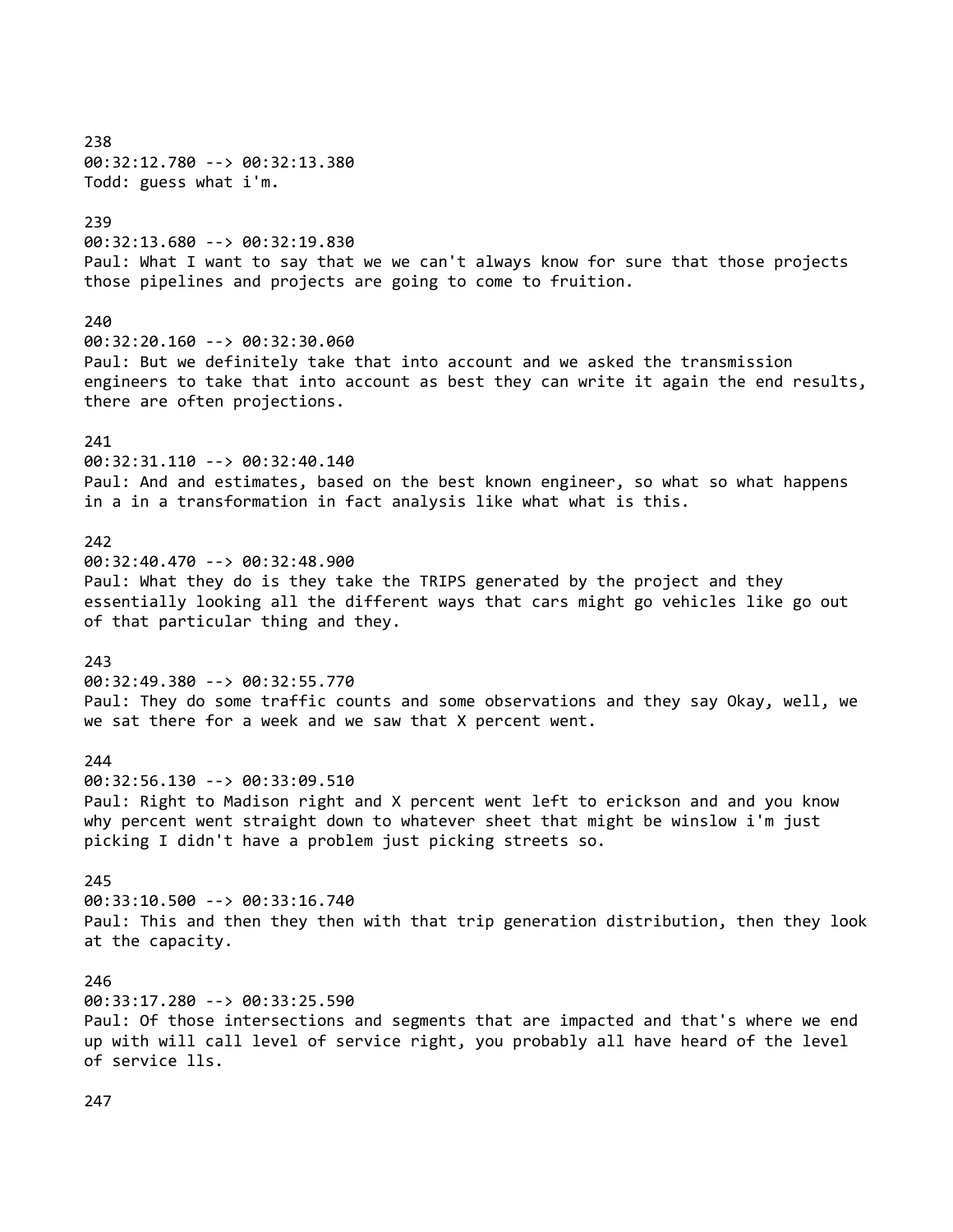00:33:26.070 --> 00:33:32.040 Paul: and whatever letter that might be in the level of services comes from the Federal highway manual high capacity now. 248 00:33:33.060 --> 00:33:43.770 Paul: And it's often based on either the delay at a at a stop sign in the intersection or maybe an average speed of a segments and. 249 00:33:44.250 --> 00:33:56.040 Paul: It depends on the base feed and the number of lanes and a bunch of other factors, but in essence if you're delayed at less than 10 seconds at a stop sign that's a level of service, a. 250 00:33:56.820 --> 00:34:06.060 Paul: Like like a school great hey that's really good that's a and if it's between 10 and I think 22 or something along those lines, then that's level service be and we can kind of go all the way down. 251 00:34:06.390 --> 00:34:12.210 Paul: That we get to the level of service, he or F as case may be, in which that intersection our segment is failing. 252 00:34:12.810 --> 00:34:24.390 Paul: And so the the result of a transmission impact analysis tells us what the the impact of this particular project, whatever it might be is on those intersections of interest. 253 00:34:24.750 --> 00:34:27.660 Paul: And what the level of service is without the project. 254 00:34:28.290 --> 00:34:35.880 Paul: And what the level of service would be with the project, both in the near future right at project build out right so in two or three years from now, when the project is done. 255 00:34:36.300 --> 00:34:43.470 Paul: and also for the long range horizon which is usually 20 years plus past the project build out and. 256 00:34:44.250 --> 00:34:56.790 Paul: As a result of that, if the level of service drops below the accepted level of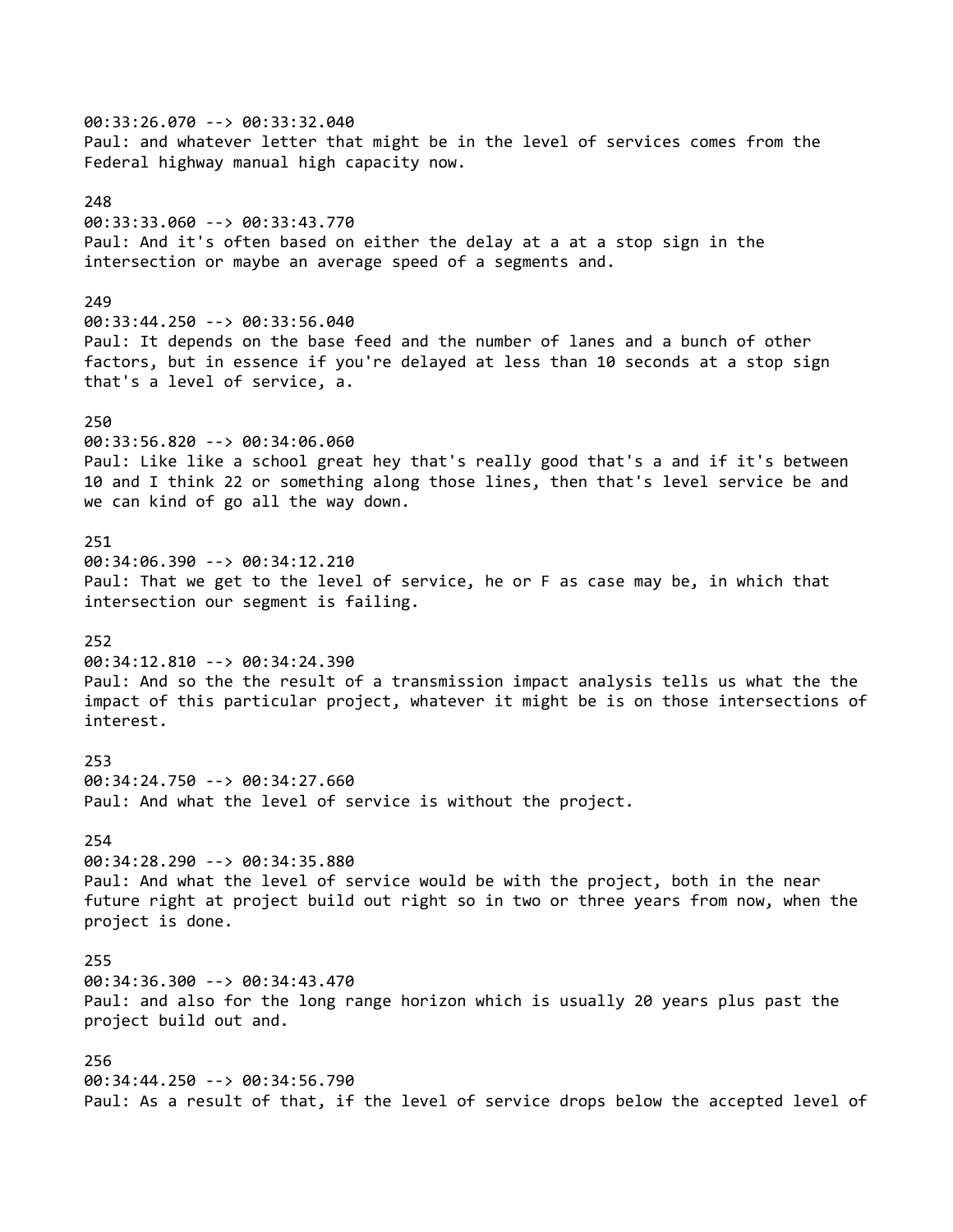service by by municipal code which is level of service D essentially when the window sub area. 257 00:34:57.510 --> 00:35:10.140 Paul: Then, if that happens if this project causes ulcers to drop below D, then the applicant is required to explore and provide some sort of traffic mitigation to prevent that from happening. 258 00:35:11.400 --> 00:35:17.970 Paul: And that's the result and it might be an extra right turn lane could be a extra signage could be something and usually projected and. 259 00:35:18.420 --> 00:35:30.990 Paul: proposed by the the applicants transportation engineer, which again then gets reviewed by the city to for its feasibility and the way that it meshes with the rest of the of the transportation network. 260 00:35:33.150 --> 00:35:46.440 Paul: So, in essence, right that's not That is how that's how we do vehicular concurrency there are there are some holes in that system right and i'm sure some of them are pretty obvious one is that it's mostly vehicular. 261 00:35:47.190 --> 00:36:01.470 Paul: doesn't really talk a lot about bicycles or pedestrians that's that's not part of the concurrency as its structure down the city of bainbridge Sumerian john and the other hole that I, I often see is that it's a. 262 00:36:03.000 --> 00:36:08.760 Paul: Last in first out or first in last out, but basically the person who the straw that breaks the camel's back. 263 00:36:09.720 --> 00:36:17.550 Paul: is then responsible for all of the mitigation for everyone that came before that right that that is a known kind of issue. 264 00:36:18.390 --> 00:36:30.570 Paul: That we have a really good way to deal with at this point so we so we, and I think the The third thing is that it's not really parking. 265 00:36:31.230 --> 00:36:39.870 Paul: And this there's no none of this none of the traffic really translation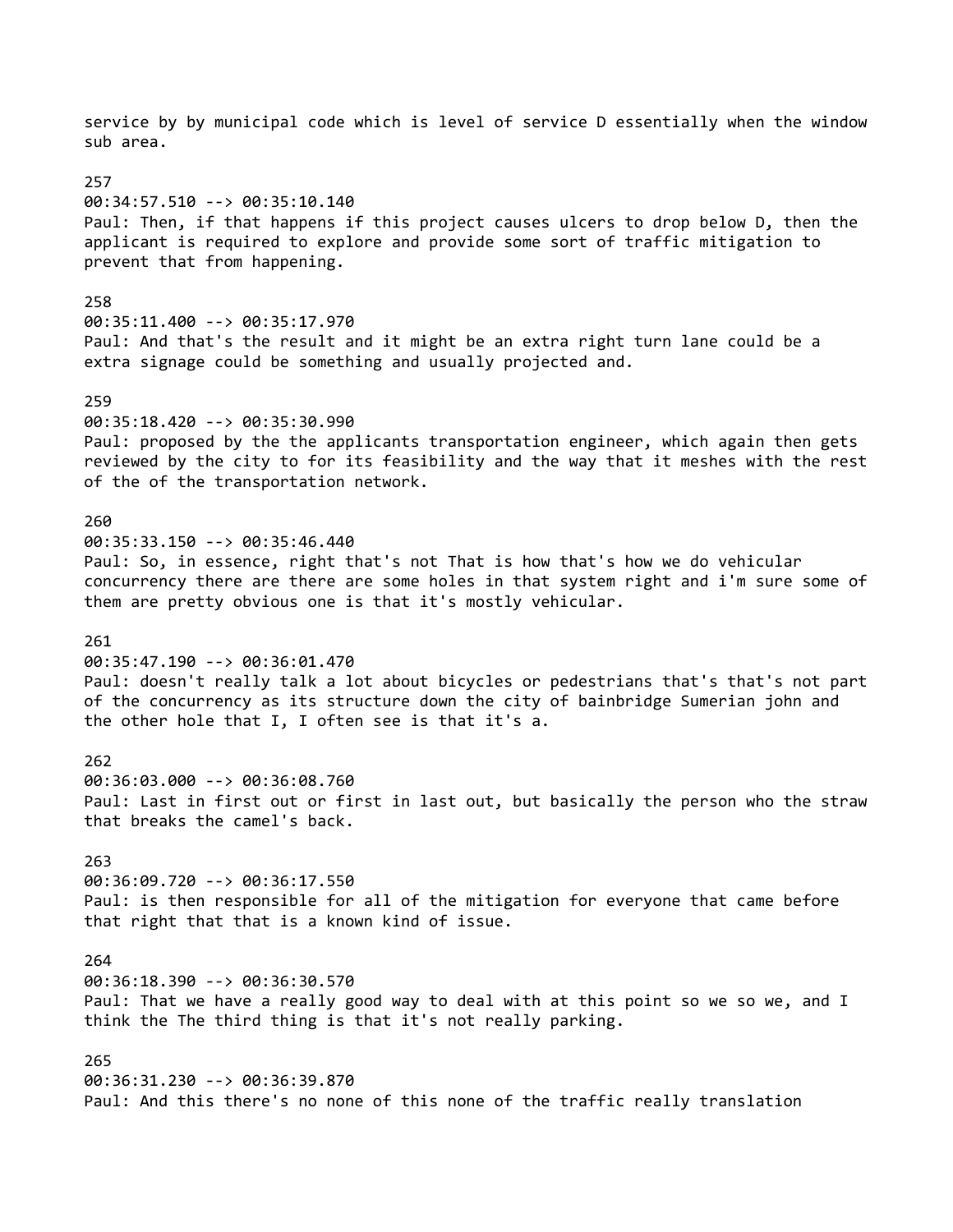engines really talks about parking and parking capacity and where people are going to park and how they're going to get there. 266 00:36:40.470 --> 00:36:50.010 Paul: We probably in our development engineering reviews right we we look at circulation and roads, and we think about all those kinds of things, but there's not a. 267 00:36:50.640 --> 00:36:58.350 Paul: The planning committee developer, and, as you will know, right has some pretty set standards for parking requirements, but that doesn't really come from a. 268 00:36:58.950 --> 00:37:01.680 Paul: Traffic engineer usually other than. 269 00:37:02.400 --> 00:37:13.500 Paul: This parking lot design standards and some other things, so we do look at hair desert is there enough space for the cars, the back out Is it safe or they are, they are proposing angled parking on it right away in the back again to Atlanta traffic. 270 00:37:14.040 --> 00:37:25.620 Paul: So the lenses that we look through is the concurrency and projected and TRIPS and what that does to the overall transportation network, and then we try to look at clearly right look at public safety and and. 271 00:37:26.550 --> 00:37:35.820 Paul: convenience lesser so but mostly try to find conflicts between vehicular vehicles and pedestrians and other conflicts that might cause issues. 272 00:37:37.140 --> 00:37:44.820 Paul: Okay, so I didn't I don't think Marlene put up a timer for me so that's good, I have no idea how long i've been talking, but I think that's a pretty basic. 273 00:37:46.530 --> 00:37:51.180 Paul: sort of summary of the of how we would approach, a pre application. 274 00:37:51.750 --> 00:38:02.520 Paul: proposed project from the traffic perspective and what you can expect to hear either me or or develop to develop and engineers Nick razor and kenton Bruno talk about to.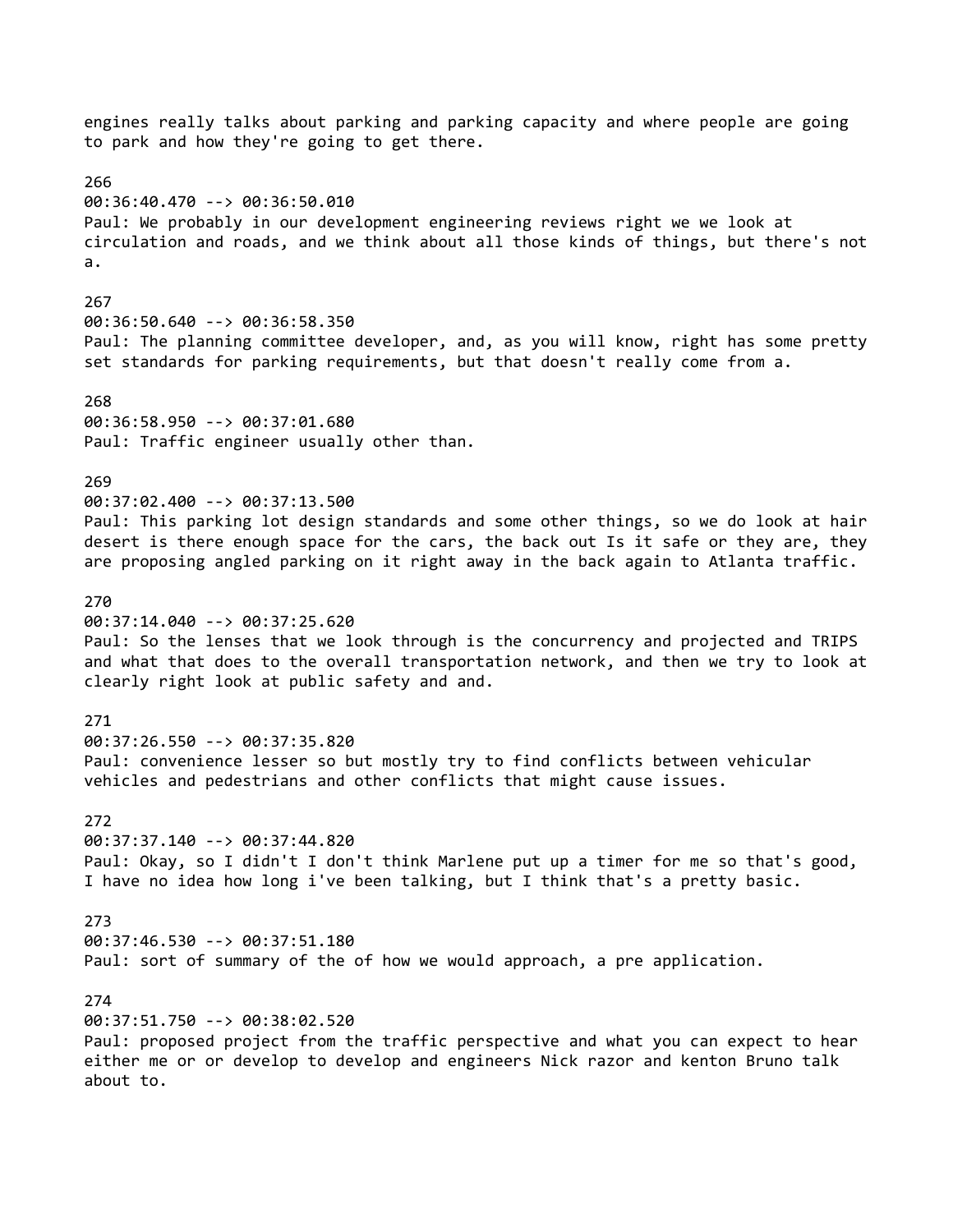275 00:38:02.940 --> 00:38:13.200 Paul: Applicants on their requirements when they're proposing something so having said all that i'm open to questions from Members of the design review board if I can answer them I would love to do that. 276 00:38:14.010 --> 00:38:16.020 Marlene Schubert: So we ran out of your 15 minute timer a long. 277 00:38:16.050 --> 00:38:16.770 Marlene Schubert: time ago, so I. 278 00:38:20.850 --> 00:38:22.590 Marlene Schubert: know not yours, I met overall between. 279 00:38:22.590 --> 00:38:23.310 Marlene Schubert: You and Chris. 280 00:38:23.400 --> 00:38:23.910 Marlene Schubert: So, like. 281 00:38:26.070 --> 00:38:29.910 Paul: Well, we were so we put you irrevocably behind schedule, as always, so. 282 00:38:30.810 --> 00:38:31.530 Marlene Schubert: No worries. 283 00:38:32.070 --> 00:38:34.050 Todd: Great information, so no worries about that at all. 284 00:38:34.110 --> 00:38:39.510 Paul: Okay i'm going to start if you don't mind Sir i'm just going to start in the upper left of my screen and i'll start with Joe. 285 00:38:40.200 --> 00:38:41.490 Paul: You have a question go ahead. 286 00:38:41.790 --> 00:38:44.940 Joseph: yeah Thank you Paul, I appreciate your discussion.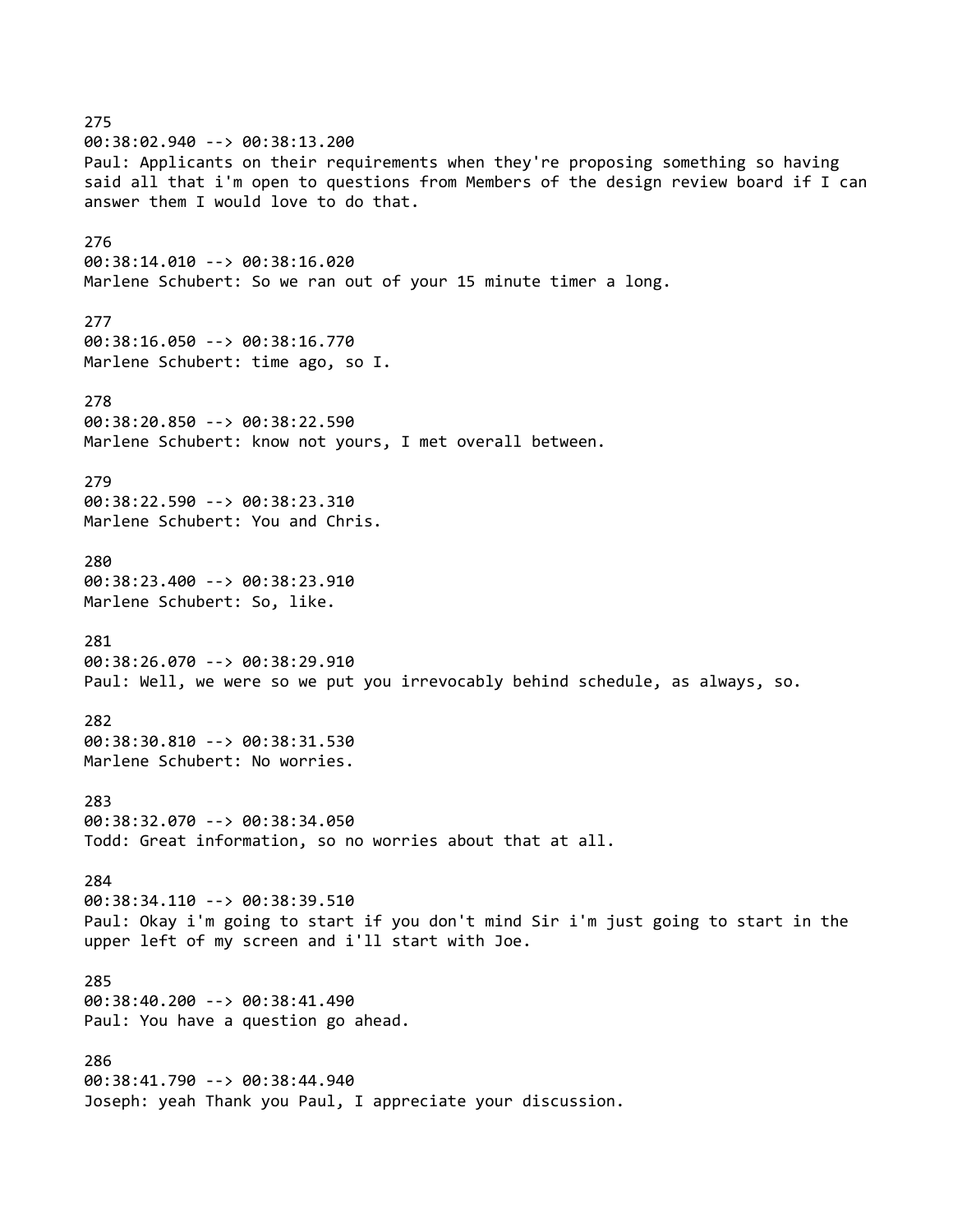287 00:38:46.620 --> 00:39:00.300 Joseph: I was curious over the last say five years how many applicants have presented a plan that it did show a level D service failure or mean or you know. 288 00:39:00.900 --> 00:39:01.350 Joseph: How many have. 289 00:39:01.830 --> 00:39:05.250 Joseph: Actually, shown like 5% 10% know. 290 00:39:06.150 --> 00:39:15.690 Paul: Nearly none well, maybe one or two because often when we get to that point they find some way to minimum and change the project so let's not do that. 291 00:39:16.740 --> 00:39:24.060 Paul: that's typically where they reduce the size of the project, or maybe change the access so that access is on a different route, so that I. 292 00:39:24.900 --> 00:39:29.010 Paul: don't know how often that happens, probably less than 5% of the time honestly. 293 00:39:30.000 --> 00:39:39.780 Paul: The capacity and concurrency I made a capacity of a normal street is pretty large I mean something on the order of 5000 cars, I think, an hour. 294 00:39:40.440 --> 00:39:53.160 Paul: Maybe even more than that and it's intersections and then levels of concurrency intersections are also relatively generous and, though, even the worst one is that you are at a stop sign for 55 seconds so that's often. 295 00:39:53.670 --> 00:39:56.250 Paul: not generally the game on average across. 296 00:39:56.250 --> 00:40:01.800 Paul: The 24 hour sort of spectrum, which I guess is another point is that there's not really any. 297 00:40:02.490 --> 00:40:12.660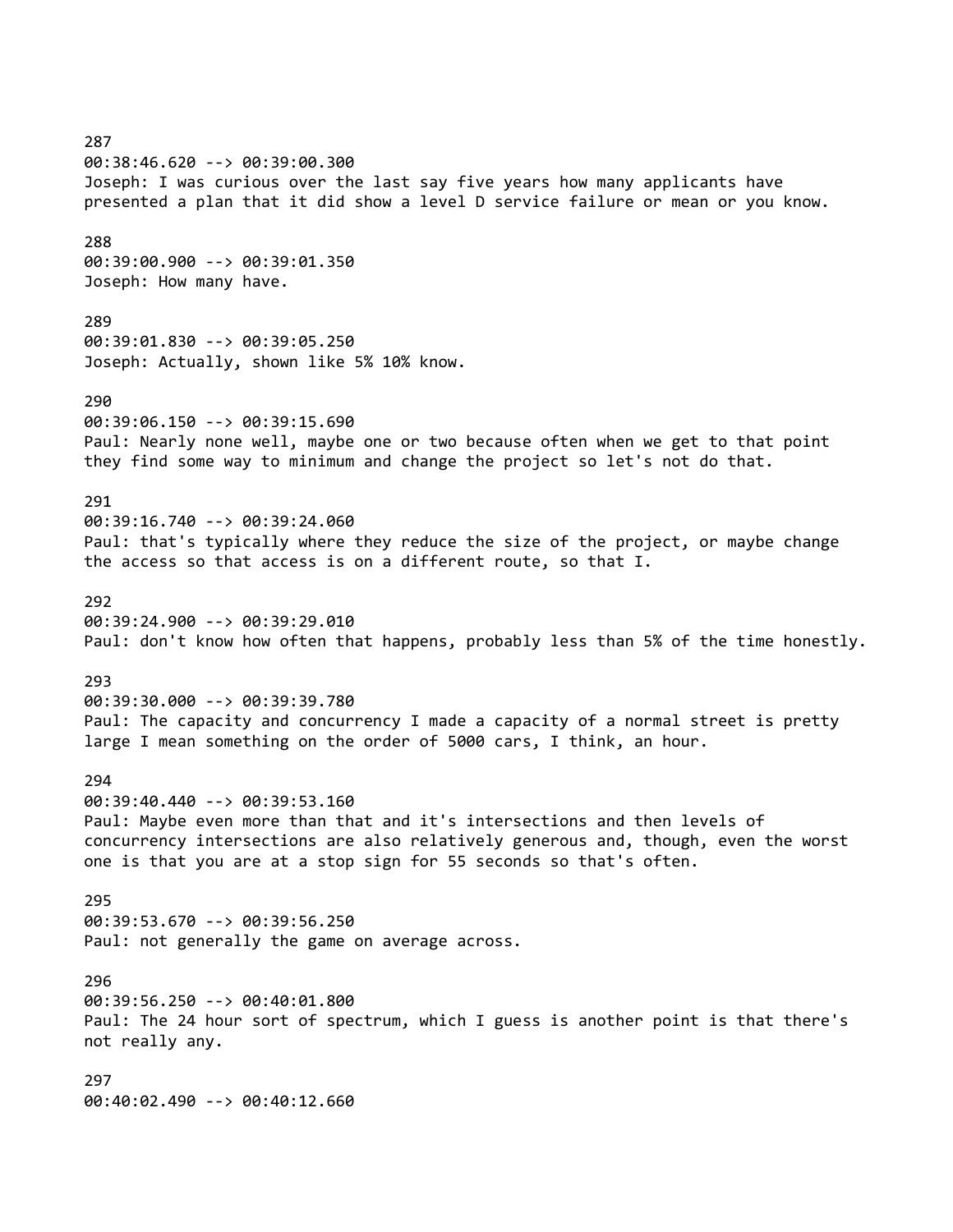Paul: The transportation analysis doesn't spend a whole lot of time and energy on focusing on the sort of peak hours or what that might be that certainly talk about it. 298 00:40:12.990 --> 00:40:22.770 Paul: But the concurrency is sort of based on the broad capability and capacity of the intersection and not on the worst case scenario, most most common. 299 00:40:25.230 --> 00:40:34.650 Joseph: If I could just make a sort of philosophical comment because it's always i've been doing this for you know 25 years being in the site planning business whatnot. 300 00:40:35.100 --> 00:40:42.240 Joseph: And they're always thought that transportation engineers sort of black OPS, a little bit it's hard to understand how they really function, you know. 301 00:40:42.960 --> 00:40:49.050 Joseph: And it does disturb me just, broadly speaking, just in development in general anywhere. 302 00:40:49.530 --> 00:41:00.480 Joseph: that so few seem to actually come up with an answer that doesn't fly credulity sometimes you know I mean there are intersections. 303 00:41:01.050 --> 00:41:11.220 Joseph: That just don't work, you know and i'll just pick on to the wintergreen at high school road it's got the offset that doesn't work with you know as across the way. 304 00:41:11.610 --> 00:41:19.620 Joseph: you've got erickson and winslow there offset you know in he can only go right turn and not those are intersections that are sort of. 305 00:41:19.950 --> 00:41:28.170 Joseph: I guess, I would say, sick, you know they need help, whatever you know, and we all know, that's true, but then people come along and add you know. 306 00:41:28.740 --> 00:41:39.690 Joseph: How many trips per day and somehow they magically get approved and i've never understood the true value and i'm not speaking here on bainbridge i'm talking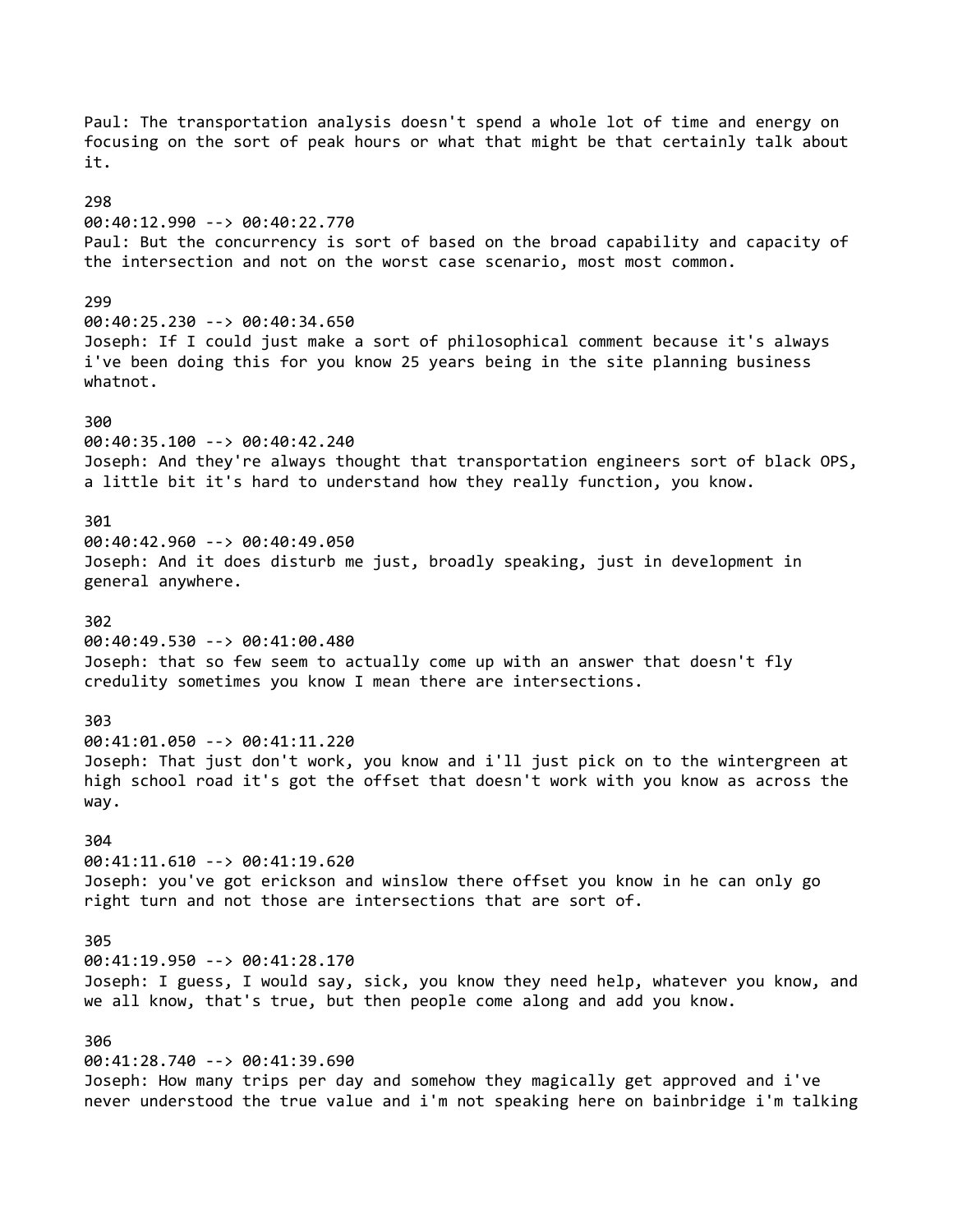in overall. 307 00:41:40.740 --> 00:41:46.260 Joseph: Traffic needs and there's a really bringing to the discussion because sometimes they don't seem to reflect reality. 308 00:41:48.600 --> 00:41:50.340 Joseph: that's my comment I guess. 309 00:41:50.490 --> 00:41:57.660 Paul: yeah well it's it's it's duly received, and I think there can be you know definitely some validity to that. 310 00:41:59.190 --> 00:42:13.380 Paul: Sometimes there's not a lot I don't know I haven't gradients to sometimes I mean there's not a lot, you can do them and those two intersections are are notable and but they don't always not work, and I think if we we don't necessarily look at it from a. 311 00:42:14.670 --> 00:42:25.860 Paul: I say we right I think there's there's not much I can there's the offset pieces difficult the width of high school road is interesting, we definitely wouldn't wintergreen was being resolved. 312 00:42:26.220 --> 00:42:35.640 Paul: There was that was one of those cases where they were approved for prior to my tenure here at the city, they were approved for certain amount of TRIPS, based on the on the. 313 00:42:36.630 --> 00:42:46.860 Paul: Retail that was proposed there at the viscosity master planned community, and then the proposed wintergreen for those two lots of wintergreen cause was actually proposing less traffic than was previously approved, therefore. 314 00:42:47.160 --> 00:42:59.880 Paul: We didn't ask them to do another transportation impact analysis right we had that that analysis that they had less than they did previously was done by a transformation impact or a transportation engineer, but we didn't ask for the fun analysis. 315 00:43:01.260 --> 00:43:08.640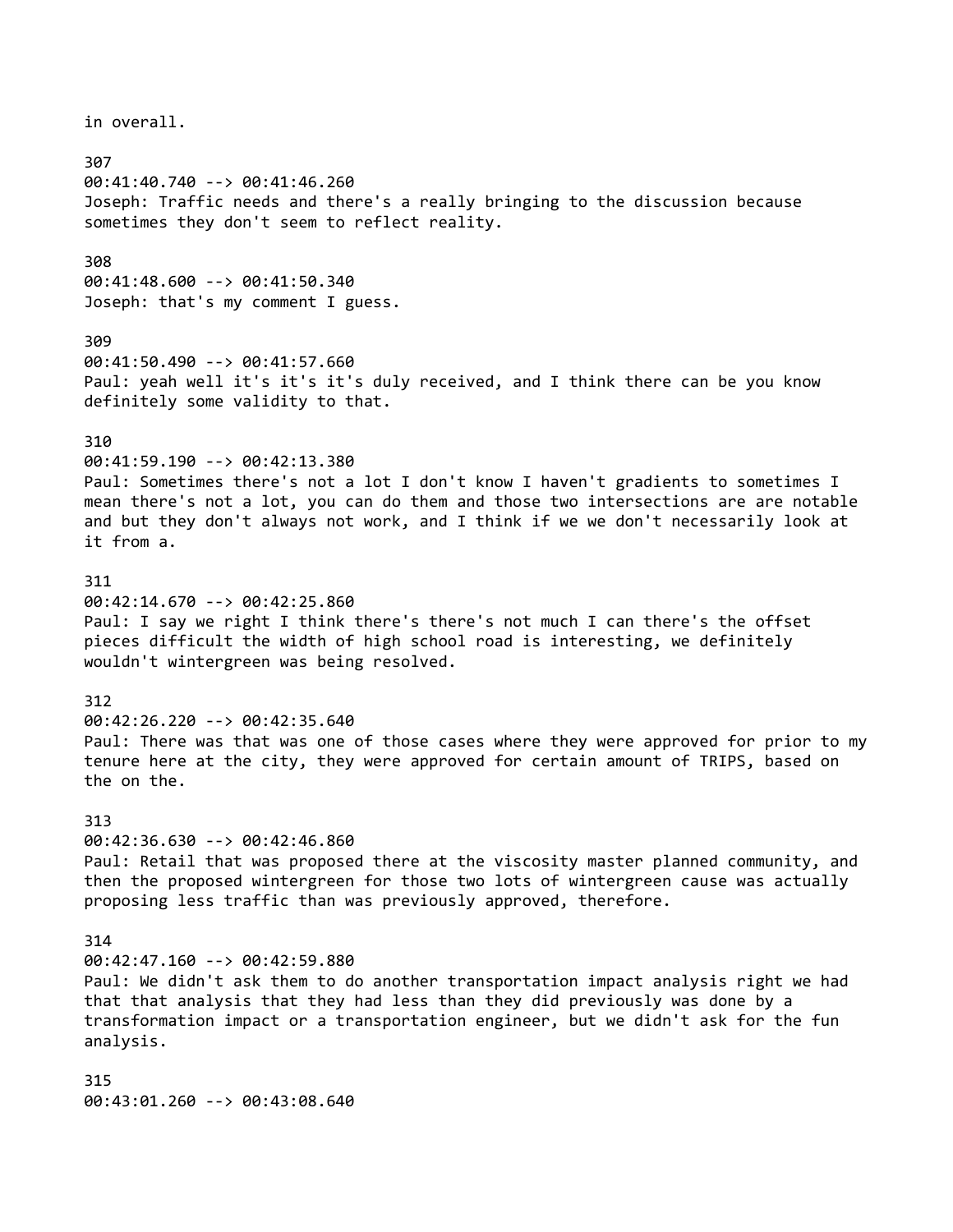Paul: Just internally, I think we have some ideas of what we might need to do there should that intersection become a problem more of a problem than it is now in terms of. 316 00:43:09.060 --> 00:43:14.640 Paul: backing up on the 305 which is kind of another wrinkle is that we don't really own the signals that 305. 317 00:43:15.150 --> 00:43:18.480 Paul: And, and because the limit access highway there are some limitations and. 318 00:43:18.780 --> 00:43:24.900 Paul: There are lots of standards that say hey you should put an access point you know this, many feet from an intersection. 319 00:43:25.140 --> 00:43:31.440 Paul: If pedestrians have a crosswalk within X number of feet that's great that's good enough right we don't need to put a crosswalk here. 320 00:43:31.770 --> 00:43:39.510 Paul: And if you did have a crosswalk and it's within so many feet of a driveway insurance that's dangerous, so there are lots of other competing agendas. 321 00:43:40.020 --> 00:43:48.720 Paul: That the tradition and engineers do help us look at, and there have been some develop standards, so I don't know that they're really contributing to this solution very much but. 322 00:43:49.200 --> 00:43:54.180 Paul: that's some friends that are transmission engineers, so I don't want to speak poorly about that we'll just go with that. 323 00:43:55.890 --> 00:43:56.670 Paul: you're on mute Joe. 324 00:43:58.530 --> 00:44:08.580 Joseph: Sorry sorry I didn't mean to dominate conversation here, but I mean just talk about the intersection the erickson in Madison. 325 00:44:09.570 --> 00:44:17.070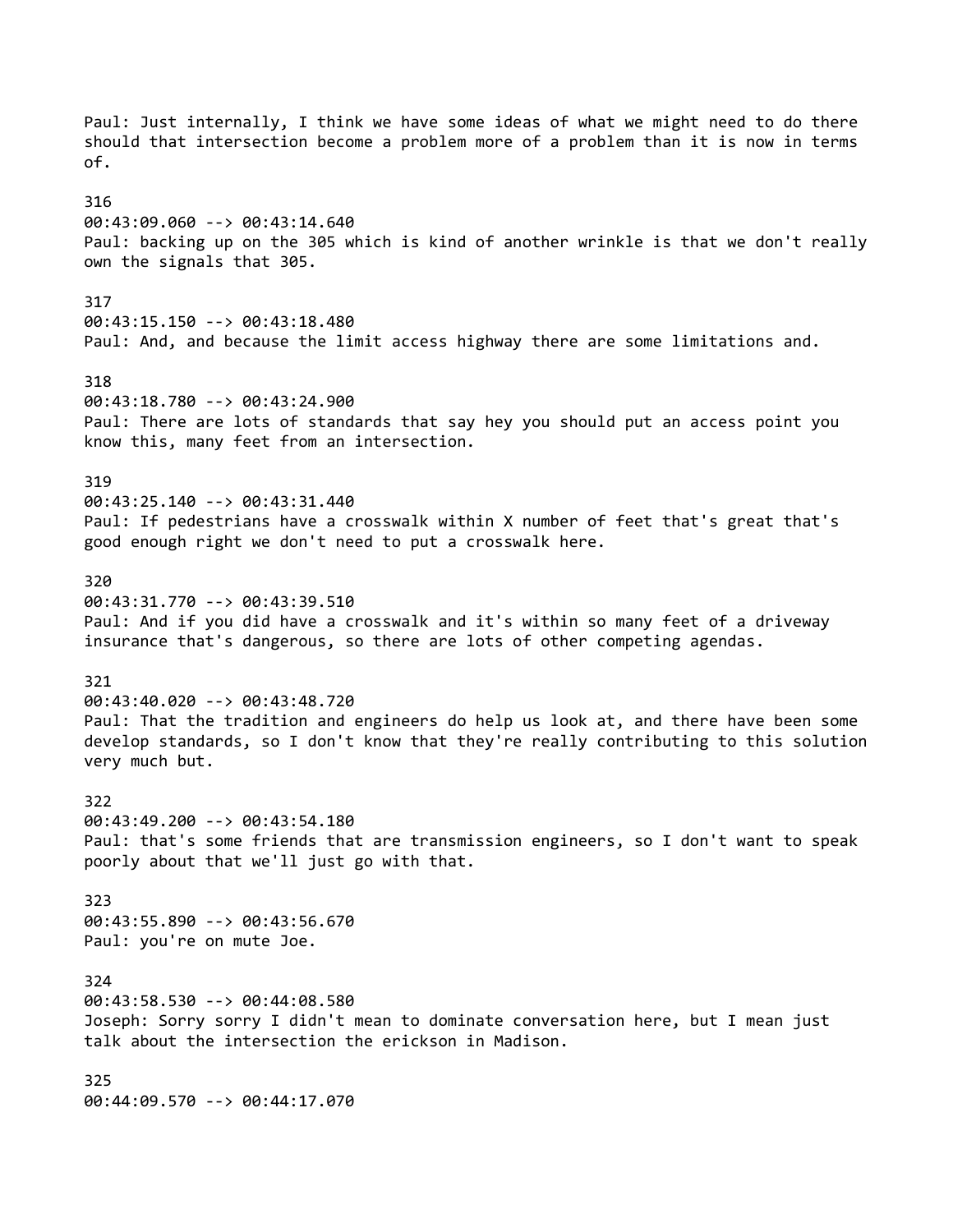Joseph: x&y excuse me, that we know there's two projects today that we're reviewing right on erickson. 326 00:44:17.580 --> 00:44:26.460 Joseph: And there's the third one, so called Hager project that might go in there in the future so that's three projects that are going to put demand on that intersection. 327 00:44:27.090 --> 00:44:33.180 Joseph: And what I think is going to happen is people will start going the other way and you start putting demand on other intersections. 328 00:44:34.020 --> 00:44:42.360 Joseph: And I just don't I may feel for you, because I don't know how a city anticipates that you know I don't know how a city, would you know. 329 00:44:43.170 --> 00:44:53.790 Joseph: You know I don't know what you don't know what you would do to solve that problem before it happens, you know what I mean if if it turns out that hagar is the third project that turns it into. 330 00:44:54.810 --> 00:45:02.400 Joseph: A failure or D, you know D level, then, how do they fixed then they're they're responsible for that whole intersection I mean that's a tough. 331 00:45:04.050 --> 00:45:05.070 Chris: pipeline projects. 332 00:45:06.540 --> 00:45:07.920 Joseph: Sorry, yes. 333 00:45:08.220 --> 00:45:11.820 Paul: We look at, we can look at pipeline projects as part of the analysis. 334 00:45:15.210 --> 00:45:22.020 Paul: We usually ones that are in ahead of them are not so much the ones after them, although that's sometimes the case. 335 00:45:22.260 --> 00:45:23.640 Paul: yeah typically.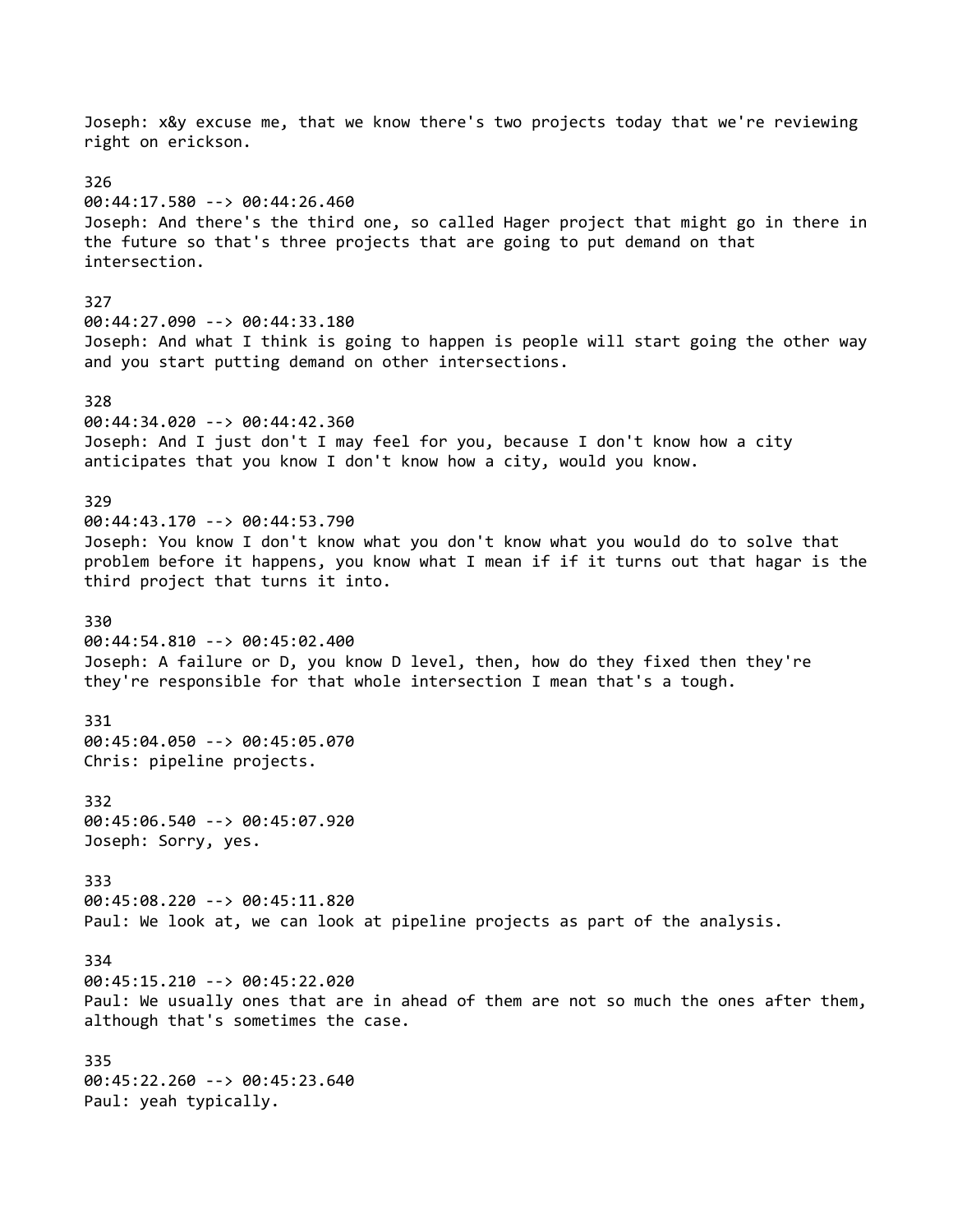336 00:45:25.590 --> 00:45:27.960 Paul: you're talking about again erickson and Wednesday. 337 00:45:28.680 --> 00:45:38.040 Paul: Yes, that is actually does on my radar and I understand that we've got projects above that and it's a wide intersection and slept on one side, that there are okay sightlines there. 338 00:45:38.550 --> 00:45:46.710 Paul: Lots of pedestrians is crosswalks I don't know what the mitigation is will be we all are probably aware right, this is the beers doesn't own a stoplight. 339 00:45:47.940 --> 00:45:52.170 Paul: mm hmm really other than the flashing one at bucknell and and. 340 00:45:53.580 --> 00:45:59.790 Paul: likely, I think, maybe one other flashy one, but then we don't own a real no kidding stop and that's a whole set of infrastructure that. 341 00:46:00.120 --> 00:46:11.910 Paul: We don't have the capacity to do so that's not really even civilized there's not something that I think we've really considered if I speak out of turn my boss will certainly tell me, but what i'm aware not aware of any. 342 00:46:13.980 --> 00:46:22.020 Chris: Think we're looking at a situation here where similar to the question before it's like you, what can be done to modify those proposals in the future to be able to meet. 343 00:46:22.920 --> 00:46:27.720 Chris: The constraints of the traffic plan and those engineers will have to figure out. 344 00:46:28.110 --> 00:46:34.170 Chris: What, that is, in some cases, who knows, we may be up against a situation where there isn't it will wireless solution other than. 345 00:46:34.530 --> 00:46:41.910 Chris: A different type of development or different use of me just because we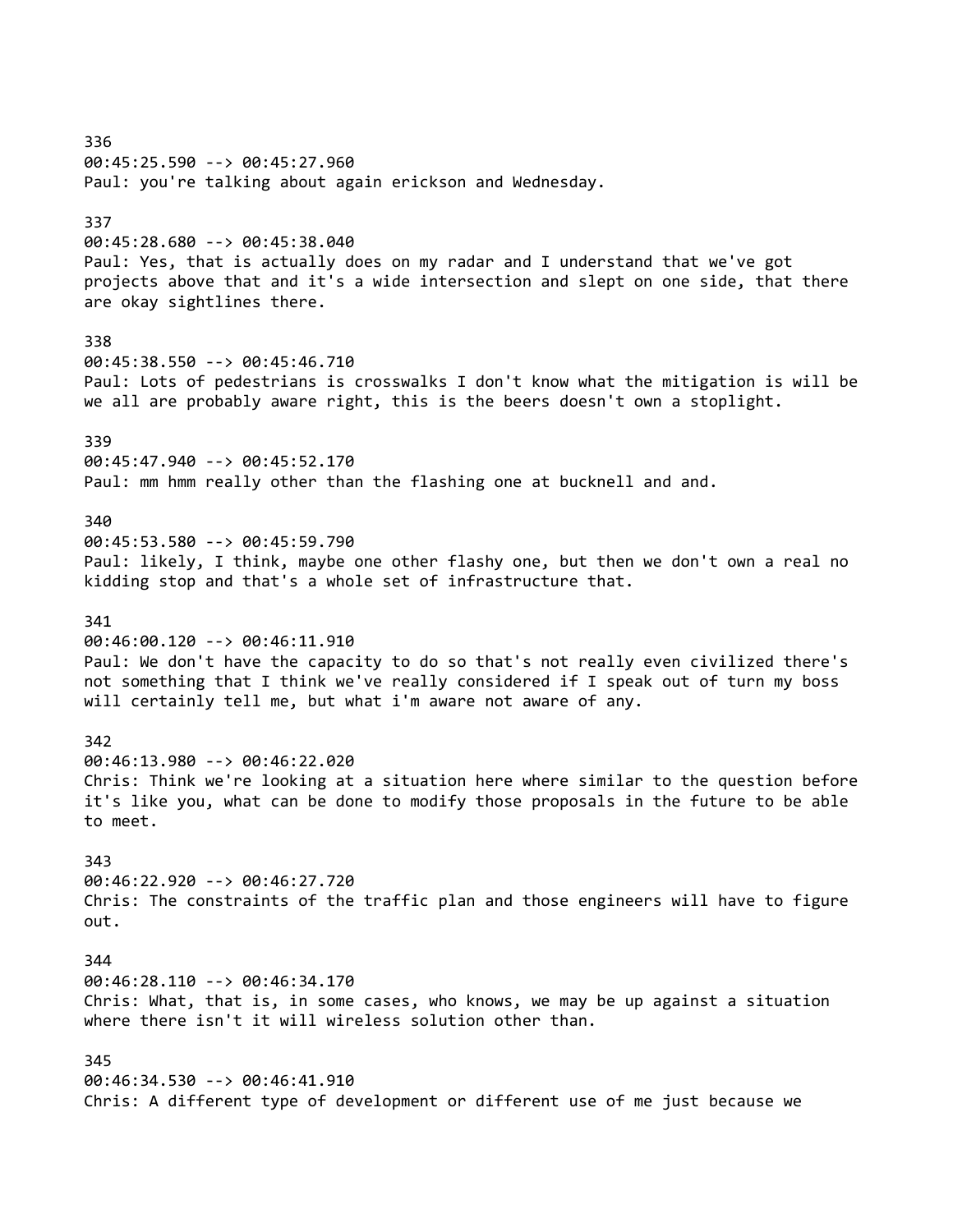haven't had that situation in the past, as we could potentially happen in the future, depending on. 346 00:46:44.760 --> 00:46:51.270 Paul: to other questions, the last thing I wouldn't say that there are jurisdictions, there are jurisdictions, who have accepted. 347 00:46:51.750 --> 00:46:57.330 Paul: path as the level as the okay level of service they basically took this and they just said that their Council said. 348 00:46:58.140 --> 00:47:07.020 Paul: we're going to just we don't care right D is fine F is also fine and then that then there's no really concurrency issue for them so that is. 349 00:47:07.350 --> 00:47:17.580 Paul: Not that i'm part of that, but that is definitely a an example of other jurisdictions in the way they've handled these kinds of situations okay i'm gonna go back to the left screen Bob you're up Sir. 350 00:47:18.180 --> 00:47:18.630 yeah. 351 00:47:20.190 --> 00:47:27.210 Bob: I guess that was kind of my question is, you know, this is all this level of services based on the federal guidelines. 352 00:47:27.570 --> 00:47:34.770 Bob: You know I keep thinking about the hotel and I don't remember what the number of cars going through that intersection winslow way and. 353 00:47:35.580 --> 00:47:56.280 Bob: Madison were but I don't know 700 or 800 I don't know what it was, it was high, but is it I think you've touched on, is it possible to jurisdictions can say hey you know we don't level C is for our Community, we want to change, we want to men that level be is that something that happens. 354 00:47:58.590 --> 00:48:01.590 Paul: I don't know the answer that exact, I think that is possible within.

355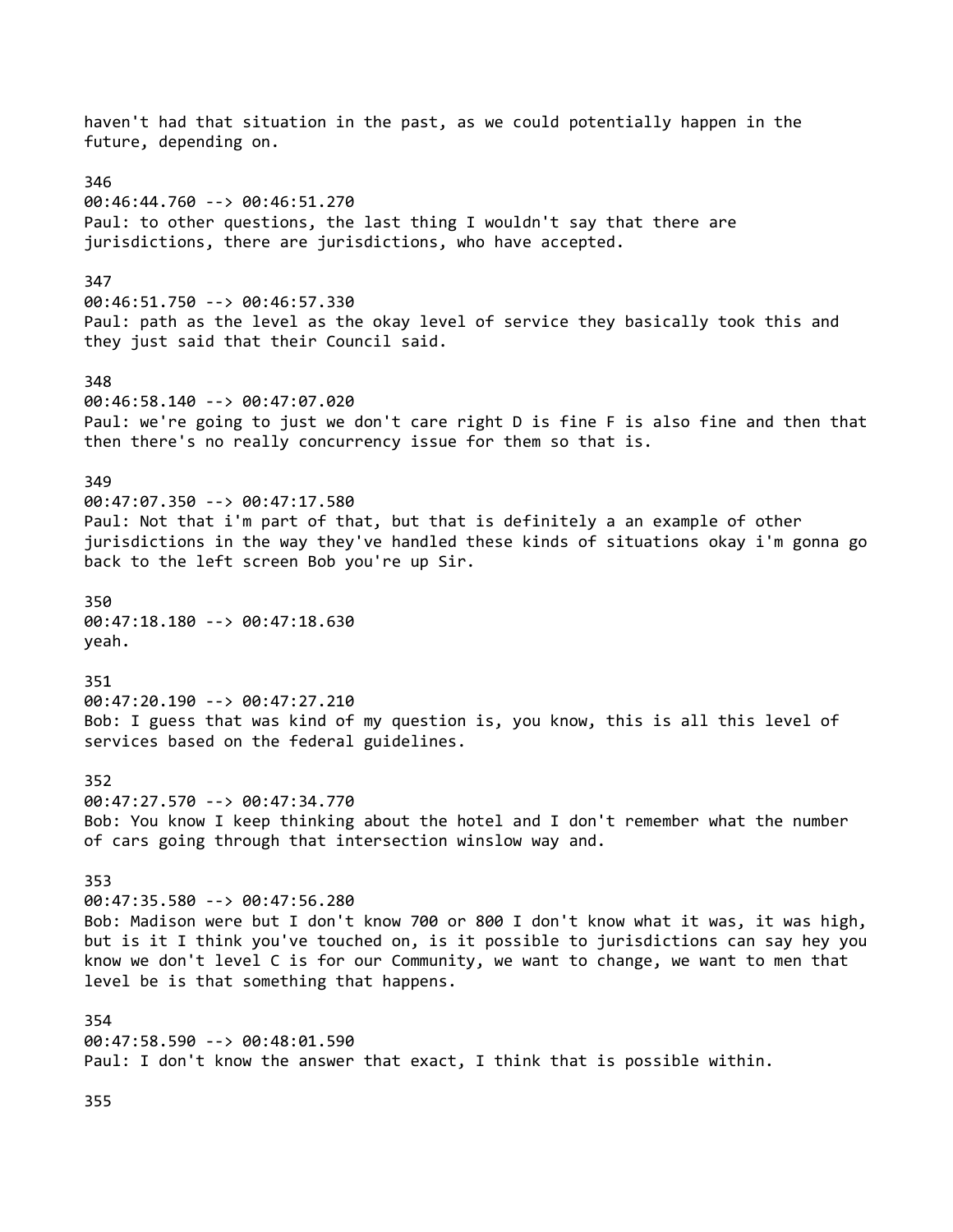00:48:01.830 --> 00:48:12.990 Chris: Within the were with all those those are in the COMP plan right so they're part of the IOM transportation plan and as a part of the sustainable transportation plan project we're. 356 00:48:13.350 --> 00:48:26.340 Chris: Anticipating doing an update to our concurrency program sometime in the next biennium so that will be opportunity likely in the next few years for folks to weigh in on how we evaluate traffic related to development and what standards. 357 00:48:27.030 --> 00:48:30.180 Chris: Okay, because you're talking as it's in the complex to complicate things change. 358 00:48:31.080 --> 00:48:45.930 Bob: yeah because you talking about anecdotally and, of course, everyone get some pushing on says we've got a zillion cars section well, maybe you don't, but I just thought that well if that's the case, then the Community needs to amend some of those zones, perhaps great Thank you very much. 359 00:48:47.580 --> 00:48:49.350 Bob: Great presentation, thank you. 360 00:48:49.590 --> 00:48:50.160 vicki. 361 00:48:51.600 --> 00:48:59.730 Vicki: yeah just a quick one we had a presentation on the winslow plan update process which was really helpful and. 362 00:49:00.180 --> 00:49:07.620 Vicki: And it was Jennifer Sutton mentioned how important public works is going to be that planning effort in this kind of reinforces what she said. 363 00:49:08.190 --> 00:49:21.420 Vicki: And so, could we assume that, as you work through the winslow masterplan area you're going to be looking at kind of in a macro helicopter fashion, how traffic gets to the ferry. 364 00:49:22.320 --> 00:49:34.530 Vicki: And you know they they come up why they brought new brooklyn they're coming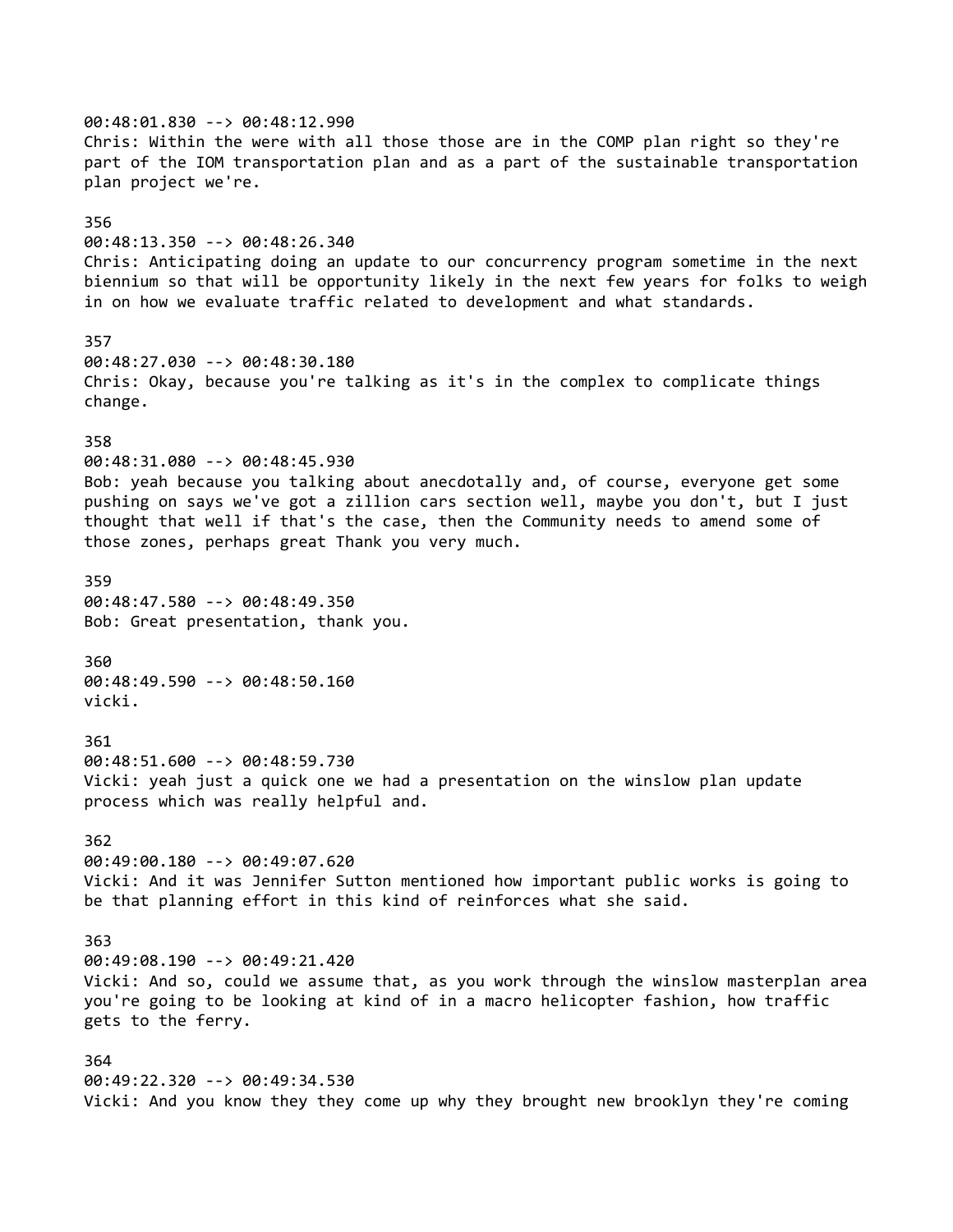down Madison and they do use Ericsson is clearly going to become with the. 365 00:49:35.220 --> 00:49:49.890 Vicki: With the two that are in the pipeline and the soon to be in the pipeline project, a problem so would you from that macro level be looking at, why is erickson still basically a dead end street. 366 00:49:50.310 --> 00:49:53.790 Vicki: And we all, and we all go through a private parking lot. 367 00:49:54.060 --> 00:50:04.830 Vicki: So just as a donut you don't need to answer this because it's gonna it's gonna be painful, but I would assume you're going to look at that, yes, yes. 368 00:50:05.100 --> 00:50:06.510 Vicki: Yes, okay. 369 00:50:06.720 --> 00:50:07.950 Chris: Thank you are looking at both. 370 00:50:08.010 --> 00:50:16.770 Chris: macro and micro level traffic devaluation as part of that winslow seminary plan, and this is kind of transportation plan in general. 371 00:50:17.220 --> 00:50:18.690 Vicki: Okay that's great Thank you. 372 00:50:21.180 --> 00:50:21.630 Paul: yeah. 373 00:50:21.690 --> 00:50:22.110 Todd: Very good. 374 00:50:22.170 --> 00:50:25.260 Paul: That was Chairman, I think our yield back to you. 375 00:50:25.830 --> 00:50:26.580 Todd: Very good.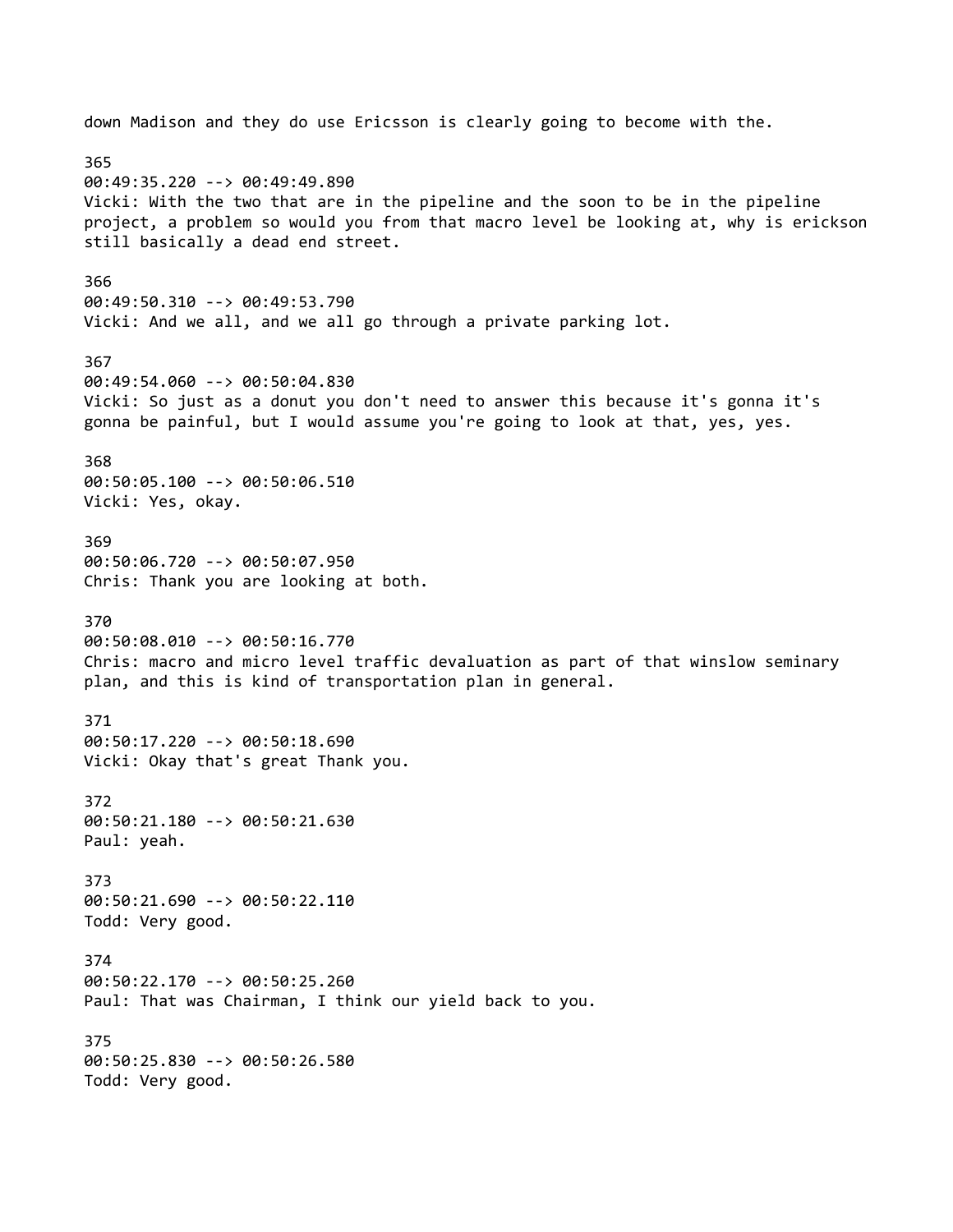376 00:50:26.970 --> 00:50:28.050 Todd: Thank you for another. 377 00:50:28.260 --> 00:50:32.250 Todd: Another great presentation and help us understand these issues. 378 00:50:33.810 --> 00:50:36.210 Todd: Thanks for being very responsive slowly. 379 00:50:39.540 --> 00:50:40.530 Todd: Come back anytime you want. 380 00:50:41.280 --> 00:50:42.990 Paul: All right, thank you appreciate the welcome. 381 00:50:43.620 --> 00:50:45.030 Paul: Look, with the rescue meeting Oh, thank you. 382 00:50:45.510 --> 00:50:45.870 Todd: Thank you. 383 00:50:51.660 --> 00:50:54.300 Todd: awesome very good, very good. 384 00:50:55.590 --> 00:50:56.220 Todd: So we did. 385 00:50:57.390 --> 00:50:59.880 Todd: kind of went a little little over schedule there now. 386 00:51:01.020 --> 00:51:03.240 Todd: Are we ready for housing resource bainbridge. 387 00:51:08.580 --> 00:51:13.320 Ellen Fairleigh: Yes, Marlene if you could promote, I think, Charlie is here. 388 00:51:14.700 --> 00:51:18.270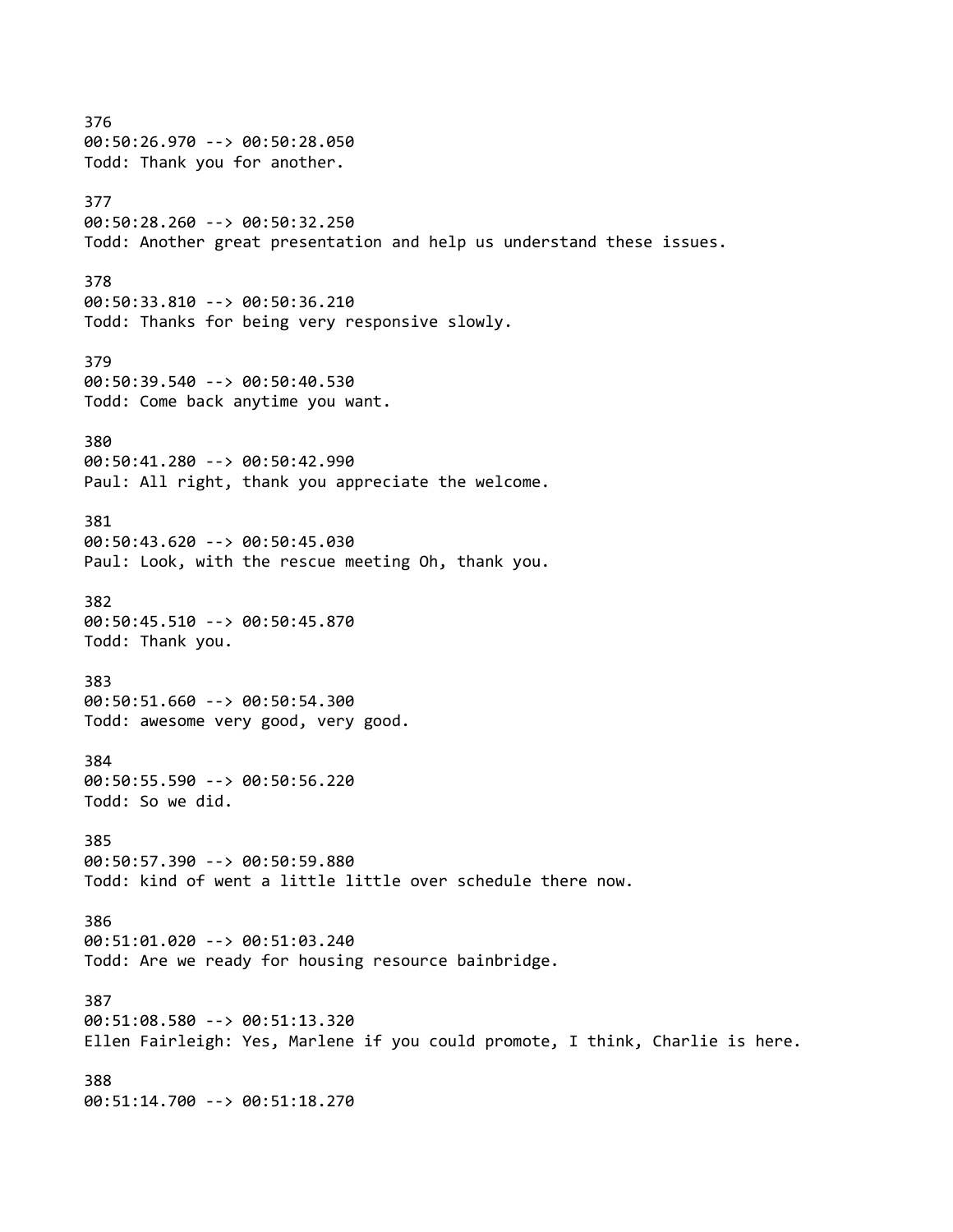Ellen Fairleigh: Representing the applicant and then I can give a quick introduction. 389 00:51:28.200 --> 00:51:33.510 Marlene Schubert: I see phaedra and also in the audience I don't know if she wants to join the discussion or not. 390 00:51:34.590 --> 00:51:36.570 Ellen Fairleigh: Oh yeah you promote phaedra as well. 391 00:51:36.810 --> 00:51:37.800 Ellen Fairleigh: Okay, thank you. 392 00:51:38.370 --> 00:51:43.560 Marlene Schubert: And we have a norm landry I don't know if he's just attendee listening in or if he has any part in this. 393 00:51:48.450 --> 00:51:57.630 Ellen Fairleigh: Okay i'll start with a brief introduction, my name is Ellen fairly, I am a planner for the city of bainbridge island and the project manager assigned. 394 00:51:58.290 --> 00:52:11.190 Ellen Fairleigh: To this project, and this is the conceptual review the first meeting with a design review board for housing resources bainbridge project on Ericsson, the site is located on. 395 00:52:12.990 --> 00:52:33.120 Ellen Fairleigh: An Ericsson adjacent to 305 kind of at the East end of natural it's in the Ericsson Ave overlays zoning district, as part of the mixed use town Center, the proposal is for a 22 unit 100% affordable multifamily apartment building and this project has been following the new process. 396 00:52:34.260 --> 00:52:50.040 Ellen Fairleigh: There was a pre application conference held on march 1 where there were a couple of Members of the Dr B and the planning Commission or both in attendance at the meeting the project is considering to potential paths to achieve the. 397 00:52:51.210 --> 00:53:03.600 Ellen Fairleigh: The BONUS floor area ratio that's needed for the proposal, one of them is to go through the housing design demonstration project path and that one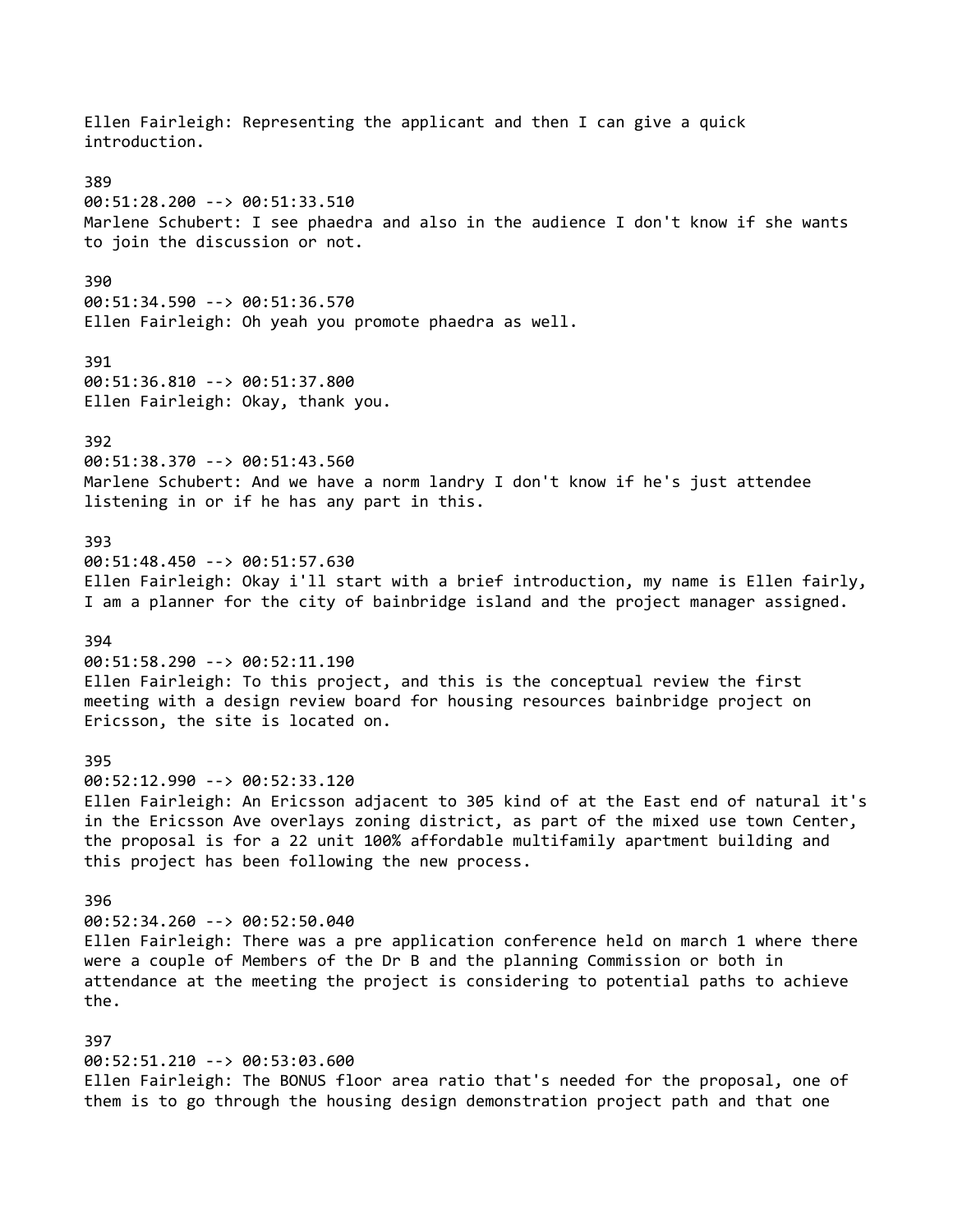will require some changes to. 398 00:53:03.900 --> 00:53:21.360 Ellen Fairleigh: The http program that City Council set back to planning Commission to consider and that those changes were first introduced at the findings Commission just last week on April 14 and we'll be going back to planning Commission for a study session to talk about. 399 00:53:22.440 --> 00:53:41.760 Ellen Fairleigh: A proposal to reduce parking requirements and also wave innovative site development points required for these types of projects, but they don't necessarily need to use http there's also also a path through the code through the optional affordable housing density. 400 00:53:43.980 --> 00:53:53.070 Ellen Fairleigh: allowances, which is in the IMC at 1203 he and both of those paths are described in the pre application letter that was included in your packets. 401 00:53:54.120 --> 00:54:04.770 Ellen Fairleigh: This project will require a major site plan review and the public participation meeting has not been scheduled yet, and with that I will hand it over to Charlie. 402 00:54:13.020 --> 00:54:18.420 charlie wenzlau: Hello everyone i'm Marlene are you able to get. 403 00:54:20.670 --> 00:54:24.510 charlie wenzlau: The application drawings opened up. 404 00:54:26.130 --> 00:54:32.610 Marlene Schubert: yeah I can let me see, let me share real quick, so you can guide me make sure i'm pulling up what you need. 405 00:54:34.500 --> 00:54:34.950 charlie wenzlau: So. 406 00:54:36.060 --> 00:54:39.600 charlie wenzlau: nice to see everyone I know we're running behind schedule, so. 407 00:54:41.190 --> 00:54:52.590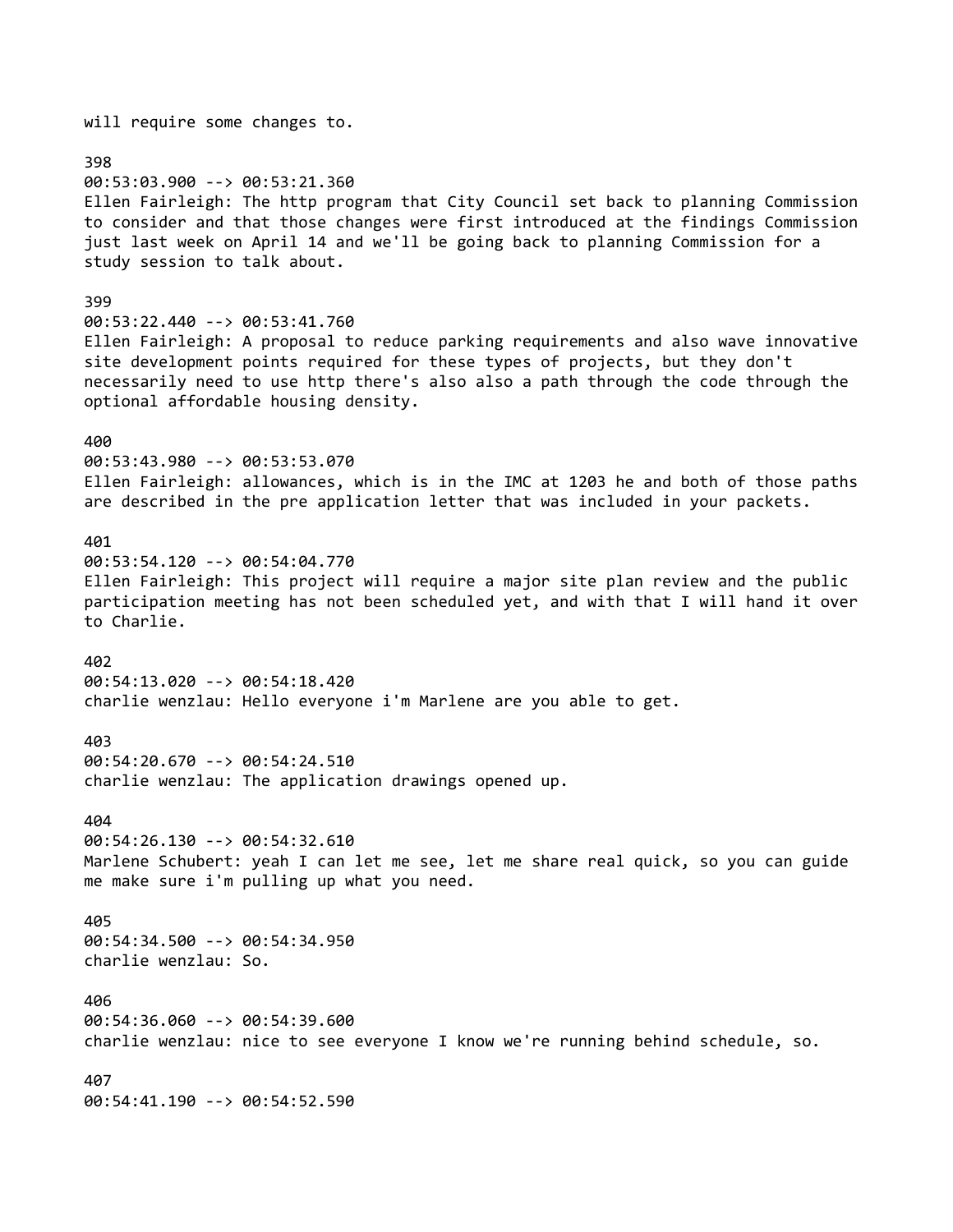charlie wenzlau: i'm going to keep my overview brief, I hope that all of you have had a chance to look through the package already some of you have already seen it before at the pre APP, so it should be familiar. 408 00:54:54.540 --> 00:54:56.010 charlie wenzlau: Well we're getting it open. 409 00:54:57.390 --> 00:55:03.360 charlie wenzlau: The project site is up on eric's and Ave near knechtel. 410 00:55:04.800 --> 00:55:05.310 charlie wenzlau: and 411 00:55:07.020 --> 00:55:08.970 charlie wenzlau: The proposal is. 412 00:55:11.310 --> 00:55:17.940 charlie wenzlau: To do a unit hundred percent affordable rental housing. 413 00:55:19.710 --> 00:55:32.760 charlie wenzlau: We okay that's great so i'll just jump in and kind of walk you through these slides quickly, so we can get to your comments and questions so project site is dotted in in red. 414 00:55:34.110 --> 00:55:41.220 charlie wenzlau: Is between erickson avenue and S are 305 it's a fairly heavily wooded site. 415 00:55:42.540 --> 00:55:46.980 charlie wenzlau: And significantly, it also has a bit of unopened right of way. 416 00:55:48.180 --> 00:55:54.480 charlie wenzlau: Directly North between the site and I guess what is labeled as eagle harbor dental. 417 00:55:55.560 --> 00:55:56.340 charlie wenzlau: Next slide. 418 00:56:00.270 --> 00:56:09.690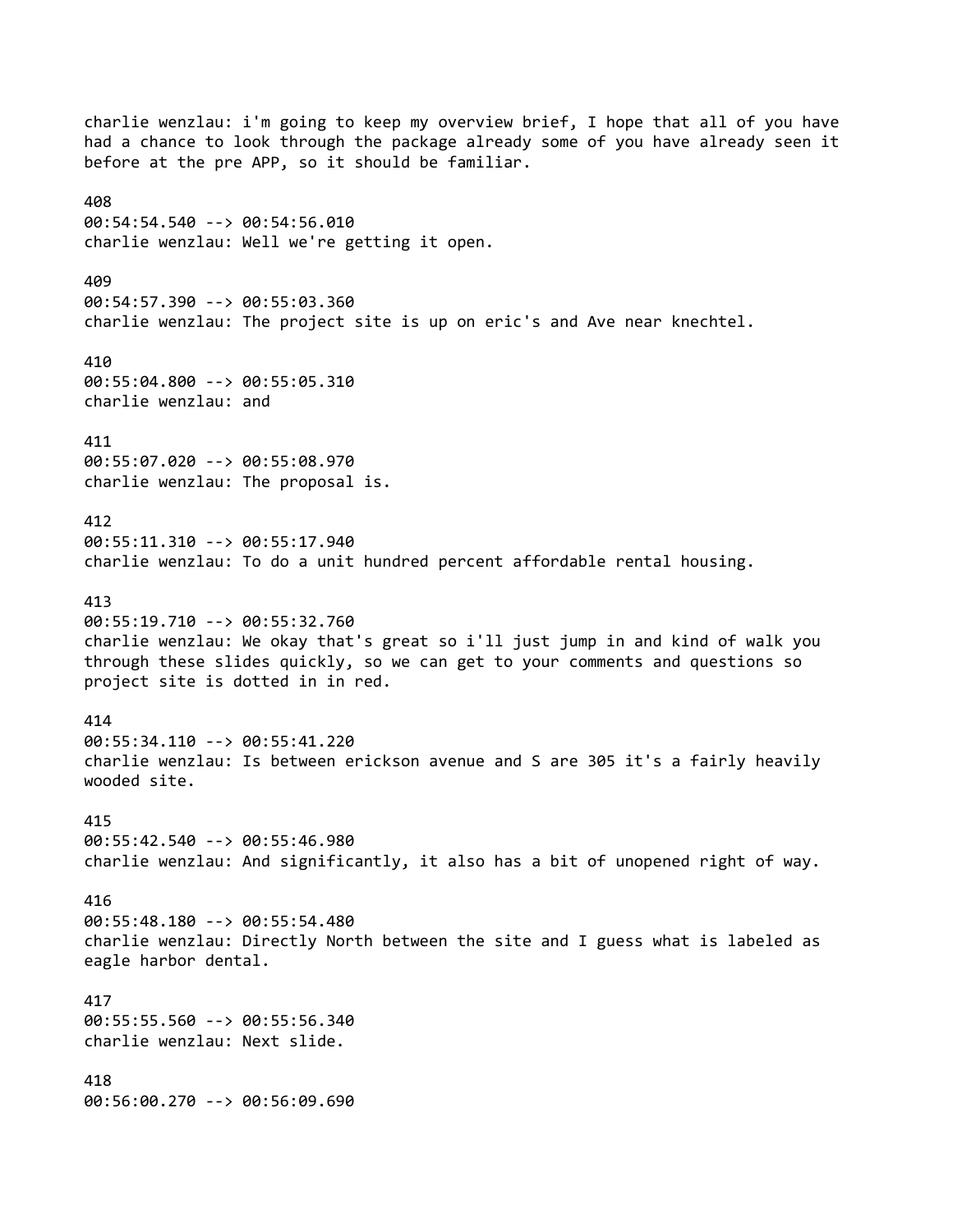charlie wenzlau: And then these are some of the views along, yes, are 305 with the buffer and then along erickson avenue. 419 00:56:10.740 --> 00:56:11.280 charlie wenzlau: and 420 00:56:13.350 --> 00:56:14.400 charlie wenzlau: Next slide please. 421 00:56:15.900 --> 00:56:21.570 charlie wenzlau: uh one thing if you can just go back one slide I just want to point something out because it may come up later in the discussion. 422 00:56:22.440 --> 00:56:30.030 charlie wenzlau: there's sidewalk existing on the West side of the street pretty much continuous all the way down to when slow way. 423 00:56:30.720 --> 00:56:43.260 charlie wenzlau: And there are no sidewalk facilities to speak of on the east side of the street until you get up further north on hildebrand quite a ways on erickson excuse me. 424 00:56:44.040 --> 00:56:55.380 charlie wenzlau: Where it turns into hildebrand, but there is that that portion of the right of way is used as a bike lane for the climbing cyclists next slide please. 425 00:56:58.470 --> 00:57:04.170 charlie wenzlau: Again project site and we're in the eric's and overlay district and. 426 00:57:06.270 --> 00:57:06.960 charlie wenzlau: Next slide. 427 00:57:09.600 --> 00:57:16.530 charlie wenzlau: And then, just to kind of highlight the centrality of the site in terms of walk distances. 428 00:57:17.910 --> 00:57:30.000 charlie wenzlau: it's a five minute walk basically almost down to downtown winslow and about a 10 minute walking shed to the ferry terminal and easily to.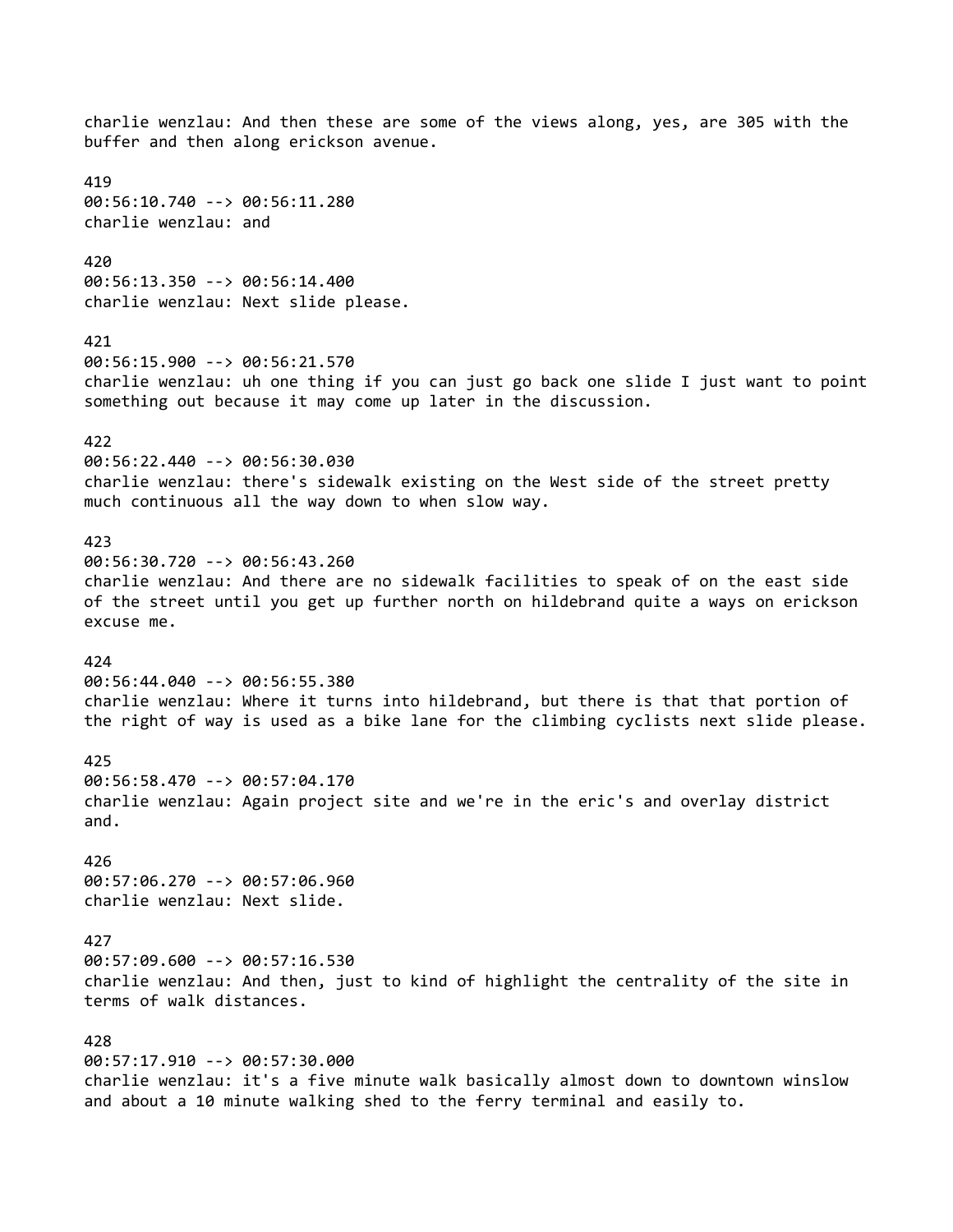429 00:57:31.050 --> 00:57:37.050 charlie wenzlau: High School road and other areas so it's very centrally located site next slide. 430 00:57:40.410 --> 00:57:45.480 charlie wenzlau: You can so i'm going to have you skip down a couple of slides Marlene. 431 00:57:48.570 --> 00:57:51.480 charlie wenzlau: Does yeah go to the next slide I guess i'm sorry that's. 432 00:57:53.910 --> 00:57:55.200 charlie wenzlau: One more if you. 433 00:57:57.930 --> 00:58:17.100 charlie wenzlau: Alright sorry go back one slide i'm sorry we're jumping around i'm just trying to find the easiest one okay so for this slide state route 305 is to the top of the sheet and erickson is to the bottom of the sheet and the site plan is quite quite simple. 434 00:58:18.810 --> 00:58:39.210 charlie wenzlau: The building, which is the yellow color volume is a simple two and a half storey double loaded corridor building with residential units, the entry to the building would be set up along erickson avenue with the front lobby kind of at the. 435 00:58:40.680 --> 00:58:52.950 charlie wenzlau: The North yeah that corner we're showing two separate parking facilities, right now, one to the immediately next to the lobby would be our accessible parking. 436 00:58:53.970 --> 00:58:56.280 charlie wenzlau: And then down. 437 00:58:57.600 --> 00:59:20.130 charlie wenzlau: underneath lower behind the building is where the main parking facility would be and currently we're showing total of 16 parking spaces, six of which are tucked under the building and then, if you scroll go back up a couple of sheets Marlene.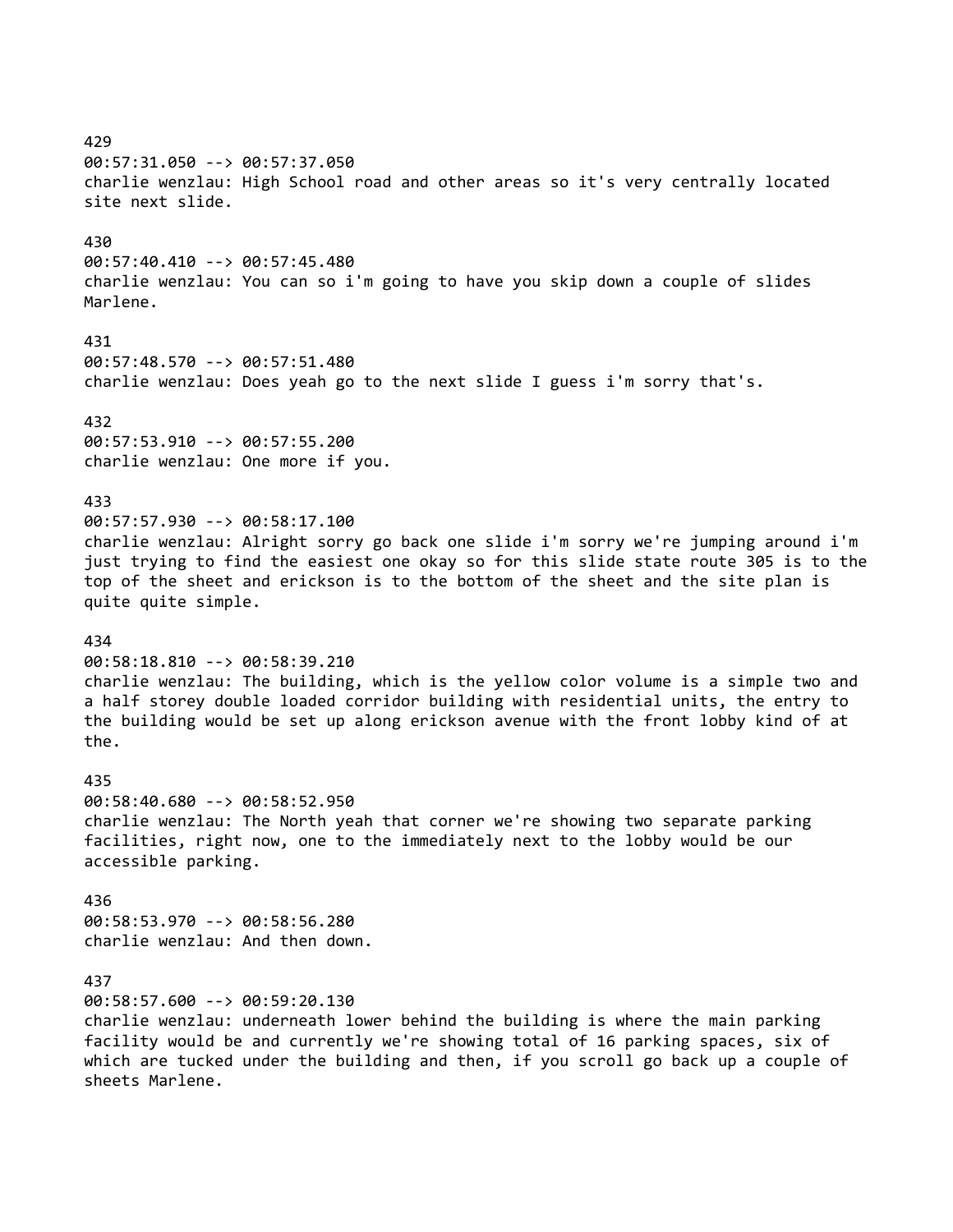438 00:59:21.210 --> 00:59:21.510 Keep. 439 00:59:22.800 --> 00:59:28.830 charlie wenzlau: going up one more so, one thing that I think it's important for the dmv is. 440 00:59:30.120 --> 00:59:50.160 charlie wenzlau: We, the height limit and erickson avenue is 25 feet, however, if you have under building parking you're allowed to go one additional story so by us parking under the building, if we do the meet the full parking requirements, which is what this scheme does. 441 00:59:52.200 --> 01:00:01.440 charlie wenzlau: We would be able we'd be eligible for having a third floor on the building, which is what that red dashed line designates. 442 01:00:02.790 --> 01:00:08.430 charlie wenzlau: And then i'm going to have you just advance through the slides again just one by one. 443 01:00:10.260 --> 01:00:22.470 charlie wenzlau: keep going next one, and then another interesting fact whoops go back one excuse me another interesting factor, and this is relative to wintergreen for sure is the. 444 01:00:23.490 --> 01:00:30.720 charlie wenzlau: buffer along as our 305 the buffer is supposed to be 50 feet wide. 445 01:00:31.920 --> 01:00:39.420 charlie wenzlau: Which is shown by the dashed red line, you are allowed to do buffer averaging. 446 01:00:40.680 --> 01:00:50.850 charlie wenzlau: which would allow you to reduce that buffer at its narrowest to 35 feet, so you can see our strategy here is the parking lot NIPs in. 447 01:00:52.410 --> 01:01:03.420 charlie wenzlau: To that 35 foot dimension on the left hand side of the slide and then it it replaces and averages back the buffer on the right hand side of the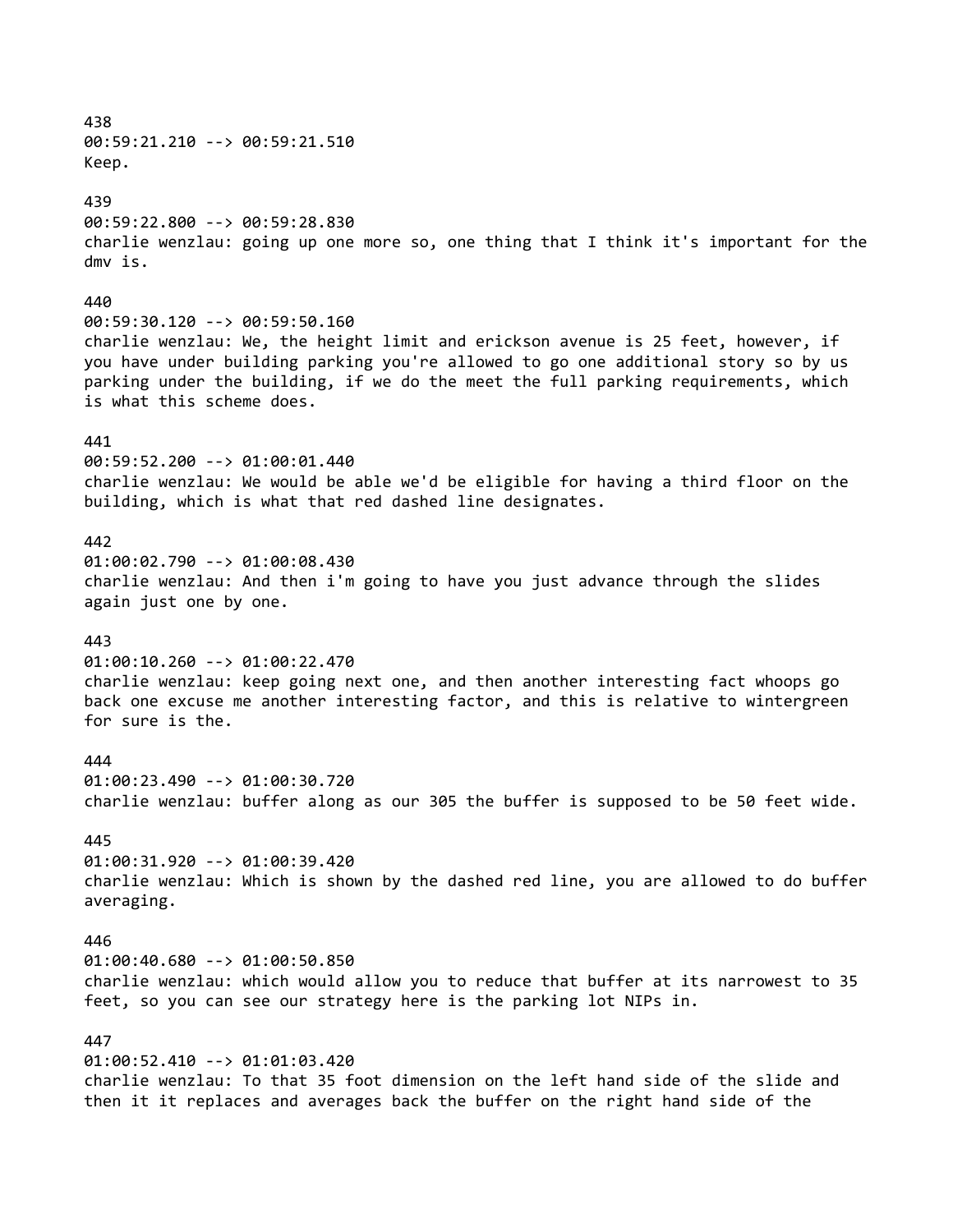448 01:01:05.670 --> 01:01:16.650 charlie wenzlau: And then i'm going to just have you advance through the slides one by one and see if there's anything else, we want to talk about here go one yet just go one more slide. 449 01:01:18.030 --> 01:01:31.380 charlie wenzlau: And I did talk about this in the beginning, but these two colors sort of highlight the vehicular facilities which are set behind the building out of you from the public way. 450 01:01:32.280 --> 01:01:48.390 charlie wenzlau: And then in yellow or the pedestrian facilities, this does show a sidewalk along Ericsson, but as we've talked about in the pre APP that may or may not be something to city wants to pursue. 451 01:01:49.770 --> 01:01:53.610 charlie wenzlau: So I think i'll just leave it at that, so we can jump into your questions thanks. 452 01:01:58.380 --> 01:02:00.270 Todd: Charlie had one question right off the BAT. 453 01:02:02.250 --> 01:02:06.510 Todd: What can you talk about opening that right away, and what it looks like. 454 01:02:07.920 --> 01:02:09.810 charlie wenzlau: Okay let's go. 455 01:02:11.100 --> 01:02:35.850 charlie wenzlau: Up to the beginning of the presentation that slide to be great so Todd that is currently paved it's used to give access to eagle harbor dental to their parking areas, so what we anticipate doing is not widening it any further, but just using it at its current with. 456 01:02:36.960 --> 01:02:40.710 charlie wenzlau: To get access to our parking lot proposed parking lot. 457 01:02:42.720 --> 01:02:47.280

slide.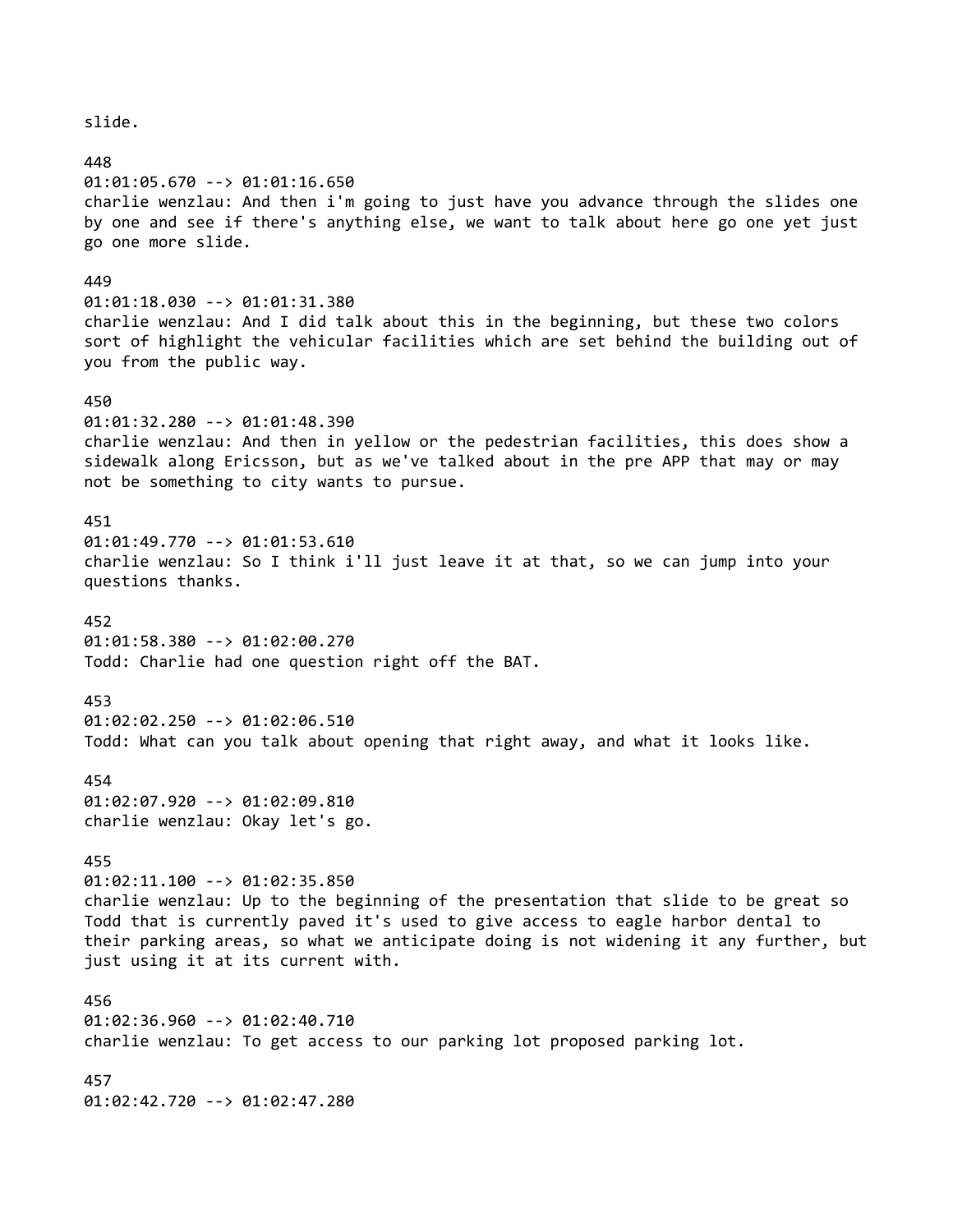Todd: That was kind of I guess what are, what are the jurisdictions of that space. 458 01:02:48.030 --> 01:02:49.980 charlie wenzlau: it's owned by the city of bainbridge island. 459 01:02:51.060 --> 01:02:56.910 Todd: But it's kind of contiguous with that parking lot right now right there's no is there a differentiation. 460 01:02:57.390 --> 01:03:07.440 charlie wenzlau: Yes, if if you were to look and I don't have this drawing, but if you were looking at the bainbridge GIs mapping, it would show the boundaries of a right of way. 461 01:03:08.580 --> 01:03:11.250 charlie wenzlau: that separate the two properties from each other. 462 01:03:12.870 --> 01:03:21.390 Todd: Okay, but there's no there's no improvement that that that your project will be tasked with to change that or define that or. 463 01:03:22.260 --> 01:03:36.690 charlie wenzlau: Whatever that is remaining to be determined based on palm island and his group there may be some some improvements we're going to be doing, but in large part, the plan is to use that facility as it exists. 464 01:03:38.010 --> 01:03:38.670 Todd: Okay, great. 465 01:03:42.450 --> 01:03:43.290 Todd: Other questions. 466 01:03:44.580 --> 01:03:44.970 Todd: Bob. 467 01:03:47.790 --> 01:03:49.680 Bob: And I assume, then, that the. 468 01:03:50.880 --> 01:03:52.740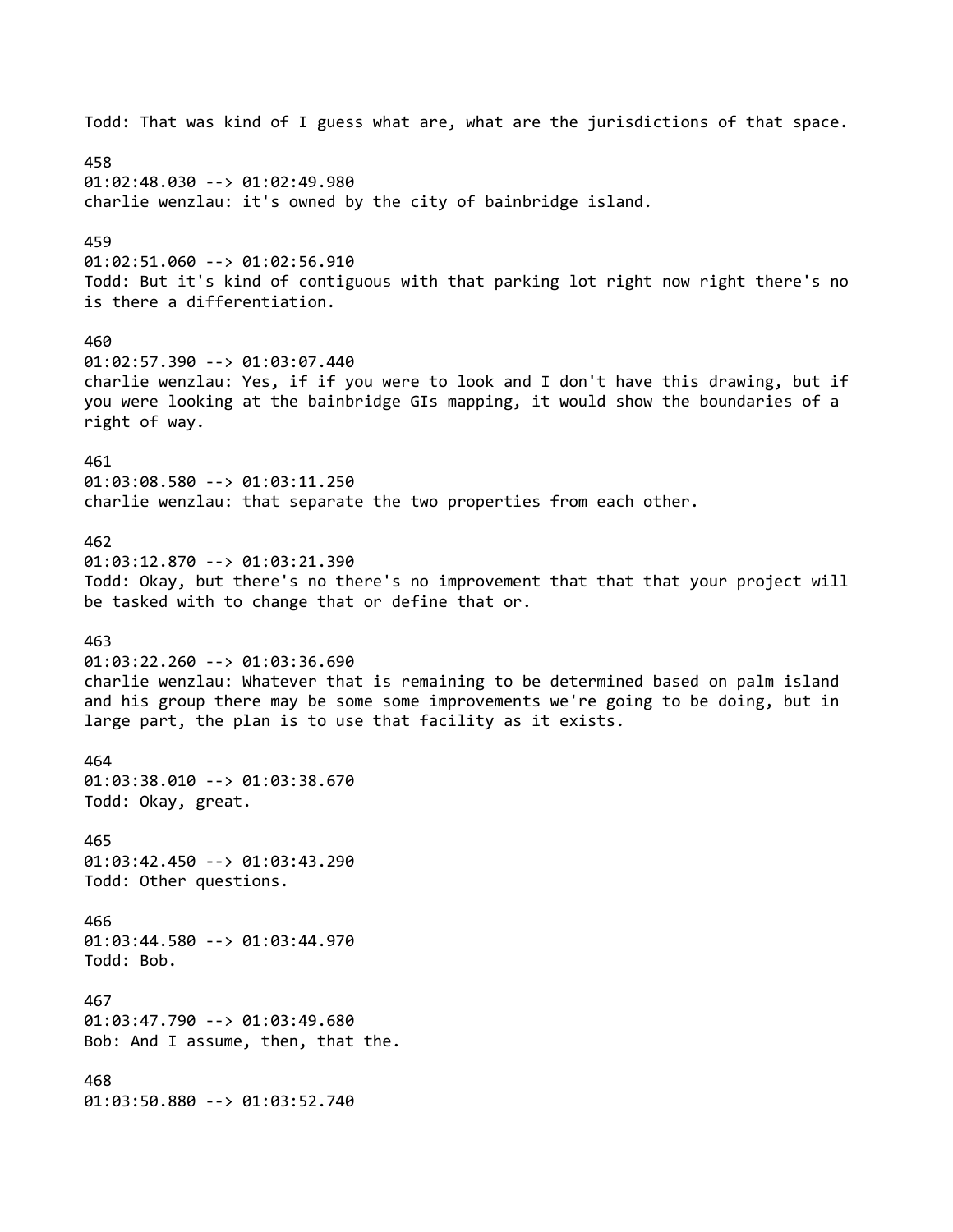Bob: you're going to ask for permission to. 469 01:03:53.850 --> 01:04:02.310 Bob: park someplace else, so that you don't have that minimum requirement or is that with the planning Commission is going over I was the understanding that. 470 01:04:03.000 --> 01:04:14.430 Bob: Was someplace nearby that a drew was going to Arc the cars that you know, so it was one step one one car for you wouldn't vehicle per unit. 471 01:04:16.440 --> 01:04:16.920 charlie wenzlau: yeah. 472 01:04:17.970 --> 01:04:22.500 charlie wenzlau: I think I misspoke and I apologize about that. 473 01:04:25.260 --> 01:04:38.880 charlie wenzlau: Word this game that I showed you an L and correct me if i'm wrong, I think I it does meet the full one per unit parking requirements, so my apologies if we were able to. 474 01:04:40.380 --> 01:04:42.930 charlie wenzlau: Get the http modified. 475 01:04:44.010 --> 01:05:08.160 charlie wenzlau: That would allow us to eliminate the stalls underneath the building the six dolls those are expensive to build for hrp and, yes, we would lose the optional height increase, but when you go to http you get that increase as part of http so they're they're kind of intertwined a little bit. 476 01:05:09.690 --> 01:05:22.170 Bob: But is there still a is there still an option by HR be that they're going to have some parking off site, no matter what was that neglect is that not even part of it, this project. 477 01:05:22.710 --> 01:05:23.370 it's. 478 01:05:24.630 --> 01:05:36.150 charlie wenzlau: Bob right now it's not part of our proposal if it turns out that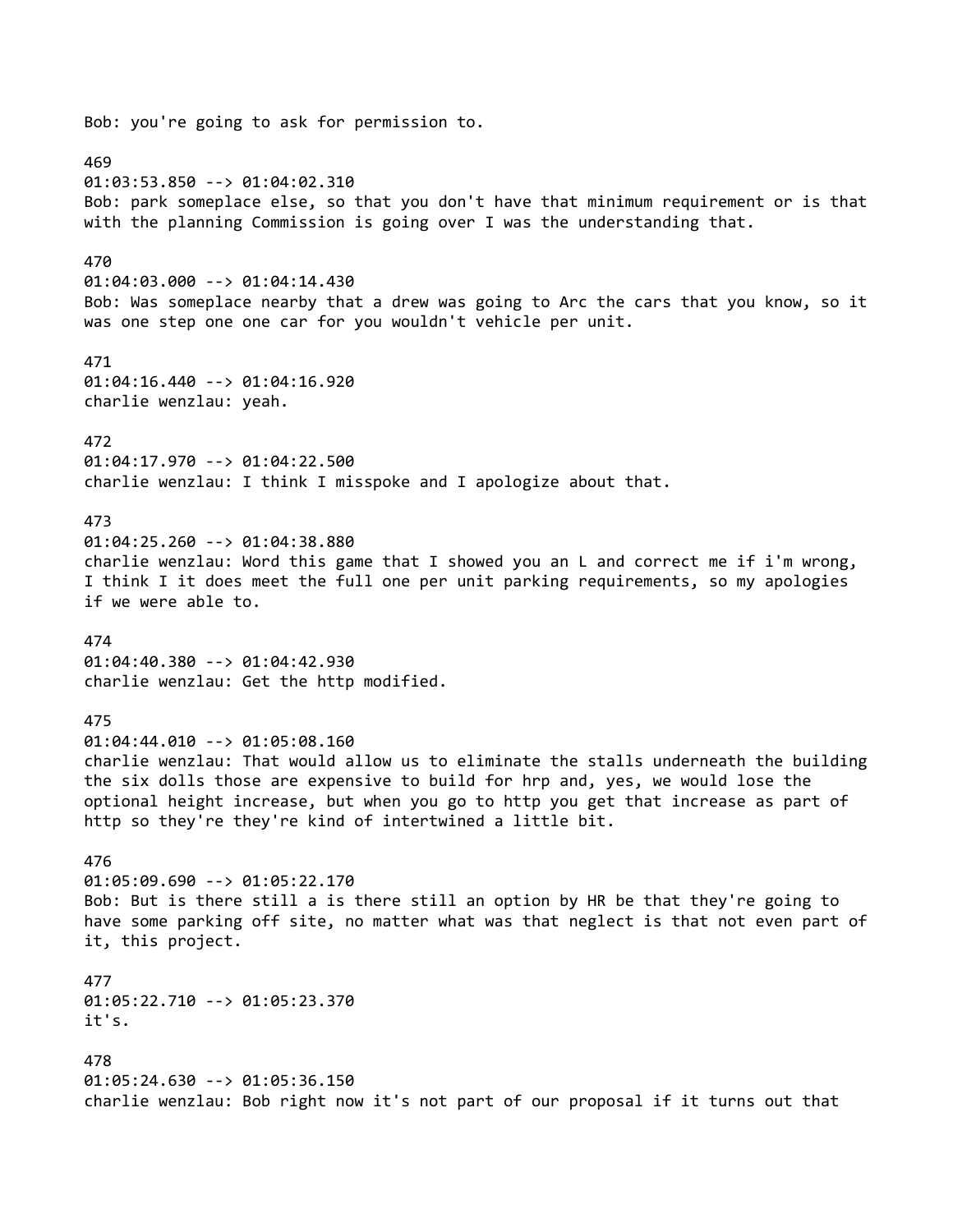they can be successful and that's advantageous to the Community and their review process, then we would explore that. 479 01:05:37.200 --> 01:05:38.760 Bob: Okay that's all I have. 480 01:05:41.250 --> 01:05:49.860 Todd: So if the spots and rate the building aren't required, but we will, but you want that height what what's better what's filled in back they're. 481 01:05:51.510 --> 01:06:02.610 charlie wenzlau: probably going to be storage, perhaps because based on the grading Todd that's going to be more or less available real estate. 482 01:06:03.510 --> 01:06:21.570 charlie wenzlau: anyways it, it does also, to some extent affect how we grade the parking lot we're trying to drive it down deeper so that we gain headroom under the building if we didn't have to get under the building Todd we might have a different strategy about how we grade the parking. 483 01:06:22.860 --> 01:06:29.460 Todd: Is there enough back there for a unit or a manatee space, or is it really more darker amenity space. 484 01:06:29.670 --> 01:06:36.870 charlie wenzlau: yeah it's you raise a good point I, I think it would it's it's expensive space to get to. 485 01:06:37.050 --> 01:06:43.260 charlie wenzlau: And I think we probably use it for bicycles and other other things storage. 486 01:06:43.770 --> 01:06:44.940 Todd: Short tool storage. 487 01:06:45.570 --> 01:06:47.010 charlie wenzlau: yeah yeah can tools. 488 01:06:52.140 --> 01:06:55.170 Todd: Other other questions observation so.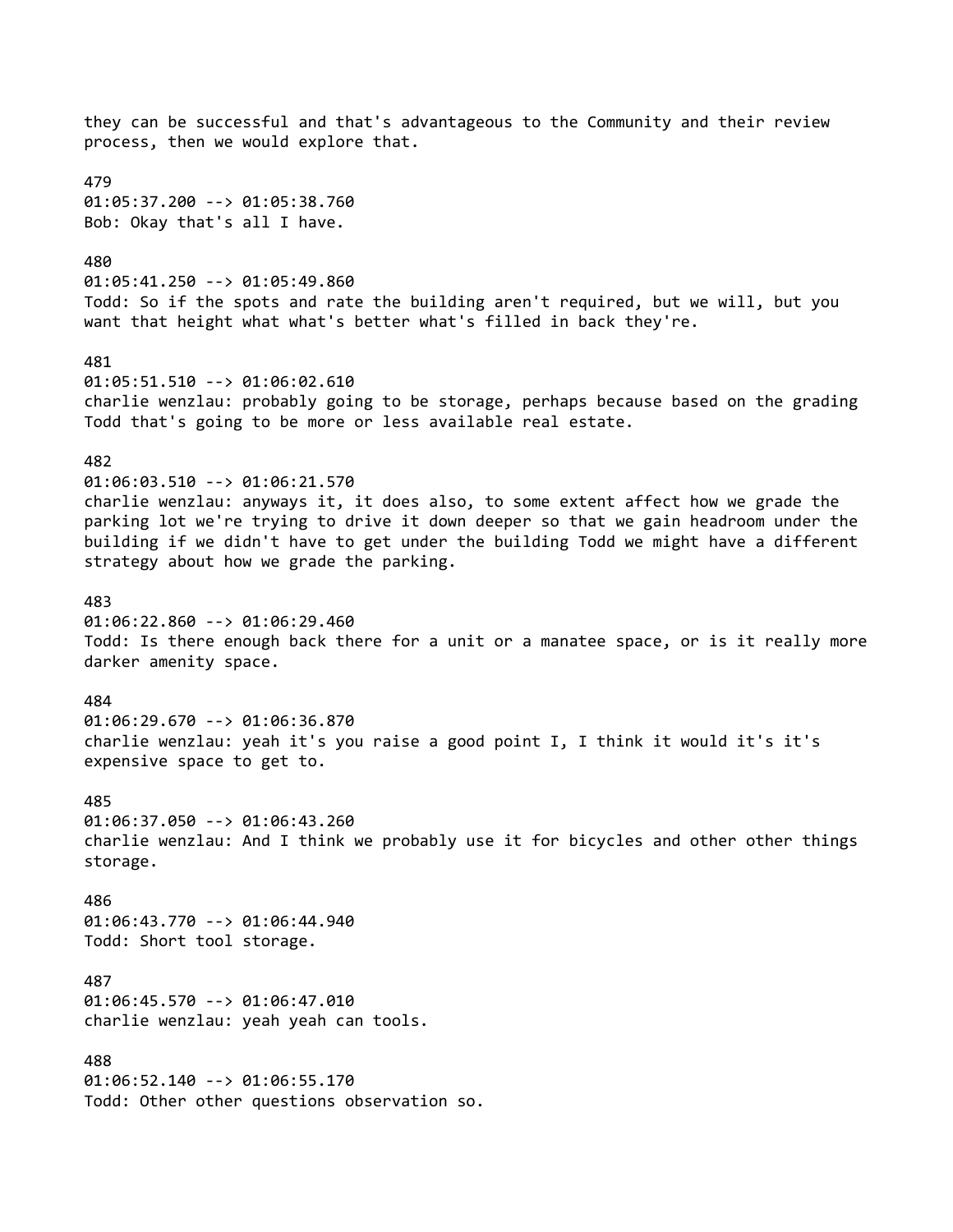489 01:06:56.280 --> 01:06:57.450 Todd: i'm sorry Joe. 490 01:07:00.000 --> 01:07:10.260 Joseph: Thank you, thinking of weeks traveling for doing this over a couple of questions comments one let's start with the setback on three or five you mentioned. 491 01:07:11.520 --> 01:07:14.820 Joseph: that's obviously going on an issue on other projects. 492 01:07:16.110 --> 01:07:27.690 Joseph: However, in my opinion, the problem with the other project was good, it was a building that was encroaching upon the setback, and in this case it's. 493 01:07:28.740 --> 01:07:37.290 Joseph: Actually, just a parking spaces and i'm more concerned with the noise level and other things from a building, you know what have you to the highway. 494 01:07:37.770 --> 01:07:48.450 Joseph: And so I personally don't have any problem with this, you know with the work shown here and buffer air project I think that's a fine thing to do. 495 01:07:49.500 --> 01:08:00.480 Joseph: And it makes sense to put parking on that side, my opinion is in the building so i'm just would say that i'm a second comment about parking and it's just a general comment. 496 01:08:01.380 --> 01:08:15.270 Joseph: I guess we're building projects, these days, where we don't think anybody's ever going to have friends come and visit I don't know I mean I don't know how if I wanted to visit somebody in a project here, you know where would I park. 497 01:08:16.350 --> 01:08:22.590 charlie wenzlau: So it's a it's a great question and I would say a couple of things. 498 01:08:25.320 --> 01:08:35.730

charlie wenzlau: We haven't settled with staff, whether we will have a requirements for guest parking it's oftentimes a decision of the director so.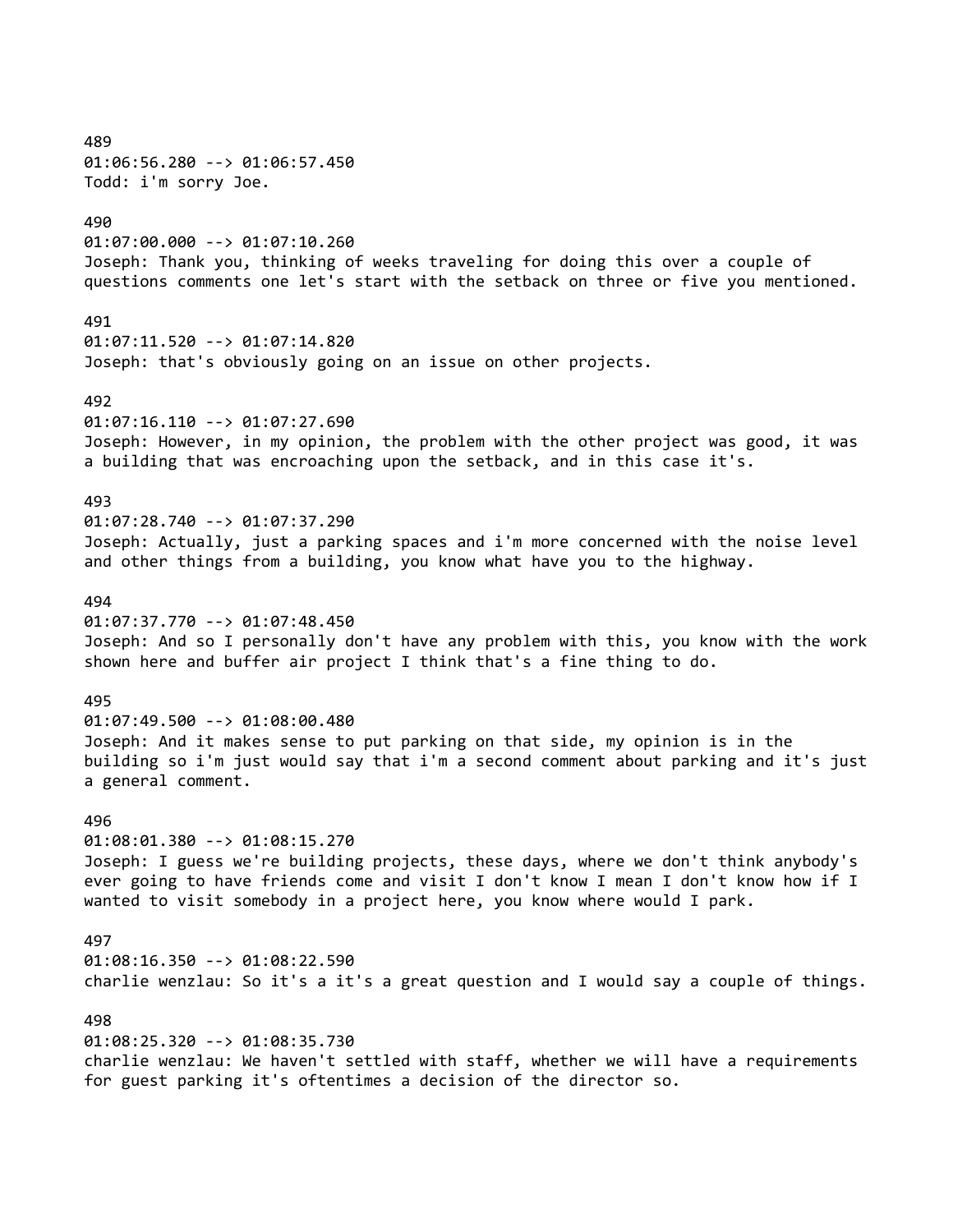499 01:08:36.540 --> 01:08:44.940 charlie wenzlau: If, in fact, we do need guest parking then that rolls back to the comment earlier about maybe we will need some off site parking. 500 01:08:45.570 --> 01:08:53.940 charlie wenzlau: Okay that's sort of the extreme example if that becomes a requirement The other factor is that HR be has. 501 01:08:54.570 --> 01:09:11.010 charlie wenzlau: tenants, and the ability to know she negotiate leases where not all tenants will have cars, so that may very well mean that those guests stalls can occur within our parking capacity we have right here so it's. 502 01:09:11.790 --> 01:09:12.960 charlie wenzlau: it's somewhat fluid. 503 01:09:14.460 --> 01:09:31.410 charlie wenzlau: It doesn't help any project underserved the parking because we don't want to impact the neighborhood right but there's also a lively dialogue about maybe we're over parking projects and encouraging her us because of that, I mean that's not our topic today but. 504 01:09:34.470 --> 01:09:37.020 charlie wenzlau: you're gonna be hearing more about that in years to come, for sure. 505 01:09:37.050 --> 01:09:44.370 Joseph: Well, I I think it's a great point and we don't want to get off topic philosophically but I mean this is the perfect example. 506 01:09:44.700 --> 01:09:58.590 Joseph: you're going to go back to the grill project, where they tried to have people without cars that didn't really work this project, and this location, would be a place where it might really work because it's such easy access to facilities dental town thanks. 507 01:09:58.620 --> 01:10:08.250 Joseph: yeah and if you've had people that didn't really drive, but the problem is a lot of people that need affordable housing have multiple jobs, and you know, they need a car different things.

508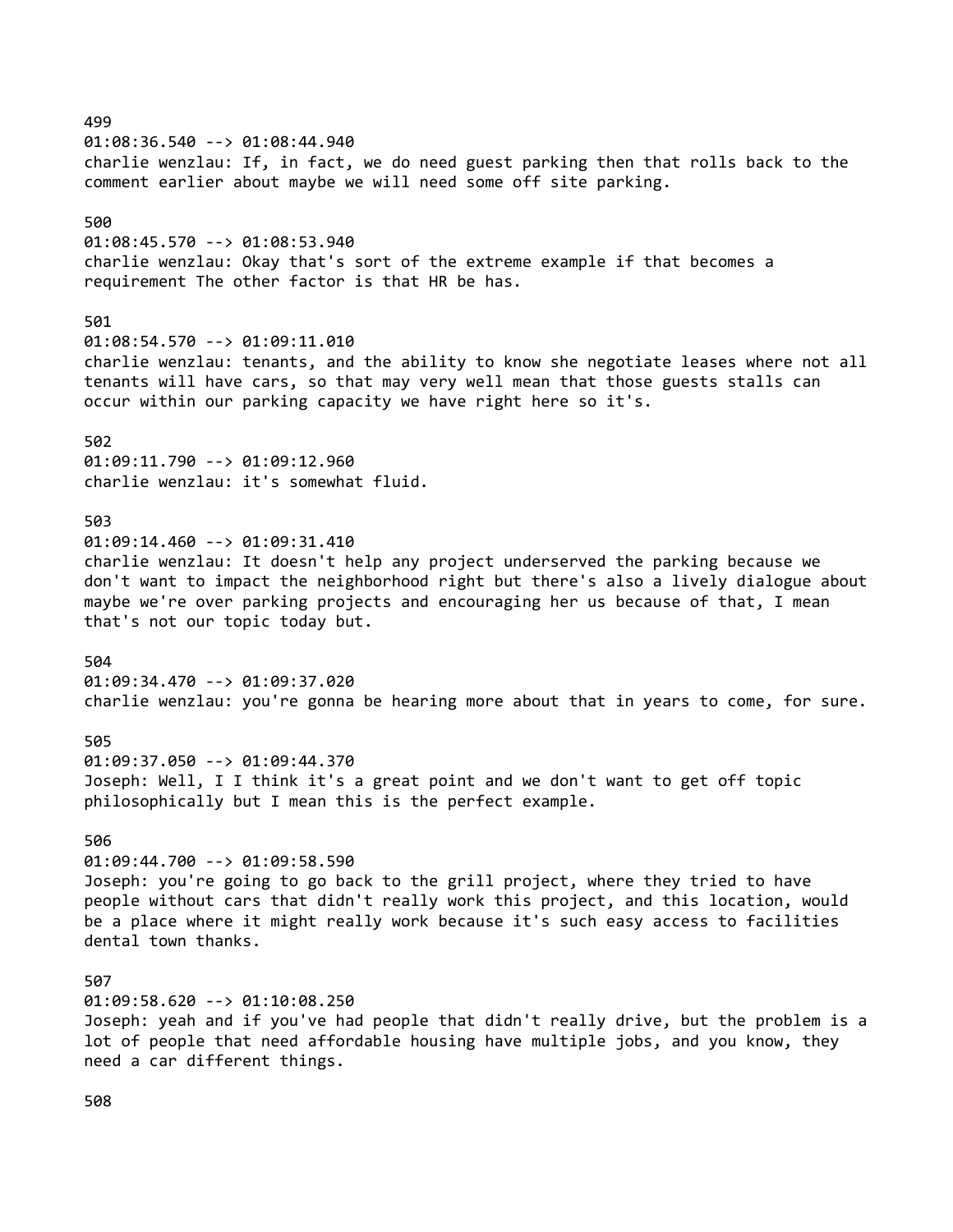01:10:08.880 --> 01:10:15.300 Joseph: But this would be an example where we could go with that second option, I think that you did you mentioned, you know. 509 01:10:18.660 --> 01:10:31.680 Joseph: The philosophical coming the one other quick question that is i'm i'm kind of in the middle on the sidewalk issue and the bike path on erickson. 510 01:10:32.910 --> 01:10:42.180 Joseph: I personally like Ericsson, the way it is now with sidewalks on one side, one side left the way it is I would love to see that continue. 511 01:10:43.560 --> 01:10:55.770 Joseph: I don't know what the public works and city would say I don't know what else do you have any feeling of what they might be thinking really on on based on other projects. 512 01:10:57.600 --> 01:11:05.580 Ellen Fairleigh: I did include the development engineers comments in the packet pull that up to see here dress that. 513 01:11:05.760 --> 01:11:08.010 Joseph: I don't remember if they send me think about that yeah. 514 01:11:10.560 --> 01:11:13.530 Ellen Fairleigh: It does say it may be proposed. 515 01:11:14.730 --> 01:11:20.100 Ellen Fairleigh: See additional frontage in Provence, maybe proposed that applicant discretion. 516 01:11:22.170 --> 01:11:32.820 Ellen Fairleigh: So I don't know for sure what will be required, I know that there were some comments about bicyclists using Ericsson at the pre application conference that one of the planning Commissioners brought up. 517 01:11:34.440 --> 01:11:38.700 Ellen Fairleigh: But I don't know it's not specific what will be required, yet at this point. 518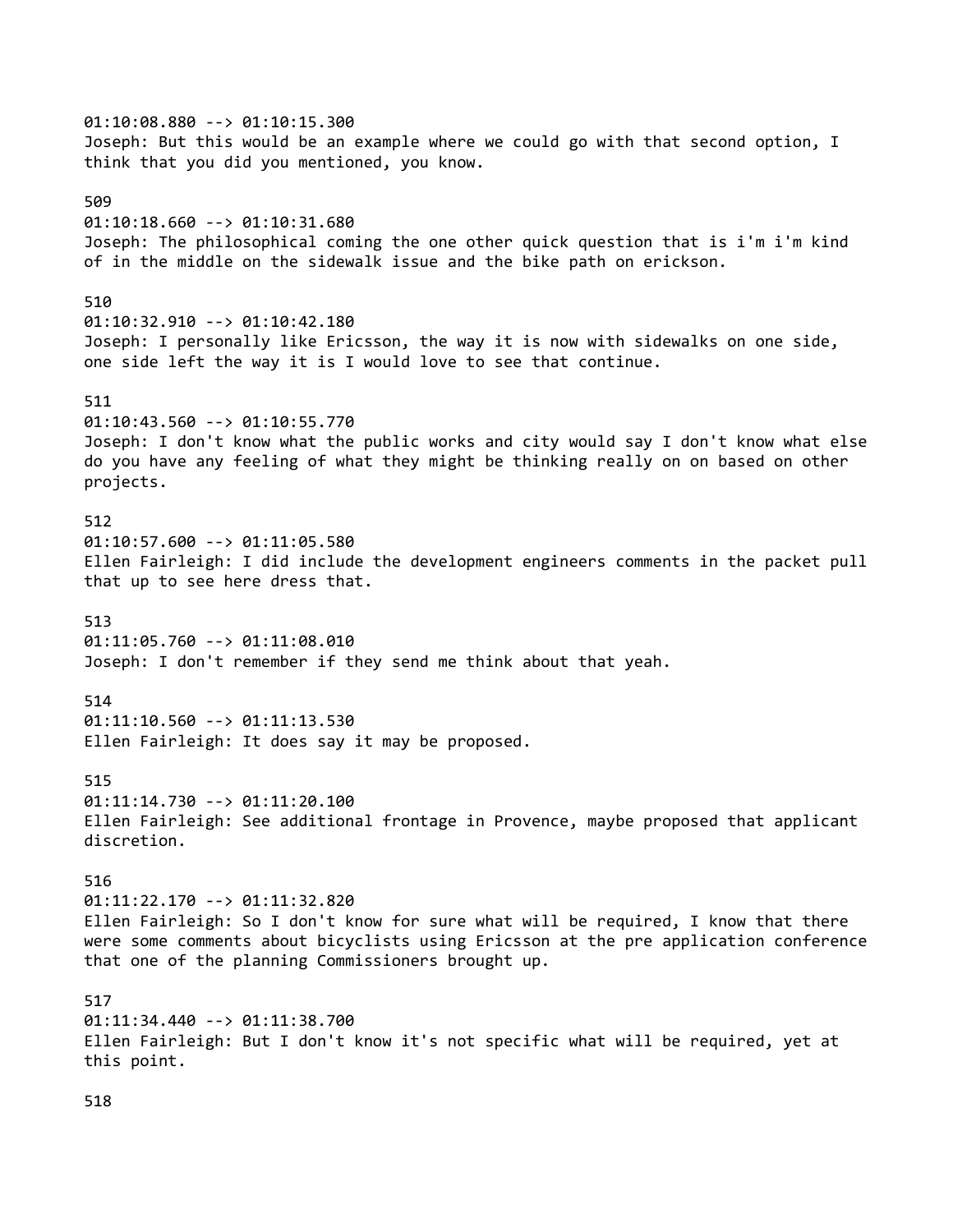01:11:40.110 --> 01:11:51.900 Joseph: I actually think i'm going to talk to this was chair, whether the Dr Richard actually way on weigh in on this going forward on this project but but I, I would like to support. 519 01:11:52.410 --> 01:12:01.080 Joseph: What I think is charlie's view here i'm not speaking for Charlie but that we leave that we keep the bike path, there may not have not have. 520 01:12:02.730 --> 01:12:07.470 Joseph: You know another carbon gutter and more urban I just like. 521 01:12:08.520 --> 01:12:20.130 Joseph: That just make raising that question whether that's an important thing for DOB to think about but it's I like the way our system works now on one side of the street, so thank you, Charlie think of. 522 01:12:21.690 --> 01:12:24.390 charlie wenzlau: Just one one quick comment in response if. 523 01:12:24.600 --> 01:12:39.060 charlie wenzlau: And I agree we're not we're not advocating for a sidewalk, but I think something called island brought up, which I think is a good good suggestion is it me in likely be appropriate to have a striped crossing to get you. 524 01:12:39.690 --> 01:12:41.580 charlie wenzlau: want facility, yes, you are corner. 525 01:12:42.180 --> 01:12:44.100 Joseph: yeah absolutely. 526 01:12:47.460 --> 01:12:48.480 Todd: Right, no, and I think. 527 01:12:49.110 --> 01:12:51.450 Todd: Both to Joe I think all you know. 528 01:12:52.560 --> 01:12:57.120 Todd: All opinions we can express having to do with sidewalk and I think it also.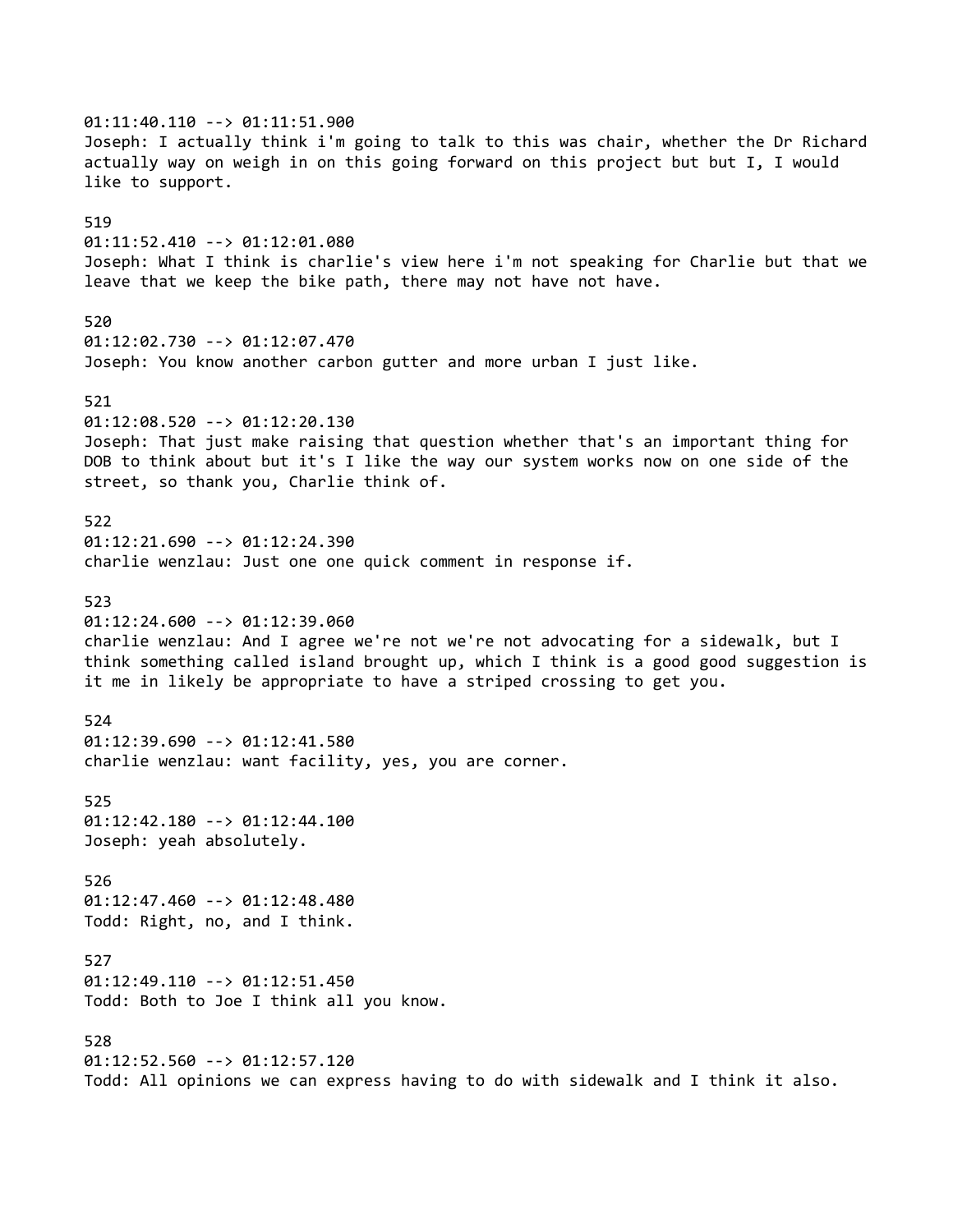529 01:12:58.380 --> 01:13:00.900 Todd: is going to fit in with a lot of other non motorized. 530 01:13:02.250 --> 01:13:10.740 Todd: Transportation plans, I think that fits in there, especially with the kind of central city and and. 531 01:13:12.270 --> 01:13:19.530 Todd: route that erickson takes it's a very convenient and direct route to many places, but also Charlie I want to thank you for that. 532 01:13:20.370 --> 01:13:28.290 Todd: radius plan walking distance plan, which I think needs to be included in more and more documentation. 533 01:13:29.100 --> 01:13:41.460 Todd: Because that really puts it in perspective, you could come and visit future residents here in park and winslow or park somewhere else you know even not dry take the ferry over and walk from the very. 534 01:13:42.360 --> 01:13:48.300 Todd: I think that's the kind of mentality that people are trying to get into more and more, is that you know, providing one. 535 01:13:50.010 --> 01:13:58.590 Todd: One spot per unit kind of is dated there's a lot of places that don't you know that are fractions of spots and i'm glad to see that we are starting to think of that. 536 01:13:59.160 --> 01:14:03.450 Todd: That is changed, though, and change management is not easy, especially. 537 01:14:03.930 --> 01:14:17.340 Todd: When people think about the number of cars that that are on the island and what they need so education on all fronts is is central and diagrams like that really, really drive that point home on on how far a 10 minute walk is. 538 01:14:19.020 --> 01:14:21.630 Todd: i'll go i'll turn to Michael.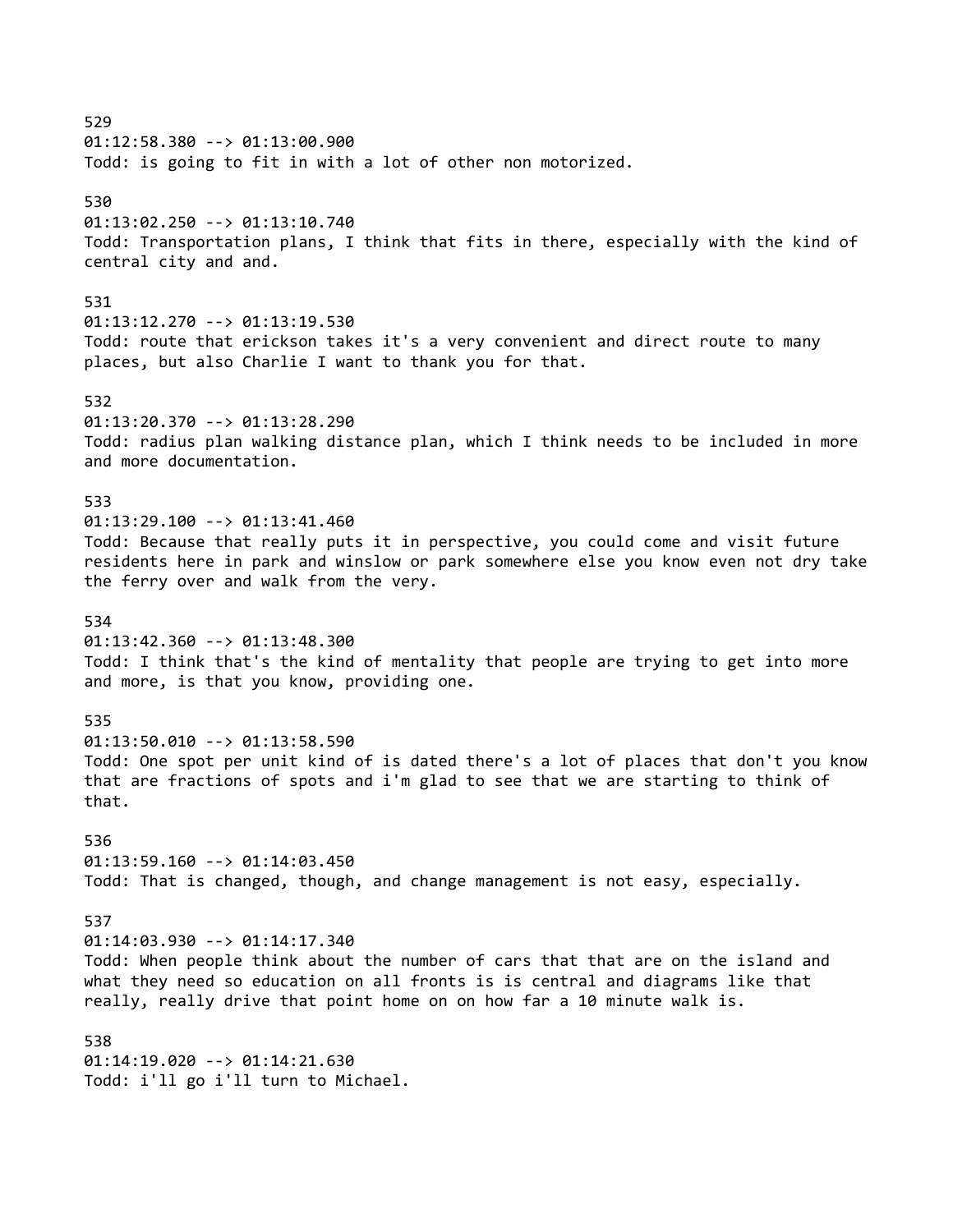539 01:14:24.600 --> 01:14:33.360 Michael: yeah well just on that last comment, I thought that that the only problem with that circular diagram is that the highway actually make some of those walks much longer. 540 01:14:33.750 --> 01:14:46.920 Michael: So it doesn't work out as beautifully as that diagram would suggest, so it can be misleading and went, but I think being able to understand how our something is it's very important though. 541 01:14:48.780 --> 01:14:53.220 Michael: But I had a bunch of questions about that right away, which have been answered. 542 01:14:54.900 --> 01:15:04.410 Michael: I do think it needs to be on any feature drawing, so I think it's kind of important for understanding how the approach to the building. 543 01:15:05.430 --> 01:15:06.540 Michael: and marketing works. 544 01:15:07.740 --> 01:15:12.270 Michael: Then I had a question about what your vision was for the. 545 01:15:13.890 --> 01:15:17.190 Michael: The way that the units opening onto Ericsson. 546 01:15:18.210 --> 01:15:24.660 Michael: would be it looks like they are lower than the sidewalk or whatever the road level. 547 01:15:26.730 --> 01:15:27.150 Michael: and 548 01:15:28.440 --> 01:15:37.620 Michael: If they would have their own individual entrances looks like you have a lobby so are these units that everyone goes through the main lobby or. 549 01:15:38.760 --> 01:15:42.600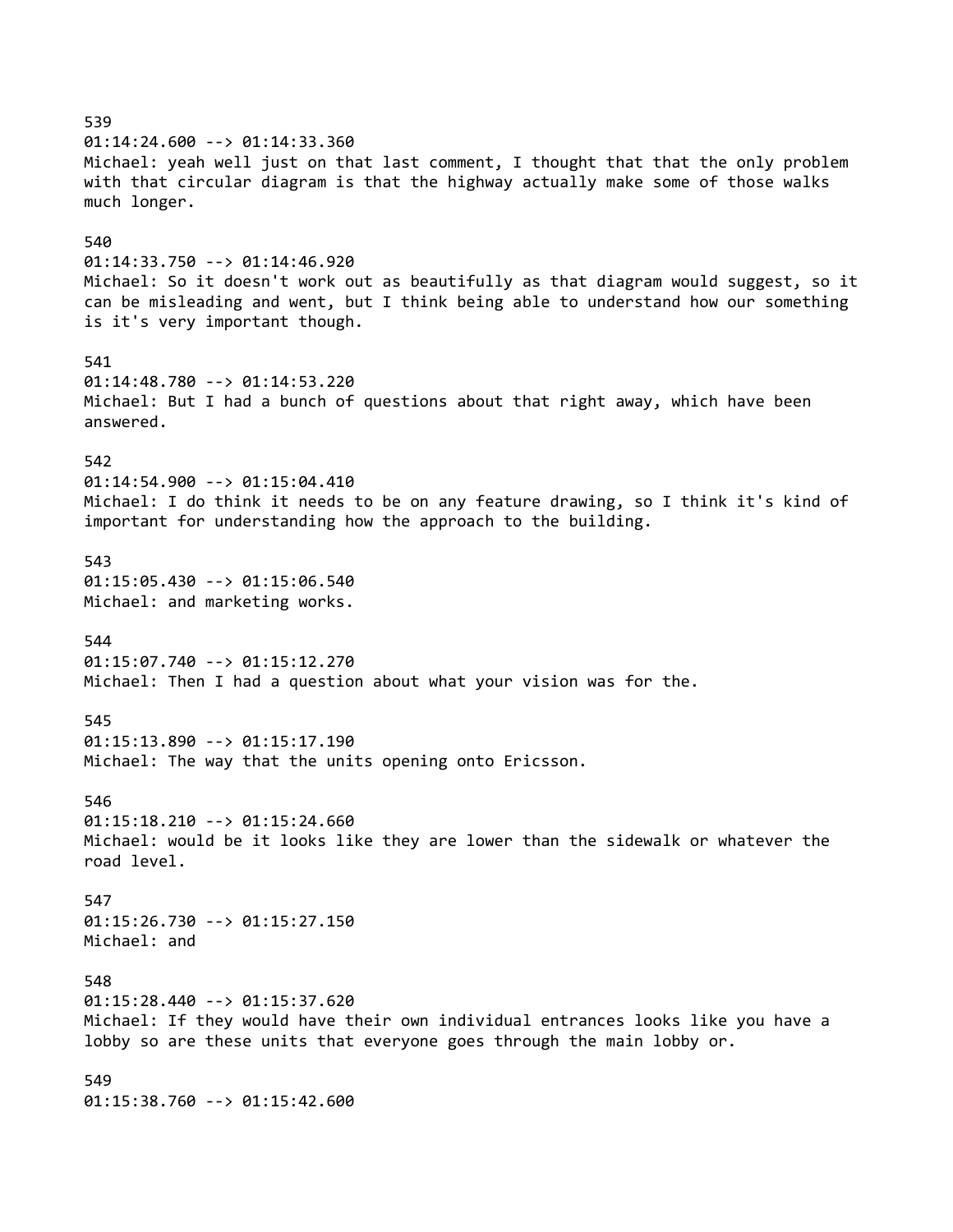Michael: Does it have a street front edge that's similar to some of the other places on erickson. 550 01:15:44.040 --> 01:15:44.430 charlie wenzlau: No. 551 01:15:45.480 --> 01:15:59.010 charlie wenzlau: Michael everyone would enter through the lobby and if if the first floor is said at 168 the grade falls about three feet, so it it actually. 552 01:16:01.050 --> 01:16:04.770 charlie wenzlau: places the unit slightly higher than grade on Ericsson. 553 01:16:14.490 --> 01:16:16.770 Todd: buddy i'm vicki. 554 01:16:21.480 --> 01:16:28.860 Vicki: I agree with Michael showing the right away it's kind of important because it looks like those dental parking places they actually back out into the right away. 555 01:16:30.420 --> 01:16:31.650 Vicki: And then the other thing. 556 01:16:33.750 --> 01:16:45.420 Vicki: Looking at this drawing showing the averaging this is, I think the absolutely the most clear illustration of how averaging works per the code. 557 01:16:45.960 --> 01:17:02.730 Vicki: And maybe that that should be something that's in our sub middle requirements and the appendices that if, if you have a development and it's going to be on 305 we want to see a drawing that shows exactly how this works for the 50 foot buffer. 558 01:17:05.670 --> 01:17:07.440 Vicki: Thanks Charlie it's very clear. 559 01:17:11.040 --> 01:17:12.270 Todd: Excellent back to Joe. 560 01:17:13.620 --> 01:17:17.430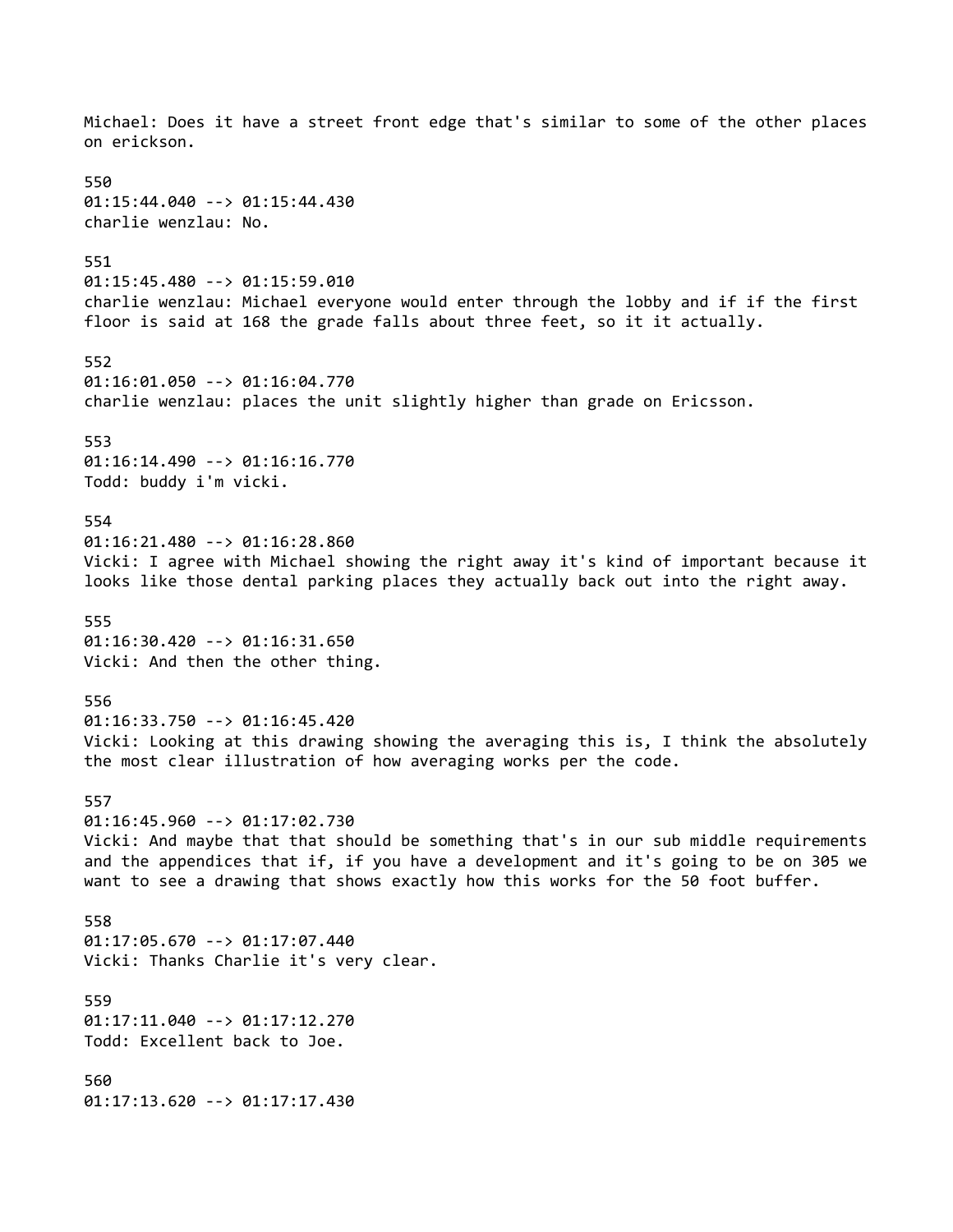Joseph: Thank you yeah I just I just want to also say about the right of way. 561 01:17:18.780 --> 01:17:29.220 Joseph: The condition on the dental side me to be the north side of the right away reminds me of the the dental office right at high school and. 562 01:17:29.730 --> 01:17:39.300 Joseph: gosh is that the high school crossing there was that grow, I believe, for level I can't remember which street it is but there's a white dental office right there and there's some. 563 01:17:39.930 --> 01:17:44.130 Joseph: We reviewed that projects, one of the first projects i've reviewed on the Derby years ago. 564 01:17:44.670 --> 01:17:55.590 Joseph: And they didn't build it the way we thought and we got kind of bamboozled and you can't tell the difference between the parking spaces and the actual right of way where the drivers in it. 565 01:17:56.130 --> 01:18:08.070 Joseph: it's it's an area that has a lot of pedestrians and it's a it's not a good solution on that project that high school road in there, so we'd want to make sure that we had really good definition. 566 01:18:08.550 --> 01:18:18.540 Joseph: I know it's the city owns the right away, so you might you might have to put some improvements on the North side there I don't know but that I just agree that that's an issue to look at. 567 01:18:19.080 --> 01:18:27.630 Joseph: The other question I had, and this may be more for Ellen but Charlie can get him to unfortunately you're taking up a lot of threes. 568 01:18:28.170 --> 01:18:44.460 Joseph: which cannot be helped, I mean you know it's it's the nature of these info projects, what are you doing yeah what are you doing in terms of trying to bring some tree cover back, I mean there and what's the requirement for that Ellen. 569 01:18:45.570 --> 01:18:53.400 Joseph: I don't know how these infill projects work in terms of percentage canopy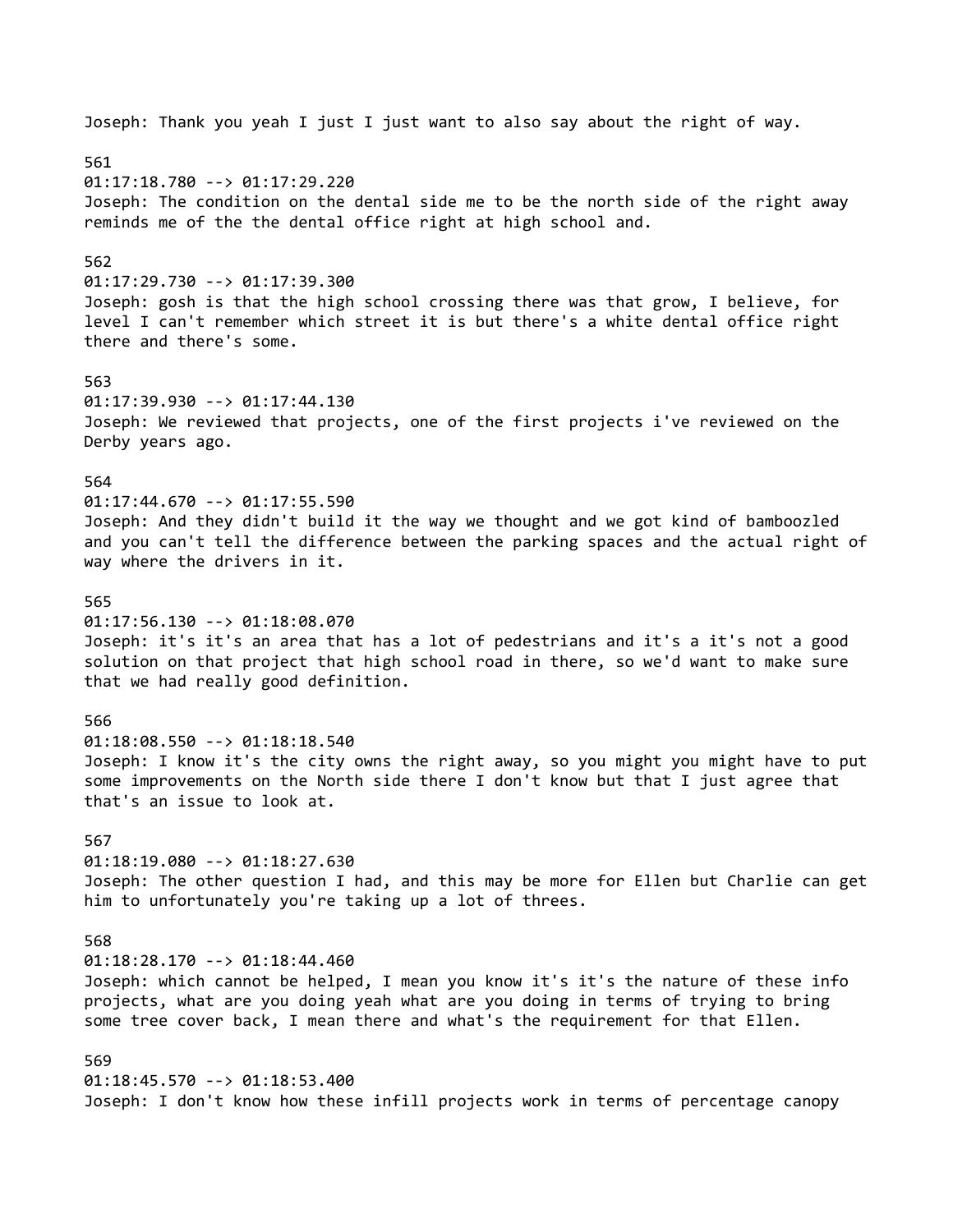retention and all that can you explain that. 570 01:18:55.050 --> 01:18:58.770 Ellen Fairleigh: Sure, since this project is located and. 571 01:18:59.790 --> 01:19:08.850 Ellen Fairleigh: Mixed use town Center it's subject to three units, so I believe the requirement is 42 units per acre and that has to be outside of. 572 01:19:09.960 --> 01:19:16.170 Ellen Fairleigh: required roadside and perimeter buffers, so there is a required road type offer that you can see here. 573 01:19:17.250 --> 01:19:27.540 Ellen Fairleigh: In this picture, but the trees will be planted elsewhere on the project to have either to have to meet the 40 unit 43 units per acre requirement. 574 01:19:29.100 --> 01:19:34.050 Joseph: Do they get T to include the roadside buffers part of that calculation or How does that. 575 01:19:34.050 --> 01:19:35.070 Ellen Fairleigh: No, no. 576 01:19:35.760 --> 01:19:36.150 Joseph: Okay. 577 01:19:36.480 --> 01:19:40.020 charlie wenzlau: All right, so we need we need 26. 578 01:19:41.190 --> 01:19:53.580 charlie wenzlau: and change tree units and we're going to be handling that through new tree plantings and Joe essentially you get one tree unit per tree for new tree. 579 01:19:53.670 --> 01:19:54.690 Joseph: it's two and a half inch. 580 01:19:54.690 --> 01:19:56.100 Joseph: caliper okay.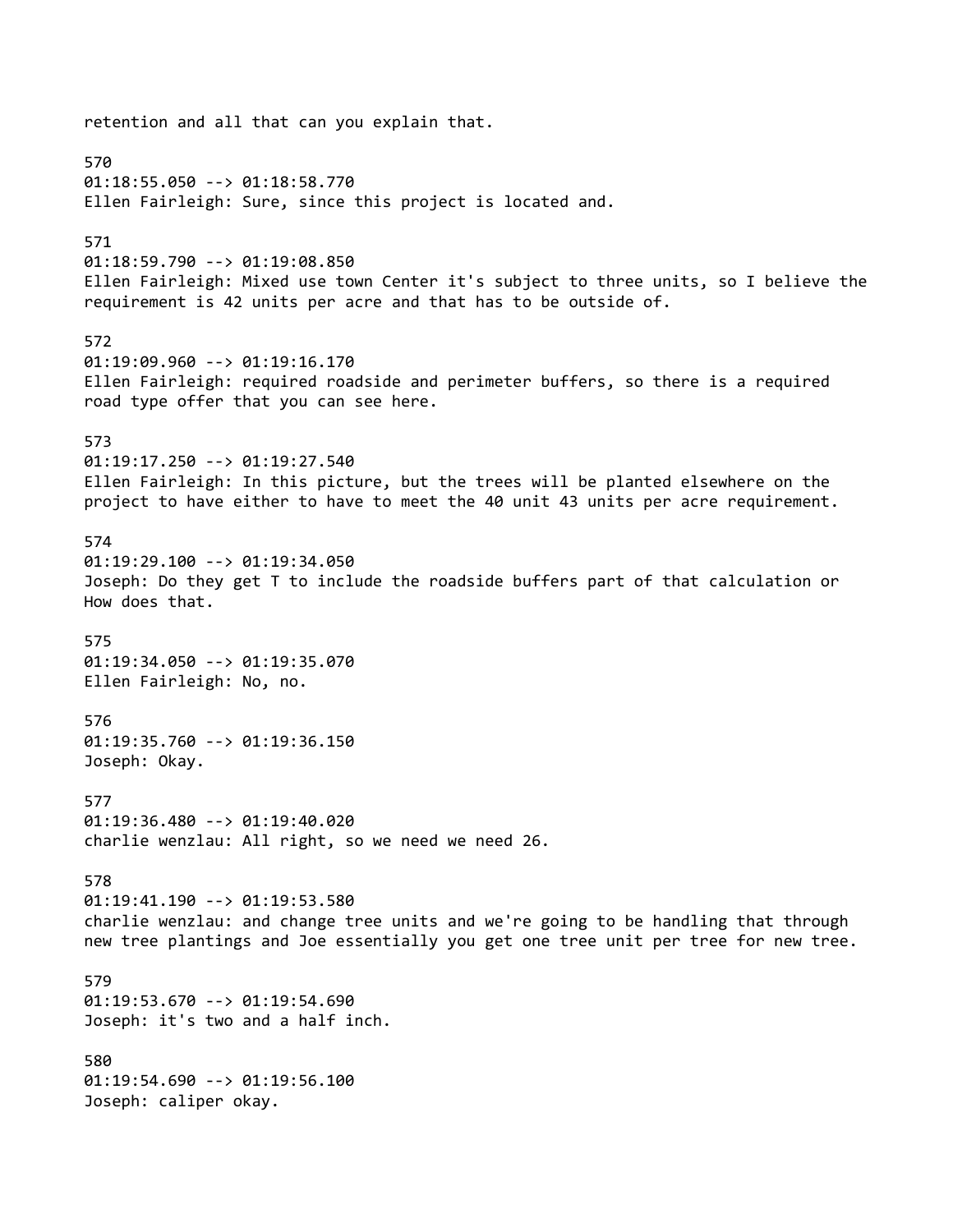581 01:19:56.310 --> 01:20:04.350 charlie wenzlau: So you know, this is an interesting aspect of our urban sites and what we're trying to accomplish and it's. 582 01:20:05.430 --> 01:20:17.070 charlie wenzlau: You know it's it's it's a challenge, but we have least shown how we think we're going to meet that through street trees parking lot trees. 583 01:20:18.480 --> 01:20:25.500 charlie wenzlau: And then developing fairly robust screen along the south edge against a residential property. 584 01:20:27.570 --> 01:20:28.530 Joseph: yeah yeah. 585 01:20:30.000 --> 01:20:40.170 Joseph: Okay, thank you very much for the great presentation and I do agree with everybody about your walking circles, I think that's helpful i'm teacher projects thanks. 586 01:20:44.010 --> 01:20:47.820 Todd: Do we want to look at the oh look at that Marlene is right. 587 01:20:49.530 --> 01:20:50.280 Todd: I did have. 588 01:20:52.290 --> 01:20:54.120 Todd: Charlie if we just go through some of these. 589 01:20:55.290 --> 01:20:59.340 Todd: Like the first one just natural systems can you just. 590 01:21:00.450 --> 01:21:02.850 Todd: High Level describe the topography of the site. 591 01:21:03.060 --> 01:21:05.610 Todd: And where water wants to go.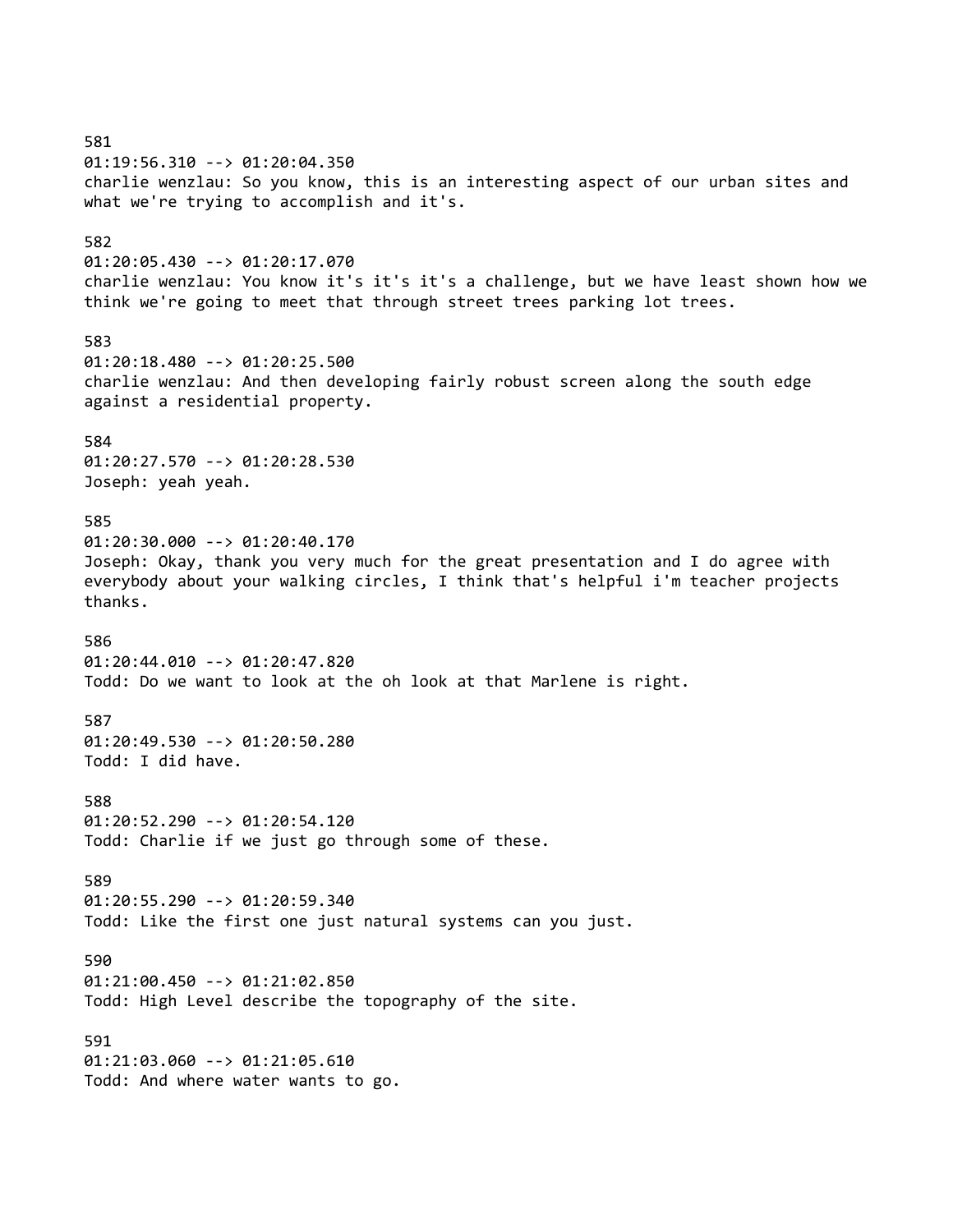592 01:21:07.320 --> 01:21:08.820 charlie wenzlau: yeah this site. 593 01:21:09.870 --> 01:21:28.440 charlie wenzlau: Does have about 15 to 20 foot of fall it it primarily drains to the winslow ravine doesn't directly during to the ravine and sort of runs along the edge of Snr 305 and a swell and then eventually we'll go into the ravine itself. 594 01:21:32.040 --> 01:21:40.380 Todd: Okay, and then, are there any wildlife quarters that have been identified, or we talked a little bit about trees that will be removed and. 595 01:21:42.090 --> 01:21:45.600 Todd: trees put back, but any other habitat impact. 596 01:21:47.070 --> 01:21:51.180 charlie wenzlau: I i'm not aware of a wildlife quarter. 597 01:21:52.260 --> 01:21:59.220 charlie wenzlau: On this site, I mean obviously asr 305 is a you know significant impact of that I suspect the ravine which is. 598 01:22:00.420 --> 01:22:18.840 charlie wenzlau: Some some distance away from our site may fit into that definition and, as far as habitat, otherwise I think it's just what would be associated with typical vacant and develop is a property songbirds you know, obviously deer in there every now and then. 599 01:22:19.890 --> 01:22:21.030 charlie wenzlau: Maybe people camping. 600 01:22:25.320 --> 01:22:39.000 Todd: And I guess how that was a That was the next one for the unique and prominent features, the ravine does not mince my own ignorance, but the ravine doesn't make it with way up all that far onto this. 601 01:22:40.560 --> 01:22:49.950 charlie wenzlau: that's correct, I mean if you wanted Ellen to show a GIs map, we could bet it's it's some distance away.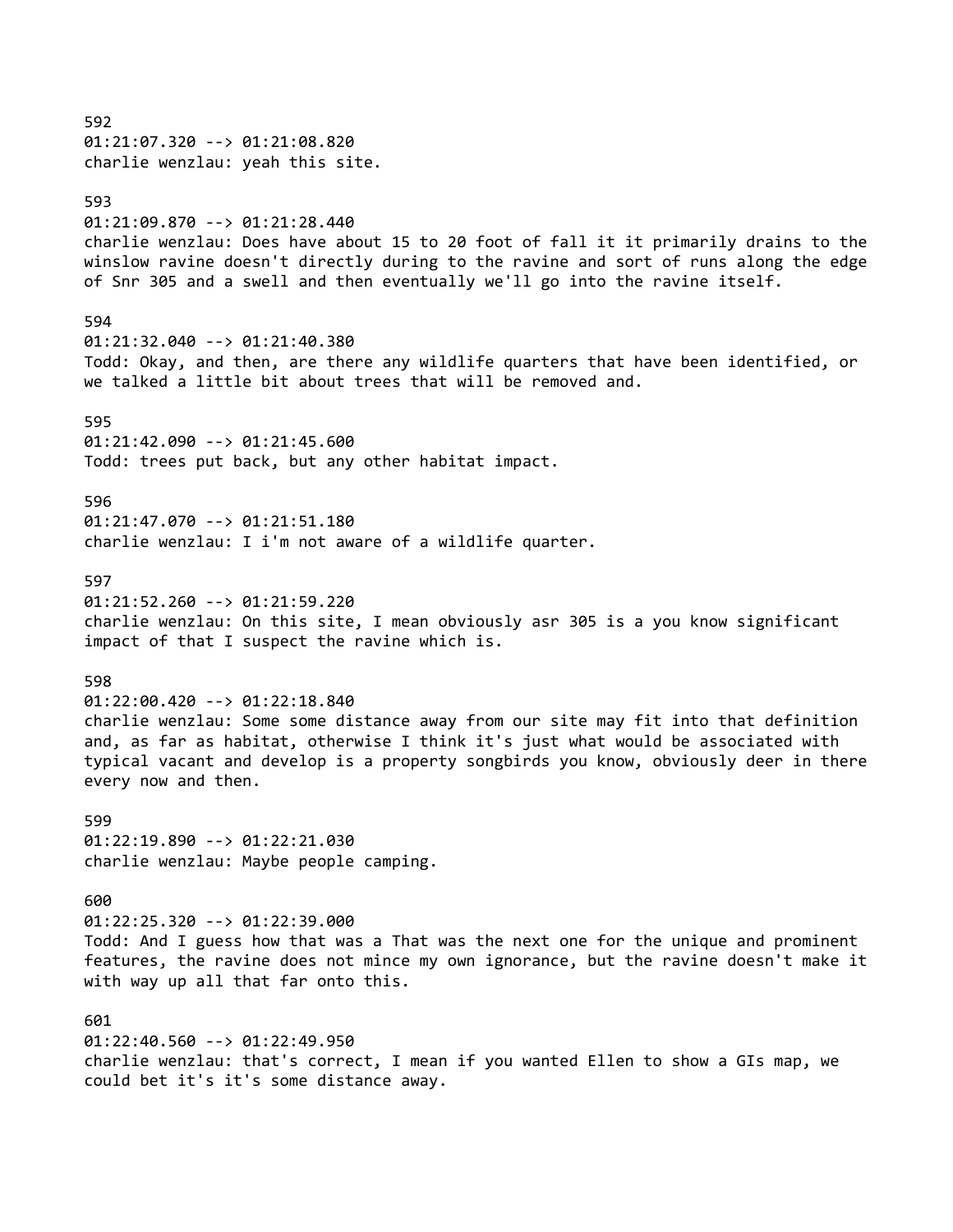602 01:22:54.000 --> 01:22:55.080 Todd: And, are there any. 603 01:22:57.600 --> 01:23:10.320 Todd: getting down to see for any any parts of the you know existing built environment that you find notable or influential in either a positive or negative way that your cuts. 604 01:23:11.730 --> 01:23:23.940 charlie wenzlau: Well, I think all of us are aware that eric's and you know as our sort of pseudo historic district and There certainly are a few remnants of the older homes. 605 01:23:26.280 --> 01:23:35.730 charlie wenzlau: And, depending on the housing technologies you're working with like when we did erickson cottages we were able to respond very directly to reinforce that pattern. 606 01:23:37.320 --> 01:23:38.340 charlie wenzlau: Given. 607 01:23:39.390 --> 01:23:42.570 charlie wenzlau: The building type that we're working with here, I think we're. 608 01:23:44.250 --> 01:23:59.820 charlie wenzlau: Looking to be in scale with the other surrounding multifamily buildings and commercial buildings so we're not trying to emulate that finer grain single family fabric, because these are, this is not a single family building. 609 01:24:04.380 --> 01:24:05.190 Todd: hey vicki. 610 01:24:09.930 --> 01:24:18.270 Vicki: Is this the right away that if you Jay walk across 305 from then your lane that you end up at that right away. 611 01:24:19.980 --> 01:24:20.790 Vicki: Our men's office.

612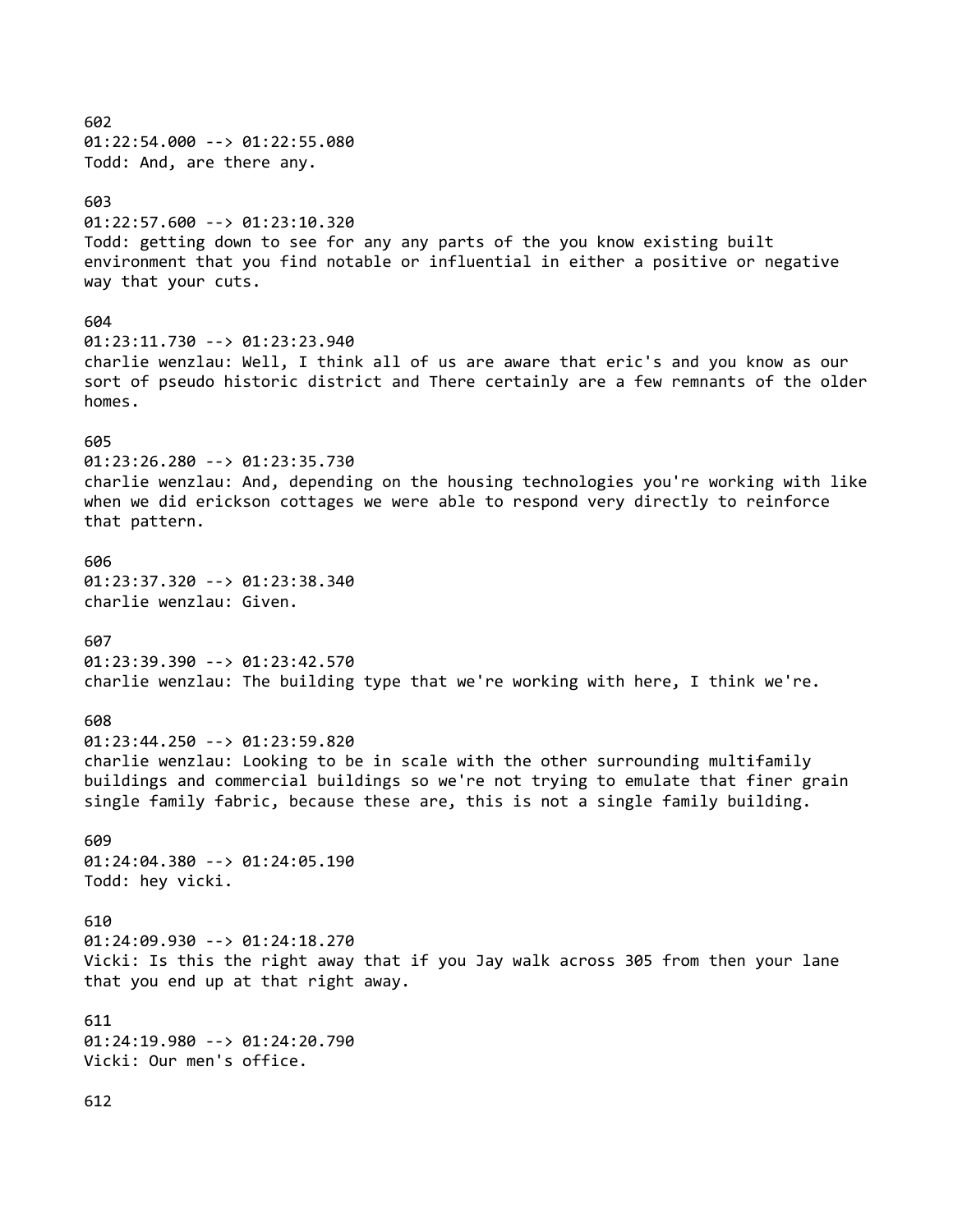01:24:22.830 --> 01:24:23.460 Vicki: you end up where. 613 01:24:24.690 --> 01:24:27.480 charlie wenzlau: We were partners office okay. 614 01:24:28.170 --> 01:24:38.160 Vicki: Because I was looking at see five wondering, and you know, having jaywalked at that point i'd never paid attention to where I come out across on Ericsson. 615 01:24:38.490 --> 01:24:46.140 charlie wenzlau: yeah that's that's exactly where you would come out and obviously we're not trying to do anything to encourage. 616 01:24:46.140 --> 01:24:51.060 Vicki: them encourage that yes, it's pretty beaten path people do it a lot. 617 01:24:52.290 --> 01:24:52.800 Vicki: Okay. 618 01:24:53.160 --> 01:24:56.100 charlie wenzlau: But that I believe that's exactly where that crossing is. 619 01:24:56.460 --> 01:24:57.570 Vicki: yeah Thank you. 620 01:25:03.450 --> 01:25:04.410 Todd: Job Joe. 621 01:25:06.720 --> 01:25:18.630 Joseph: yeah Thank you yeah I wanted to tag along with Tom was talking about on the context analysis on I do think it would be under number four see for. 622 01:25:19.770 --> 01:25:36.210 Joseph: I think it would be helpful when you had your pictures in there, Charlie of the site itself if there were some more pictures that we could look at or maybe some sketches or something sections that shows some of the buildings adjacent on erickson that would be very helpful.

623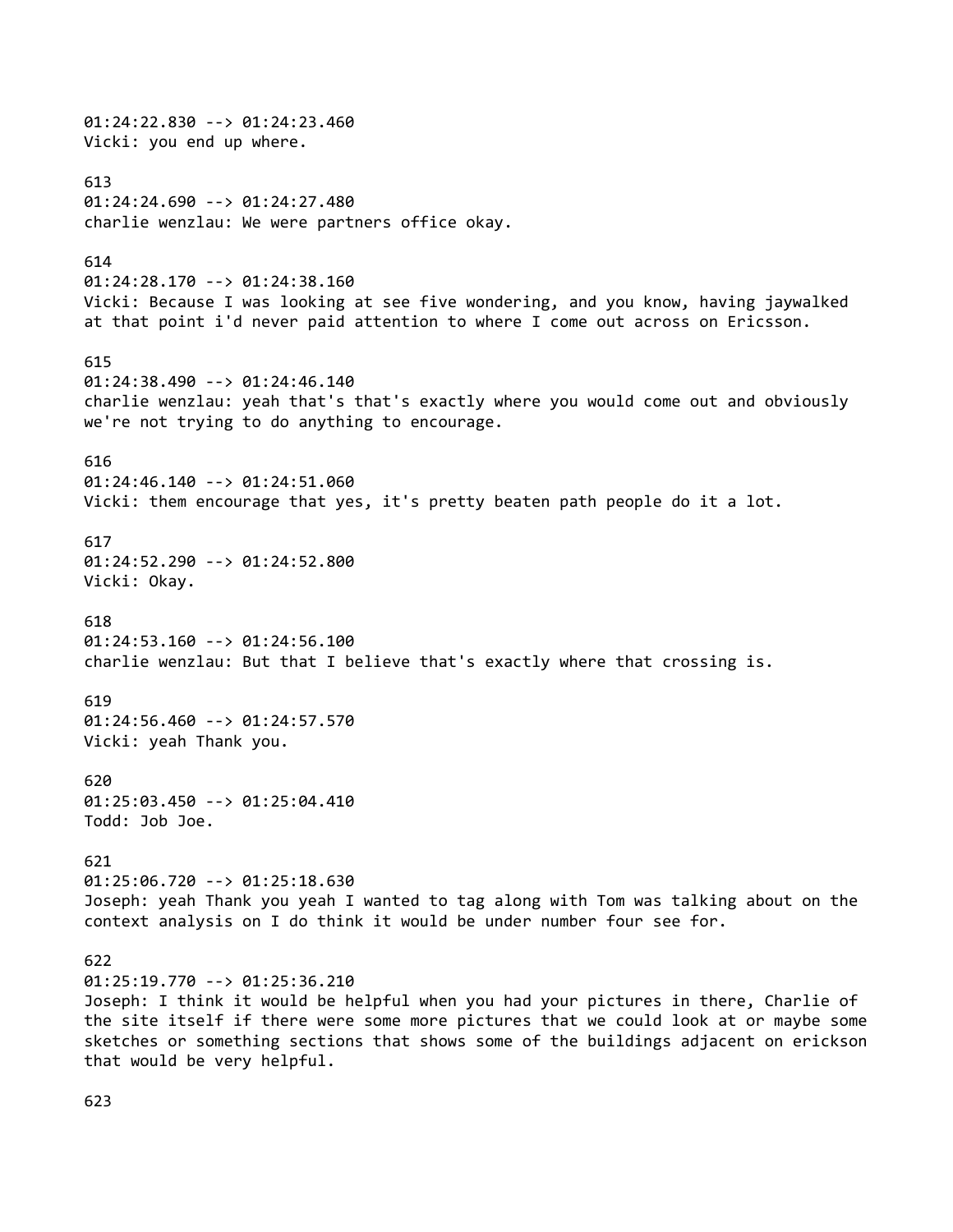01:25:37.770 --> 01:25:45.540 Joseph: So we get a sense of that scale that you're talking about and kind of what you're looking at also, I think that would help the argument. 624 01:25:46.110 --> 01:26:04.380 Joseph: To stay away from sidewalks I think you know, showing adjacent buildings, so a little more robustness I think on the context analysis on see for would be helpful, I think, going forward to the next meeting, just so we could talk about those those elements. 625 01:26:04.980 --> 01:26:05.370 yeah. 626 01:26:06.840 --> 01:26:16.170 charlie wenzlau: Joe just just so i'm understanding our process, because you and I have had lots of conversations about submitted requirements being in the right order right place. 627 01:26:16.320 --> 01:26:29.280 charlie wenzlau: Right, I believe, those are set up for the next meeting, if i'm correct and if that's something that should be part of this meeting, maybe that should be thought about is being shuffled around a little bit. 628 01:26:29.700 --> 01:26:39.660 Joseph: On the list yeah yeah you and I talked about that, and there was some confusion as to whether we follow the admin manual again and all that and. 629 01:26:40.920 --> 01:26:45.570 Joseph: Just I guess i'll bring it up we're talking about here a little bit second great point Charlie. 630 01:26:45.870 --> 01:26:47.850 charlie wenzlau: But, but I agree, I agree, I. 631 01:26:48.060 --> 01:26:56.400 Joseph: agree, you want to do that yeah so so the next meeting, if we could have those that would be great i'm Ellen you mean, though this please if i'm. 632 01:26:57.060 --> 01:27:08.490 Joseph: speaking out of turn here I don't mean to, but the whole intend to what Dave greet them and we were doing with the different rebook you know all the changes the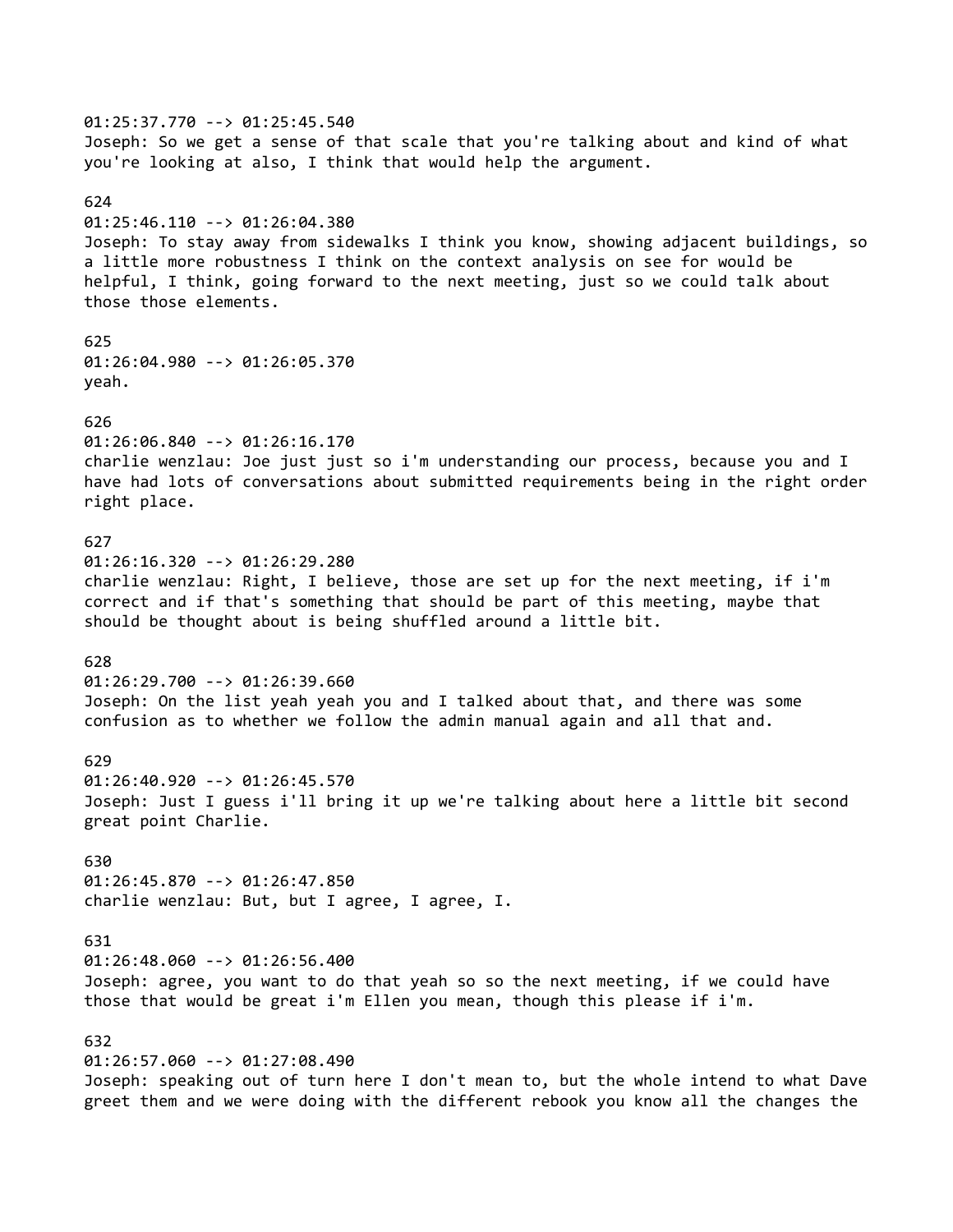last several months since last July. 633 01:27:08.850 --> 01:27:20.880 Joseph: or longer was to sort of get rid of the need for the admin manual in terms of the middle and the subtitles would be listed in the appendix of the D for be manual. 634 01:27:21.480 --> 01:27:34.140 Joseph: And there's been some confusion on some projects here that some planning staff are still saying you have to also meet the admin manual and they kind of conflict, and I think Charlie had some. 635 01:27:35.070 --> 01:27:45.810 Joseph: extremely valid you know complex or concerns as to what was on the list, so the intent, as I recall, and vicki and others, you may want to. 636 01:27:47.520 --> 01:28:03.540 Joseph: chime in on this that we that we were the intent was with Dave Britain was we were going to not rely on the admin manual going forward in the future on projects for this for some Middles so just let you know that. 637 01:28:05.100 --> 01:28:16.860 Joseph: That hasn't been worked out because they've left, of course, so we haven't we haven't finished that process, but I think we're leaving right now we're putting applicants like Charlie in the. 638 01:28:17.820 --> 01:28:24.810 Joseph: You know kind of a little bit of confusing state is to win things to do so it's something we need to work on, I guess yeah. 639 01:28:25.470 --> 01:28:35.850 Ellen Fairleigh: And I don't know that the admin manual was ever meant to go away, I wasn't involved in those conversations, but I can tell you that the administrative manual was updated as part of. 640 01:28:36.480 --> 01:28:43.860 Ellen Fairleigh: The process that you just went through with a brief them and so now the admin manual will be consistent with what is in the. 641 01:28:44.430 --> 01:28:52.830 Ellen Fairleigh: appendix of design for bainbridge so I did just find that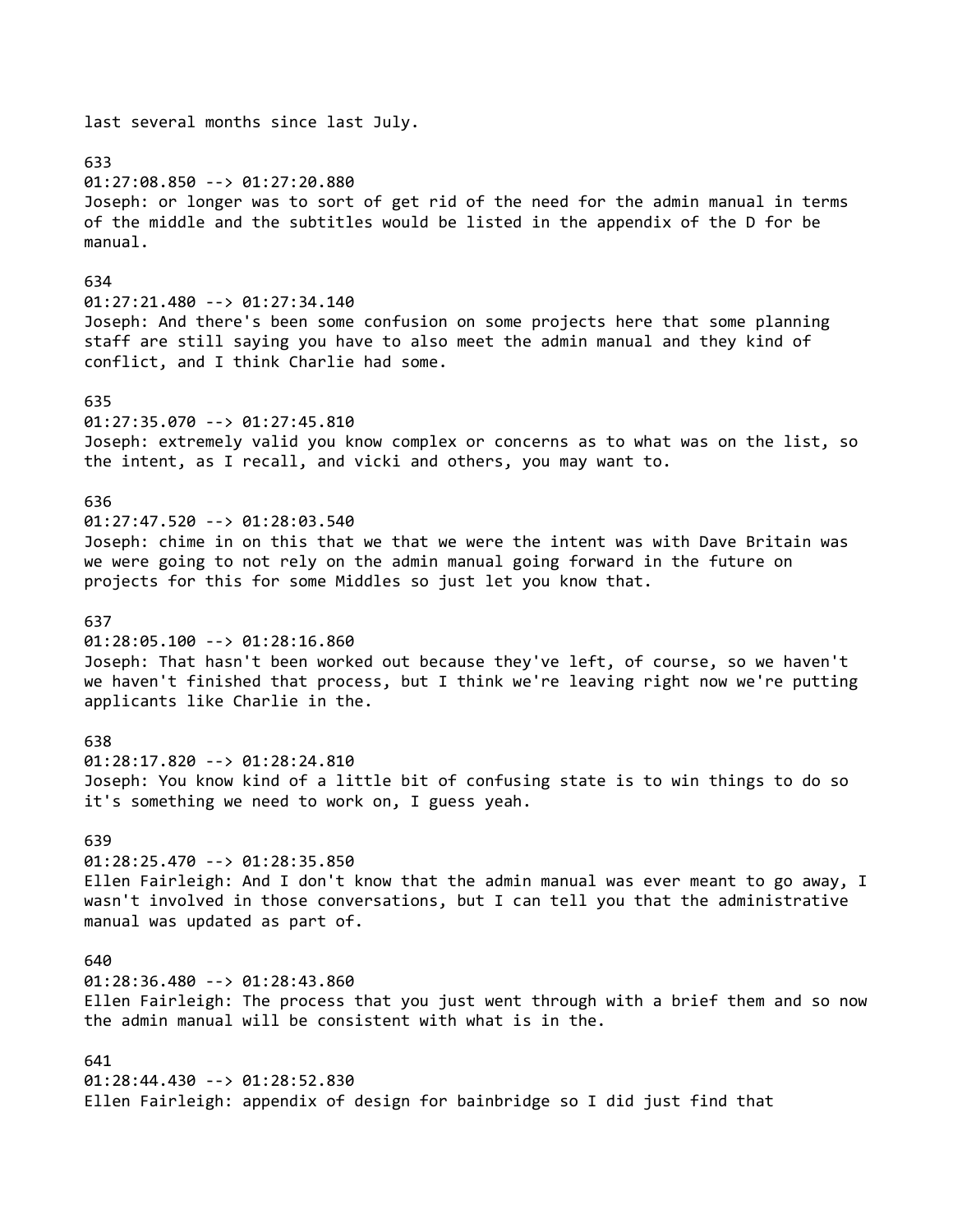resolution last week and we're working on. 642 01:28:53.490 --> 01:28:58.920 Ellen Fairleigh: Getting a clean copy of the administrative manual to post on the city's website that will be consistent with. 643 01:28:59.400 --> 01:29:05.430 Ellen Fairleigh: The design for bainbridge changes to the appendix, so they they should be the same, but for right now. 644 01:29:06.180 --> 01:29:20.370 Ellen Fairleigh: What we have posted on our website right now designed for band bridges and most up to date for some middle requirements and and for this project Charlie did provide responses for see one through six as part of his narrative on page two. 645 01:29:23.040 --> 01:29:27.090 Joseph: So, excuse me i'm sorry oh yeah he did he did for yeah for. 646 01:29:27.420 --> 01:29:28.170 Joseph: His narrative. 647 01:29:28.500 --> 01:29:40.140 Joseph: But I do think that there was some confusion and I think at the next meeting, I think, Charlie agrees it'd be good to have some photographs of some of the Jason buildings, I think I think in the D for me. 648 01:29:40.740 --> 01:29:48.540 Joseph: To go to such 100 or 200 feet I can't remember vicki Do you remember what it says, I can't remember maybe Bob knows. 649 01:29:49.560 --> 01:29:56.820 Joseph: I can't remember Tony theater some some distance outside, so we have a sense of the flavor of the buildings around. 650 01:29:57.090 --> 01:29:58.350 Bob: Anyway, was 500. 651 01:29:58.920 --> 01:30:00.810 Joseph: Right my hundred feet yeah okay.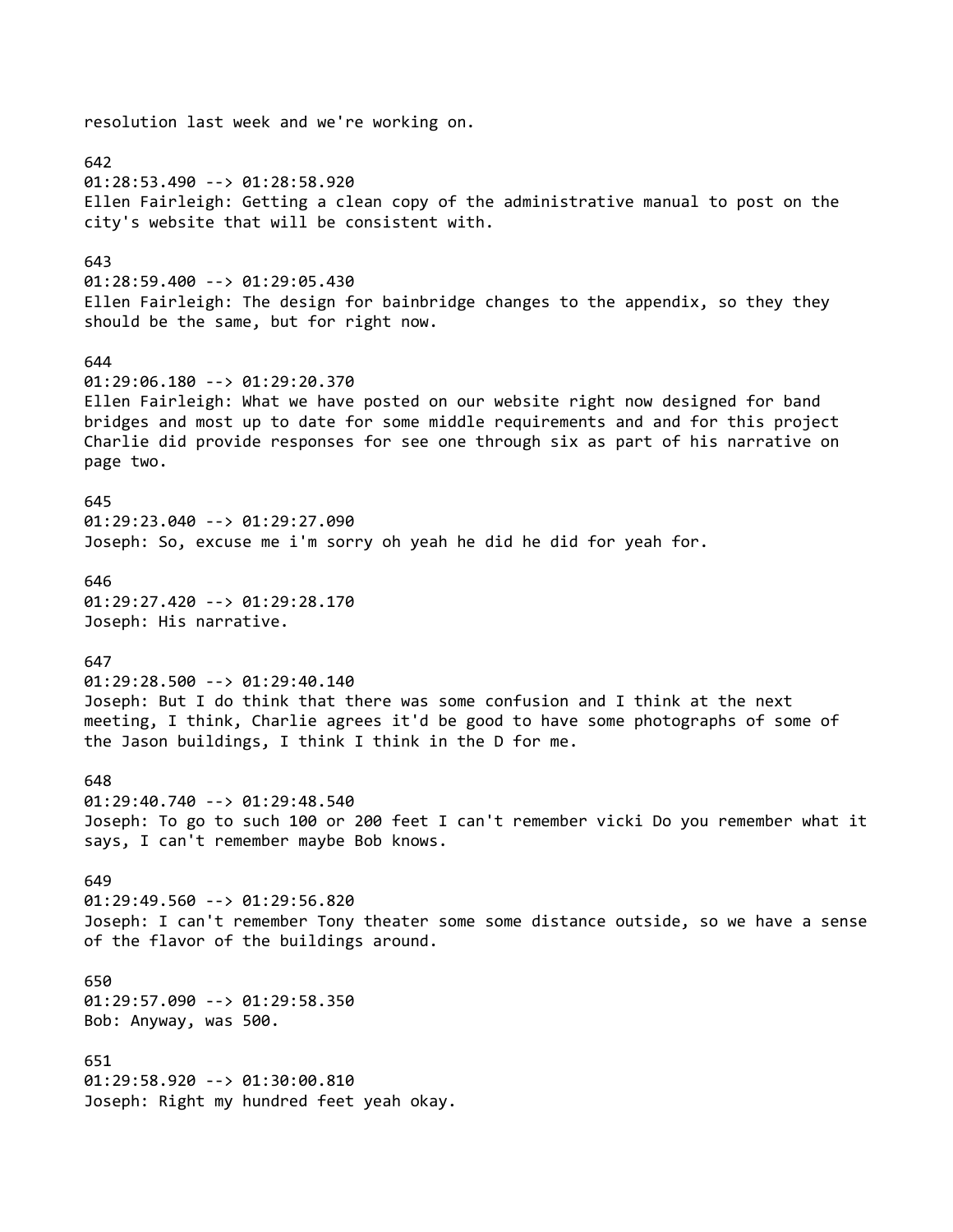652 01:30:00.930 --> 01:30:01.650 Bob: i've heard yeah. 653 01:30:02.070 --> 01:30:02.850 Todd: And I think I. 654 01:30:04.380 --> 01:30:05.820 Todd: I have a little bit of a. 655 01:30:07.920 --> 01:30:20.460 Todd: Take on that too i'm not in some ways i'm less concerned with a survey of what the neighborhood looks like because we can all go and see that what i'd like to see is what is Charlie see or what does the designer see. 656 01:30:20.760 --> 01:30:27.240 Todd: Right, they want to either highlight in their design react to into their design or somehow. 657 01:30:28.560 --> 01:30:30.930 Todd: have their work going forward. 658 01:30:32.190 --> 01:30:35.520 Todd: Seen in the context, so, in some ways it is a little bit more of an academic. 659 01:30:36.720 --> 01:30:42.270 Todd: or design exercise then just kind of cataloging what the neighbors might be like. 660 01:30:42.570 --> 01:30:56.100 Joseph: Today I really appreciate the way you define that it's we want to make sure that the applicant how the applicant is viewing the whole neighborhood right I think that's excellent so and I know Charlie will do that so but. 661 01:30:57.330 --> 01:31:08.730 Joseph: I just think we need to keep working still through the process with Ellen and other people, you know going forward so that we have those two documents that match, so thank you very.

662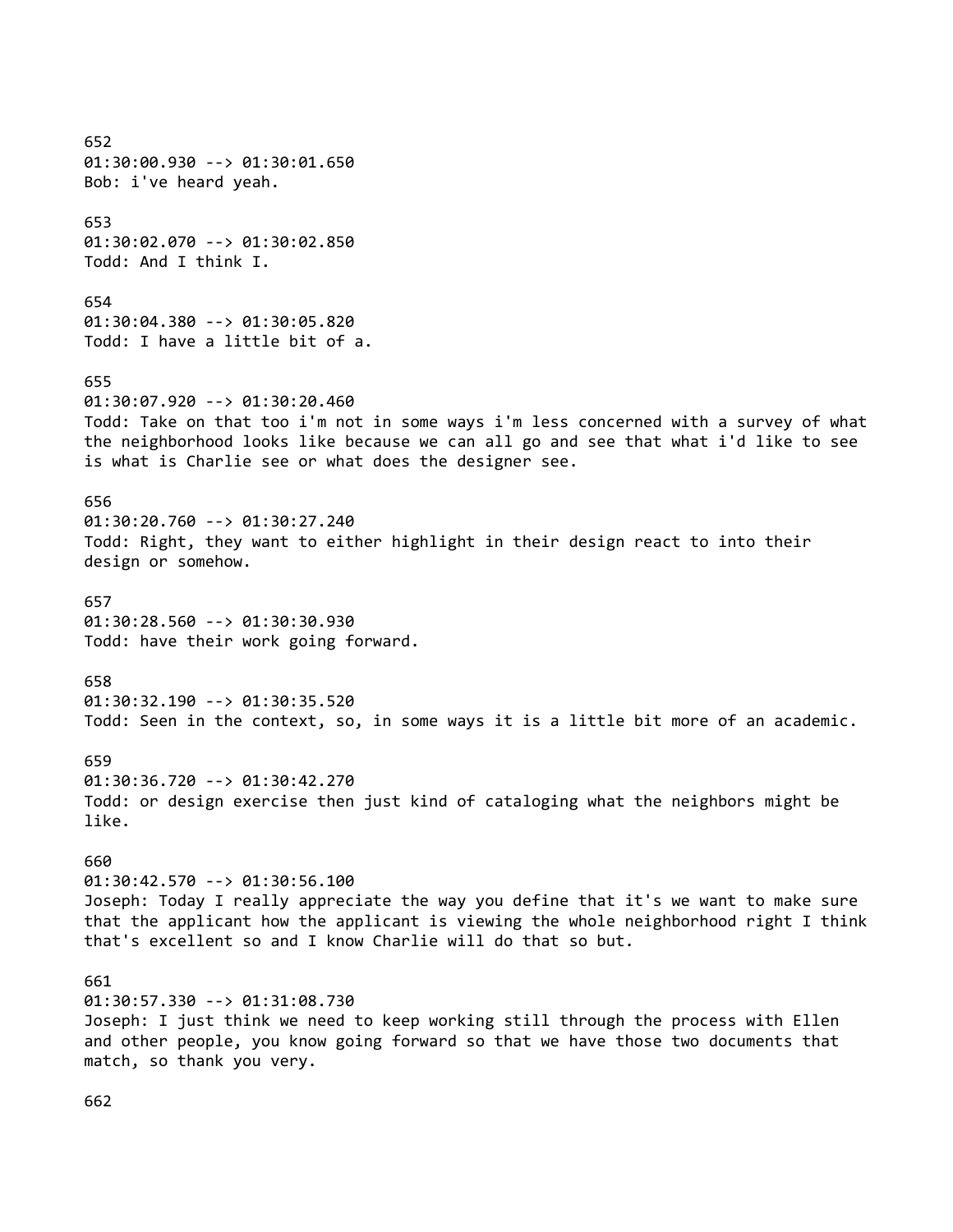01:31:09.300 --> 01:31:11.070 Todd: bob's hands getting tired it's been up for a while. 663 01:31:13.290 --> 01:31:20.130 Bob: yeah I didn't want to distract I did I hear you Alan correctly, that you are going to match the. 664 01:31:21.180 --> 01:31:33.780 Bob: The admin manual to the dependencies in the design for bainbridge our idea was that the design for bainbridge we just had one location for the summer girls we don't want to. 665 01:31:36.060 --> 01:31:36.750 Bob: what's that mean. 666 01:31:37.950 --> 01:31:40.530 Bob: Did I hear you say you want them in both places. 667 01:31:41.640 --> 01:31:45.210 Ellen Fairleigh: I believe it was already updated to be in both places through. 668 01:31:45.240 --> 01:31:46.230 Bob: Also, what we had. 669 01:31:47.340 --> 01:31:52.050 Bob: That doesn't make sense that was the whole idea we wanted to get rid of that stuff and the admin manual. 670 01:31:53.700 --> 01:32:03.780 Bob: That was, and never where we going to duplicate that's part of the problem, then when you change one you got to change the other that's ridiculous. 671 01:32:05.280 --> 01:32:07.650 Todd: Well, we can talk about it, then ellen's i'm making now. 672 01:32:07.890 --> 01:32:10.290 Todd: that's, but I just wanted to clarify just was kind of. 673 01:32:10.620 --> 01:32:11.880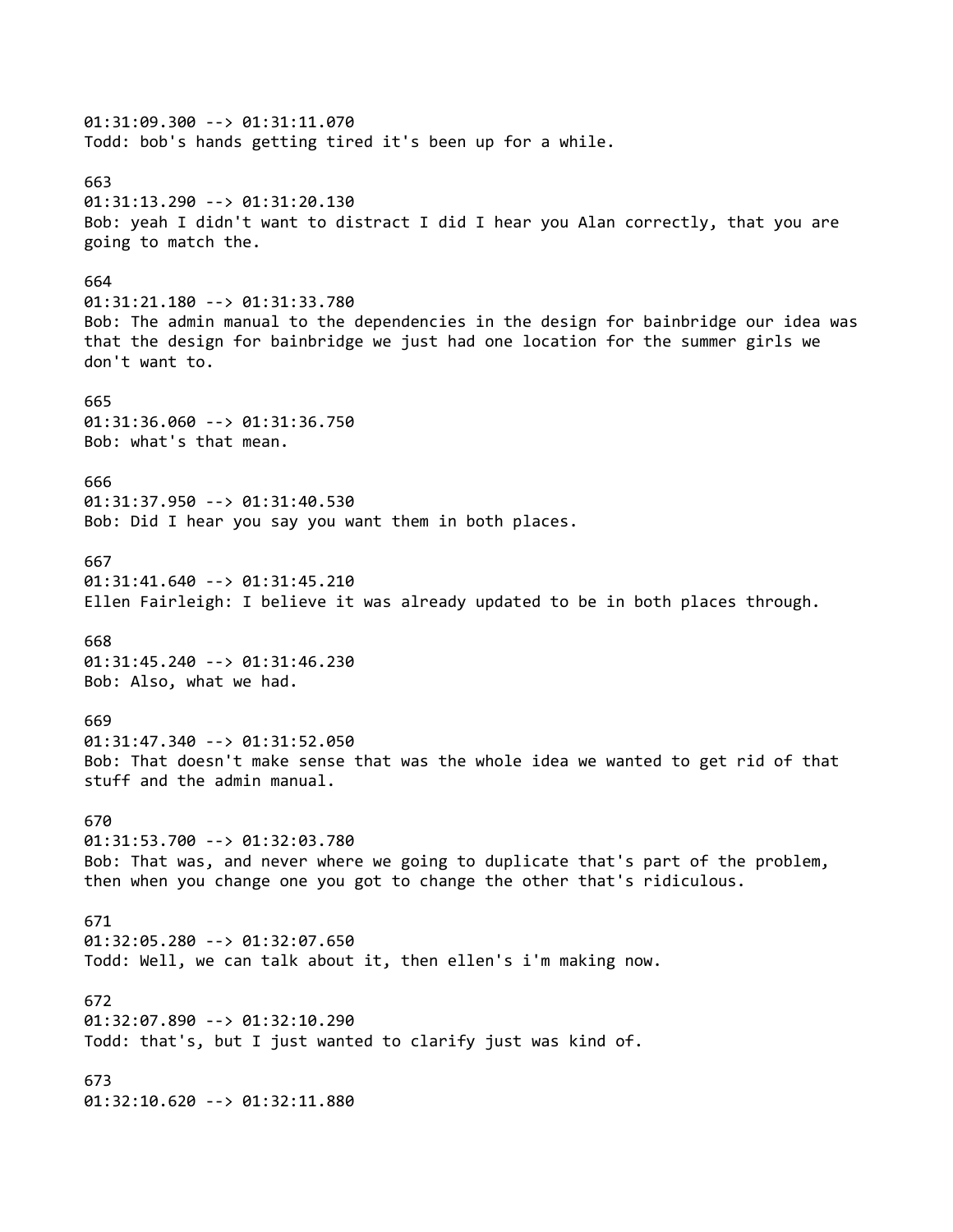Bob: Concerned Okay, thank you. 674 01:32:17.040 --> 01:32:25.620 Todd: yeah it's This is something we can we can review goes back to Ancient spec writing right at one place, so if it changes the only have to change in one place. 675 01:32:28.680 --> 01:32:34.020 Todd: So do we, I guess, we can work on the on the our one pager here. 676 01:32:35.940 --> 01:32:43.290 Todd: Have has Charlie met the context context analysis with what he's given and what we understand it to be forthcoming. 677 01:32:46.350 --> 01:32:46.620 Todd: yeah. 678 01:32:47.250 --> 01:32:53.520 Joseph: Good with with what he what he is stated is forthcoming at the next meeting, I would agree. 679 01:32:54.030 --> 01:32:56.100 Todd: uh huh yes yeah. 680 01:32:58.620 --> 01:33:02.820 Todd: I don't know if we have no, we have a little note section, and this, or we could just write it below there. 681 01:33:04.950 --> 01:33:05.610 Todd: yeah I mean. 682 01:33:06.180 --> 01:33:06.570 Just. 683 01:33:07.890 --> 01:33:10.110 Todd: You know we're looking for that. 684 01:33:11.610 --> 01:33:18.240 Todd: A little more understand a little more with what see for to be part of our next presentation.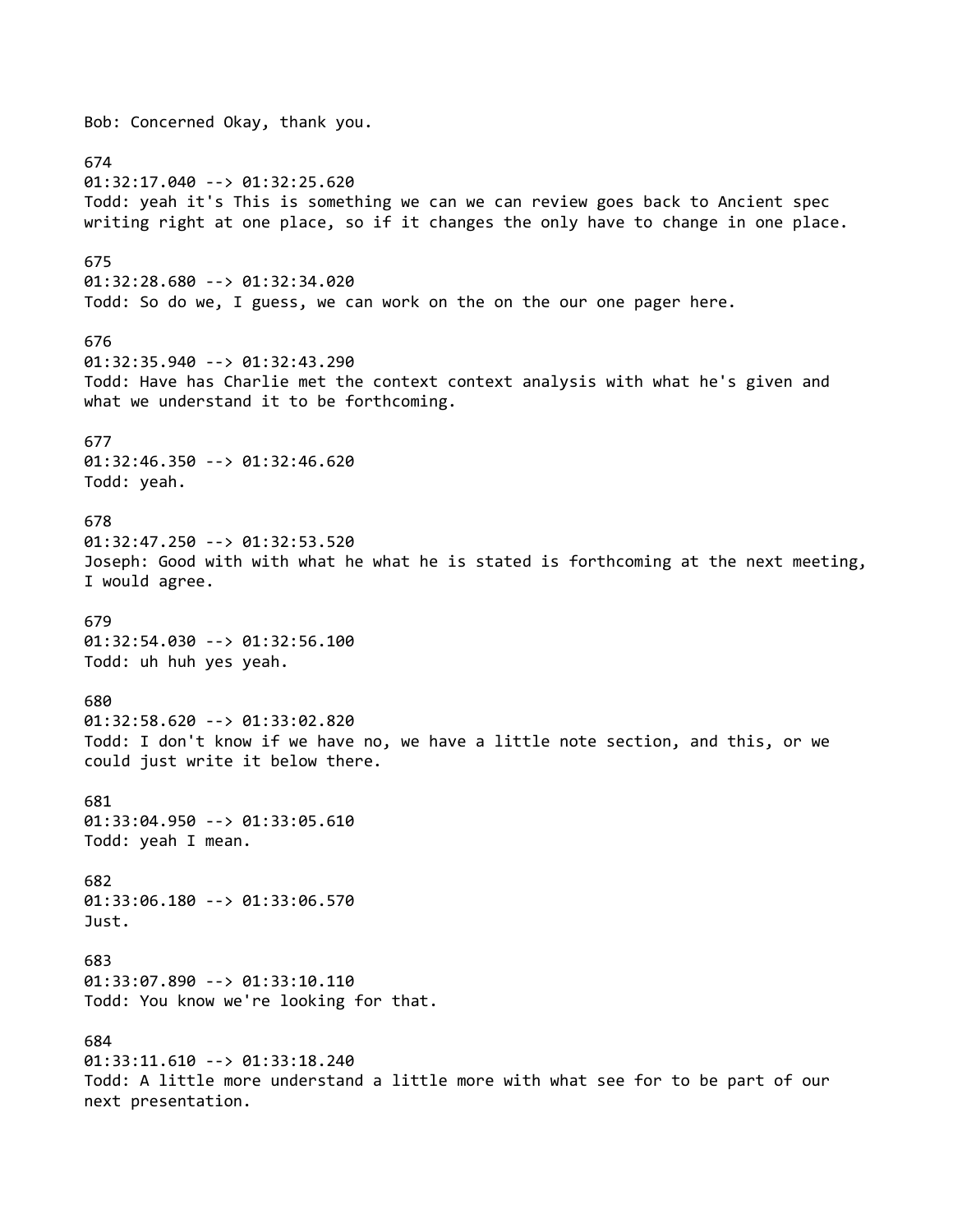685 01:33:19.470 --> 01:33:19.680 yeah. 686 01:33:33.630 --> 01:33:37.710 Marlene Schubert: Okay, Charlie i'll send this to you later, just so you can take it run with it. 687 01:33:40.110 --> 01:33:52.530 Ellen Fairleigh: And I did just look up the resolution that updated the admin manual and What it does is the admin manual is updated so it refers you to design for bainbridge so sorry i'm sorry that I missed smoke. 688 01:33:52.890 --> 01:34:03.300 Ellen Fairleigh: misspoke that smell requirements are in both places, but the admin manual was updated to point applicants to design for bainbridge so sorry I didn't make that clear in my first. 689 01:34:04.710 --> 01:34:05.160 Todd: Thank you for. 690 01:34:05.610 --> 01:34:06.960 Todd: clarifying Madeline very good. 691 01:34:14.730 --> 01:34:17.190 Todd: Excellent any other comments or. 692 01:34:18.930 --> 01:34:19.470 Todd: Can we let. 693 01:34:20.520 --> 01:34:23.250 Todd: Currently, going this way or is he just coming right back. 694 01:34:23.640 --> 01:34:24.930 Marlene Schubert: To me, coming back he's got the. 695 01:34:24.930 --> 01:34:25.200 Next.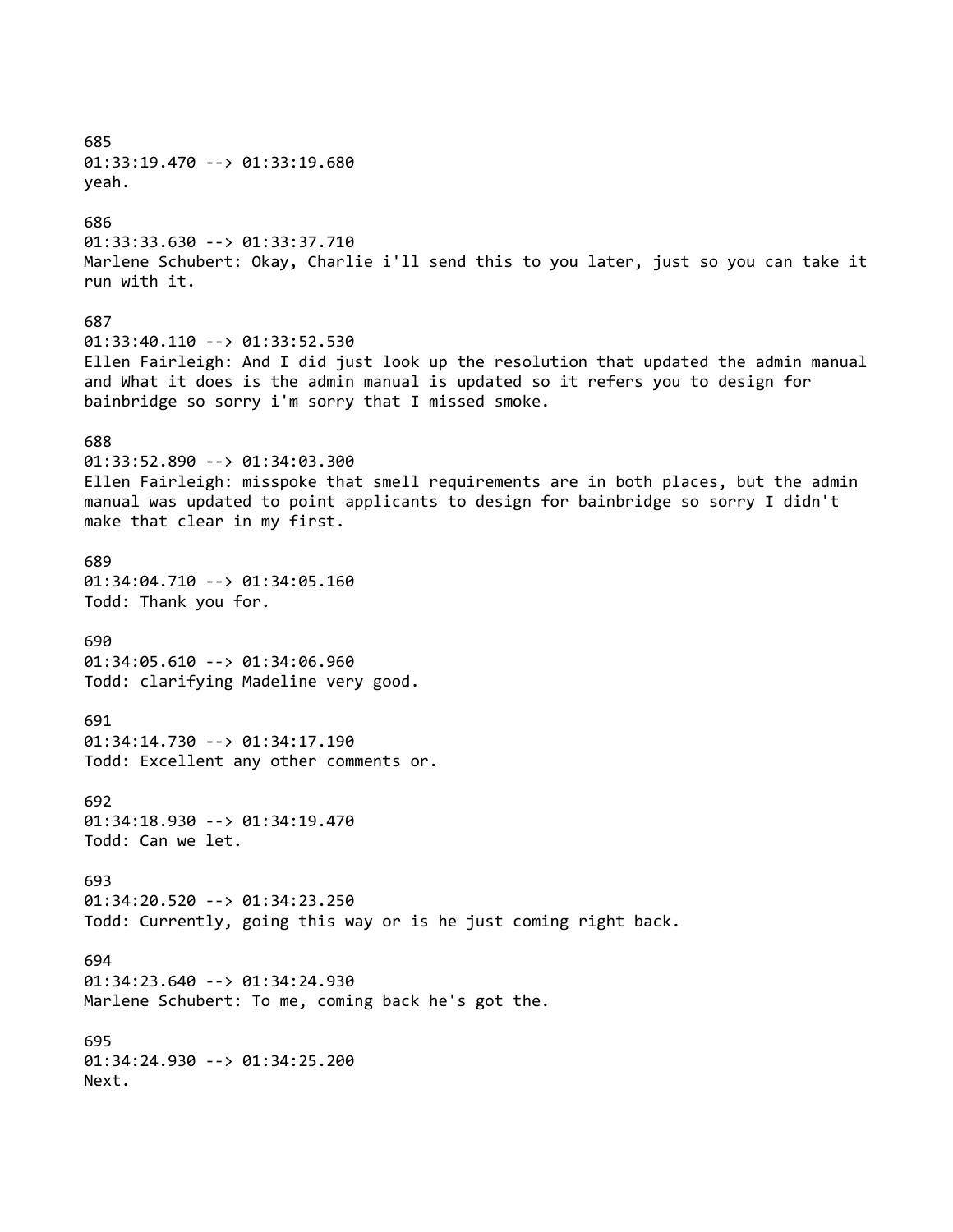696 01:34:26.490 --> 01:34:28.620 Todd: doesn't he have to turn the camera off and on again there's. 697 01:34:29.610 --> 01:34:39.420 Joseph: photog I would just I was wondering if phaedra wanted to make any comments or concerns just before we go here. 698 01:34:41.580 --> 01:34:48.300 Phedra Elliott: I don't I don't really have anything to add Charlie represented what we're hoping to do really well at this point so thanks Charlie. 699 01:34:49.980 --> 01:34:50.730 Phedra Elliott: More here to listen. 700 01:34:51.960 --> 01:34:54.480 Joseph: No, I wasn't really rely on Charlie. 701 01:34:59.760 --> 01:35:01.950 Phedra Elliott: i've been relying on Charlie for years so i'll keep doing it. 702 01:35:05.640 --> 01:35:06.000 Phedra Elliott: Thank you. 703 01:35:13.530 --> 01:35:18.750 Todd: Excellent can we move on to the, we have to flash the agenda just so we know how far behind schedule, we are. 704 01:35:25.560 --> 01:35:26.010 Todd: awesome. 705 01:35:27.210 --> 01:35:29.730 Todd: Very good, and I will move to the high low high school. 706 01:35:31.560 --> 01:35:31.920 Todd: and 707 01:35:33.120 --> 01:35:34.380 Todd: give the floor to Kelly.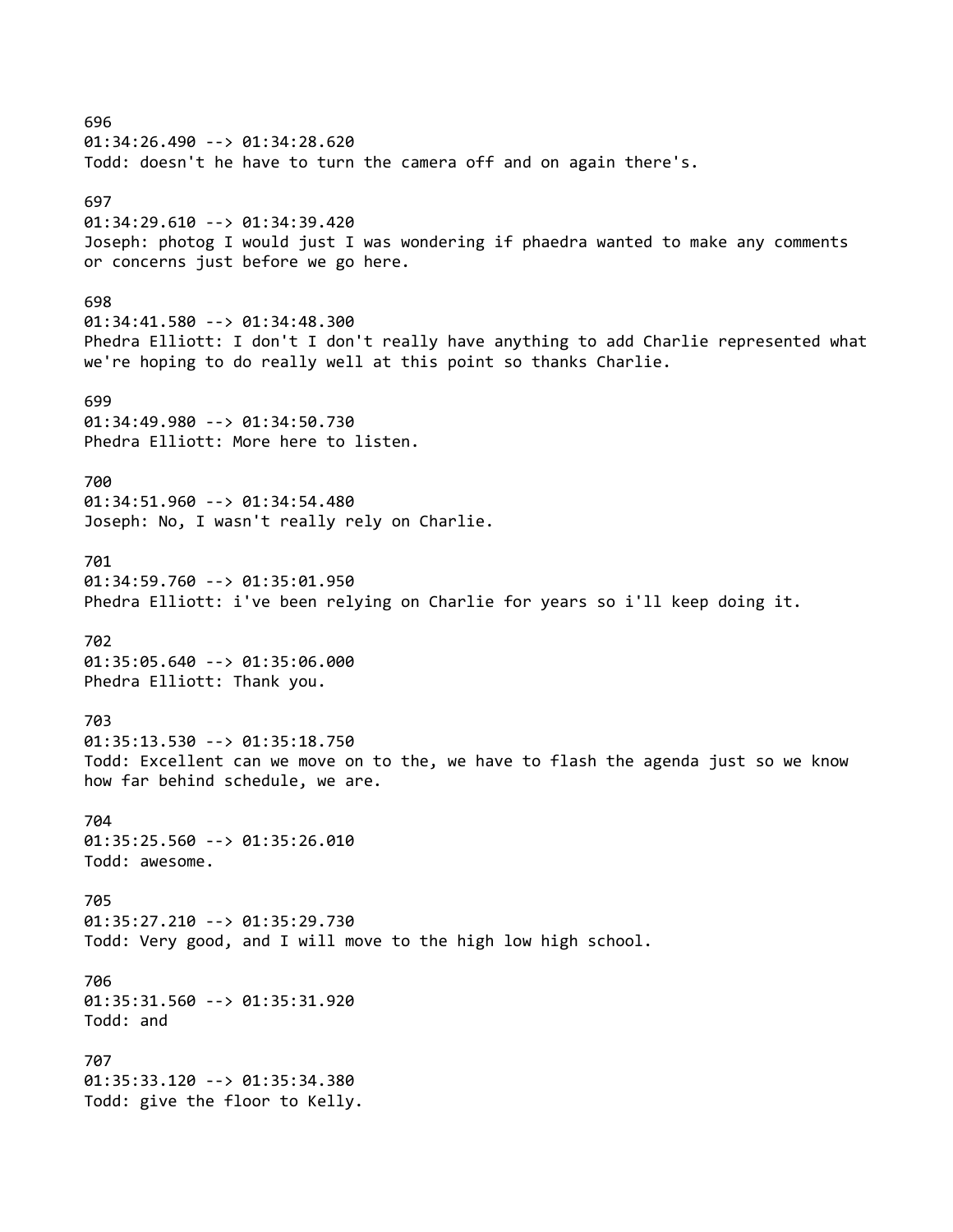708 01:35:35.520 --> 01:35:40.980 Kelly Tayara: Thank you i'm Kelly tiara senior planner and project manager for the Highland high school project. 709 01:35:42.030 --> 01:35:50.040 Kelly Tayara: highlight, as you may have you know, is a middle school a private middle school and buckland hill road serving grades six to eight. 710 01:35:50.820 --> 01:36:00.840 Kelly Tayara: And they've operated for 29 years they'd like to expand their program through high school ultimately serving 160 students in grades nine through 12. 711 01:36:01.560 --> 01:36:08.100 Kelly Tayara: High School campuses proposed on an Ericsson avenue property which has for existing office buildings. 712 01:36:08.670 --> 01:36:21.240 Kelly Tayara: The project is proposed in three to four phases and Beijing goal is to have one building completed per year, with the addition of staff and students as building from immersion and programs success dictate. 713 01:36:22.320 --> 01:36:31.500 Kelly Tayara: The proposal involves construction permit for building remodeling and site plan and design review land use permit is required to allow. 714 01:36:31.500 --> 01:36:32.760 Kelly Tayara: For the change in US to. 715 01:36:32.760 --> 01:36:36.660 Kelly Tayara: an educational facility, which is a permitted use in the district. 716 01:36:37.680 --> 01:36:46.410 Kelly Tayara: and number of public meetings in addition to this design guidance meeting are required as part of site plan and design review permit process. 717 01:36:46.770 --> 01:36:51.750 Kelly Tayara: As far the highlight team has participated in a pre application conference was the new stop.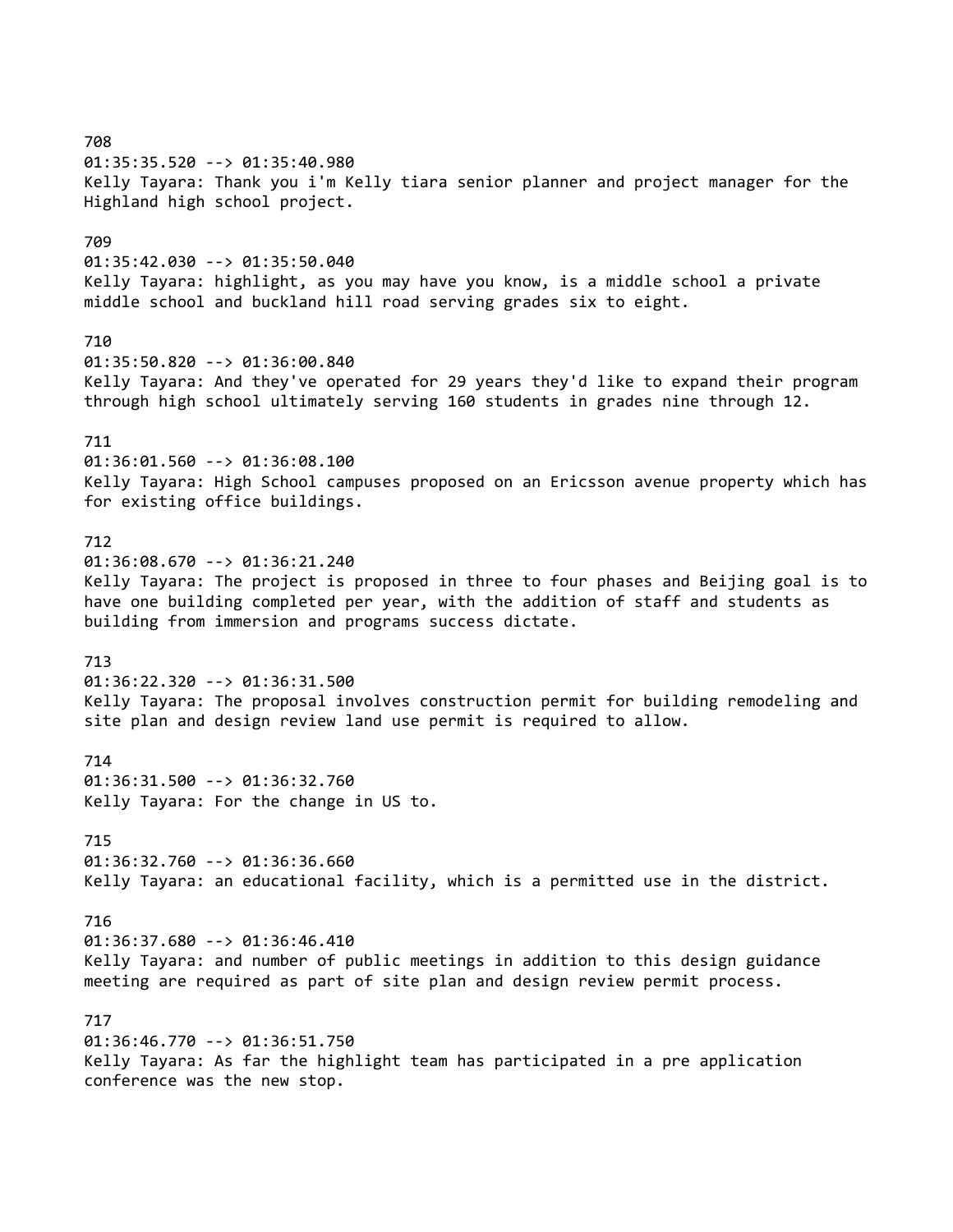718 01:36:52.380 --> 01:37:07.980 Kelly Tayara: conceptual design review meeting with a design review board and a public participation meeting with the planning Commission subsequent to this meeting decide review board final review and recommendation is required prior to Liam use application submit all. 719 01:37:09.000 --> 01:37:20.640 Kelly Tayara: This design guidance review meeting is intended to provide input and guidance to an applicant at the proposed project is responding adequately to the design for bainbridge standards. 720 01:37:20.940 --> 01:37:28.380 Kelly Tayara: Including recommendations from the Dr be on how the project could be revised to achieve greater consistency. 721 01:37:28.920 --> 01:37:46.890 Kelly Tayara: And the applicant, as this meeting would also make known the potential need in rationale for any departure from the same standards or from the city of bainbridge island design and construction standards, the engineering standards, and that would conclude my introduction to have any questions. 722 01:38:03.720 --> 01:38:11.730 charlie wenzlau: Marlene again if if you are able to open up the drawings like you did for the prior project that'd be great. 723 01:38:18.240 --> 01:38:26.280 charlie wenzlau: And I just wanted to introduce Jeff Weiss, who is the project architect working with me. 724 01:38:27.690 --> 01:38:28.380 charlie wenzlau: On the project. 725 01:38:32.730 --> 01:38:33.240 charlie wenzlau: So. 726 01:38:34.830 --> 01:38:36.210 Marlene Schubert: Is this what you're looking for Charlie. 727 01:38:36.810 --> 01:38:39.750 charlie wenzlau: Yes, I believe it is there, we go.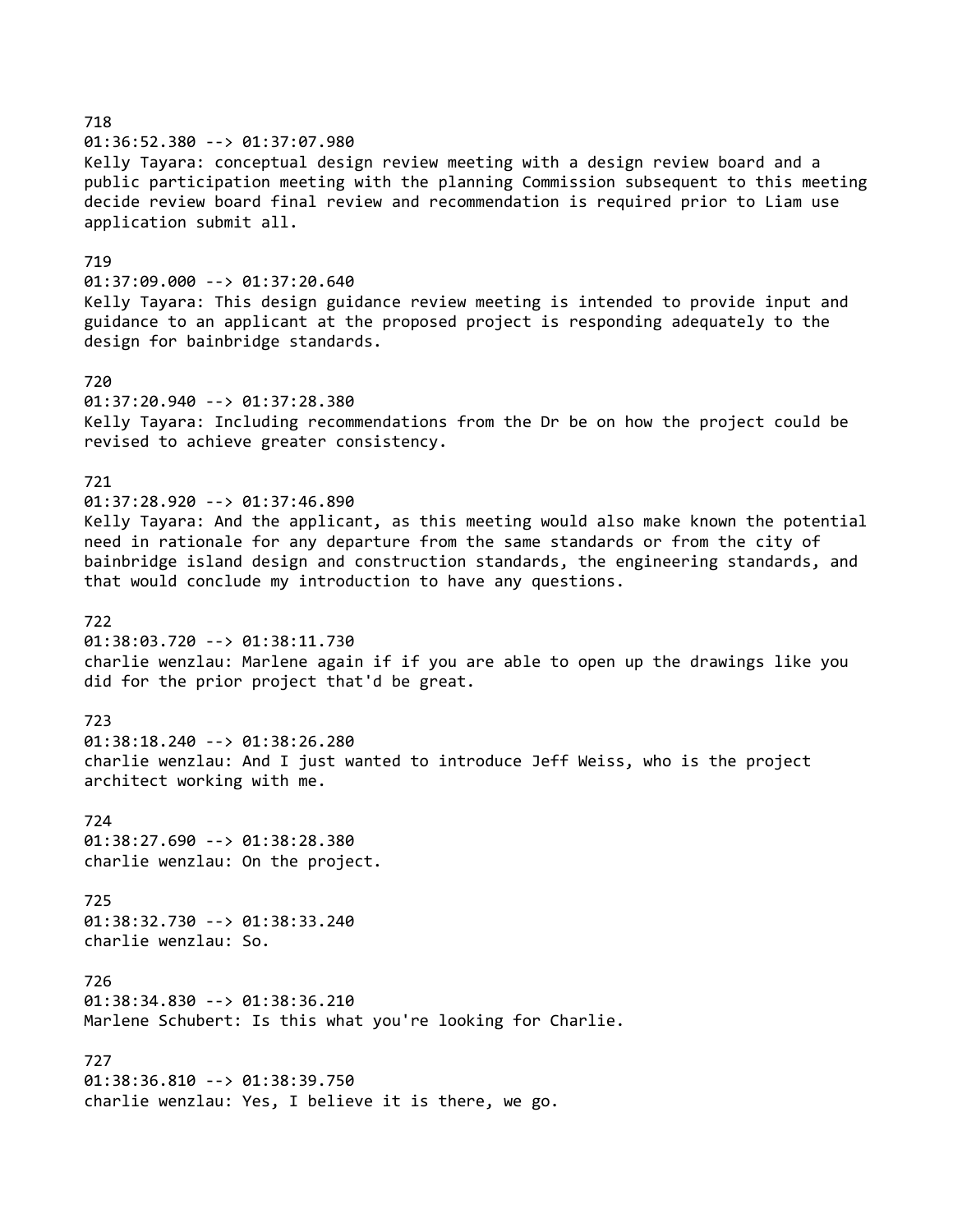728 01:38:41.790 --> 01:38:52.410 charlie wenzlau: So, again i'm going to keep the presentation brief because I think we can come back and ask questions specific to each of the drawings. 729 01:38:54.570 --> 01:38:55.050 charlie wenzlau: The. 730 01:38:56.670 --> 01:38:57.540 charlie wenzlau: Project site. 731 01:38:58.800 --> 01:39:07.440 charlie wenzlau: is just slightly down erickson from the prior project we were just looking at it's the site within the red red box. 732 01:39:09.300 --> 01:39:19.290 charlie wenzlau: These are the four existing commercial buildings on the West side of erickson the context of the project it's. 733 01:39:20.490 --> 01:39:47.550 charlie wenzlau: backs up to the West to islander mobile home park to the South is erickson cottages to the north is a commercial office complex and then to the east towards Sri 305 is kind of that context I was referring to earlier, that has a mixture of the older historic homes, as well as. 734 01:39:48.810 --> 01:40:07.800 charlie wenzlau: More detached kind of single family type infill but it's it's quite a mixed context for sure, so that is the site next slide again just a little bit closer in view of what I just described next place. 735 01:40:10.230 --> 01:40:18.300 charlie wenzlau: i'm sure all of you are familiar with these office buildings, I think they were built in the 1980s. 736 01:40:19.950 --> 01:40:27.180 charlie wenzlau: And you can see the context surrounding the buildings, one of the things you can see in the lower left hand photo. 737

01:40:28.320 --> 01:40:31.140 charlie wenzlau: Is the left hand building.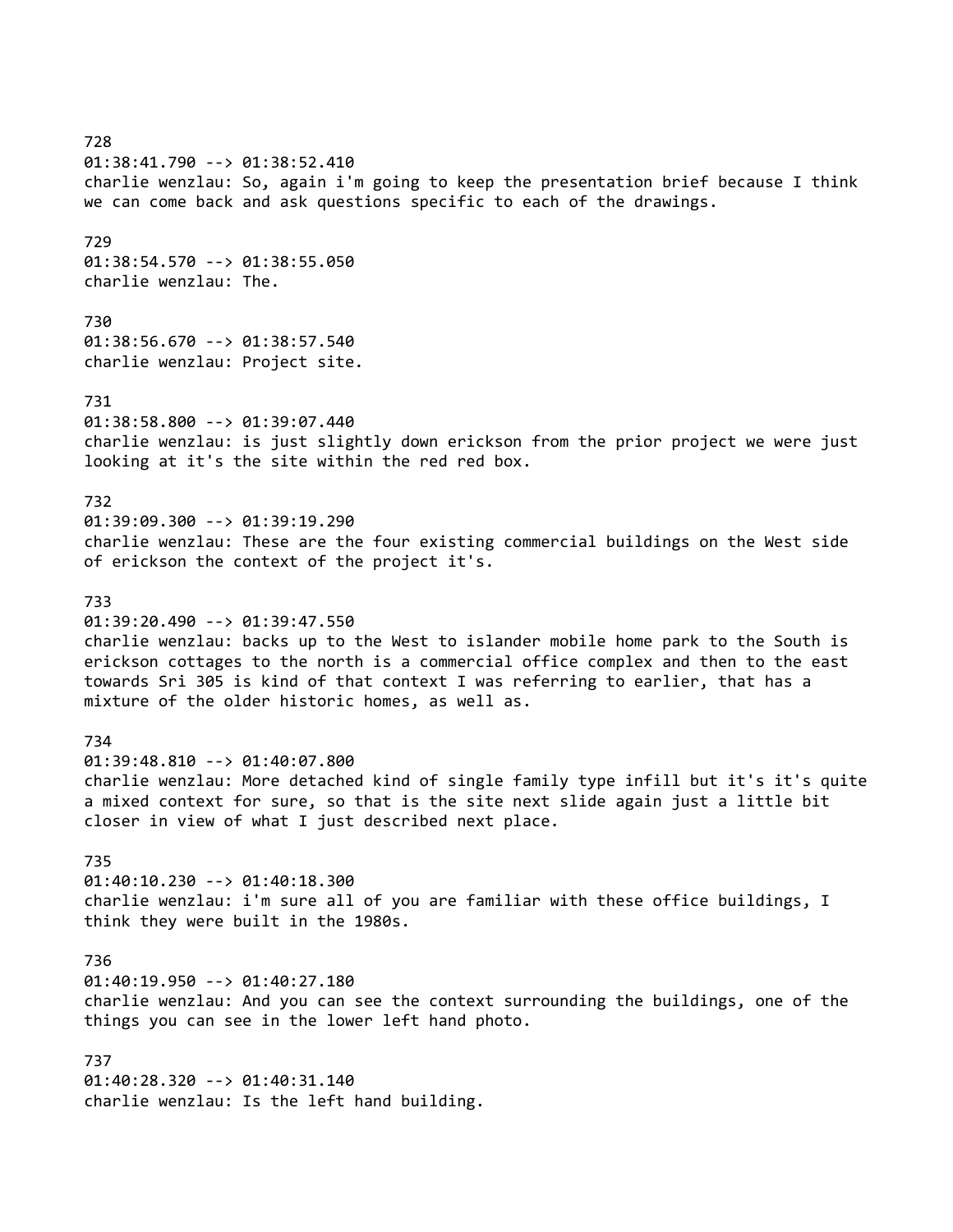738 01:40:32.490 --> 01:40:38.850 charlie wenzlau: has undergone some remodeling work already and is sort of set. 739 01:40:39.930 --> 01:40:49.860 charlie wenzlau: The aesthetic direction that will be using on the remainder of the buildings, but you can just sort of see a piece of that in that one particular view next slide. 740 01:40:53.670 --> 01:41:07.410 charlie wenzlau: This shows the existing site conditions and it's it's kind of a classic sort of yin Yang with the green space on the eric's inside of the site that's basically just large lawn areas. 741 01:41:08.010 --> 01:41:17.460 charlie wenzlau: And then entirely to the rear of the site is parking and you'll be able to see in a second how our new site concept. 742 01:41:18.330 --> 01:41:36.000 charlie wenzlau: Slightly re re organizes the site work, I think one of the things it's probably apparent to everyone is that these are not we're not proposing new buildings we're proposing to remodel these for existing buildings within the same footprints. 743 01:41:37.620 --> 01:41:55.350 charlie wenzlau: Certainly, there will be significant changes inside to adapt the buildings to the school use, but I think one of the things Jeff and I are most excited about with the project is how we create more welcoming set of outdoor spaces for the students. 744 01:41:56.880 --> 01:41:57.660 charlie wenzlau: Next slide. 745 01:42:00.630 --> 01:42:07.320 charlie wenzlau: One and we may come back and talk about this more later, so I think i'll just give you a brief summary. 746 01:42:08.790 --> 01:42:20.730

charlie wenzlau: traffic and parking are the biggest concern with the neighbors and noise and we've had two different.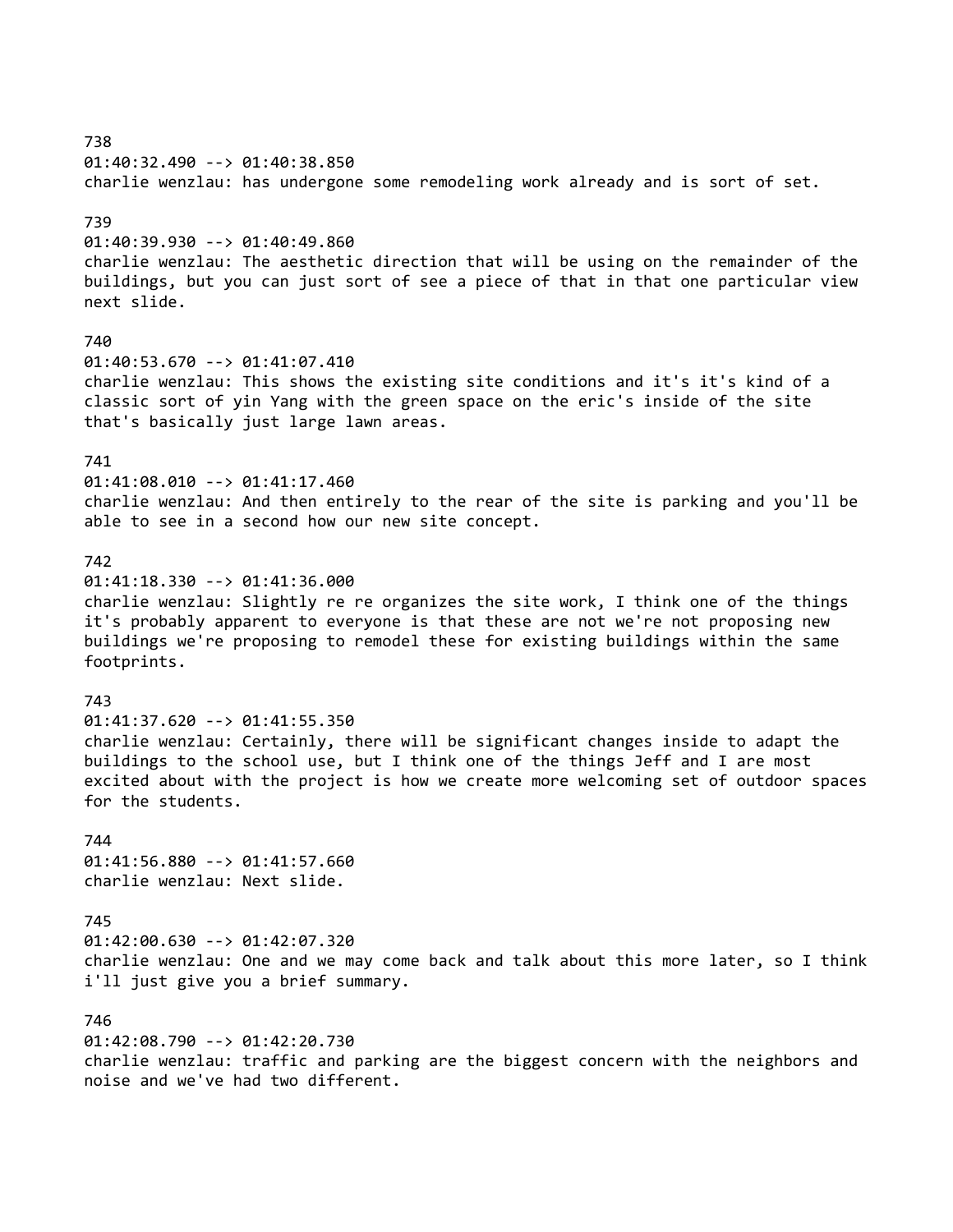## 747

01:42:21.810 --> 01:42:29.760

charlie wenzlau: Public participation meetings which have been really helpful to get a gauge on what the neighbors concerns are.

### 748

01:42:30.540 --> 01:42:41.250 charlie wenzlau: One of the most significant aspects of the proposal is what hile has been calling this walk on walk off campus concept.

#### 749

01:42:41.880 --> 01:42:50.130 charlie wenzlau: And I have to be a little careful about using that term because we're not meaning to state that there won't be vehicles coming and leaving the site, but.

#### 750

01:42:50.790 --> 01:43:06.390 charlie wenzlau: Their goal is to not allow students to drive on to the site to encourage them to walk to bicycle to use highlight shuttle to use local transportation.

#### 751

01:43:07.080 --> 01:43:16.590 charlie wenzlau: potentially have remote drop off, but we also recognize that there will be a need for pickup and drop off on the campus itself.

#### 752

01:43:17.370 --> 01:43:27.540 charlie wenzlau: And the way that we're proposing to accomplish that is not to do it along the Ericsson frontage but to bring the vehicles off the streets.

#### 753

01:43:28.230 --> 01:43:52.830

charlie wenzlau: And loop them through the site, so that that sort of stalking or queuing would not disrupt or block on eric's and so, in response to the neighbors one of the bigger changes we've made is we used to have the flow as come in at the lower part of the site and make a clockwise motion around.

### 754

01:43:54.000 --> 01:44:03.330 charlie wenzlau: Based on comments we got from the erickson neighbors we've now reverse the flow, so that the stalking occurs on the North part of the site.

#### 755

01:44:04.530 --> 01:44:17.370 charlie wenzlau: farther away from the erickson cottages to mitigate noise and vehicle emission issues so i'll just leave it at that we can come back and talk about that more later next slide.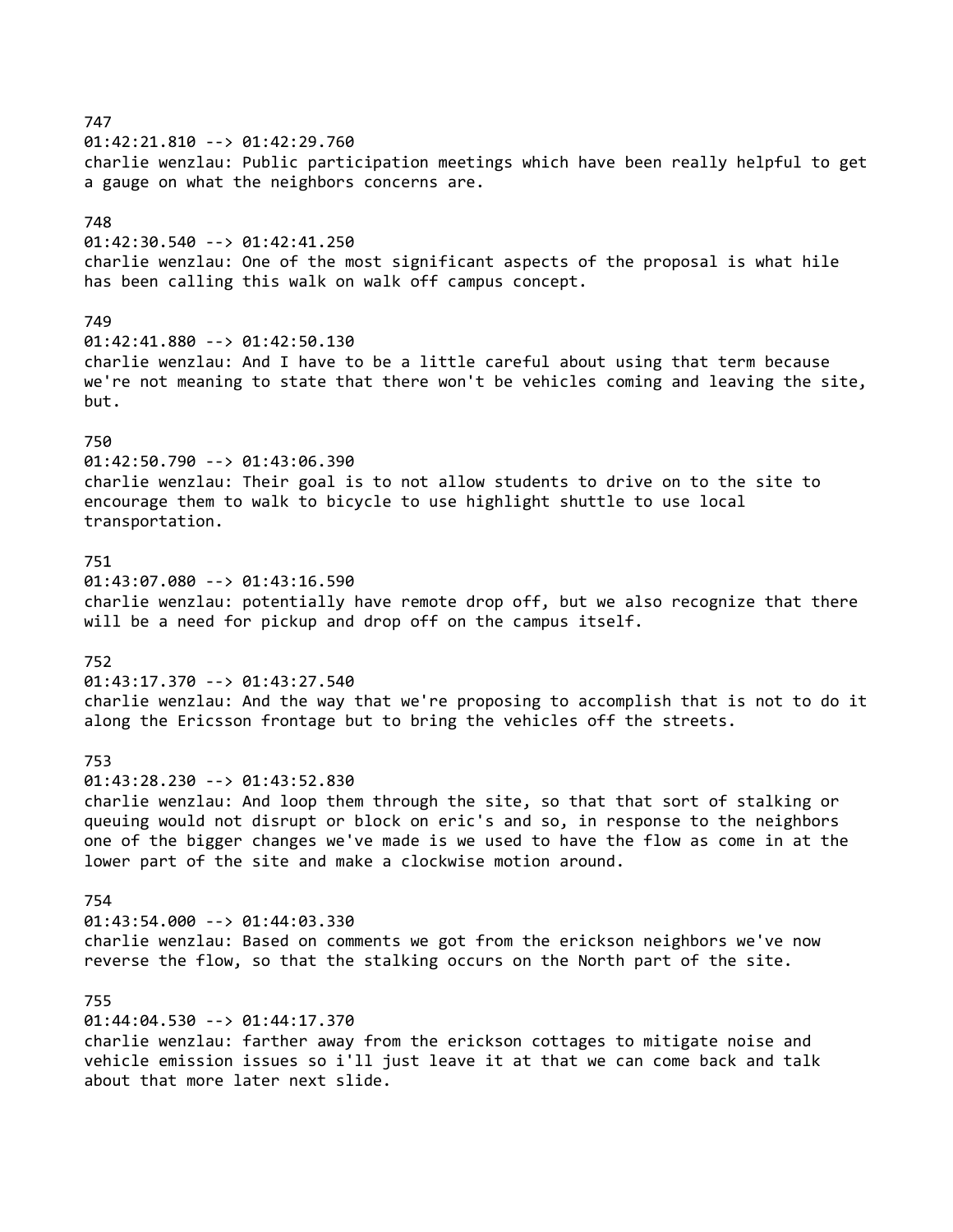# 01:44:19.110 --> 01:44:28.350 charlie wenzlau: So this starts to give you a new look at what this campus might look like in terms of reorganizing outdoor spaces. 757 01:44:29.610 --> 01:44:41.100 charlie wenzlau: One of the things that we are going to be doing, working with planning staff is we believe we can make a strong case that we can remove some of the parking places. 758 01:44:41.820 --> 01:44:58.560 charlie wenzlau: Based on the actual parking demand analysis, resulting in about 3028 to 30 spaces for staff and visitors if we're able to do that, then we can recapture. 759 01:44:59.100 --> 01:45:12.690 charlie wenzlau: Some green space and outdoor spaces behind 375 and 365 so that those buildings feel like they sit in more of a campus environment, rather than just backing up to a parking lot. 760 01:45:15.600 --> 01:45:24.780 charlie wenzlau: And then the other, the other I guess big move that we're making and you'll see this in some of the sketches is to create a larger green space. 761 01:45:25.500 --> 01:45:34.770 charlie wenzlau: Where we could have more of the students gather and then trying to come up with specific programmatic uses throughout the site. 762 01:45:35.640 --> 01:45:50.760 charlie wenzlau: pea patch of play area lots of places for the students to hang out and gather as they go between buildings so that's in general, some of the strategies on that and then next slide. 763 01:45:52.770 --> 01:45:58.830 charlie wenzlau: This is the landscape architects plan so if we want to come back and talk in more detail, but very similar. 764 01:46:00.270 --> 01:46:11.730 charlie wenzlau: And then, as far as the floor plans we go to the next slide not going to go through these, but this color coded for your use that different.

# 756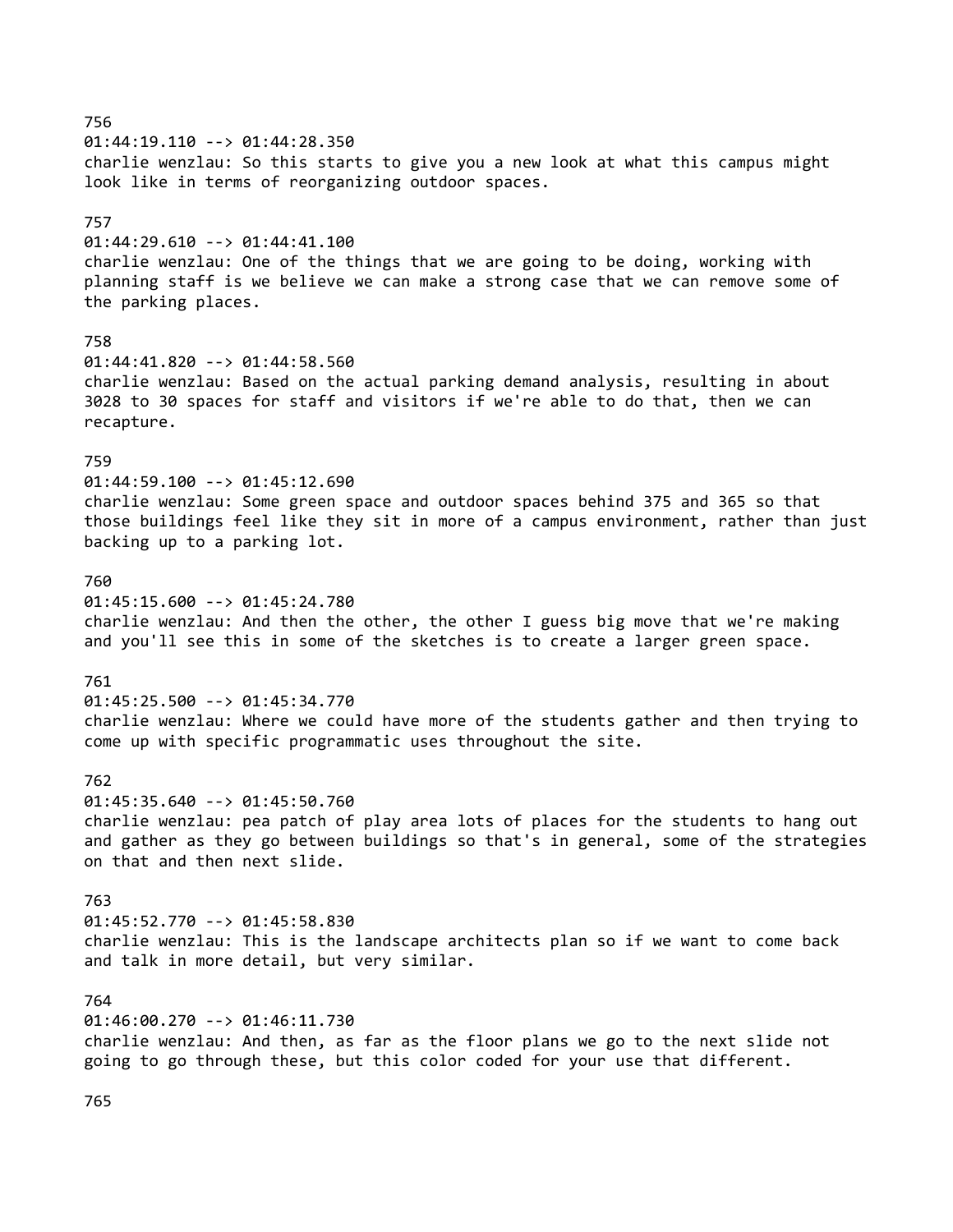01:46:13.590 --> 01:46:24.270 charlie wenzlau: floors floor level by floor level activities, probably the main distinction is the southerly most building is going to have administration functions on the first floor. 766 01:46:26.790 --> 01:46:46.110 charlie wenzlau: What we're reviewing with the SPR which I guess is important in your work is the three northerly buildings 365375 and 385 and for our purposes they're basically going to be identical in terms of exterior and interior Program. 767 01:46:47.370 --> 01:46:52.830 charlie wenzlau: Then you can just click through the next couple of slides because I think we don't need to go through these. 768 01:46:56.070 --> 01:46:57.030 charlie wenzlau: Next slide. 769 01:46:59.370 --> 01:47:04.980 charlie wenzlau: This is showing potential for photovoltaic on the South facing roof. 770 01:47:06.000 --> 01:47:06.780 charlie wenzlau: Next slide. 771 01:47:09.390 --> 01:47:10.290 charlie wenzlau: This is. 772 01:47:11.790 --> 01:47:28.260 charlie wenzlau: Again, Joe maybe what we're going to be working towards for Ericsson meeting this kind of context, I think, is probably one of the things that would do that so again, these are existing buildings we're not proposing new buildings, but at least you can see them in context. 773 01:47:31.320 --> 01:47:47.880 charlie wenzlau: And the upper view being looking along Ericsson, the site section shows the islander mobile home park to the left and we're going to be meeting with them this week to talk about screening potential along that property line. 774 01:47:50.130 --> 01:47:50.850 charlie wenzlau: Next line.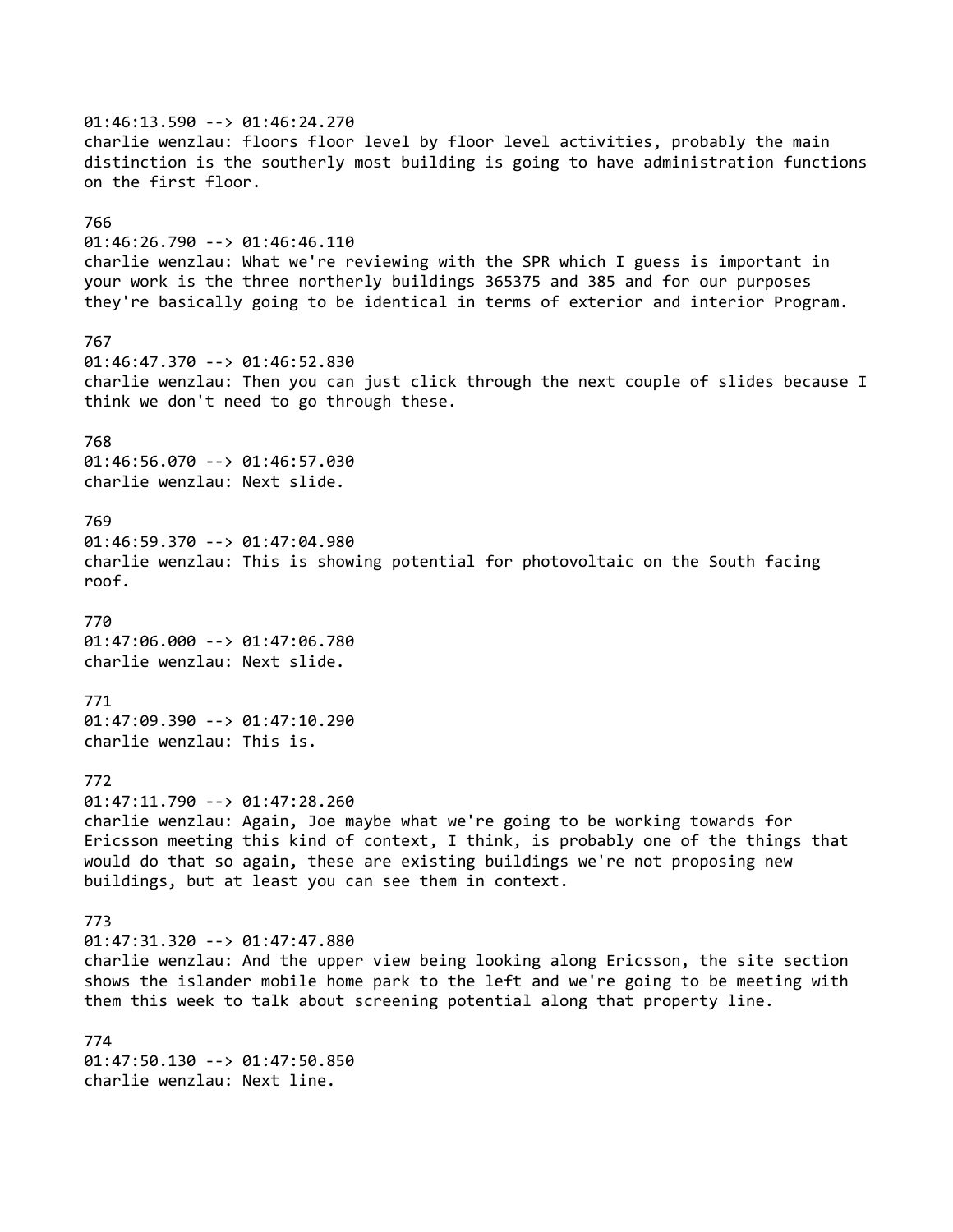775 01:47:54.930 --> 01:47:57.330 charlie wenzlau: that's basically the site section. 776 01:47:58.920 --> 01:47:59.640 charlie wenzlau: Next line. 777 01:48:03.600 --> 01:48:15.630 charlie wenzlau: So this is just a quick not very sophisticated thumbnail of the kind of environment we're hoping to start to create in the front of the site. 778 01:48:16.440 --> 01:48:31.620 charlie wenzlau: And one of the things that's a really nice opportunity about this site is how the students going to interact with people in the Community walking along erickson and just how we make that edge protected but poor us. 779 01:48:32.880 --> 01:48:43.890 charlie wenzlau: So that's something we're trying to think about that edge condition specifically as a opportunity space to bring students in the Community together. 780 01:48:45.390 --> 01:48:46.140 charlie wenzlau: Next slide. 781 01:48:50.490 --> 01:48:59.760 charlie wenzlau: And then, this starts to give you sort of a three dimensional context, one of the things I think I pointed out in our earlier meeting is that. 782 01:49:00.180 --> 01:49:18.180 charlie wenzlau: There are pedestrian connections in the upper left hand corner that connect out to my own way and we are hoping that this sites that residents and Community Members feel comfortable using this as a mid block connection. 783 01:49:19.290 --> 01:49:31.950 charlie wenzlau: Without you know compromising student safety or security so that's something that we're looking to make this plan porous and not walled off and gated to the Community. 784 01:49:33.720 --> 01:49:34.530 charlie wenzlau: Next slide. 785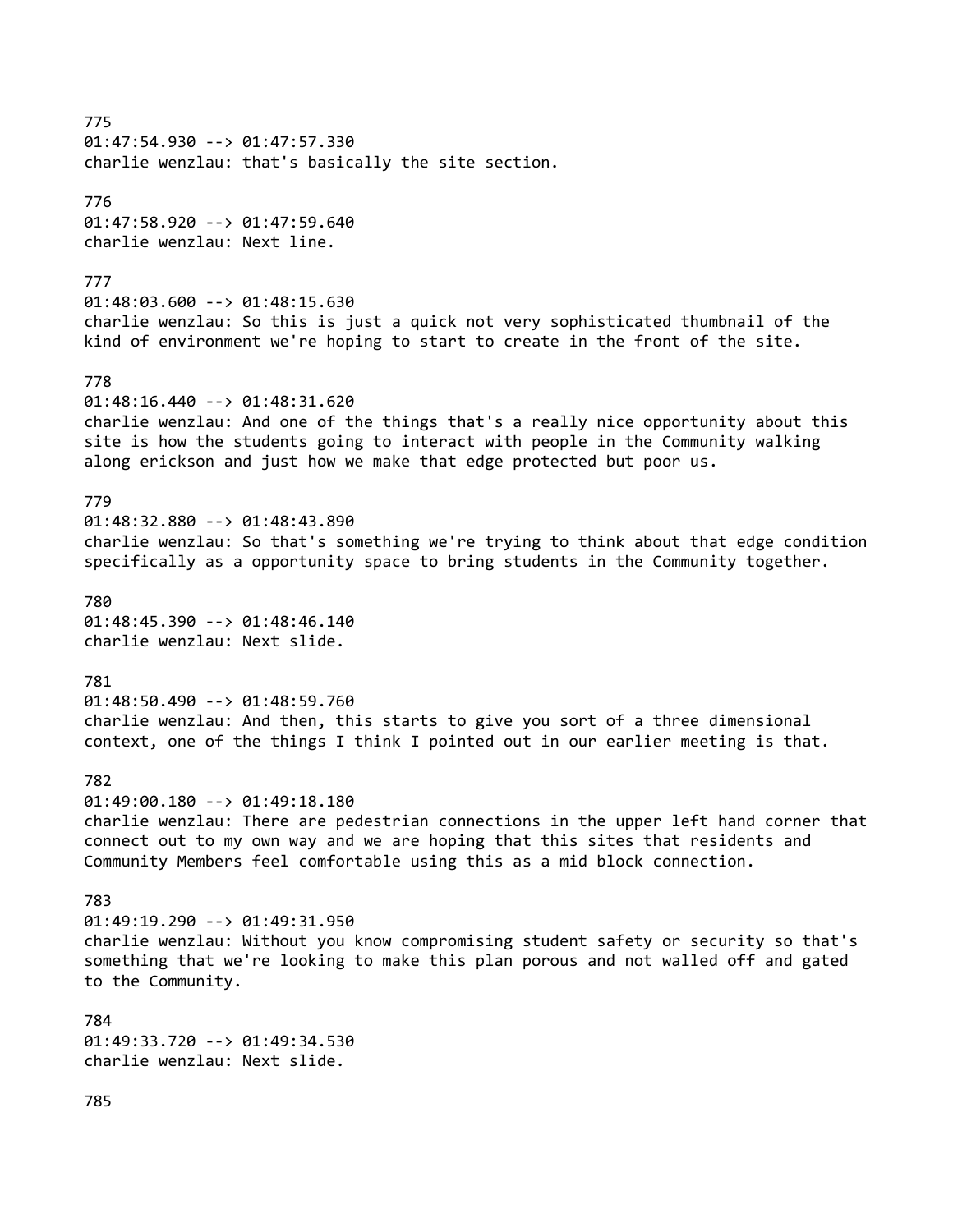01:49:37.350 --> 01:49:49.050 charlie wenzlau: And then, again, the material palette is already sort of started on the building to the far left, and we will just be more or less continuing that palette and aesthetic. 786 01:49:50.130 --> 01:49:52.500 charlie wenzlau: On the three right hand buildings. 787 01:49:54.030 --> 01:49:58.350 charlie wenzlau: So I think i'll just leave it at that and we can start jumping into whatever you like talk about. 788 01:50:00.060 --> 01:50:07.230 Todd: Charlie I just have one quick question that and it's my own ignorance, like the gables on the building are those existing are those. 789 01:50:08.160 --> 01:50:09.240 charlie wenzlau: Oh great question. 790 01:50:09.480 --> 01:50:10.530 Todd: The pop ups. 791 01:50:11.340 --> 01:50:12.210 charlie wenzlau: pop ups are new. 792 01:50:12.990 --> 01:50:15.300 charlie wenzlau: Again, the reason, and they are. 793 01:50:16.380 --> 01:50:18.270 charlie wenzlau: In place already on. 794 01:50:19.500 --> 01:50:20.940 charlie wenzlau: The 365 building. 795 01:50:22.110 --> 01:50:29.220 charlie wenzlau: And that was part of the recent remodeling work that pattern, so you can go by and get a sense of the scale of that. 796 01:50:29.640 --> 01:50:38.970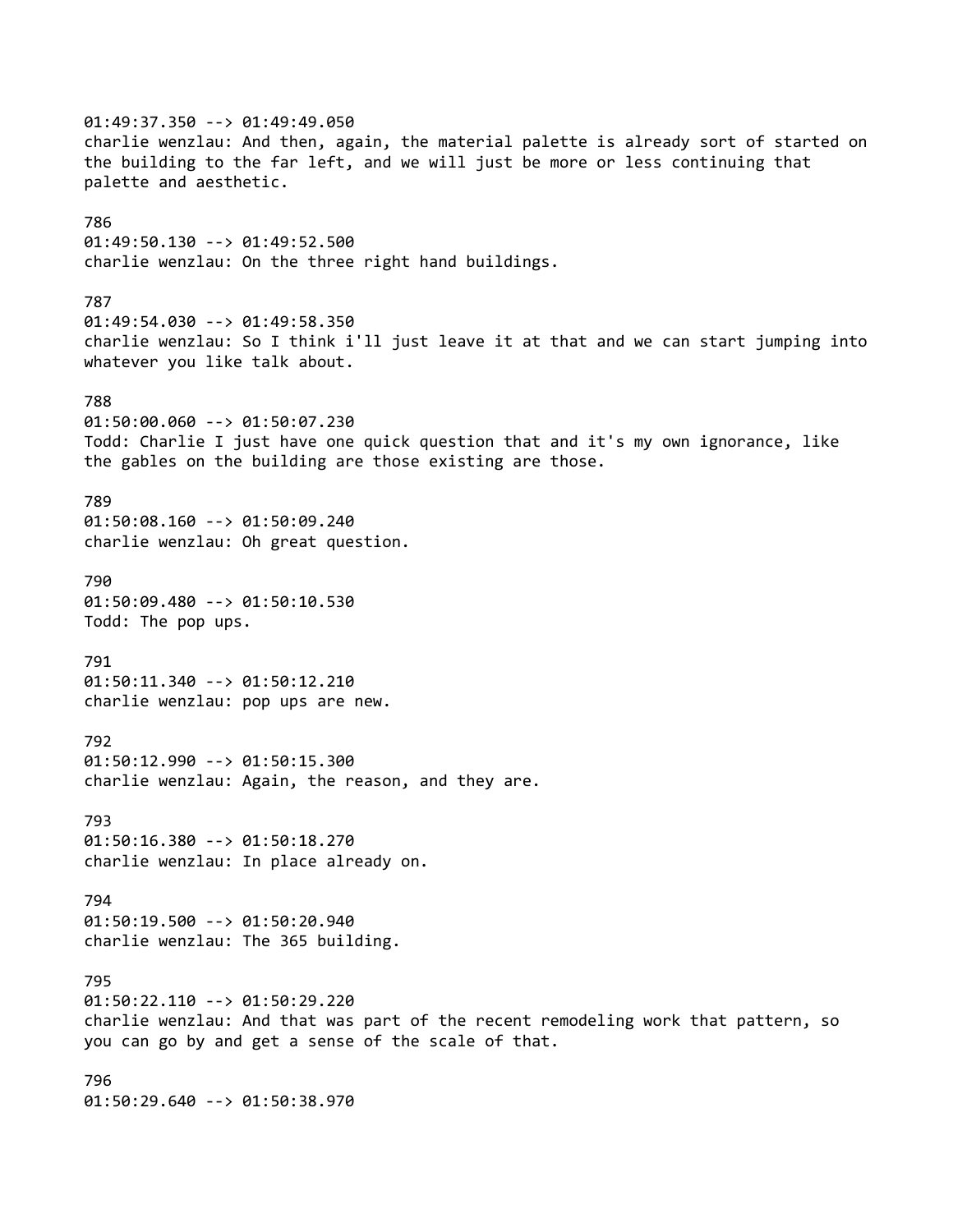charlie wenzlau: it's a little funny when you draw these in elevation because yes that's truly what you see, but in reality they're they're not going to look like. 797 01:50:39.480 --> 01:50:52.110 charlie wenzlau: kind of these dumbo years that it looks like in the drawings, right now, you know they tend to it tends to look like that's the main mass of the building, but they do, they do tend to lay back and diminish as dormers do. 798 01:50:52.710 --> 01:50:55.200 Todd: yeah the your slide 14 there has a. 799 01:50:57.480 --> 01:50:59.310 Todd: You know, it looks a little a little more. 800 01:51:01.170 --> 01:51:02.010 Todd: What it would look like. 801 01:51:02.460 --> 01:51:02.700 yeah. 802 01:51:04.680 --> 01:51:20.730 charlie wenzlau: What was the House I forgot The other thing I was Oh, that the reason for the mezzanine it or for the dormer is because we've added a third floor mezzanine in all of the buildings which you may have seen in some of the pictures that have been in the newspaper. 803 01:51:22.890 --> 01:51:32.880 charlie wenzlau: But we're just not quite there yet, with our you'll you'll be seeing that in our next iteration to Dr B, but that's functionally why those doors are there. 804 01:51:36.900 --> 01:51:38.010 Todd: I think Kelly Kelly. 805 01:51:40.800 --> 01:51:46.830 Kelly Tayara: Yes, I just had a question about bicycle interaction and by parking it was best shown on like sick. 806 01:51:52.380 --> 01:52:04.230 Kelly Tayara: So there's big parking there be behind the 385 building and I saw that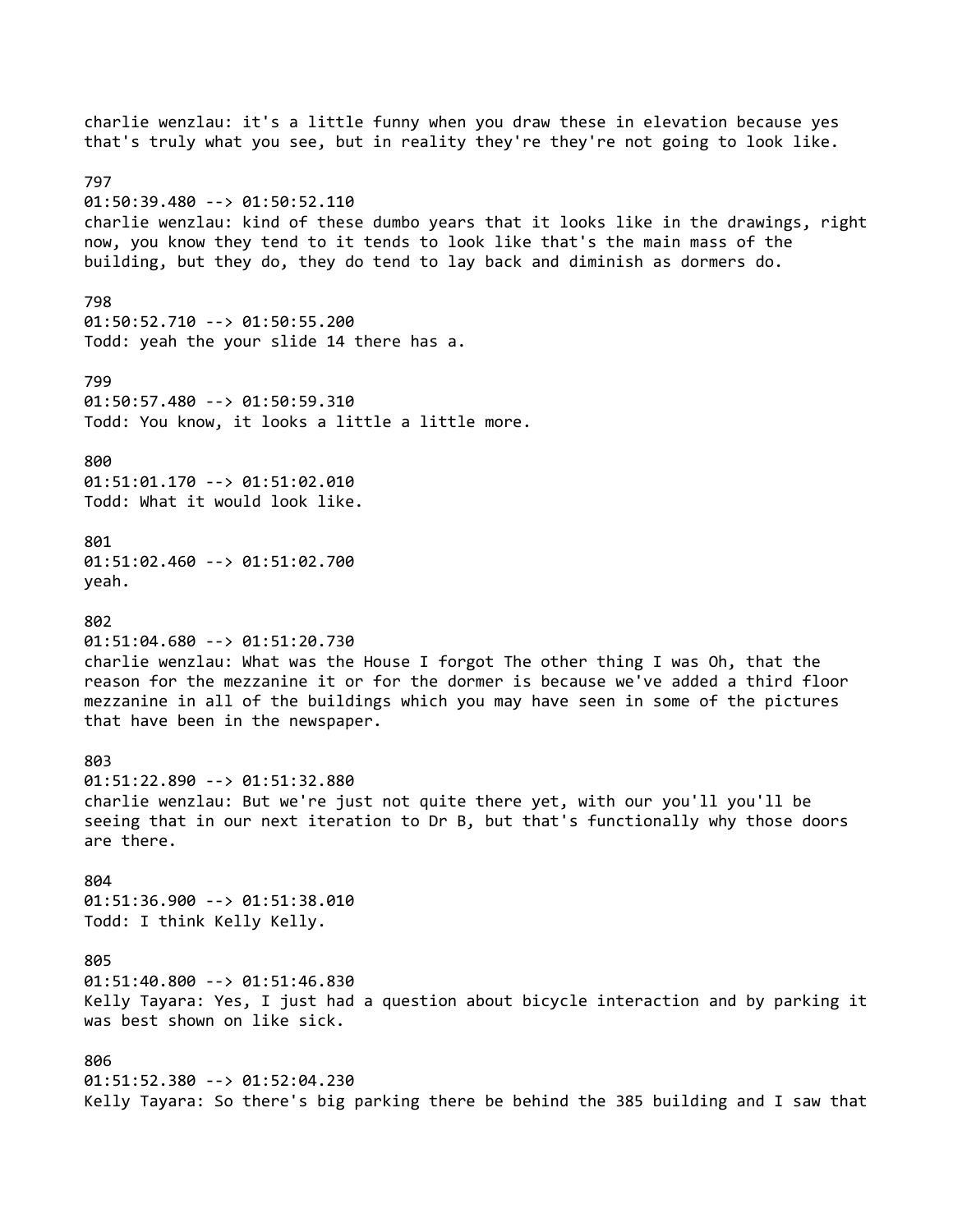you have changed that traffic circulation pattern in response to the public comment, I think that. 807 01:52:05.700 --> 01:52:28.200 Kelly Tayara: that's really responsive to the to the to the public participation meeting comments so what's your intended reliance on encouraging students to bike what, what are the facilities for bicycles and what is, what is the expectation for participation in in biking to school, for example. 808 01:52:29.370 --> 01:52:40.500 charlie wenzlau: I don't great question Kelly, I don't think we know numerically there, there are right now two areas there's also another area behind building 365 for bikes. 809 01:52:41.370 --> 01:52:50.040 charlie wenzlau: And this is one of the things that Jeff and I are going to be refining as we work on the plan more is to see what our bike capacity is. 810 01:52:52.110 --> 01:52:59.280 charlie wenzlau: If it turns out that the demand let's say we can get in i'm just going to throw out a number 20 bikes. 811 01:52:59.880 --> 01:53:17.220 charlie wenzlau: And if it turns out that the demand ends up being something more significant to achieve their non motorized goals, then I think Jeff and I are going to look for opportunities that we can have areas set aside they're not covered parking right now for the bikes. 812 01:53:18.300 --> 01:53:25.770 charlie wenzlau: that's a possibility, but right now they're not covered they're just outdoor secure you know bike racks essentially. 813 01:53:28.410 --> 01:53:32.250 Kelly Tayara: They do I remember correctly, I did see a lot coverage right now. 814 01:53:33.480 --> 01:53:35.160 Kelly Tayara: we're part of that floor area. 815 01:53:35.220 --> 01:53:36.810 charlie wenzlau: The city.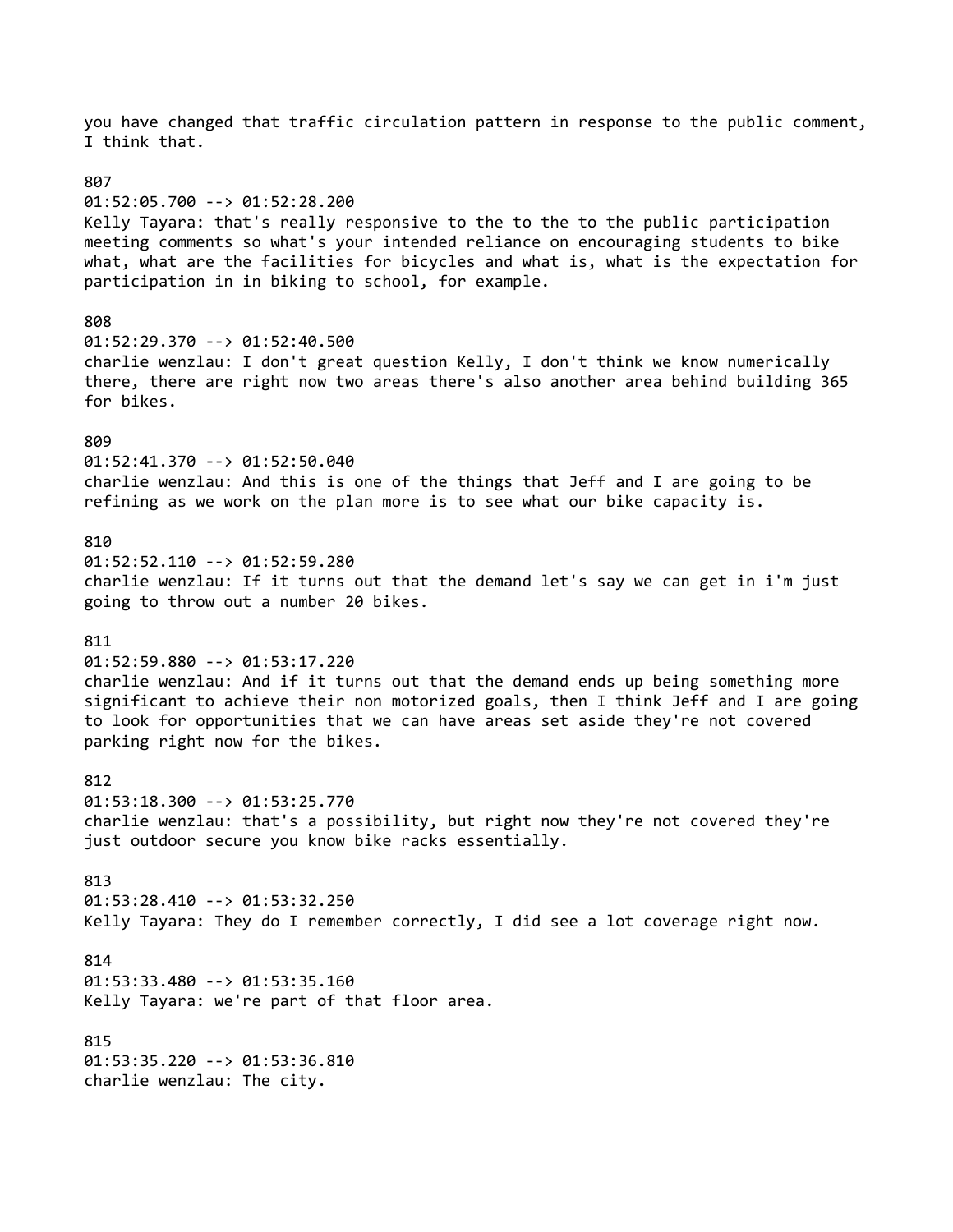816 01:53:37.920 --> 01:53:39.060 charlie wenzlau: floor area because no. 817 01:53:39.240 --> 01:53:40.590 charlie wenzlau: overages 100%. 818 01:53:41.130 --> 01:53:46.110 Kelly Tayara: So a covered bike facilities wouldn't be a problem in terms of. 819 01:53:47.370 --> 01:53:48.540 Kelly Tayara: Not coverage or anything. 820 01:53:50.100 --> 01:53:50.880 charlie wenzlau: All right, thank you. 821 01:53:52.530 --> 01:53:52.830 Todd: Joe. 822 01:53:55.830 --> 01:53:59.760 Joseph: Thanks Todd a couple questions, one is. 823 01:54:01.020 --> 01:54:17.520 Joseph: The pea patch in the front there 375 is that is that i'm not for not for the neighborhood it's for the students there who's going to manage that, and how does that How does that work, I mean what. 824 01:54:18.540 --> 01:54:21.360 charlie wenzlau: it's funny it's it's for the students. 825 01:54:21.570 --> 01:54:25.020 Joseph: Is it is that part of the program that the school wanted. 826 01:54:25.980 --> 01:54:29.700 charlie wenzlau: Oh yeah no This is in response to all of their programming. 827 01:54:30.030 --> 01:54:42.270 Joseph: Okay, so that's for that okay all right Okay, the second question I have is on the drop off It just seems to me if you're coming South on.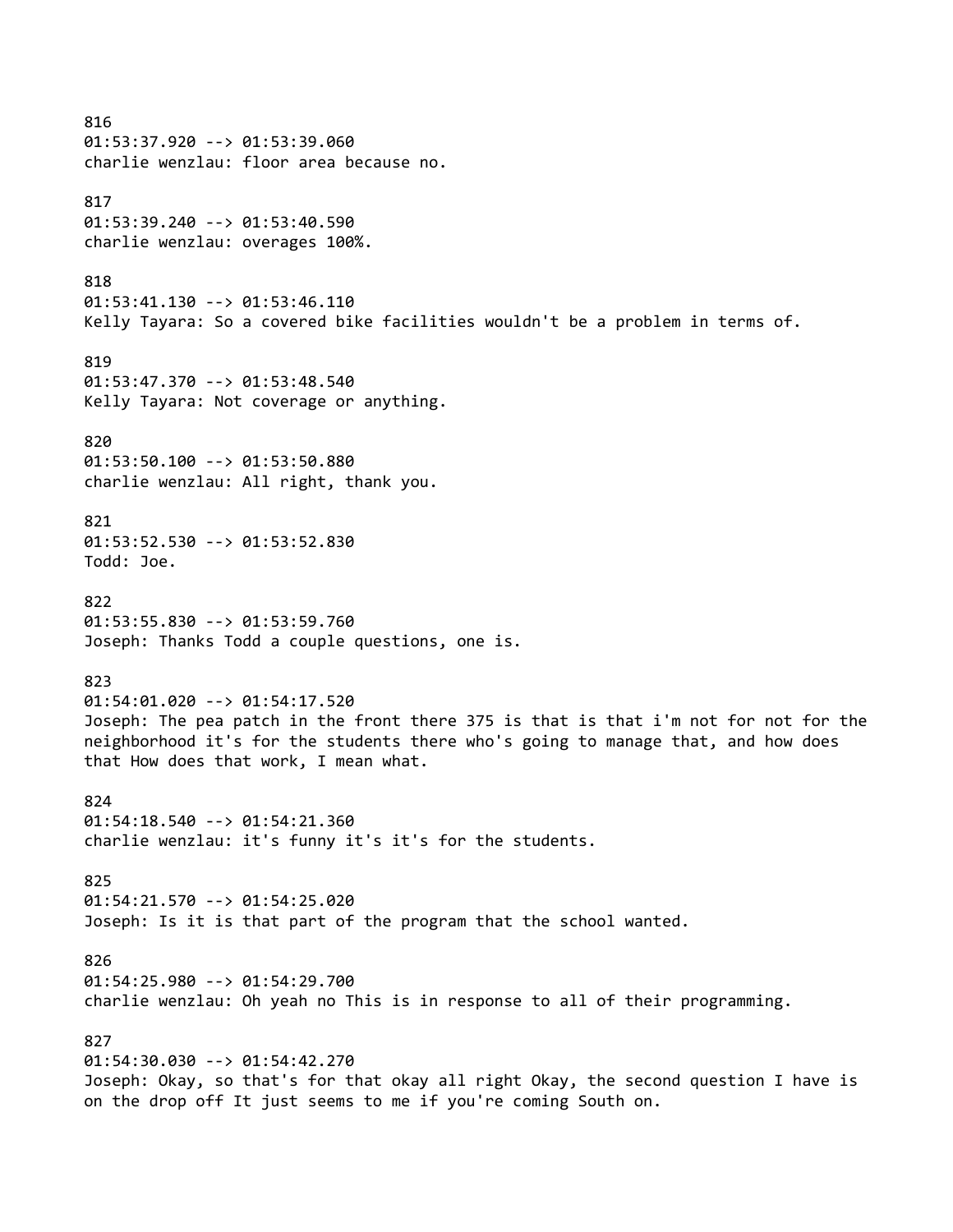828 01:54:43.380 --> 01:54:52.890 Joseph: The top of the sheet going down erickson and you can pull in and then line up and queue up and do the pickup and drop off air and all that. 829 01:54:53.400 --> 01:55:11.520 Joseph: Some people are going to just want to go to the front force for slip for parking spaces along Ericsson I just know you know this human behavior you know let's let's do it easier we'll just drop them off that could cause a bottleneck potentially i'm just wondering, is there. 830 01:55:14.880 --> 01:55:17.130 Joseph: do about it, but it seems like it's a problem to me. 831 01:55:17.880 --> 01:55:33.780 charlie wenzlau: Okay, so one thing i'd like to say about highlight and again this is anecdotal but it's I think it's also accurate they're extremely proactive and serious about managing their parking at their middle school campus. 832 01:55:35.310 --> 01:55:43.050 charlie wenzlau: they're out doors every single day managing the traffic as people come and leave to make sure they don't impact the Community. 833 01:55:43.560 --> 01:55:54.510 charlie wenzlau: This is not a code requirement but it's the practices that they employ so My guess would be Joe is one they tell people clearly you're not to pick up and drop off. 834 01:55:55.500 --> 01:56:00.900 charlie wenzlau: In that area, and I think if they saw people doing it, they would be told not to do it. 835 01:56:01.740 --> 01:56:08.970 charlie wenzlau: This is one of these interesting things about approving a project based on how it performs under the code. 836 01:56:09.660 --> 01:56:27.690 charlie wenzlau: But when a user has a more ambitious program to monitor it, you can condition the project that way, but I think that's very much how they want to manage it is to not let that problem happen because they don't want to be seen as a bad

neighbor in that regard right.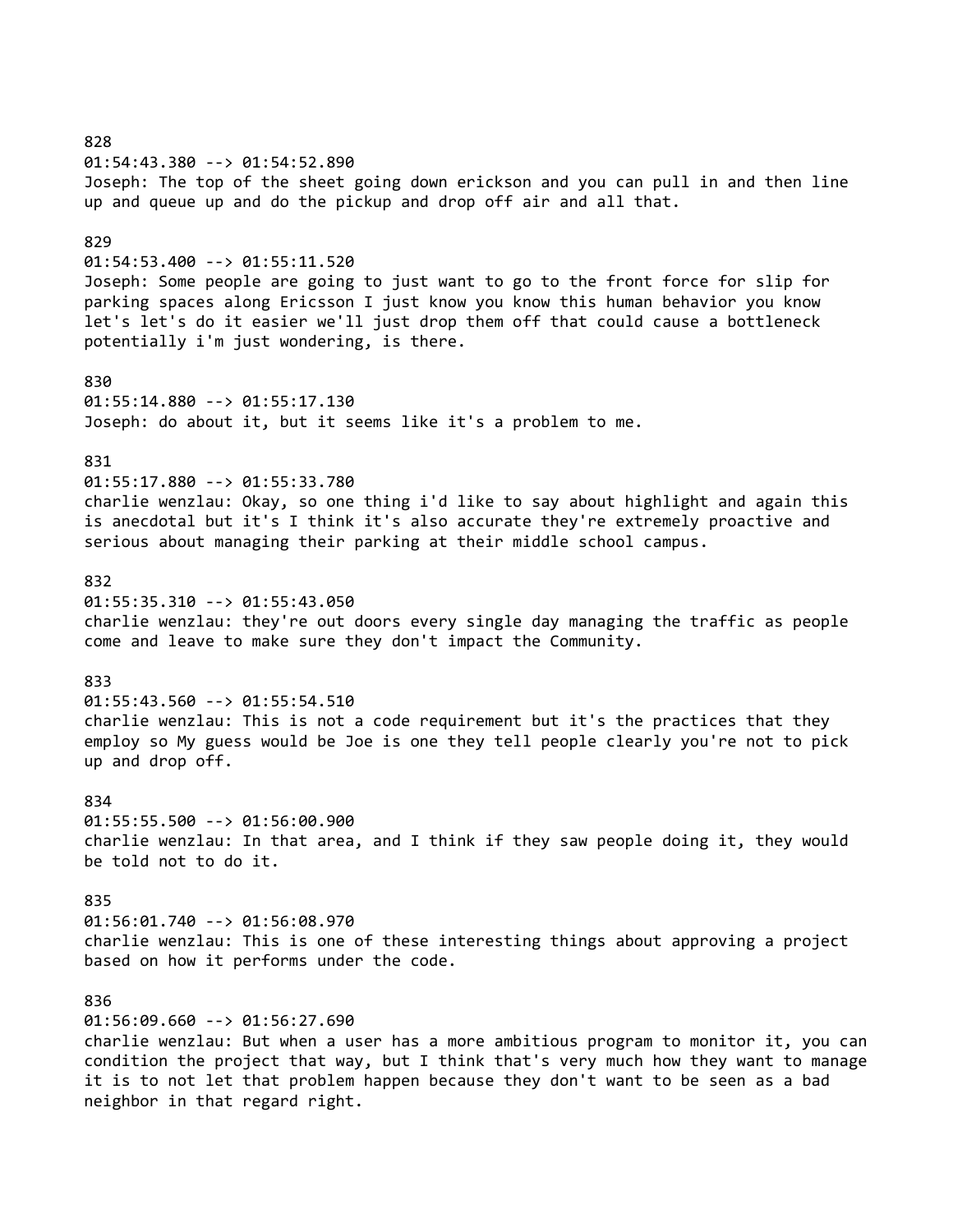837 01:56:28.560 --> 01:56:48.330 Joseph: Okay, thank you um the last question I have is we haven't really talked about setbacks and what's going on there can we have a little discussion about setback requirements and whether we're meeting them on the three sides northwestern south. 838 01:56:49.110 --> 01:56:56.880 charlie wenzlau: Well, these are great question, these are all existing buildings, so I I maybe naively assumed where. 839 01:56:58.380 --> 01:57:01.860 charlie wenzlau: we're completely within the core. 840 01:57:03.390 --> 01:57:20.790 charlie wenzlau: zoning and we're not well I guess the dormer would be the only envelope change that we're proposing, and we are proposing an elevator behind 365 those are the only two I guess modifications Joe to the envelope itself mm hmm. 841 01:57:22.170 --> 01:57:34.650 Joseph: So, so, but on the North side there's just is there still a setback for Kelly, I guess is there still a setback that's required and the code or the grammar of the dinner How does that working. 842 01:57:39.630 --> 01:57:43.110 Kelly Tayara: Okay step back from from which element. 843 01:57:43.380 --> 01:57:46.080 Joseph: On the stick on the North side versus seaborne building. 844 01:57:48.000 --> 01:57:56.580 Joseph: So i'm just i'm just wondering, I mean on these infill projects we ever have a lot of insult projects, you know so far and. 845 01:57:56.940 --> 01:57:58.830 Joseph: How, how are we treating. 846 01:57:59.910 --> 01:58:03.570 Joseph: setbacks or setbacks still required from infill projects.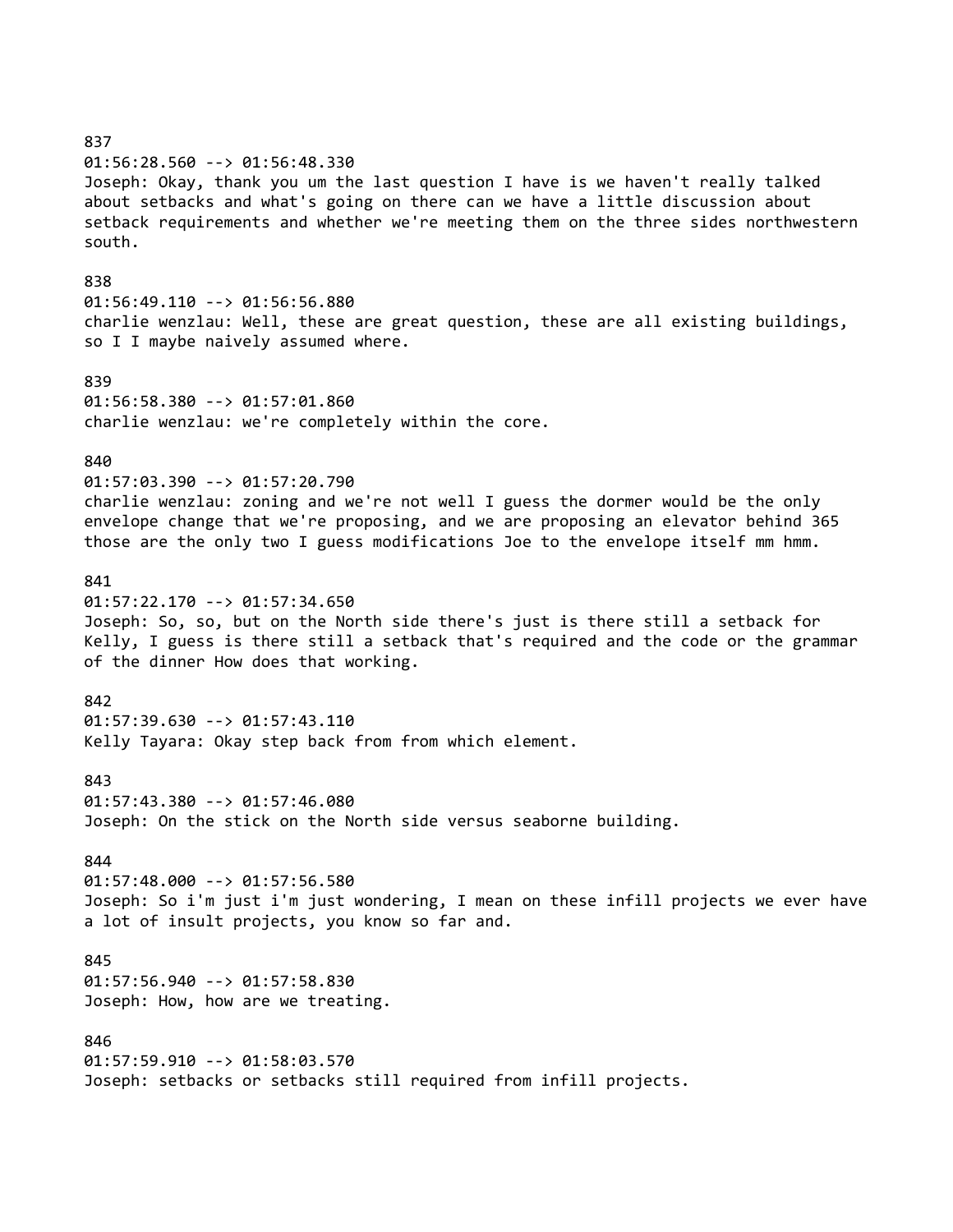847 01:58:03.930 --> 01:58:04.320 Joseph: Why. 848 01:58:04.470 --> 01:58:10.470 Kelly Tayara: I think that that setback in that core is zero. 849 01:58:12.900 --> 01:58:16.410 charlie wenzlau: Le I I misspoke I were erickson right. 850 01:58:17.580 --> 01:58:18.780 Kelly Tayara: erickson yes all right. 851 01:58:18.840 --> 01:58:22.680 charlie wenzlau: And I think I have in my zoning summary Joe at that it's five feet. 852 01:58:23.250 --> 01:58:24.150 Joseph: Five feet okay. 853 01:58:26.280 --> 01:58:33.810 Kelly Tayara: Thanks Charlie yeah so um and in the event that something is non conforming generally. 854 01:58:35.250 --> 01:58:52.470 Kelly Tayara: Generally, if it was legally constructed which know this was if it was legally constructed there is some provisions for non conforming status, depending on the extent of a remodel or the extent of a demolition things like that so, for example. 855 01:58:53.730 --> 01:59:01.410 Kelly Tayara: It often comes up it comes up more in that outlying areas like with the police court building and there. 856 01:59:03.150 --> 01:59:13.620 Kelly Tayara: A requirement for a landscape buffer when the parking lot was already there so unless you want to make somebody tear up a parking lot just to put it back again, you know, to move it. 857 01:59:15.180 --> 01:59:27.090 Kelly Tayara: So far, we don't do a lot of that if they're modifying it we make them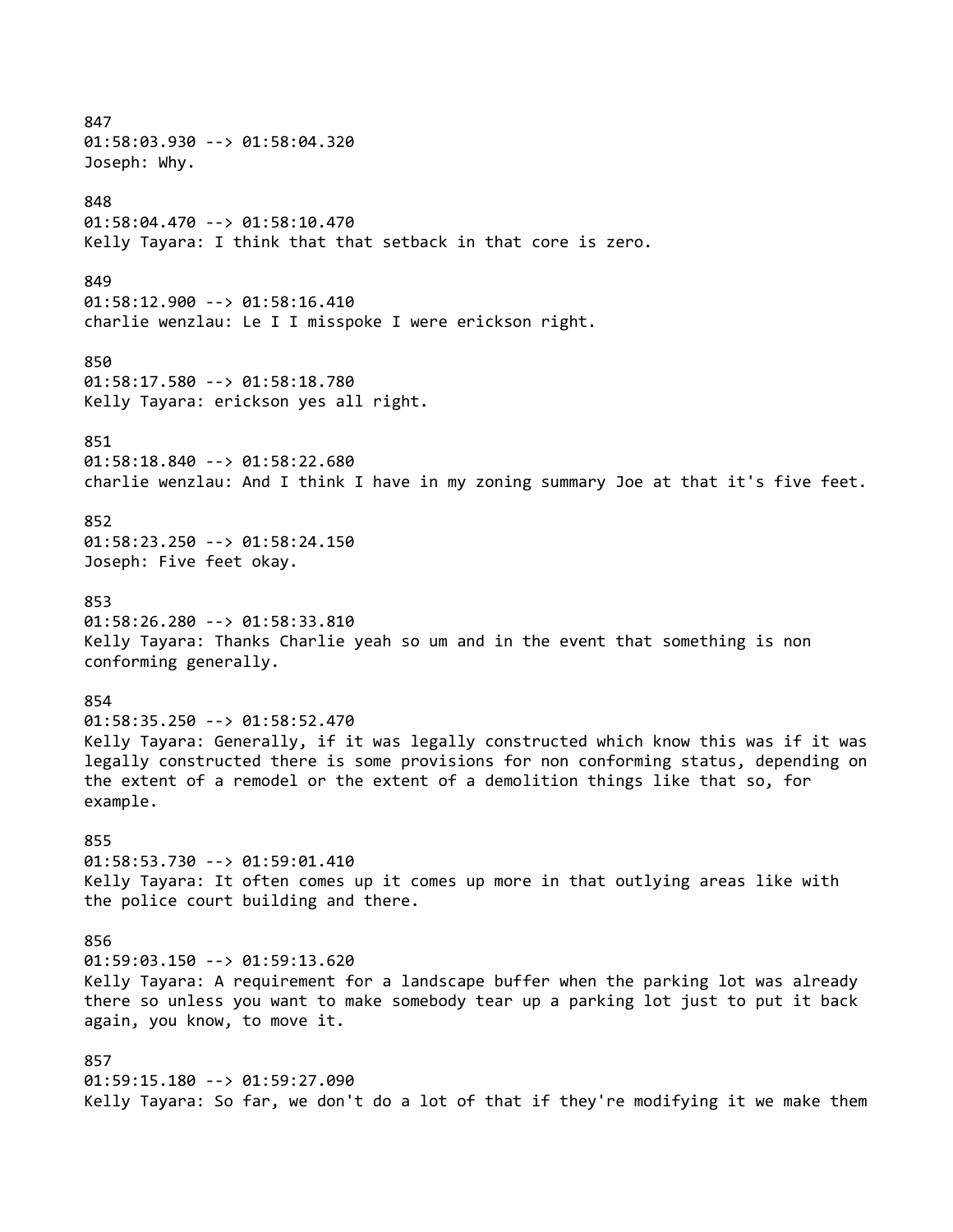bring it into compliance, but if it's not being modified, we often adopt provisions in. 858 01:59:28.530 --> 01:59:32.430 Kelly Tayara: Non conforming structure building so. 859 01:59:32.490 --> 01:59:41.160 Joseph: So essentially they're just paraphrasing kind of what you're saying Kelly is that because they're not changing the building envelope they don't have to have. 860 01:59:43.170 --> 01:59:51.780 Joseph: More setbacks, or the or the current setbacks on the North, side by seaborne building on the South, side by Ericsson cottages. 861 01:59:52.560 --> 01:59:55.230 Kelly Tayara: They are they conform to their required that. 862 01:59:56.610 --> 02:00:08.940 Kelly Tayara: there's there's no there's no need to consider that perhaps the if the trash for example is the trash is covered that would constitute a building and it would be setbacks, but. 863 02:00:09.690 --> 02:00:18.780 Kelly Tayara: Under certain circumstances that trash facility could, for example, be there, there are certain things that are allowed in setbacks and. 864 02:00:20.160 --> 02:00:23.490 Kelly Tayara: And a structure, like a trash and pleasure is. 865 02:00:24.570 --> 02:00:27.720 Kelly Tayara: likely one of them, depending on how the high repented better. 866 02:00:29.520 --> 02:00:47.520 Joseph: Okay, the last quick question I have i'm just i'm just curious on the by the ev charging on the South side of the building you doubt four or five four spaces there what the use of those four spaces just meeting the requirements or who do you see parking in those spaces generally. 867 02:00:48.750 --> 02:00:54.510 charlie wenzlau: Those those spaces, I think, are designated as visitors stalls.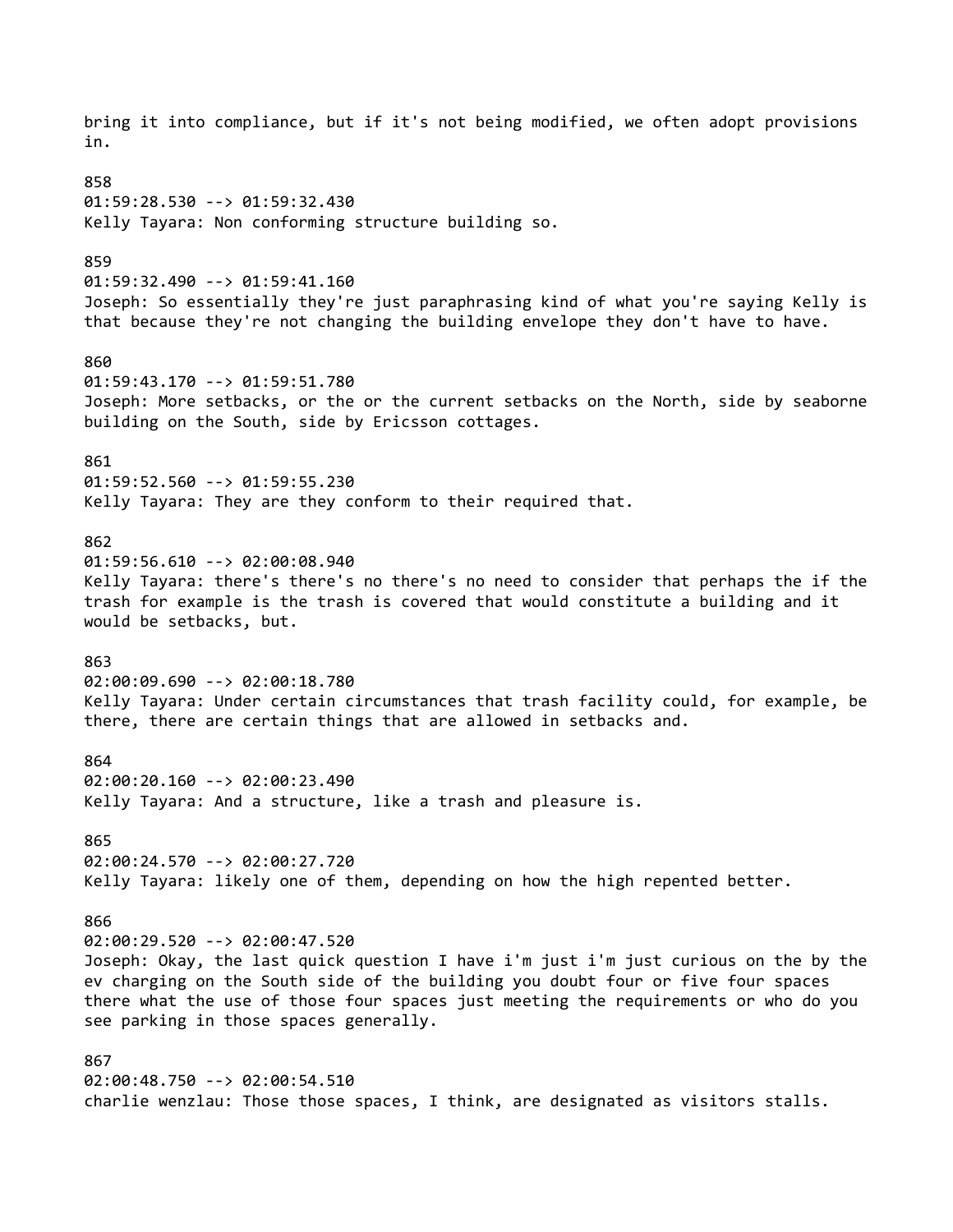868 02:00:54.600 --> 02:00:55.050 Joseph: OK. 869 02:00:55.680 --> 02:00:58.560 charlie wenzlau: OK, so if somebody. 870 02:01:00.930 --> 02:01:15.030 charlie wenzlau: I mean, I think likely what we may end up doing Joe is is having a charger potentially in a space that would be a staffs area parking area, but there is some flexibility on where we put those. 871 02:01:16.140 --> 02:01:25.950 Joseph: Okay, so but So the question is i'm just thinking if I come in and i'm a visitor, and I really don't know what i'm doing i'm just coming into visit for the day or something i'm not familiar with the place. 872 02:01:26.280 --> 02:01:40.530 Joseph: i'd come in and going to eat grass on the North and if there was a space available back i've had parked there, otherwise it well, how would I know to go around to those revisit or spaces, maybe they'd be told ahead of time or. 873 02:01:41.040 --> 02:01:45.900 charlie wenzlau: I think we would have the stalls signed a staff and visitor. 874 02:01:46.350 --> 02:01:59.550 charlie wenzlau: Okay, and you know if the ev charger was on the way out if you're in a you know electric car you're pretty savvy at looking for those charger so you'd probably just keep going until you found it if you knew it was there. 875 02:02:00.030 --> 02:02:11.310 Joseph: yeah Okay, but the last quick comment to make just since I like the Green, I like I like the buffer alone erickson think that it works really well I like the entry. 876 02:02:12.180 --> 02:02:25.020 Joseph: I like what you said about I can't remember what the word was something about making it private but making it porous to the street and made some comment, I thought that kind of achieved your goal there, I thought that was little.

877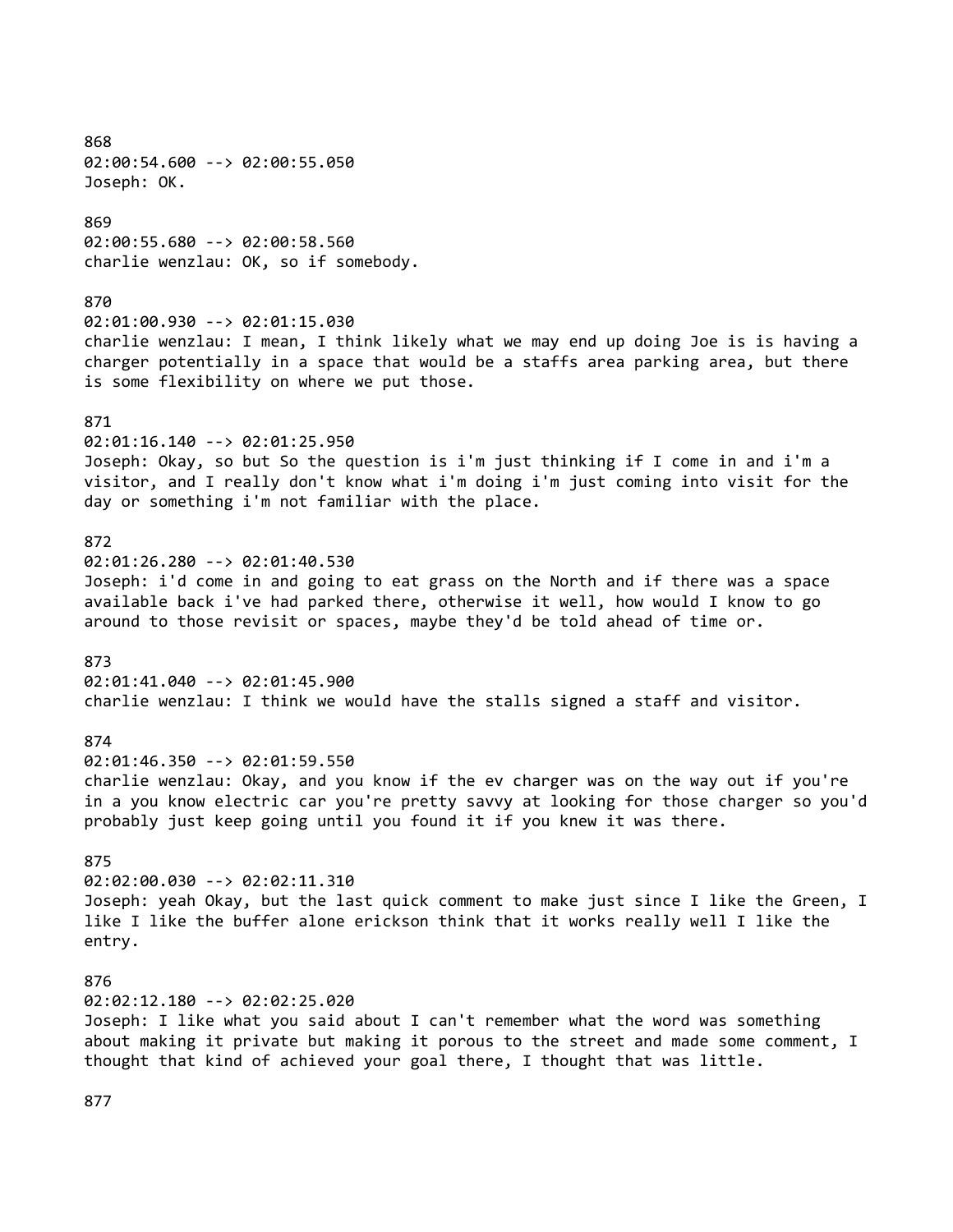02:02:26.460 --> 02:02:28.290 Joseph: But it was good all right, thank you. 878 02:02:29.970 --> 02:02:30.630 Todd: But ready. 879 02:02:33.990 --> 02:02:35.670 Vicki: Just for clarity sake. 880 02:02:36.810 --> 02:02:41.280 Vicki: hylas saying the school population will be 180 not 160. 881 02:02:43.260 --> 02:02:44.610 Vicki: that's in there that's. 882 02:02:44.970 --> 02:02:45.570 Kelly Tayara: Where I. 883 02:02:46.200 --> 02:02:48.600 charlie wenzlau: Okay it's 160. 884 02:02:48.600 --> 02:02:51.480 charlie wenzlau: So we'll we'll get them to clarify that yeah. 885 02:02:51.510 --> 02:03:04.500 Vicki: Okay yeah then if if we could go to slide I think it's slide three might show this best and maybe maybe Kelly, you can help explain this. 886 02:03:05.520 --> 02:03:16.920 Vicki: If we're looking at we're looking at the four buildings on the on the West border, we have the walk which touches. 887 02:03:18.720 --> 02:03:30.660 Vicki: The project on that North side, then we have islander mobile park and on the pre ap letter, it says 20 feet full screen from single family residential. 888 02:03:31.830 --> 02:03:39.450 Vicki: And then, it says parental table air so just trying to understand the walk is single family residences.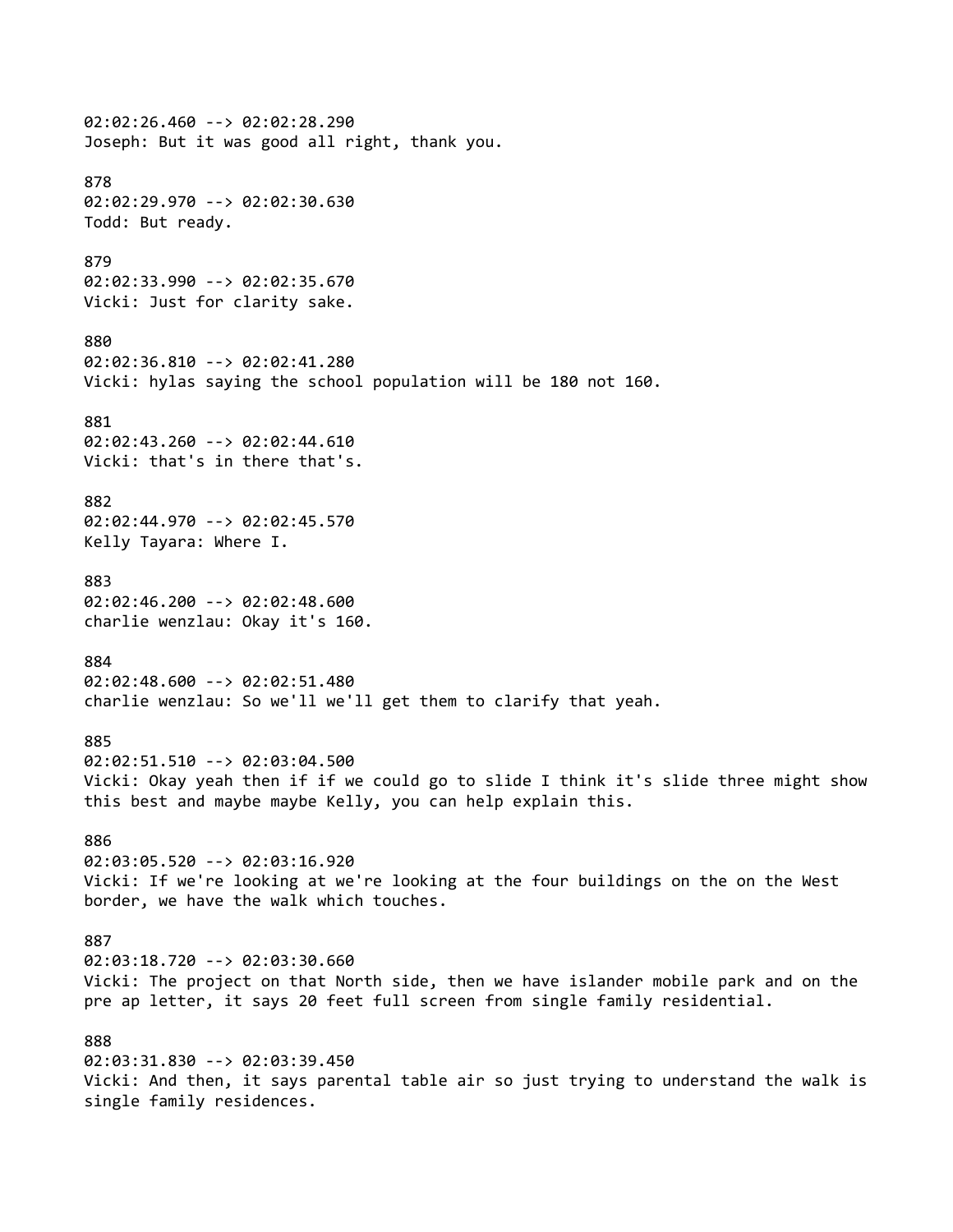889 02:03:39.990 --> 02:03:41.430 Kelly Tayara: I don't know that. 890 02:03:41.760 --> 02:03:42.780 Vicki: Okay, mobile. 891 02:03:44.760 --> 02:03:51.330 Vicki: The mobile home park that the whole part of the mobile home park is. 892 02:03:52.770 --> 02:04:04.500 Vicki: Is a single piece of property and basically a condominium organization and the same thing goes for Ericsson now when you go to the parcel viewer. 893 02:04:06.870 --> 02:04:17.640 Vicki: You see, the walk as as individual units, but it was also it's kind of in flux, because it's a new project, and so I wasn't sure if the county thing was accurate so. 894 02:04:18.240 --> 02:04:32.250 Vicki: You know, take this with a grain of salt, but I do need to understand this 20 feet full screen buffer from single family residential so a is any of it single family residential and. 895 02:04:33.390 --> 02:04:44.490 Vicki: Be is is a 20 foot full screen required and then, how do we deal, how is this dealt with in an existing condition I guess. 896 02:04:44.940 --> 02:04:52.200 Kelly Tayara: Okay, so did I say from single family residential zoning or district. 897 02:04:52.200 --> 02:04:52.650 Vicki: or. 898 02:04:52.950 --> 02:05:01.710 Vicki: It says parameter buffing and screening, you know banshee 1815 dot O D and then it goes on table 1815 dot one oh. 899 02:05:03.090 --> 02:05:10.830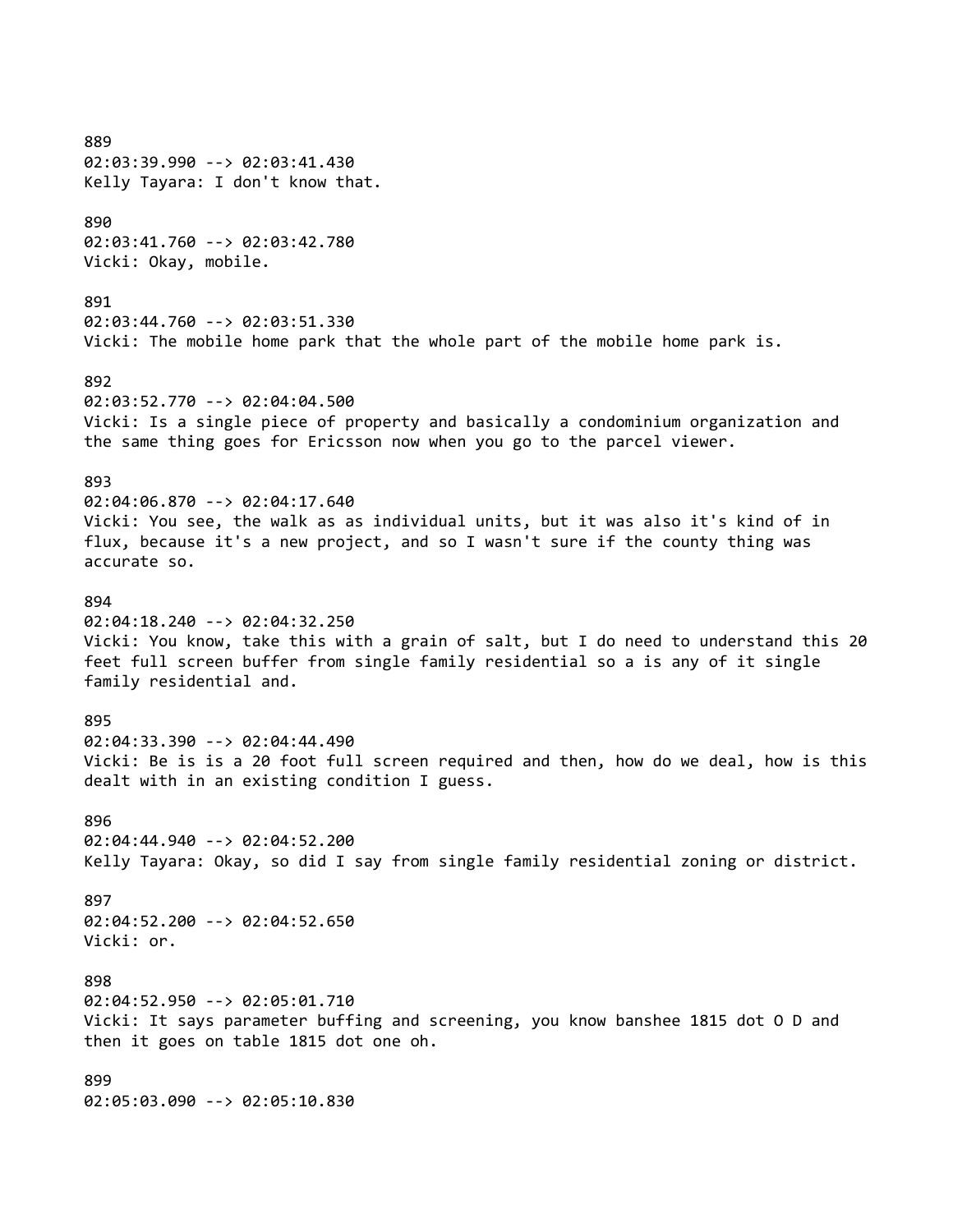Vicki: dash 320 feet full screen from single family residential parental air brand. 900 02:05:12.300 --> 02:05:15.630 Vicki: So i'm wondering if, on this side. 901 02:05:17.400 --> 02:05:20.220 Vicki: Is is there, supposed to be a 20 foot. 902 02:05:21.660 --> 02:05:22.740 Vicki: Full screen buffer. 903 02:05:23.340 --> 02:05:26.370 Vicki: Well, I know, against what. 904 02:05:27.270 --> 02:05:46.200 Kelly Tayara: I don't know whether a buffer is required, so we just identify the potential requirements it's the applicants owners to put together a proposal or she researched that those two the stuff doesn't research that will verify it when it comes in, under the land use application when we get. 905 02:05:46.740 --> 02:05:52.500 Kelly Tayara: You know \$6,000 50 250 bucks. 906 02:05:52.860 --> 02:05:53.940 Kelly Tayara: This is what you get. 907 02:05:57.300 --> 02:06:15.810 Kelly Tayara: So the answer is, I I I don't know because I don't i'm positive desert island and mobile home park is the multifamily development, and so there wouldn't be a buck or a farm required, but i'm not familiar at all with that that developments of the North, I can't remember what it's called. 908 02:06:16.260 --> 02:06:16.590 Vicki: The walk. 909 02:06:17.460 --> 02:06:19.410 Kelly Tayara: The walk and. 910 02:06:19.440 --> 02:06:20.820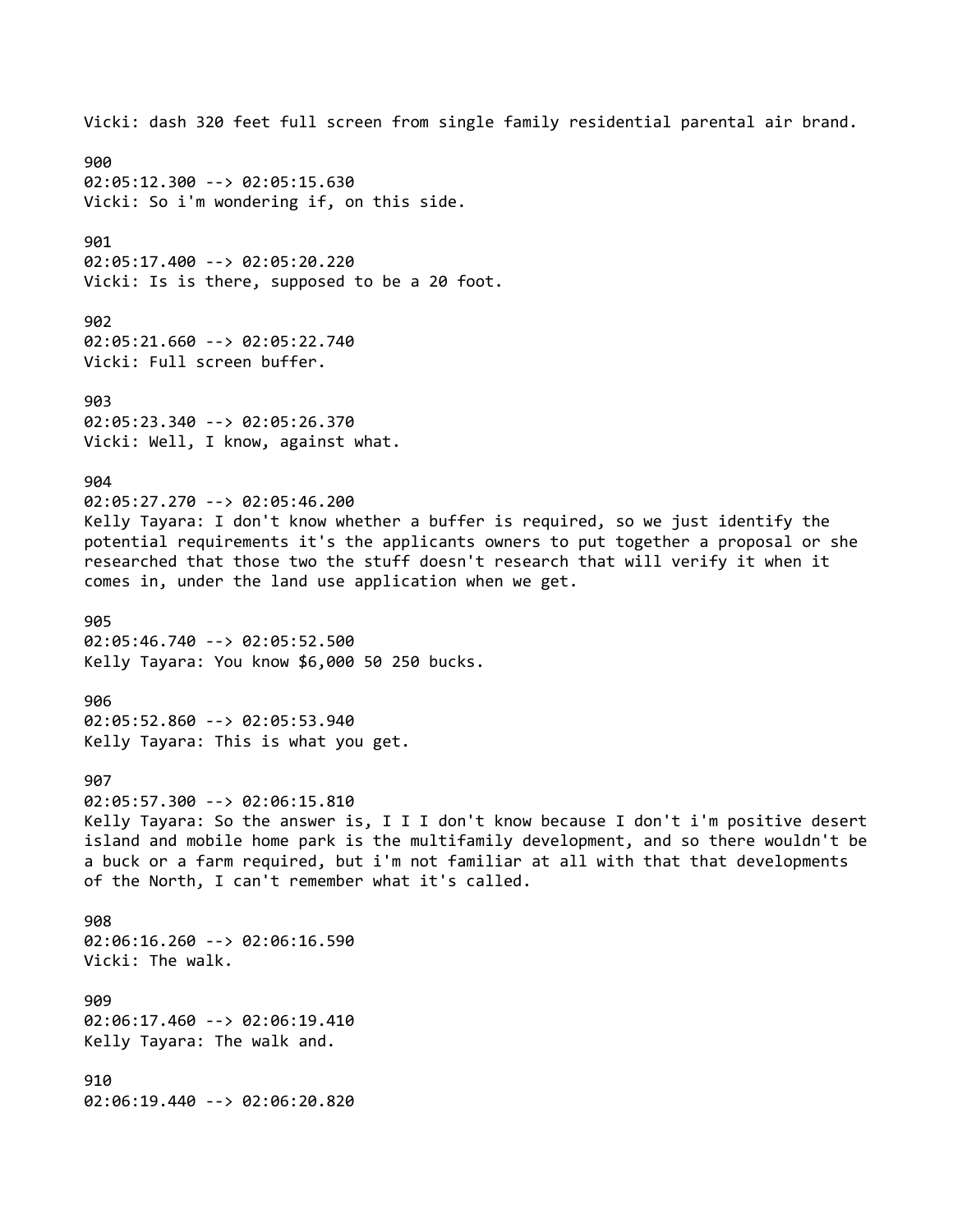Vicki: Vicky haha. 911 02:06:21.360 --> 02:06:35.400 charlie wenzlau: My my understanding is it's not required and for the based on the table, you just referred to, for the mixed use town Center it only refers to, I think, bi. 912 02:06:36.780 --> 02:06:53.220 charlie wenzlau: It says non bi uses require a 35 to 50 foot buffer which clearly is incorrect, because that would mean every single use in the winslow town Center would require at 35 to 50 foot buffer so i'm that's. 913 02:06:53.520 --> 02:06:57.420 charlie wenzlau: The position i'm taking and I haven't been told, otherwise by stone. 914 02:06:58.440 --> 02:07:10.530 Vicki: Okay, so Charlie you're saying that I think would Kelly put in here preventable error she's saying yes, the buffer should not be 35 feet, but it is 20 feet. 915 02:07:11.820 --> 02:07:15.090 Vicki: And i'm just all i'm reading off of page three of the preamp letter. 916 02:07:16.140 --> 02:07:20.880 Vicki: Just because that's a lot of a lot of space it's a lot of landscaping. 917 02:07:21.390 --> 02:07:33.150 charlie wenzlau: I I disagree with that and vicki there isn't room for that buffer existing and I just failed to see how that could be placed as a new requirement when there isn't room for it. 918 02:07:34.950 --> 02:07:36.360 Vicki: So I don't I don't know. 919 02:07:37.590 --> 02:07:44.160 charlie wenzlau: So, I guess, I disagree with i'm not even sure what Kelly, are you stating it's a 20 foot requirement. 920 02:07:44.940 --> 02:07:58.560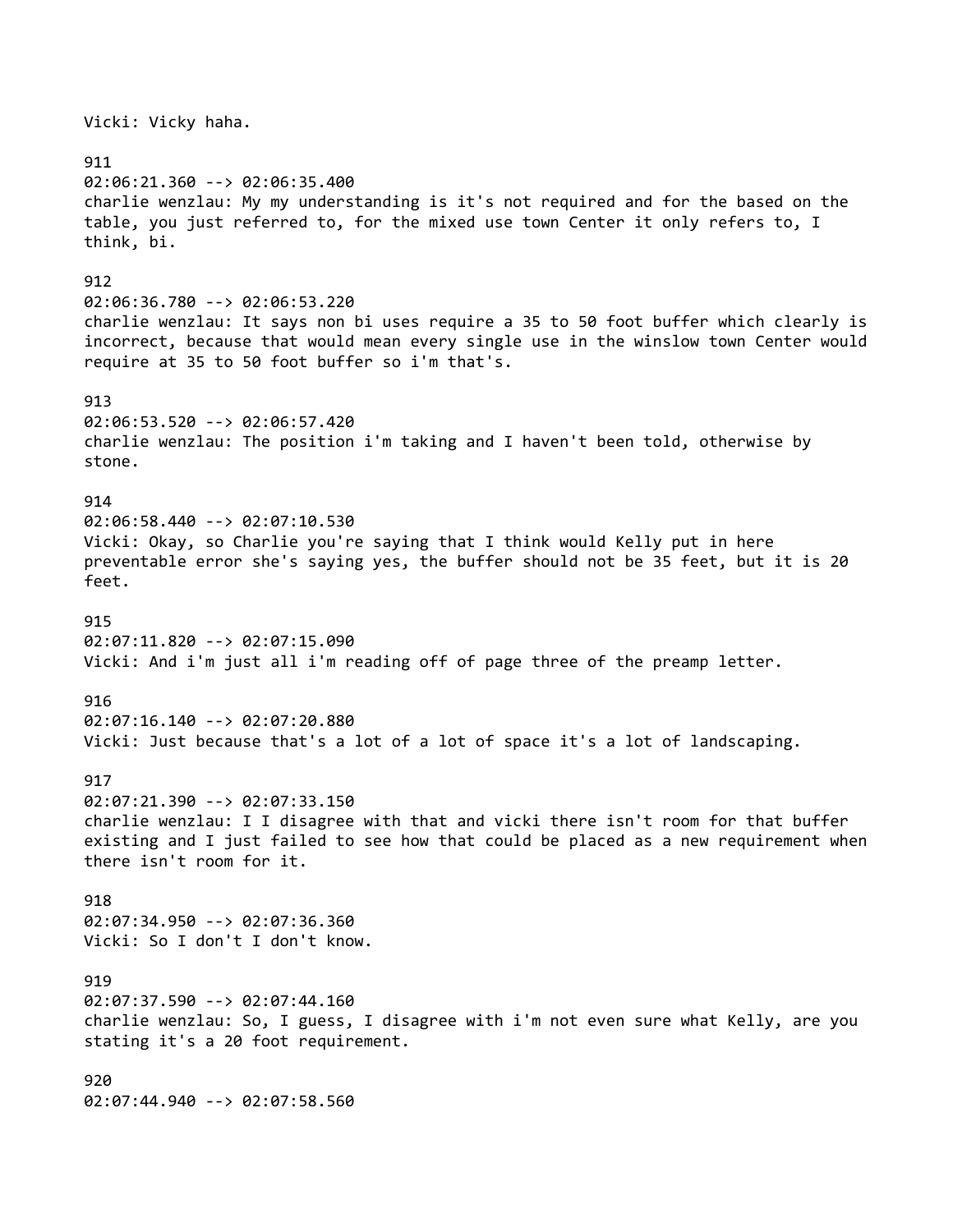Kelly Tayara: Now i'm saying that if it borders Monica yes and some circumstance if it borders single family residential and I don't know whether district or as constructed. 921 02:08:00.270 --> 02:08:05.460 Kelly Tayara: The way I put it, it would have been as construction, so single family residential use it should say. 922 02:08:06.120 --> 02:08:11.580 Kelly Tayara: That there's a 20 foot buffer requirement as they said they don't know what the walk is. 923 02:08:12.120 --> 02:08:19.110 Kelly Tayara: So we would start with if the walk is single family, because nothing else around their single family if the walk is. 924 02:08:19.590 --> 02:08:39.090 Kelly Tayara: And there's a 20 foot buffer requirement that said, unless you modify the you know there, so the existing Therefore, we would call that non conforming wherever ordered the walk say, then it would be existing would be non conforming to the buffer requirements. 925 02:08:40.680 --> 02:08:52.260 Kelly Tayara: And if if there's existing development, such as the driveway or the access lane and you're not modifying that or there's existing parking. 926 02:08:52.680 --> 02:09:12.360 Kelly Tayara: That Steve and you're not modifying that and it would be considered an existing legally constructed non conforming structure and you would not have to provide the buffer because of that reason the additional complication of course is that there is a table error, and so I don't know. 927 02:09:13.920 --> 02:09:26.490 Kelly Tayara: You know, maybe the the design review board it hadn't been pointed out to them before to this sport before, because as Charlie says what the table says is, if you. 928 02:09:27.720 --> 02:09:33.600 Kelly Tayara: The buffer requirement from a non business industrial property is 50 feet.

929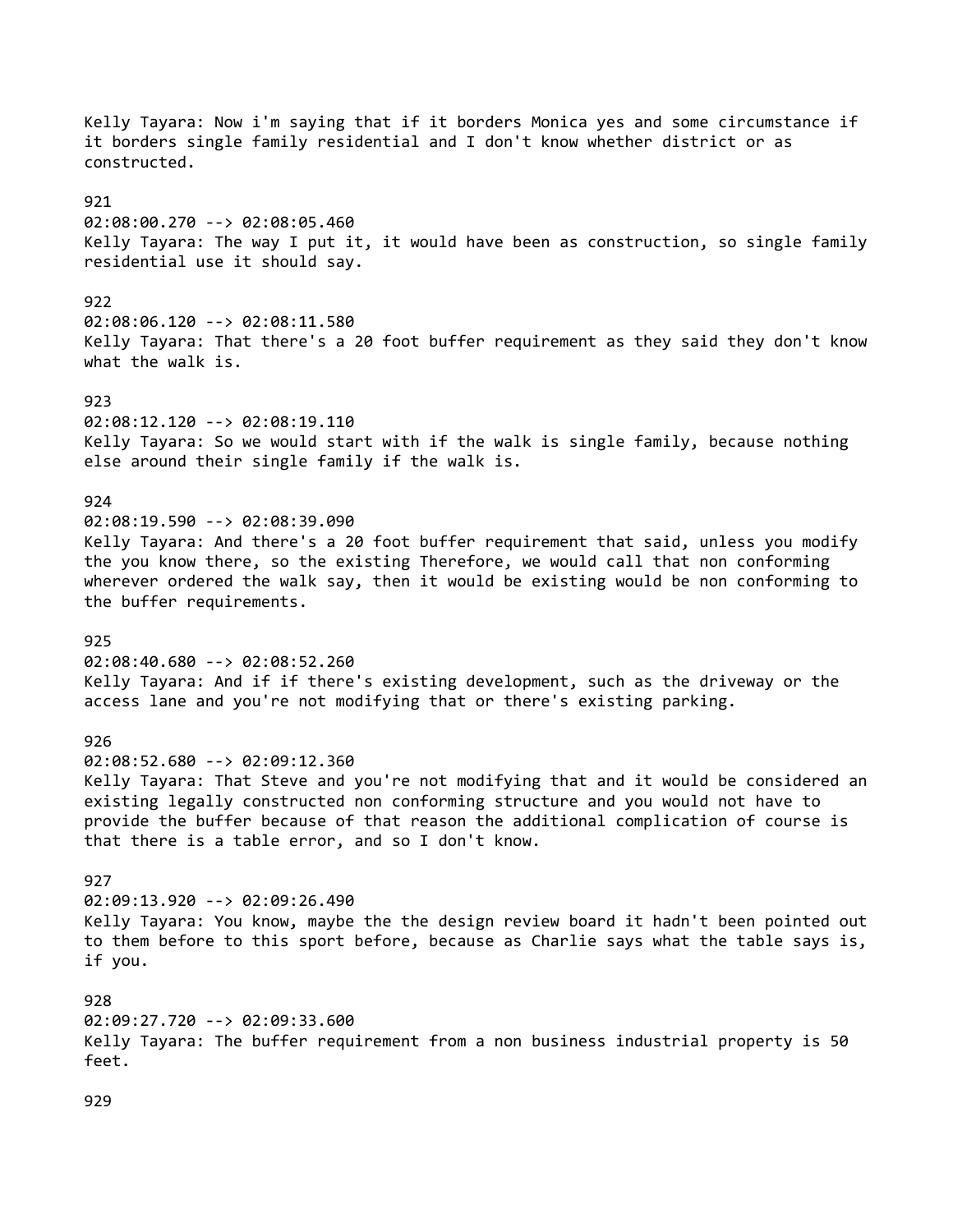02:09:34.920 --> 02:09:49.320 Kelly Tayara: it's just it's an error in the code and it is an hour from I think 2018 and it was supposed to be corrected, with these housekeeping ordinances that long range planning. 930 02:09:50.670 --> 02:09:56.370 Kelly Tayara: tips thinking are going to be presented to counsel, but it keeps getting bombed and. 931 02:09:58.500 --> 02:09:59.040 Kelly Tayara: So. 932 02:09:59.070 --> 02:10:00.210 charlie wenzlau: You know I just I. 933 02:10:00.330 --> 02:10:00.870 You know. 934 02:10:02.070 --> 02:10:15.930 charlie wenzlau: I just don't want to get tangled up in a code that isn't clear vicki and if the Dr B feels that this is important that you want to see 20 feet, then you can tell us, but right now, it doesn't exist. 935 02:10:16.470 --> 02:10:21.750 charlie wenzlau: And i'd certainly like to understand why you think we'd be obligated to put it in if that's how you feel. 936 02:10:24.990 --> 02:10:34.380 Vicki: Well, I have a feeling about it, but I wouldn't focus on single family residence and i'm not sure this is the project of focus on, I would not disadvantage. 937 02:10:34.710 --> 02:10:42.810 Vicki: Multi family or I wouldn't preference single family with a buffer versus it being applied to multiple family also that's just my feeling about. 938 02:10:43.380 --> 02:10:54.300 Vicki: Quality living communities you don't disadvantage a multi family like that so that's a different conversation that can be done someplace else.

939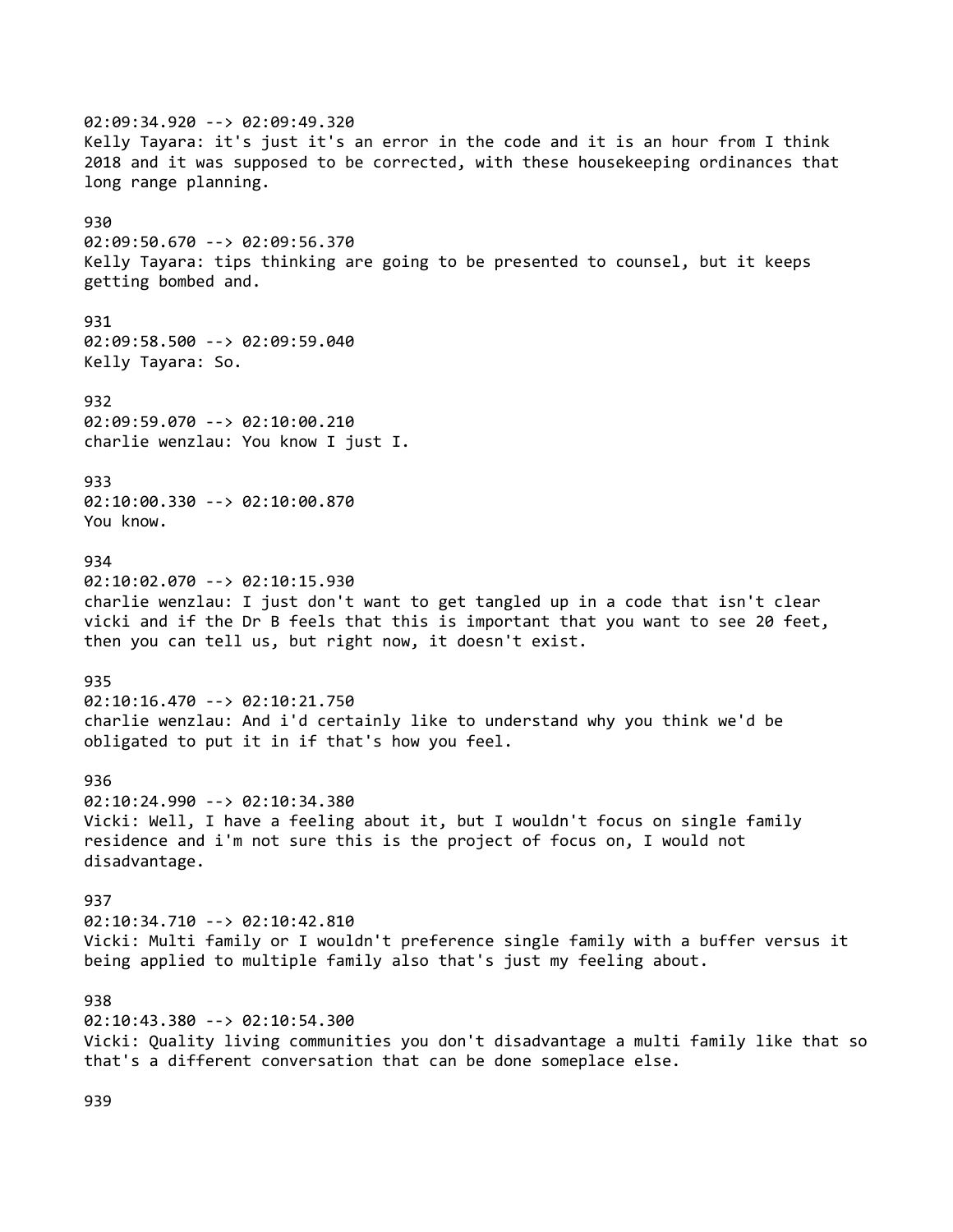02:10:54.960 --> 02:11:06.780 Vicki: I don't know this just jumped jumped out at me because we're interested in getting the code straightened out and here comes this thing on here and then i'm looking at the drawing and there's there's clearly. 940 02:11:07.830 --> 02:11:17.100 Vicki: It appears that the walk is is single family but i'm not positive because it's so brand new we'd have to find that out and that's this is. 941 02:11:17.670 --> 02:11:27.480 Vicki: A this kind of a mishmash so i'm not saying I want 20 feet there i'm not i'm not saying that i'm just pointing this out is wow because it's in these notes. 942 02:11:28.260 --> 02:11:38.190 charlie wenzlau: Well, in doesn't it kind of begs the question why that project was allowed to build with no buffer and it becomes an obligation to the next property owner to create the buffer. 943 02:11:39.420 --> 02:11:40.200 Vicki: that's to to. 944 02:11:45.000 --> 02:11:45.750 Todd: yeah I don't. 945 02:11:46.290 --> 02:11:49.560 Todd: It doesn't stand to reason that a 20 foot buffer would be. 946 02:11:50.250 --> 02:11:59.790 Todd: In in put upon an existing proposal is, by and large and interior renovation, with some exterior you know skin work. 947 02:12:03.000 --> 02:12:03.540 Todd: So I think. 948 02:12:04.050 --> 02:12:07.500 Vicki: it's a it's a major site plan review change. 949 02:12:09.690 --> 02:12:10.560 Vicki: That nothing.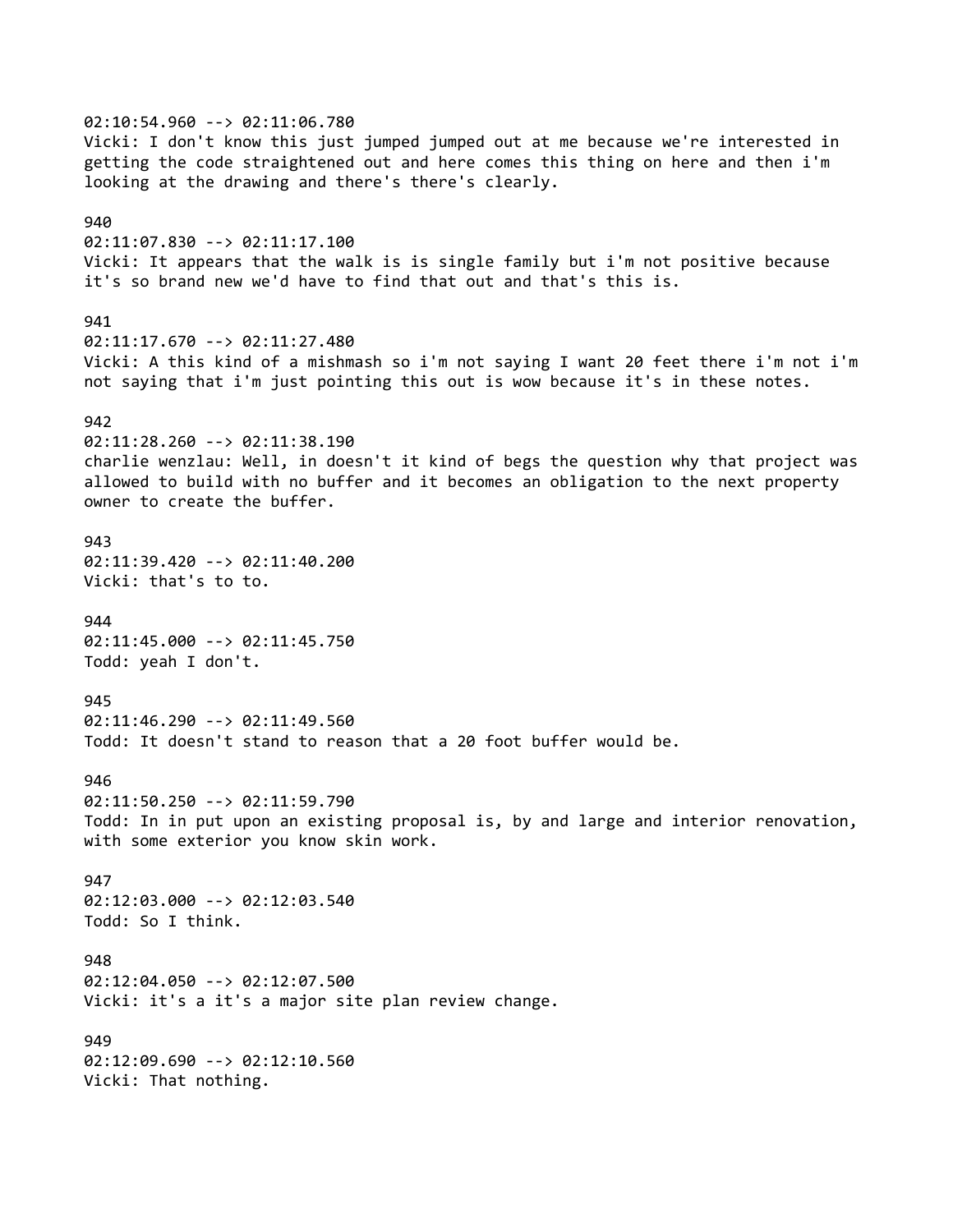950 02:12:11.970 --> 02:12:16.170 Vicki: it's so it's kind of a it's it's both an apple and an orange. 951 02:12:16.260 --> 02:12:17.280 Vicki: But no, this 20. 952 02:12:17.520 --> 02:12:21.900 Vicki: feet thing was was just kind of a real curiosity, for me, like wow. 953 02:12:23.160 --> 02:12:24.300 Vicki: yeah Okay, thank you. 954 02:12:27.420 --> 02:12:29.220 Todd: Well you're right, something that should be cleared up. 955 02:12:31.200 --> 02:12:32.130 charlie wenzlau: vicki I. 956 02:12:32.220 --> 02:12:34.530 charlie wenzlau: And I i'm sorry I sometimes I. 957 02:12:35.820 --> 02:12:47.010 charlie wenzlau: I think I react, a little more strongly than I should so respectfully, thank you for bringing that up and we can just look for a second at the site plan, because I just love to look at what our opportunity is. 958 02:12:47.850 --> 02:13:00.000 charlie wenzlau: and see what we can do here, so if we scroll down because i'm going to be meeting with an left join in a couple of days so let's go to the landscape plan marlena if you can find it it's probably. 959 02:13:01.170 --> 02:13:07.380 charlie wenzlau: 10 or nine one of those keep going up there, we go. 960 02:13:07.740 --> 02:13:14.730 Vicki: see it looks like there's more trees two or more landscaping to the north, when you when you think about opportunities.

961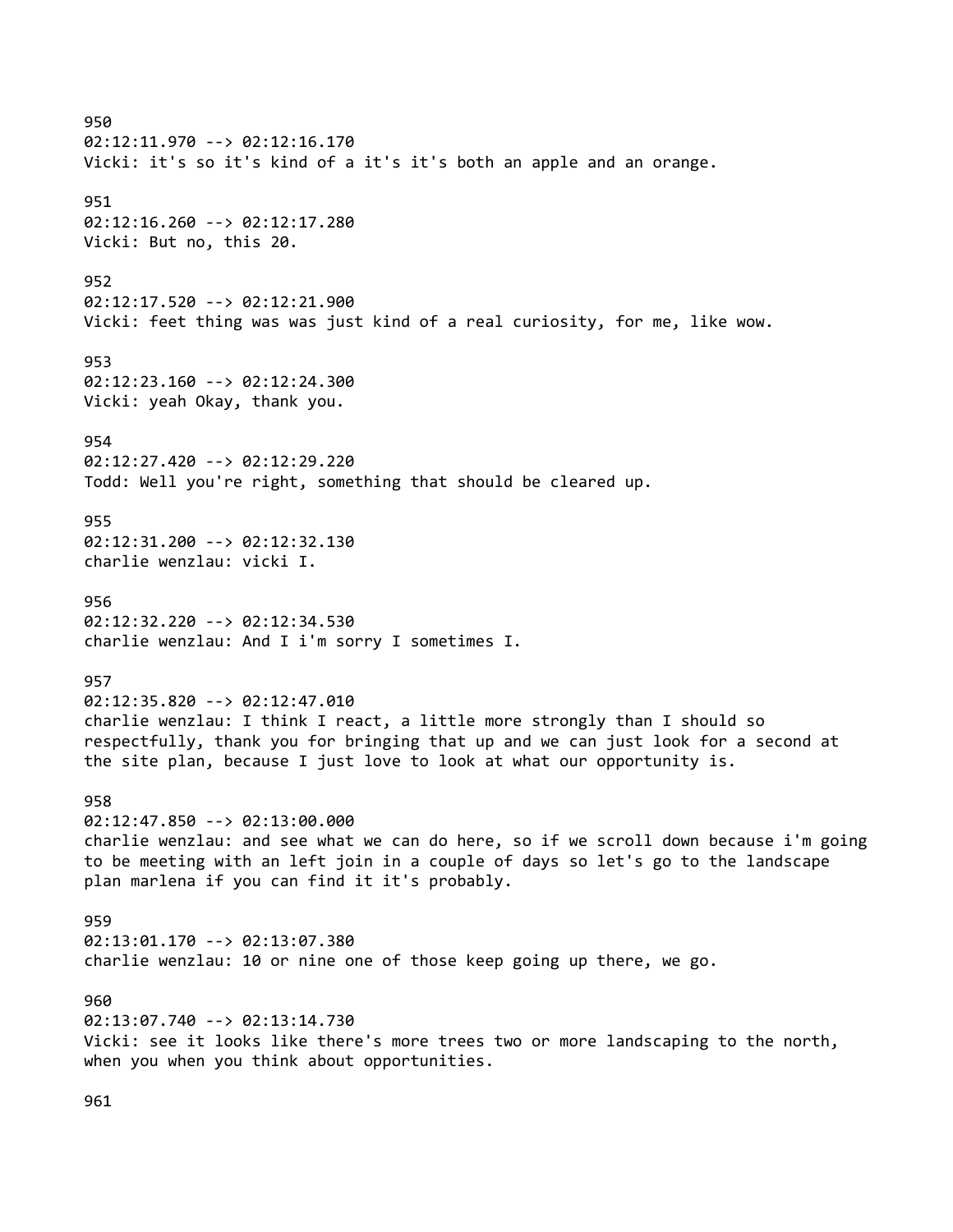02:13:15.090 --> 02:13:15.330 charlie wenzlau: yeah. 962 02:13:15.510 --> 02:13:16.950 Vicki: There, and there is to the south. 963 02:13:17.640 --> 02:13:33.960 charlie wenzlau: yeah yeah so here's our challenge and and again it's it's hard, because we want to make everyone happy there's zero rum, to the south, and believe me erickson cottages would love to make that better so that's. 964 02:13:33.990 --> 02:13:34.410 Vicki: that's a. 965 02:13:35.160 --> 02:13:49.470 charlie wenzlau: that's something we're working on along this Western flank yes, we have some narrow areas and that's what we're going to be meeting with and to talk about how we can augment those. 966 02:13:50.490 --> 02:14:00.060 charlie wenzlau: I will tell you some of those mobile homes are over their property line so again we're kind of disadvantaged to fix a problem we didn't create. 967 02:14:00.330 --> 02:14:01.920 Vicki: Right so. 968 02:14:02.100 --> 02:14:08.010 charlie wenzlau: just see you know we're going to be working on this issue, but we're very constrained what we can do. 969 02:14:09.090 --> 02:14:12.300 Vicki: Right right now it's understandable. 970 02:14:15.450 --> 02:14:15.960 Vicki: Thank you. 971 02:14:18.240 --> 02:14:18.750 Joseph: well. 972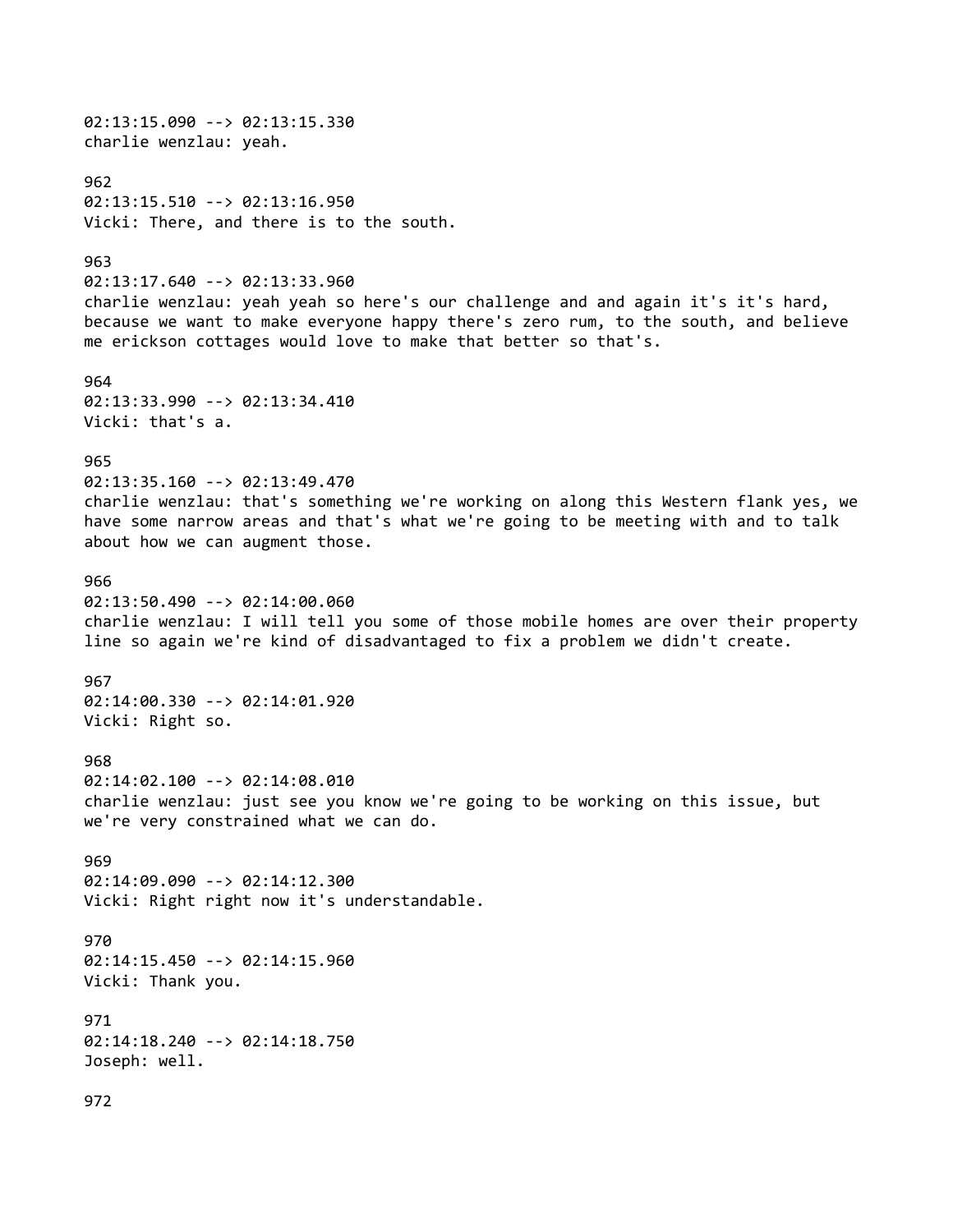02:14:22.080 --> 02:14:23.700 Todd: Joe is this on the same subject, or. 973 02:14:23.880 --> 02:14:24.690 Joseph: yeah sorry. 974 02:14:26.220 --> 02:14:26.610 Joseph: I just. 975 02:14:28.140 --> 02:14:33.960 Joseph: I don't really have a strong opinion on this either way, except that it needs to get resolved. 976 02:14:34.440 --> 02:14:47.160 Joseph: How do we resolve that so that everybody gets something sort of in writing so that we don't have anything going forward, I mean if someone's to say that that was really required, then we're looking at the site plan that can't function. 977 02:14:48.570 --> 02:14:59.700 Joseph: Right, so that you know I just I mean we're just going to delay this and kick the can down the road or can we resolve this somehow so that we know going forward that is no problem or. 978 02:15:00.120 --> 02:15:01.260 Bob: Can I make a comment. 979 02:15:02.010 --> 02:15:03.240 Joseph: Sure go ahead, but. 980 02:15:03.600 --> 02:15:15.450 Bob: um yeah I understand what vicki's talk about, but the the issue that Charlie brought up earlier was that you know we don't have 20 foot buffers all over winslow it's it's it's a non conforming. 981 02:15:15.930 --> 02:15:20.730 Bob: lot I mean that's how I look at it it's, just like the Venice lots up here, where I live, it's. 982 02:15:21.240 --> 02:15:27.420 Bob: Their non conforming they were they were set up a long time ago and as Charlie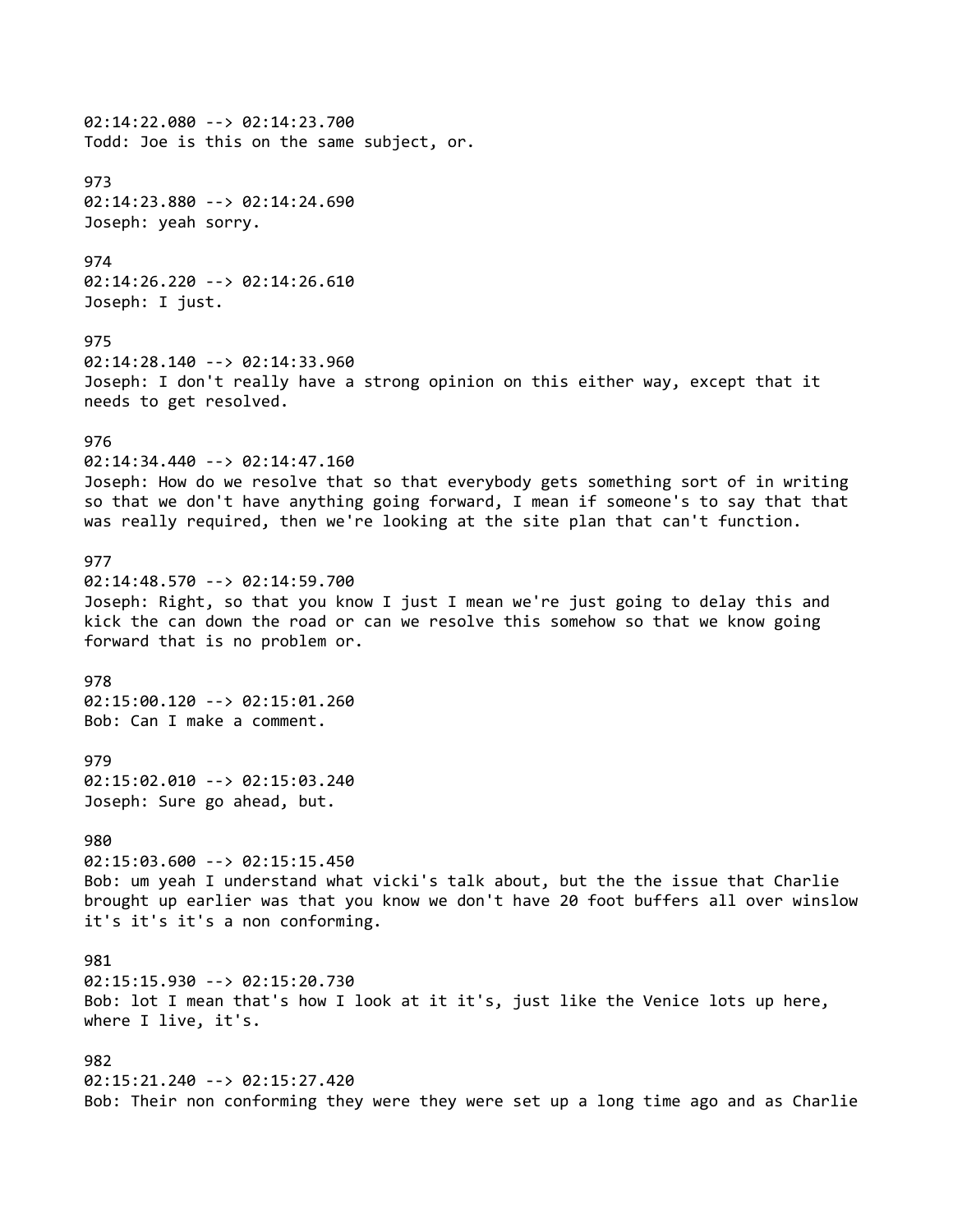says this is infill stuff. 983 02:15:27.660 --> 02:15:35.190 Bob: What are we going to do we're going to turn around now we're going to put 20 foot buffers and if the Community wants that that's fine, a city council can change the code, but. 984 02:15:35.490 --> 02:15:49.380 Bob: Right now, I mean I look at the number one the walk is a zero a lot line residential project that I know for sure i've researched it completely and then secondly it's a non conforming lot and I don't see an issue with that. 985 02:15:50.490 --> 02:15:51.690 Bob: that's that's what I see. 986 02:15:53.880 --> 02:16:06.180 Joseph: I just don't want I don't disagree, but I think that's you're probably correct um I just don't want to see these infill projects coming in with the same problem, every time. 987 02:16:07.230 --> 02:16:17.910 Joseph: I think we need to not kick the can down the road somehow and fix this as soon as we can, so that it's clear for the applicant and it's clear to us. 988 02:16:18.870 --> 02:16:31.500 Joseph: So, as we have the same what ends up happening constantly over the years is, we have the same discussion all the time, each time and i'd like to you know, put it to bed, if possible, so. 989 02:16:31.560 --> 02:16:36.810 Bob: that's probably part of what vicki's going to probably talk about later on in the media, if she has time today. 990 02:16:37.380 --> 02:16:38.340 Joseph: Okay that's fine. 991 02:16:38.430 --> 02:16:44.310 Bob: that's a very valid ish yeah totally agree that's totally valid okay yeah. 992 02:16:45.060 --> 02:16:47.460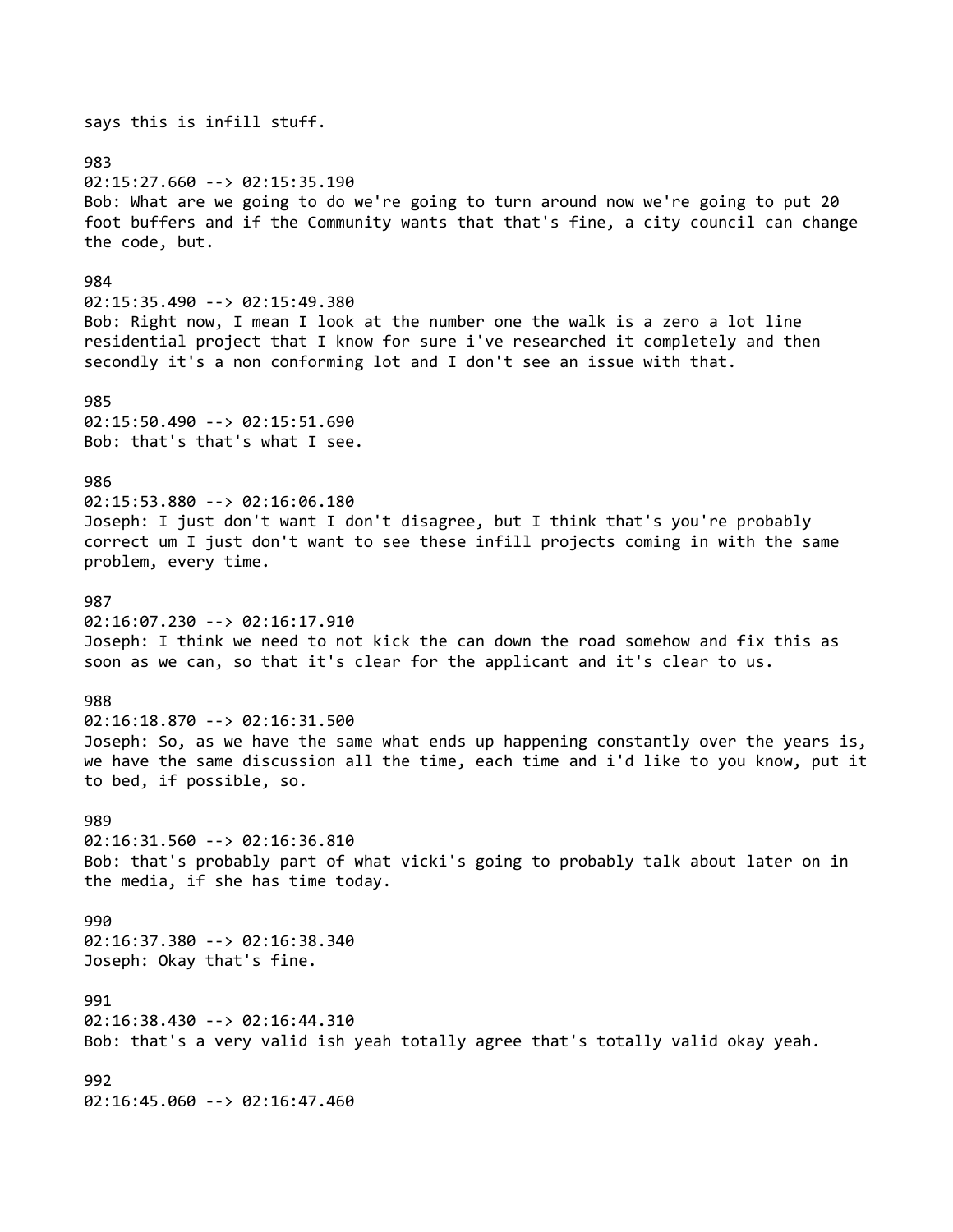Todd: I think part of that is we're not the people that put it to bed. 993 02:16:50.040 --> 02:16:52.920 Joseph: Well, you know it no we're not the people to put a bit. 994 02:16:52.980 --> 02:16:54.960 Joseph: Too bad, but I would hate have. 995 02:16:56.160 --> 02:17:06.840 Joseph: Charlie be told another meeting you got to have a 20 foot buffer I mean he doesn't want that we want to review it, you know what I mean I you know what there's. 996 02:17:08.400 --> 02:17:12.450 Joseph: Some clarity here would be good that's all i'm asking, so thank you. 997 02:17:12.900 --> 02:17:22.440 Vicki: yeah well the put it in perspective say HR be up the street was building single family residences versus multifamily. 998 02:17:23.850 --> 02:17:27.210 Vicki: I believe this regulation would require on the. 999 02:17:28.290 --> 02:17:36.780 Vicki: At least the south property line 20 foot buffer that's why it's important this get fixed because that property that would take. 1000 02:17:37.920 --> 02:17:42.090 Vicki: would take a big wedge out of the project on the South side. 1001 02:17:44.130 --> 02:17:48.150 Kelly Tayara: To be clear, it's not if they're building single family residential. 1002 02:17:49.440 --> 02:17:54.600 Kelly Tayara: They are not the ones that have to provide the buffer the people on the Jason property do. 1003 02:17:55.440 --> 02:17:59.460 Vicki: Well then, we're back to the existing conditions question well.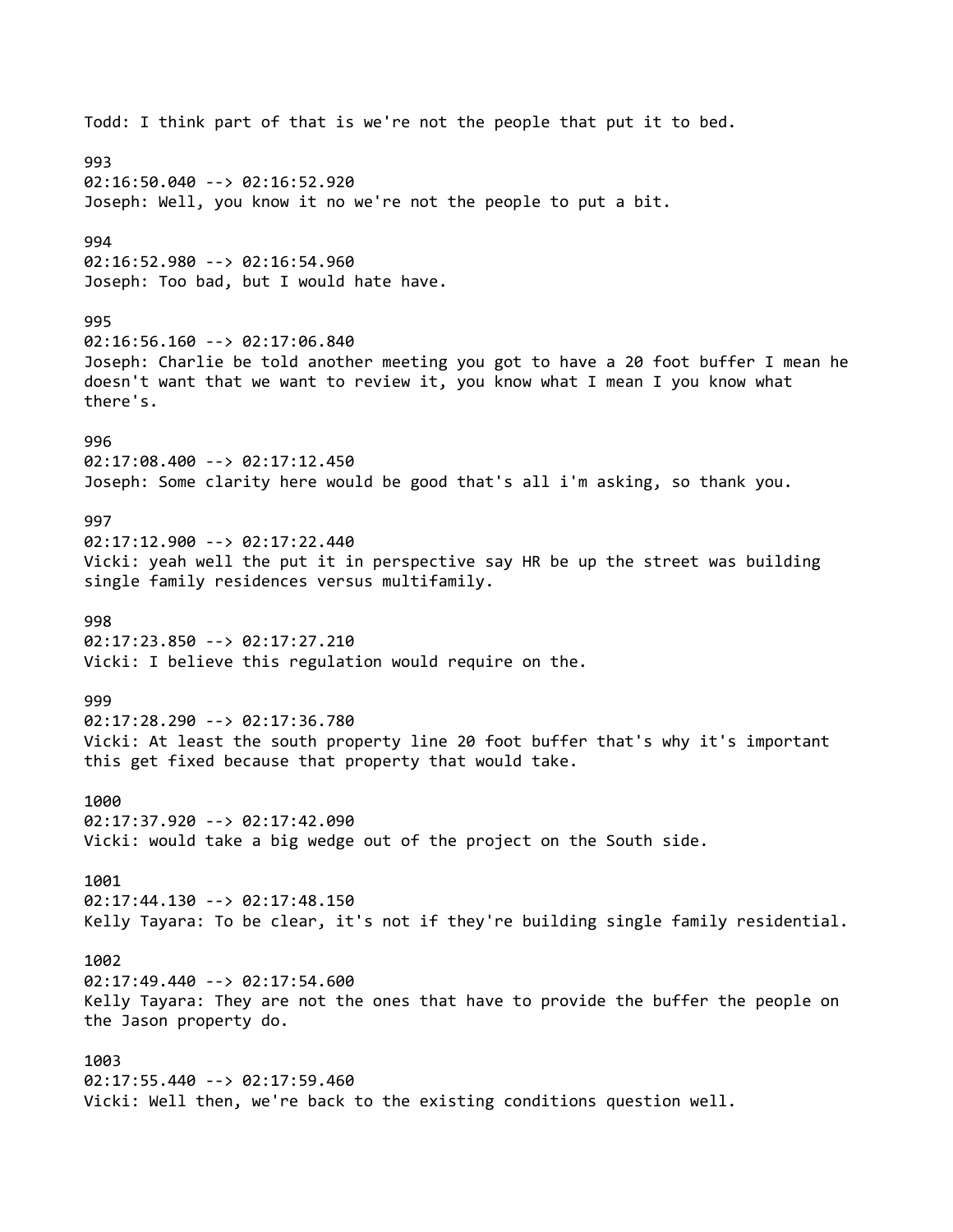1004 02:17:59.490 --> 02:18:23.250 Kelly Tayara: The existing conditions are that it, it is largely a moot point, because if unless highlight is modifying that existing parking lot by more than 50%, it is a legally non conforming structure and they don't have to comply with current Code if they have a legally non conforming structure. 1005 02:18:26.250 --> 02:18:29.880 Vicki: So Charlie just needs to make sure he doesn't mess, with the person what. 1006 02:18:31.320 --> 02:18:31.650 charlie wenzlau: well. 1007 02:18:33.330 --> 02:18:41.550 Kelly Tayara: Or the walk is not single family I I don't I just don't know, and that is not tasked with researching that. 1008 02:18:42.780 --> 02:18:44.310 Kelly Tayara: it's it's the applicants. 1009 02:18:45.420 --> 02:18:57.750 Kelly Tayara: You know it's the applicants onus to put together an application, and you know we're just we're just providing all the regulations that we think they need in order to do that. 1010 02:19:01.290 --> 02:19:01.620 Okay. 1011 02:19:06.810 --> 02:19:07.200 charlie wenzlau: So I. 1012 02:19:07.290 --> 02:19:22.800 charlie wenzlau: I just like it on the record that you know the applicant acknowledges that this is a concern and we're going to be working proactively to with the neighbors to do the best we can, within the constraints, we have and. 1013 02:19:24.780 --> 02:19:31.590 charlie wenzlau: I think any perspective, you guys offer is certainly given strong consideration by planning Commission as well, so it's it's a.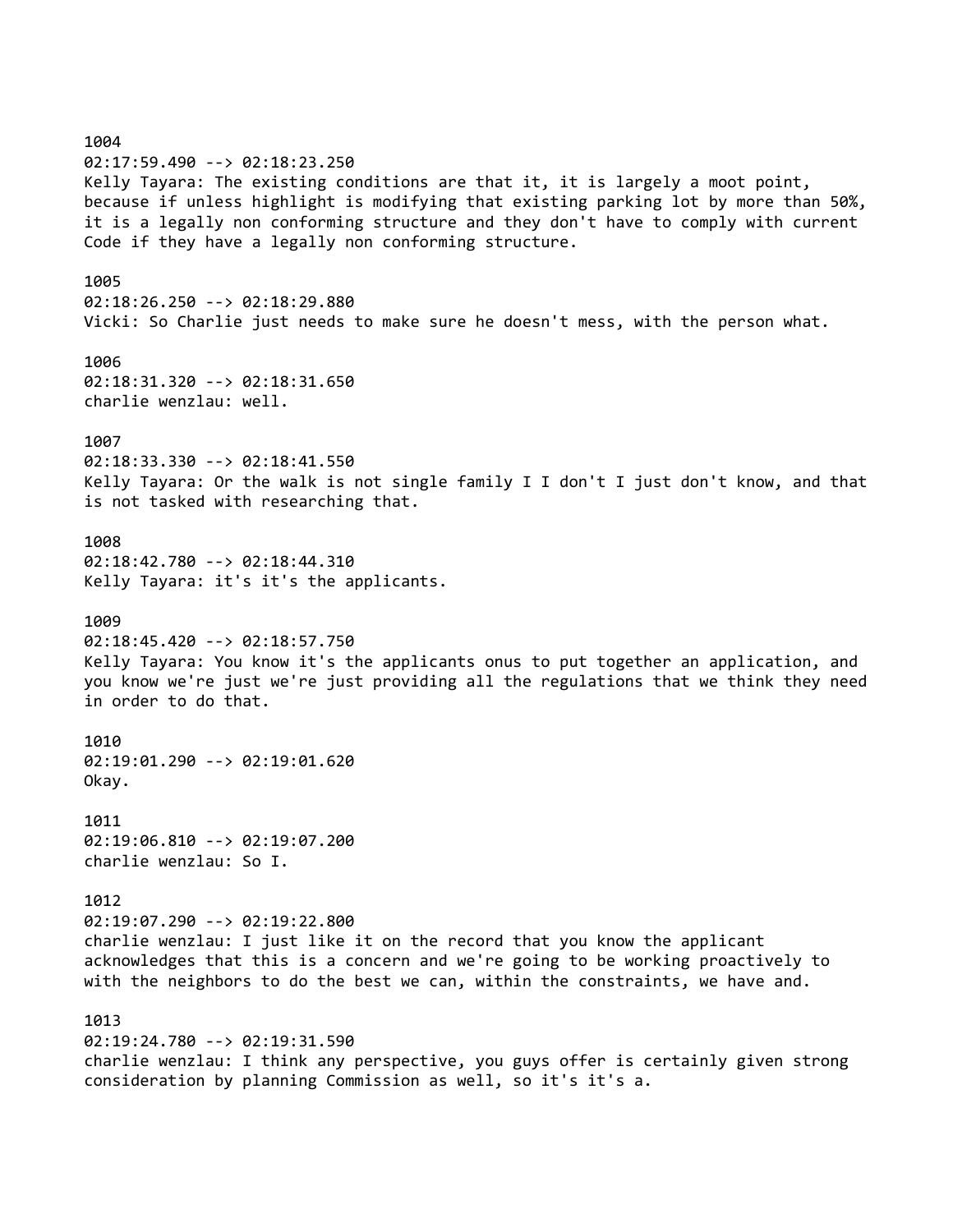1014 02:19:33.630 --> 02:19:35.070 charlie wenzlau: Useful conversation. 1015 02:19:36.120 --> 02:19:42.030 Vicki: But maybe Todd this is false and i'm going to call it the bill Chester red flag thing. 1016 02:19:42.720 --> 02:19:57.720 Vicki: We have that the traffic red flagged on this is just something we want to follow along and we're interested in seeing the traffic study when it when it's finished, etc, and just so we don't forget, we need to. 1017 02:19:59.700 --> 02:20:00.600 Vicki: figure this out. 1018 02:20:01.680 --> 02:20:02.250 Vicki: Somehow. 1019 02:20:04.050 --> 02:20:06.210 charlie wenzlau: vicki I like checkered flags better. 1020 02:20:06.360 --> 02:20:07.680 Vicki: you'll okay yeah. 1021 02:20:07.740 --> 02:20:08.460 charlie wenzlau: Like the 10. 1022 02:20:08.610 --> 02:20:09.960 Vicki: points at the finish. 1023 02:20:10.260 --> 02:20:10.680 charlie wenzlau: Is there. 1024 02:20:11.130 --> 02:20:12.060 Vicki: Okay, the finished. 1025 02:20:12.450 --> 02:20:12.630 charlie wenzlau: When I.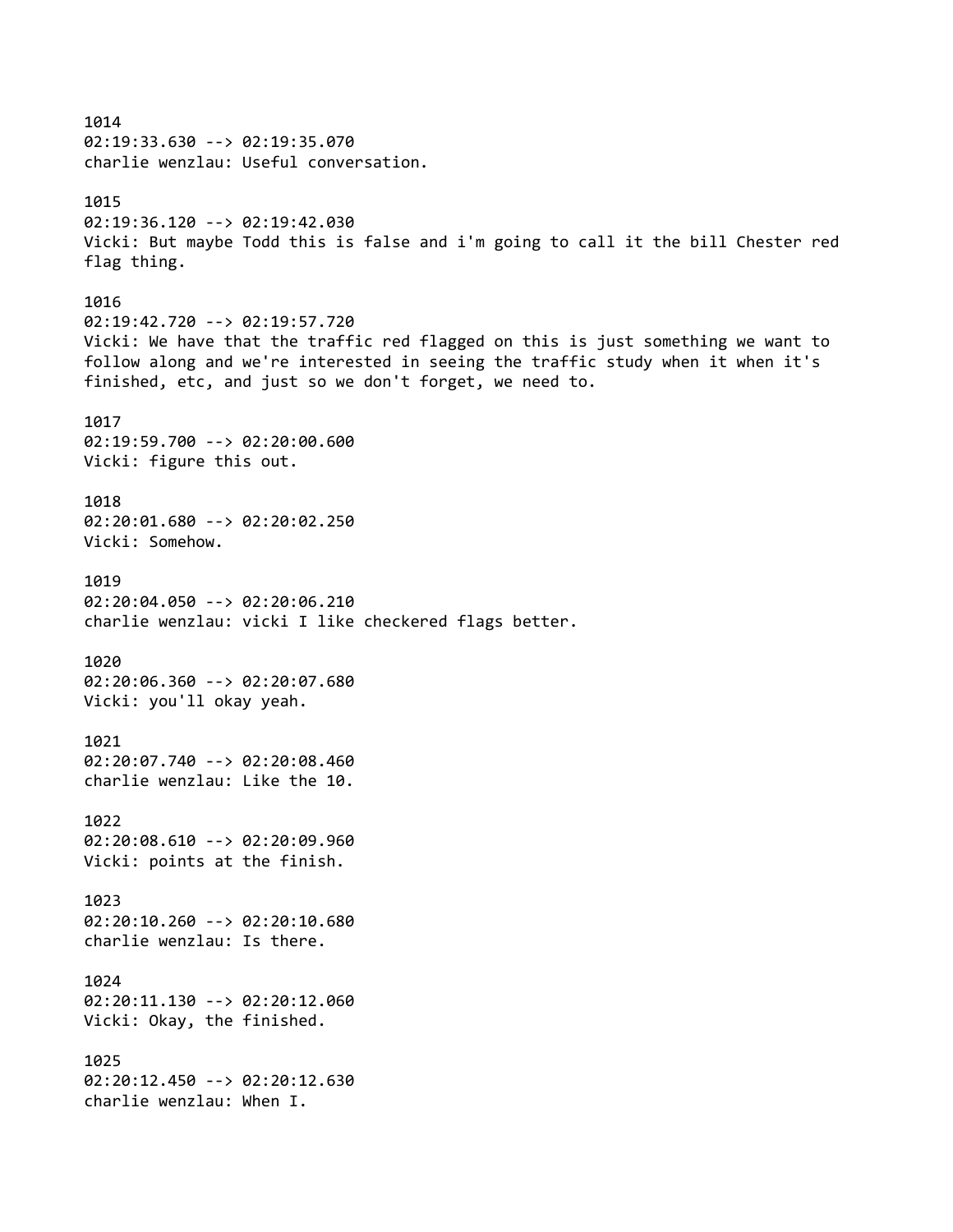1026 02:20:12.990 --> 02:20:14.880 Vicki: Was 500 yeah. 1027 02:20:15.030 --> 02:20:16.920 charlie wenzlau: Okay, I want a flag, when all the. 1028 02:20:16.920 --> 02:20:17.940 charlie wenzlau: Cars spin out. 1029 02:20:18.600 --> 02:20:21.450 charlie wenzlau: I tried to blame you for red flags last time remember. 1030 02:20:22.470 --> 02:20:22.920 Vicki: Okay. 1031 02:20:26.460 --> 02:20:30.360 Todd: awesome So is there a form we can bring up there vicki. 1032 02:20:38.670 --> 02:20:40.860 Marlene Schubert: Or you want me to bring something else up toddlers this. 1033 02:20:40.920 --> 02:20:42.480 Todd: No, this is it just me. 1034 02:20:43.560 --> 02:20:43.920 Todd: Just. 1035 02:20:45.300 --> 02:20:48.420 Marlene Schubert: Would it be possible take a quick break before we jump into this is. 1036 02:20:48.450 --> 02:20:49.020 Todd: True or. 1037 02:20:49.590 --> 02:20:50.640 Marlene Schubert: Three minutes even.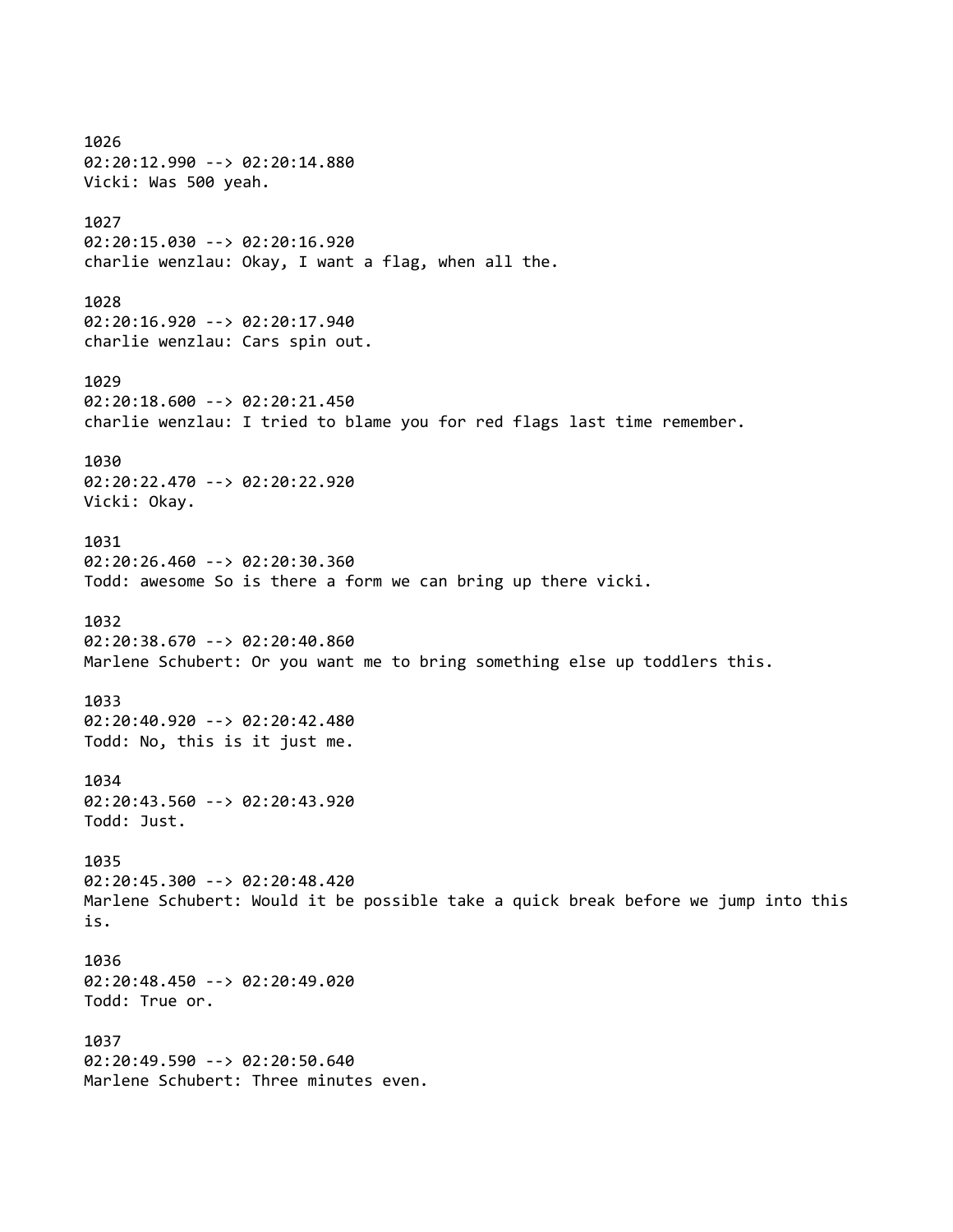1038 02:20:53.610 --> 02:20:55.800 Todd: Anything Marlene for you three minutes, we can have that. 1039 02:20:55.800 --> 02:20:57.120 Joseph: Three minutes okay. 1040 02:20:57.480 --> 02:20:59.100 Joseph: Go no. 1041 02:21:19.980 --> 02:21:20.160 hey.  $1042$ 02:23:24.720 --> 02:23:26.370 Marlene Schubert: Thank you i'm back so everyone else. 1043 02:23:30.000 --> 02:23:30.480 charlie wenzlau: we're here. 1044 02:23:36.150 --> 02:23:41.430 charlie wenzlau: Todd i'm trying to read what all those things say behind your head, but my eyesight isn't good enough. 1045 02:23:48.870 --> 02:23:51.510 Marlene Schubert: you're muted Todd if you were trying to tell them what it said. 1046 02:23:52.680 --> 02:23:55.440 Todd: that one is a work hard and be nice to people. 1047 02:23:57.510 --> 02:24:02.100 Todd: The Middle one is I like it, what is it, which is generally my mantra. 1048 02:24:03.480 --> 02:24:04.980 Todd: And then you know more than you think you do. 1049 02:24:06.900 --> 02:24:08.310 charlie wenzlau: they're awesome yeah. 1050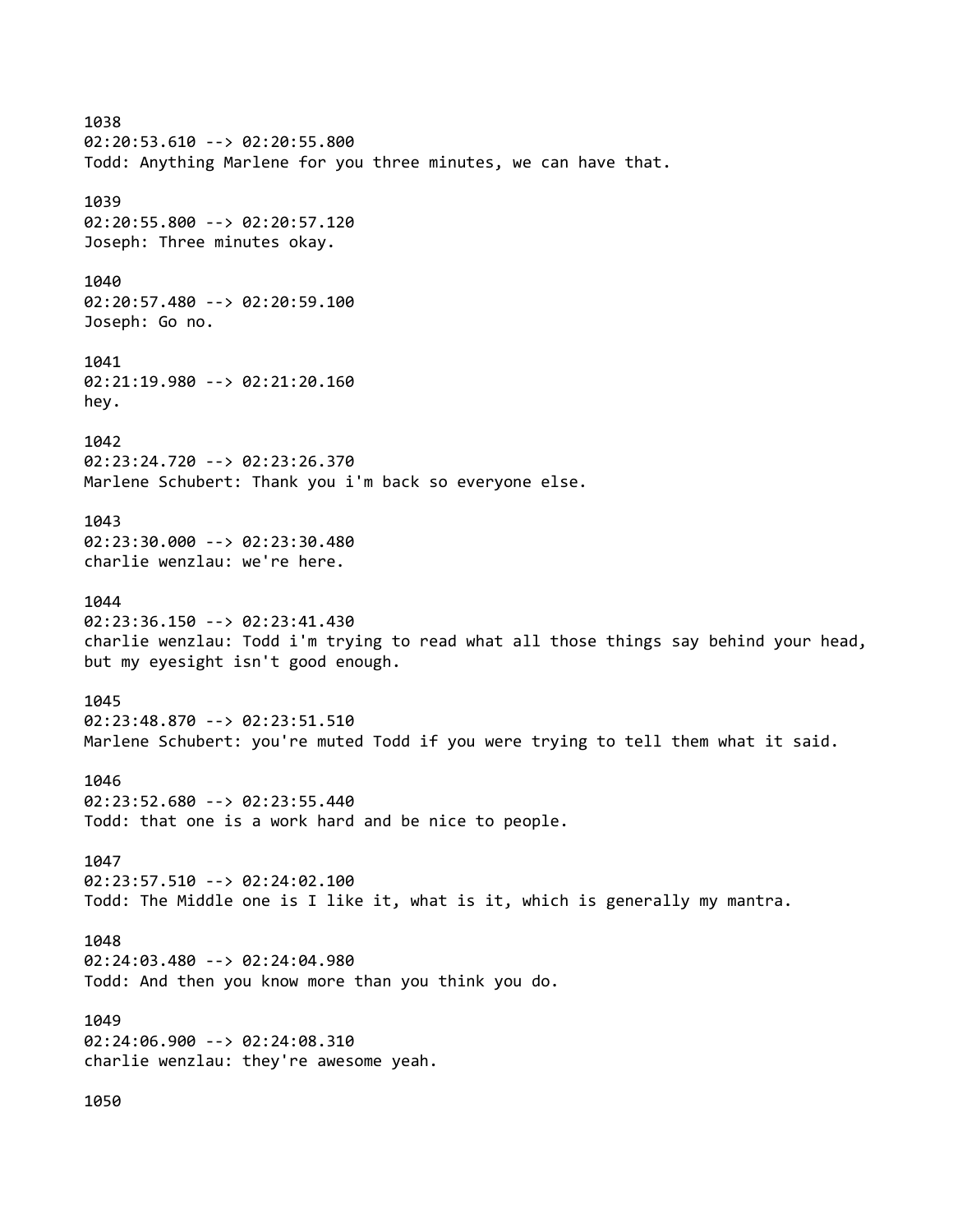02:24:09.660 --> 02:24:11.940 Todd: it's Anthony bell he's a great. 1051 02:24:13.290 --> 02:24:19.620 Todd: printed art artists graphic designer originally they were huge and someday i'll i'll get an original one. 1052 02:24:22.590 --> 02:24:23.580 charlie wenzlau: what's the guy's name. 1053 02:24:24.600 --> 02:24:27.960 Todd: burrell br E ll I think. 1054 02:24:30.090 --> 02:24:34.680 Todd: yep actually be you rr I ll Anthony. 1055 02:24:38.370 --> 02:24:46.860 Joseph: cool so, so I would like to suggest the thing together, starting with this, but we need to find a place in the in the worksheet here to. 1056 02:24:48.030 --> 02:24:52.260 Joseph: This identify that this is an issue we want to think about and maintain. 1057 02:24:53.550 --> 02:24:56.160 Joseph: You know, watch over going forward. 1058 02:24:58.140 --> 02:25:05.970 Joseph: and did nothing i'd like to say, if I could is is respectfully kind of disagree with Kelly, a little bit here um. 1059 02:25:06.600 --> 02:25:12.810 Joseph: I the whole point that we've been working, the last two years to get the pre up meeting and everything. 1060 02:25:13.770 --> 02:25:29.610 Joseph: moved forward was so that we got issues that were potentially problems out of the way before we had to deal with them in before they can lock positions in the design review board review, you know, like whether it's you know.

1061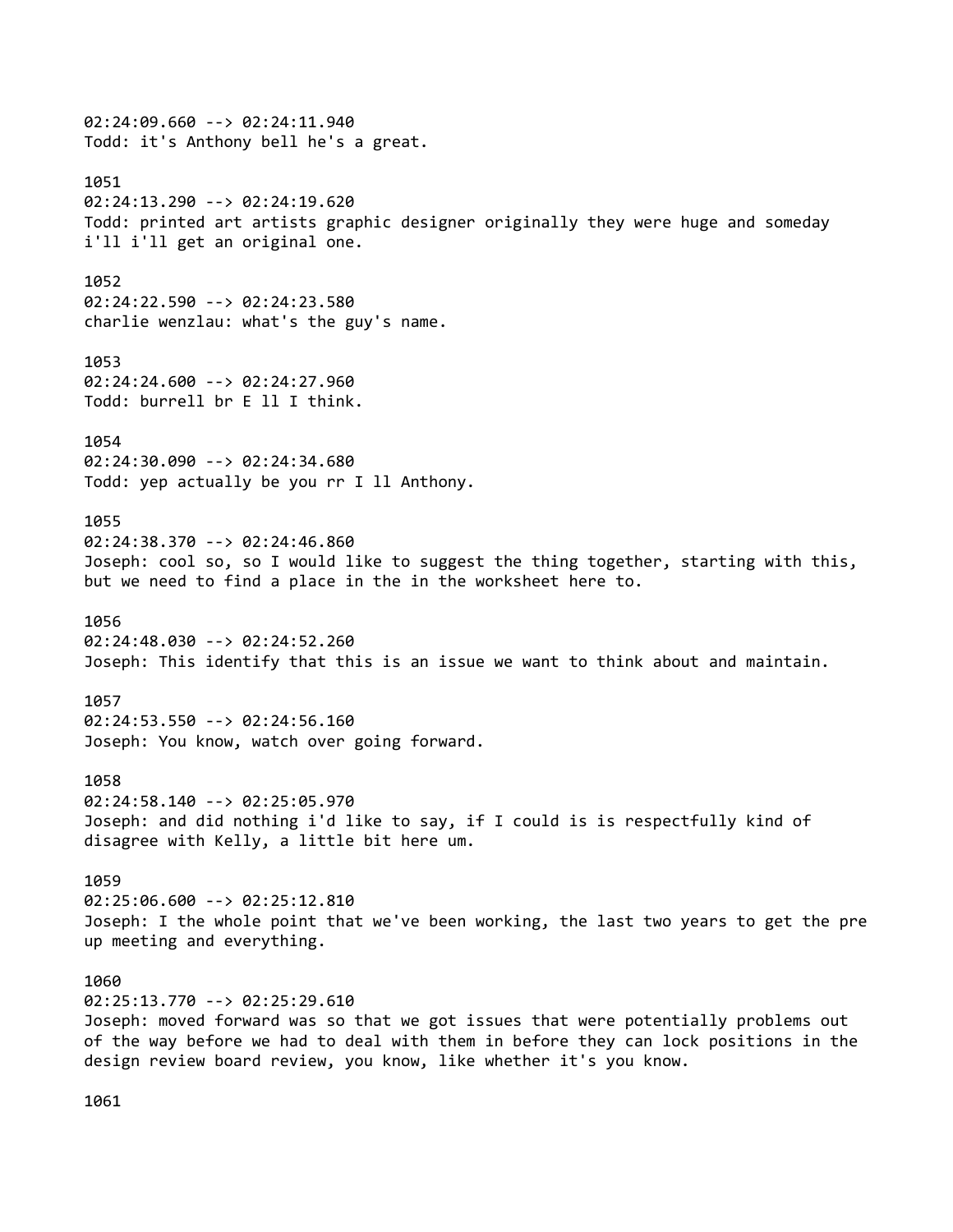02:25:30.930 --> 02:25:38.730 Joseph: I just feel like we're kicking the can down, and I know Kelly you saying well because they haven't paid their fee well gosh. 1062 02:25:39.420 --> 02:25:40.830 If I would be okay. 1063 02:25:44.010 --> 02:25:48.480 Kelly Tayara: If you don't understand on a daily or disagreeing with me about the code error. 1064 02:25:49.230 --> 02:26:00.840 Kelly Tayara: And I can't fix that and the City Council decided not to go forward with the housekeeping more minutes so i'm not sure what what you're disagreeing with me about I don't have any control. 1065 02:26:00.840 --> 02:26:06.450 Joseph: Over well Okay, you stated, you stated that they hadn't paid the fee yet, and so you couldn't do more research. 1066 02:26:06.990 --> 02:26:08.580 Kelly Tayara: Well, they haven't paid integrals. 1067 02:26:08.580 --> 02:26:11.700 Kelly Tayara: Be they've paid for a pre application conference. 1068 02:26:12.060 --> 02:26:13.260 Kelly Tayara: And in that we are to. 1069 02:26:13.260 --> 02:26:22.500 Kelly Tayara: identify regulations identify the permit and identify whether or not it's subject to see, and that is the end of our responsibility. 1070 02:26:23.010 --> 02:26:35.910 Kelly Tayara: And we have I have 36 other projects, so I get you know we get a certain amount of money as a city to look at free Apps and the development engineer, and the fire marshals. 1071 02:26:36.510 --> 02:26:46.050 Kelly Tayara: And then that's it when they come in for land use permit that's when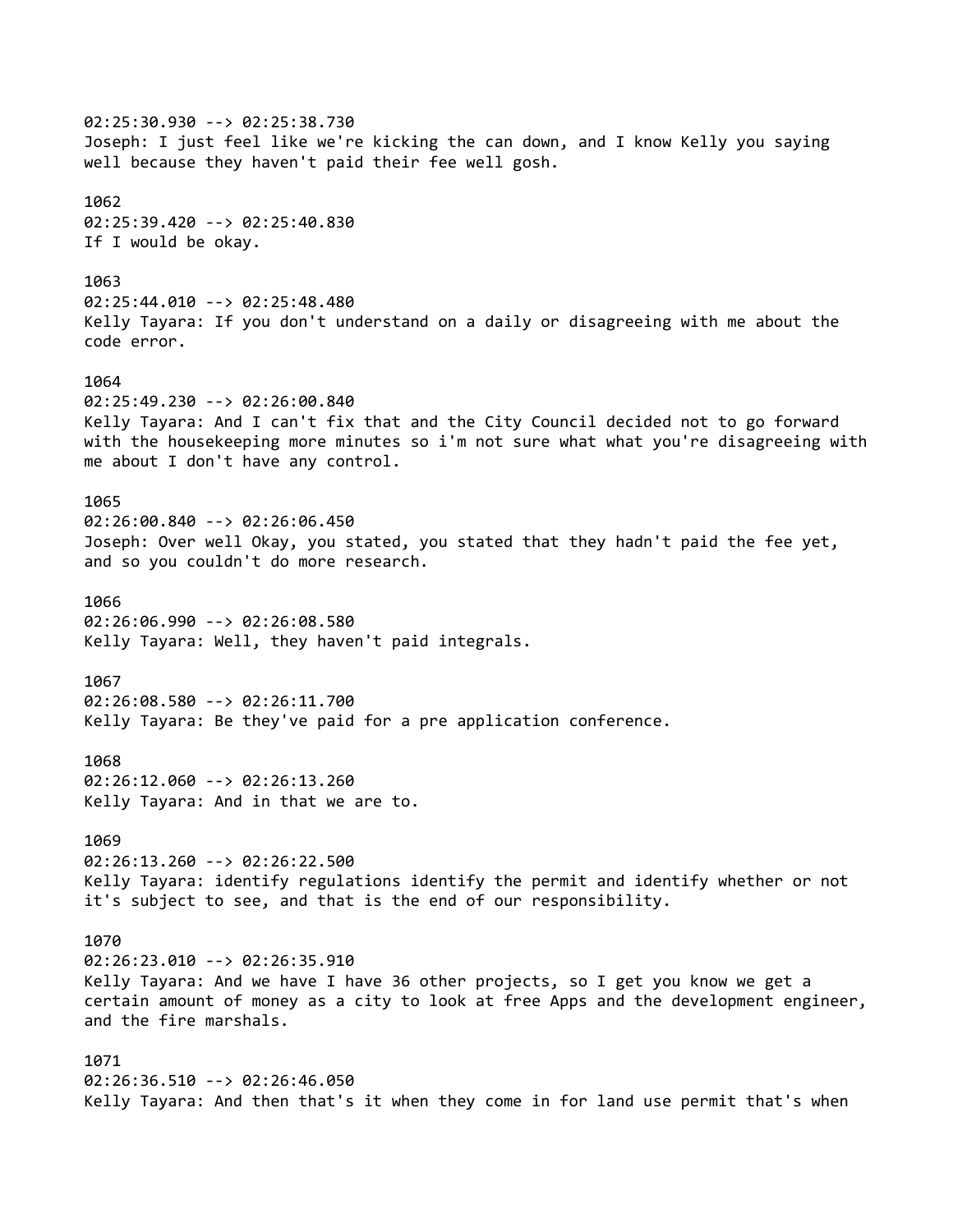we verify, but we are not clearly not to do research when it comes to free up. 1072 02:26:47.820 --> 02:26:51.180 Kelly Tayara: And you, you can disagree with the planning manager and. 1073 02:26:52.350 --> 02:26:54.150 Joseph: I can actually it and I probably. 1074 02:26:55.290 --> 02:26:56.280 Joseph: Will going forward. 1075 02:26:56.640 --> 02:27:08.700 Joseph: But I just think it's we're having a discussion, and I know it's taking time here but it's damn important that an applicant know what's going on in this or not put it, and i'm. 1076 02:27:09.780 --> 02:27:17.250 Joseph: not put undue risk going forward Charlie is basing his whole flight plan on a concept that we can't guarantee is true. 1077 02:27:19.020 --> 02:27:19.320 Joseph: and 1078 02:27:19.350 --> 02:27:20.640 Kelly Tayara: Then he. 1079 02:27:20.910 --> 02:27:32.580 Kelly Tayara: said he has non conforming legally Nice and forming status, if I were especially concerned about it, we would have talked about it, and we have talked about some other things so. 1080 02:27:34.650 --> 02:27:45.840 Kelly Tayara: Unless the you know the City Council tomorrow can change it, they they do it all the time they change the affordable housing they changed the storage they put a moratorium on. 1081 02:27:46.410 --> 02:27:55.530 Kelly Tayara: I have no control over it, that and the applicants have no assurance when it comes down to it, and the pre application conference provides no assuredly.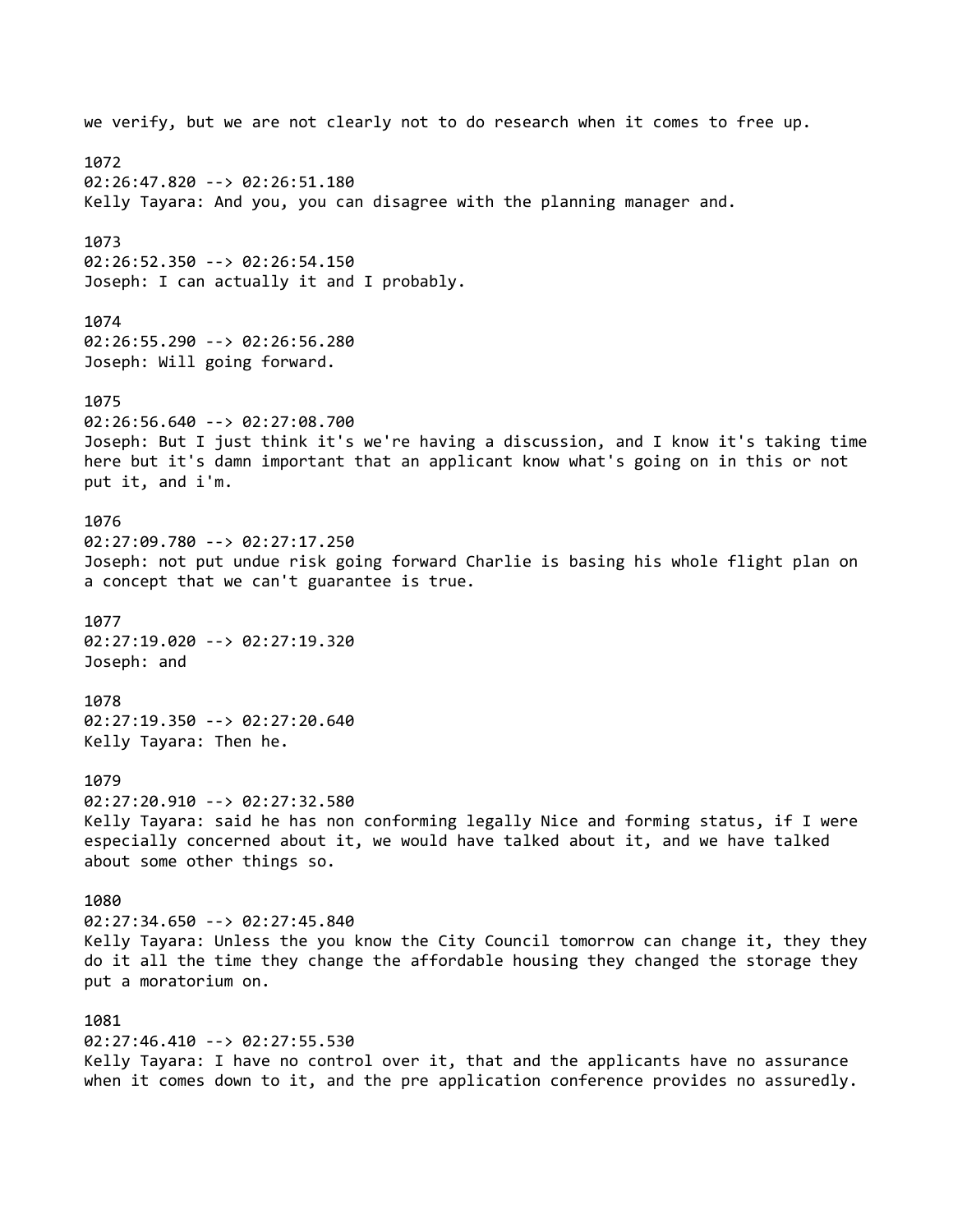## 1082

02:27:57.810 --> 02:28:06.810 Joseph: Well, why don't we just put in the in the worksheet why don't we just put in 14 point type good luck Charlie.

## 1083

02:28:08.760 --> 02:28:20.580 Joseph: that's our response, I mean I don't know i'm done talking about it, like I think it's a problem and I and i'm embarrassed that we have to go over this in this situation that's all I have to say.

# 1084

02:28:20.850 --> 02:28:21.900 Kelly Tayara: I can appreciate that.

#### 1085

02:28:28.320 --> 02:28:29.760 Todd: Right, and you know.

## 1086

02:28:31.290 --> 02:28:39.840 Todd: Resolving these things as they come up in the projects is one way to get to resolution of these unfortunately they don't keep up if they kept popping up and every project.

### 1087

02:28:40.410 --> 02:28:49.740 Todd: It would probably be a faster resolution, but it is something that we can highlight in here and and kind of bring the ground to see what if it's where it fits.

1088 02:28:52.020 --> 02:28:54.690 Todd: and part of the you know the review.

1089 02:28:56.070 --> 02:29:01.530 Todd: Should we jump into the the sheets see if we can power through this.

## 1090

02:29:07.050 --> 02:29:24.720

Marlene Schubert: So Charlie I did have one question, though I had taken your PDF and put your comments, word for word in the word document so we could affect it today and I just see that you're saying so, to see comment as to and I don't know what was intended there but it doesn't sound right to me.

1091 02:29:25.710 --> 02:29:27.150 charlie wenzlau: i'm assuming you met one.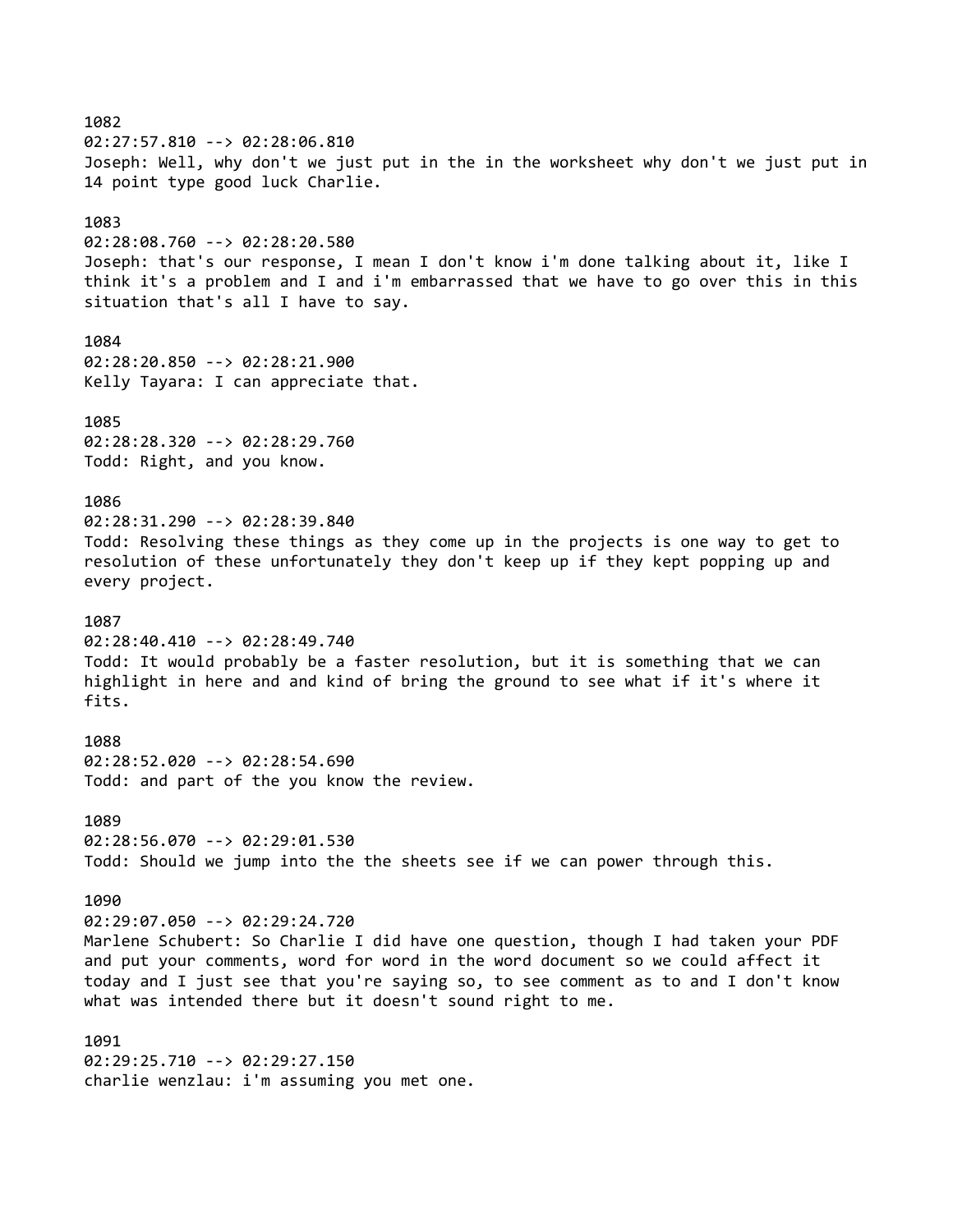1092 02:29:27.510 --> 02:29:31.200 charlie wenzlau: But I thought you were gonna correct all my typos. 1093 02:29:32.430 --> 02:29:32.910 Todd: I tried to. 1094 02:29:33.510 --> 02:29:37.470 Marlene Schubert: Actually, like you put it in because I don't you know don't want to mess with anybody's words. 1095 02:29:37.860 --> 02:29:43.590 charlie wenzlau: I think I think that would meant to be s one i'm gonna that's my final answer. 1096 02:29:43.890 --> 02:29:46.290 Marlene Schubert: All right, I will make that quick change, thank you for that. 1097 02:29:50.940 --> 02:29:59.370 Todd: i'm hoping everyone's gone through these before do we want to go right down to the the Dr B findings, the met does not meet checklist. 1098 02:30:02.100 --> 02:30:06.360 Todd: Or do we want to put a note, or we do have our discussion. 1099 02:30:07.380 --> 02:30:15.720 Todd: topics is this where we want to highlight the unclear direction of the setbacks for existing sites or. 1100 02:30:17.520 --> 02:30:24.840 Joseph: I would agree with that Todd I would be this to place to put it, we don't have to have discussion, if there is no discussion. 1101 02:30:25.260 --> 02:30:37.590 Joseph: We can just say yes, yes, yes or no, or whatever, but I would read this word I like that, as a as a as a question, but you don't necessarily have to in the interest of time we don't have to have a. 1102 02:30:38.850 --> 02:30:41.760 Joseph: complete answer for each of those categories, you know to me.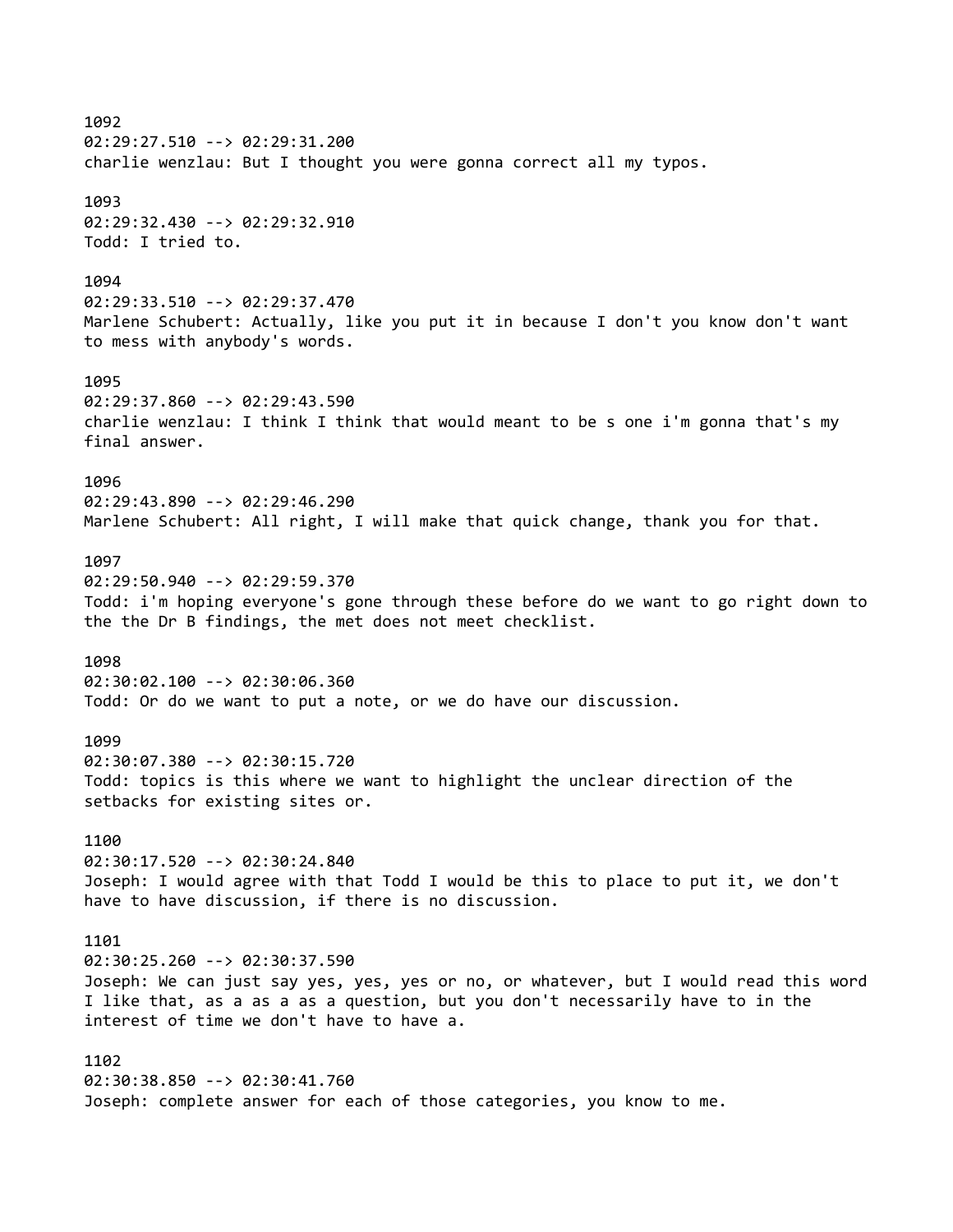1103 02:30:42.390 --> 02:30:47.820 Joseph: We turn, we can say it means test one or two or whatever yeah okay. 1104 02:30:50.340 --> 02:30:53.970 Vicki: Todd I have one thing to add about the bicycles, I forgot about. 1105 02:30:54.390 --> 02:30:54.690 Todd: uh huh. 1106 02:30:55.110 --> 02:30:57.840 Vicki: I see all these kids zooming around on e bikes. 1107 02:30:58.980 --> 02:30:59.730 Vicki: And so. 1108 02:31:00.780 --> 02:31:07.950 Vicki: I don't know where that fits in your bike storage issue having having a bike charging. 1109 02:31:09.420 --> 02:31:12.120 Vicki: Just as an fyi. 1110 02:31:13.980 --> 02:31:17.280 charlie wenzlau: that's I, we should have mentioned that that's something we're hoping to do. 1111 02:31:18.000 --> 02:31:18.900 Vicki: Okay, thanks. 1112 02:31:24.390 --> 02:31:25.230 Todd: Excellent so. 1113 02:31:27.660 --> 02:31:29.070 Marlene Schubert: How would you like to work, this time. 1114 02:31:29.430 --> 02:31:31.650 Todd: I was just gonna ask that is there an eloquent way to.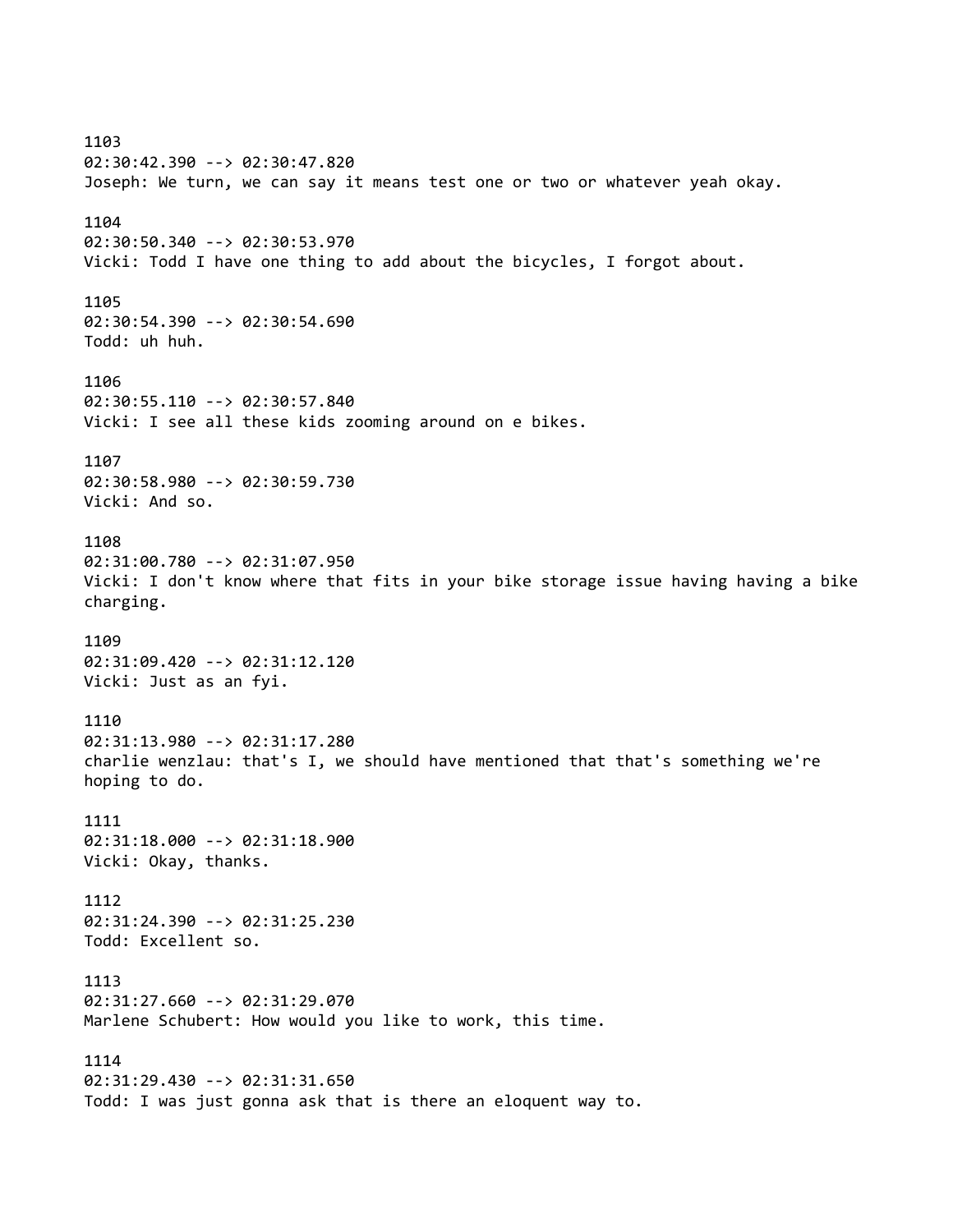1115 02:31:32.970 --> 02:31:34.170 Todd: express our. 1116 02:31:35.880 --> 02:31:37.200 Todd: desire to resolve. 1117 02:31:38.400 --> 02:31:39.720 Todd: setback requirements. 1118 02:31:41.670 --> 02:31:50.070 charlie wenzlau: I think the question is were unclear on what whether there is a perimeter setback required. 1119 02:31:51.660 --> 02:31:57.780 charlie wenzlau: adjacent to single family residential is that is that the question we're trying to clarify. 1120 02:31:58.950 --> 02:32:01.260 Kelly Tayara: For inner landscape buffer not. 1121 02:32:03.330 --> 02:32:03.930 charlie wenzlau: Thank you billy. 1122 02:32:04.110 --> 02:32:05.460 Joseph: that's good that's good. 1123 02:32:06.600 --> 02:32:10.440 Marlene Schubert: To hold on that now so exactly what do we want to say here and cliff there's a perimeter requirement. 1124 02:32:13.560 --> 02:32:15.540 Kelly Tayara: In the upper requirement. 1125 02:32:15.900 --> 02:32:16.290 Marlene Schubert: Thank you. 1126 02:32:17.880 --> 02:32:25.620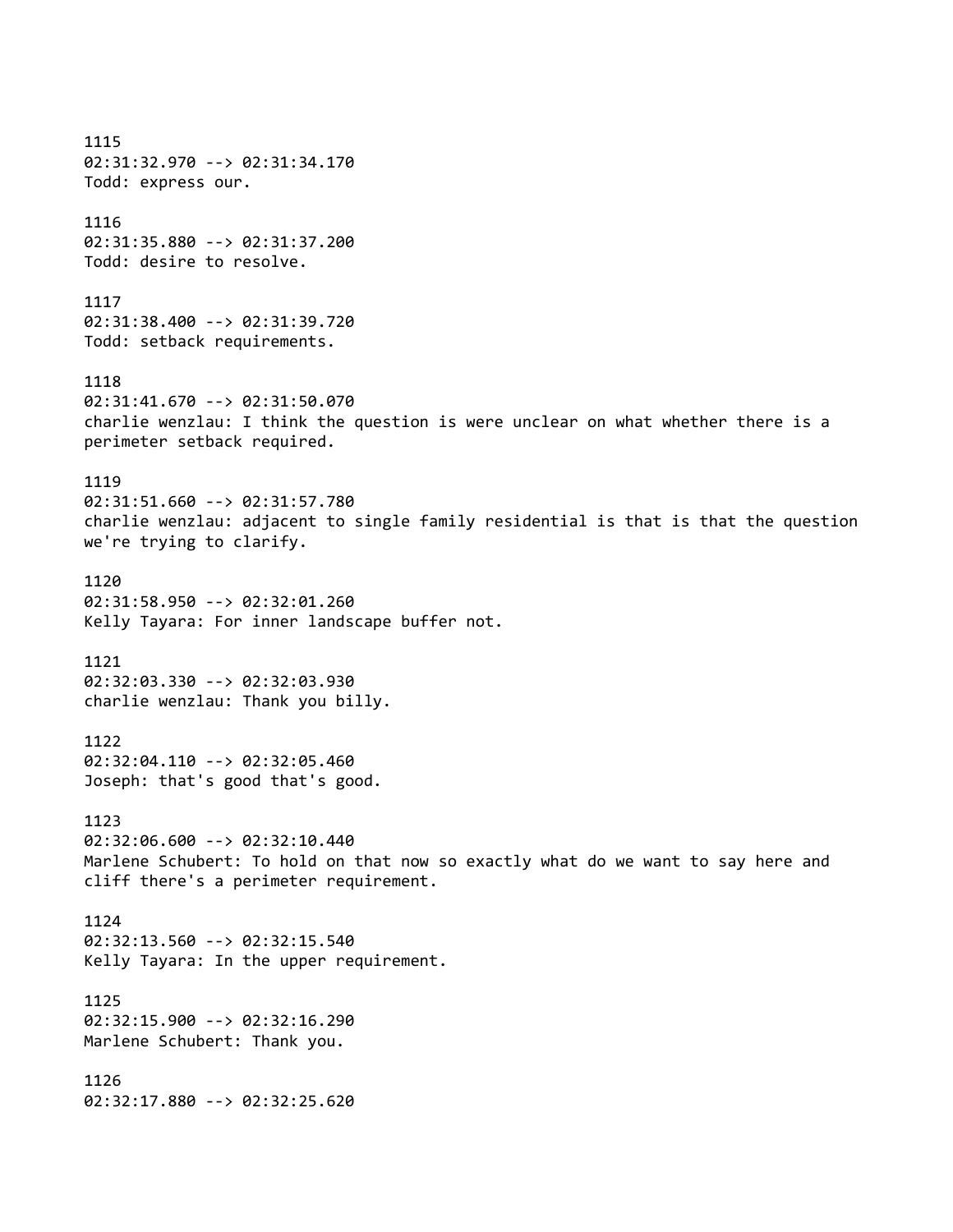Todd: and I are is it are we concerned about this, because this is gonna this project kicks in a site plan review. 1127 02:32:34.920 --> 02:32:35.700 Todd: I guess that's my. 1128 02:32:36.780 --> 02:32:38.220 Todd: Like what what's. 1129 02:32:39.780 --> 02:32:41.250 Todd: what's triggering the concern. 1130 02:32:43.980 --> 02:32:45.870 charlie wenzlau: Because we're the landscape code. 1131 02:32:47.820 --> 02:32:50.910 charlie wenzlau: I think it's just the development standards under landscape. 1132 02:32:53.670 --> 02:33:01.170 Kelly Tayara: So that said, there is one error in the municipal code currently that's been there for pop up. 1133 02:33:02.550 --> 02:33:03.450 Kelly Tayara: and 1134 02:33:04.680 --> 02:33:07.350 Kelly Tayara: I think the other concern was the. 1135 02:33:11.310 --> 02:33:16.140 Kelly Tayara: That well as Mr Dunstan expressed he disagrees with. 1136 02:33:17.190 --> 02:33:33.150 Kelly Tayara: The fact that stopped doesn't do extensive research at the pre application stage, and so, whether or not the adjacent property is single family is something and Mr Dunstan the opinion that a planner should know, for example. 1137 02:33:37.650 --> 02:33:46.050 Todd: Right now, I was thinking more along the lines like if this if this were just a interior fit out or a different most of the work is interior, to the building.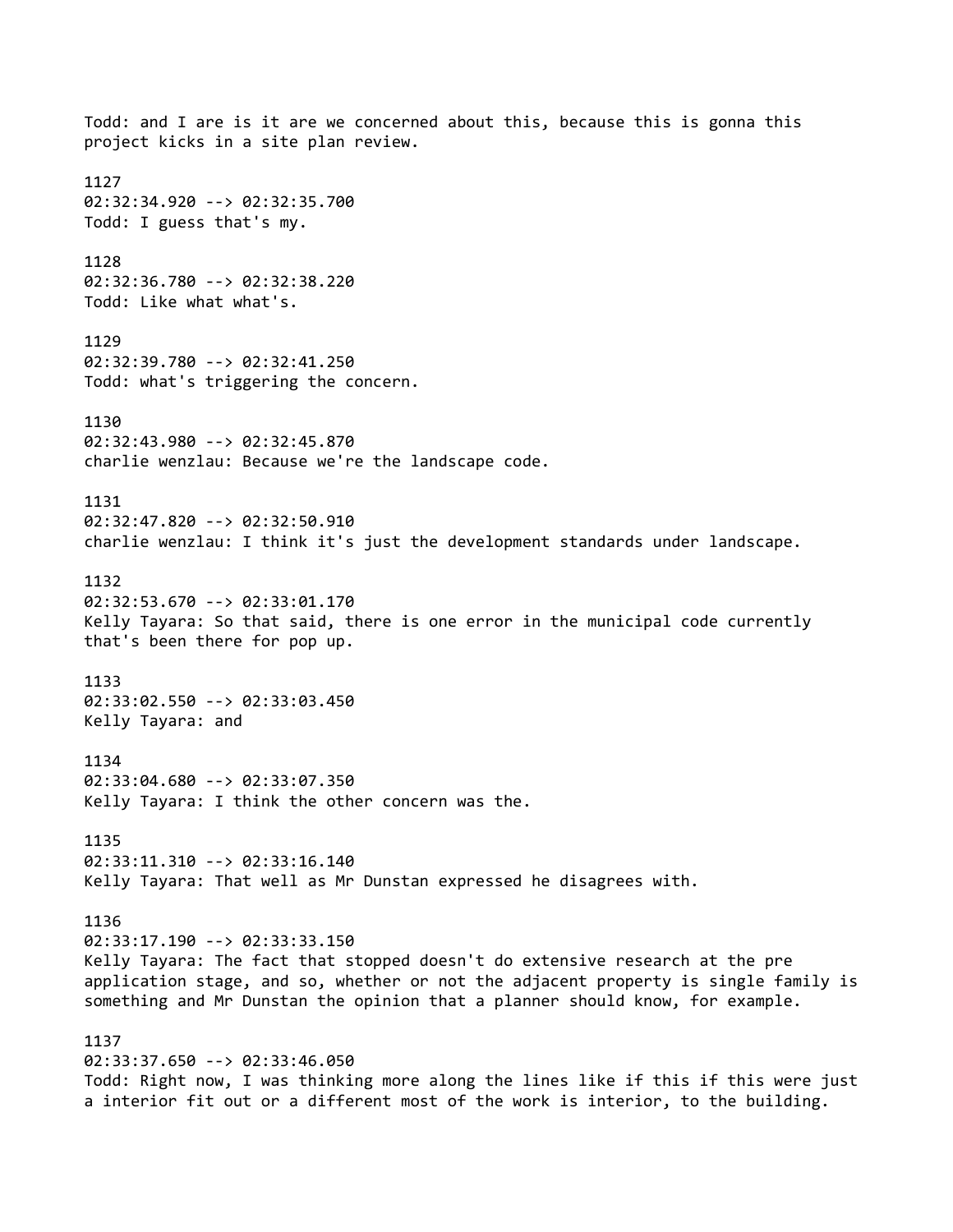1138 02:33:47.940 --> 02:33:49.170 Vicki: There aren't majors or. 1139 02:33:49.530 --> 02:33:51.900 Todd: Like site plan changes. 1140 02:33:53.010 --> 02:33:59.130 Todd: That ordinarily wouldn't wouldn't trigger upgrades to buffers will, where do we think it's it's being triggered. 1141 02:34:00.990 --> 02:34:01.290 Vicki: I. 1142 02:34:01.680 --> 02:34:12.120 Vicki: left there you go Todd I don't think i'd want to burden this project, I mean, I think we have to say, unclear if there's premier landscape, but required. 1143 02:34:12.720 --> 02:34:30.510 Vicki: Also, lack of clarity in the code regarding this matter, as well as lack of clarity regarding the existing conditions, not you know non conforming whatever but let's not burden the project with our issues with the code not getting done or. 1144 02:34:33.840 --> 02:34:37.740 Vicki: expanded responsibility on the part of staff for research and preamp. 1145 02:34:37.890 --> 02:34:39.270 Vicki: We don't want to bring this project. 1146 02:34:39.420 --> 02:34:40.290 Joseph: That I do that. 1147 02:34:41.250 --> 02:34:42.060 Todd: Okay, great. 1148 02:34:43.320 --> 02:34:44.850 Marlene Schubert: So is this captured what you said. 1149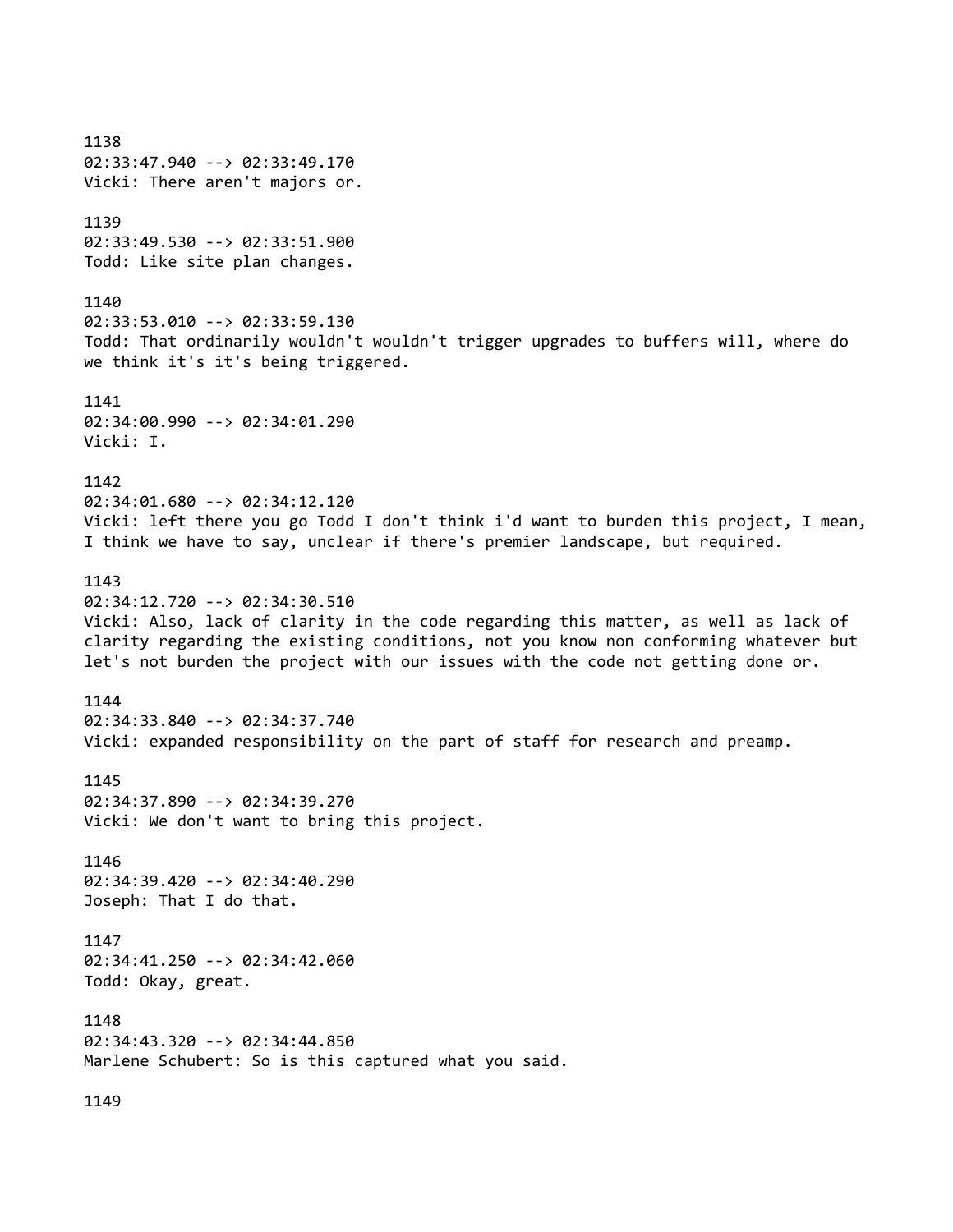02:34:46.050 --> 02:34:51.540 Vicki: Yes, lack of clarity and code regarding this buffer and just leave it at that. 1150 02:34:55.020 --> 02:34:55.680 Joseph: I take for. 1151 02:34:55.710 --> 02:34:58.020 Vicki: infill projects yeah. 1152 02:34:59.460 --> 02:35:01.710 Todd: infill infill projects aren't defined. 1153 02:35:02.430 --> 02:35:04.470 Joseph: Right well let's do this one yeah. 1154 02:35:04.770 --> 02:35:15.990 Bob: Right, you can always reference the table, they 1815 dot 010 hyphen three I mean the landscaping buffer that's where the question comes in that reference that. 1155 02:35:17.940 --> 02:35:20.790 charlie wenzlau: Marlene I liked it when you wrote bugger. 1156 02:35:20.820 --> 02:35:21.510 Instead of I. 1157 02:35:23.580 --> 02:35:25.020 Todd: think we all smiled on that one. 1158 02:35:25.290 --> 02:35:25.980 yeah. 1159 02:35:27.840 --> 02:35:28.560 Marlene Schubert: Oh. 1160 02:35:28.620 --> 02:35:30.000 Marlene Schubert: subconsciously right i'm. 1161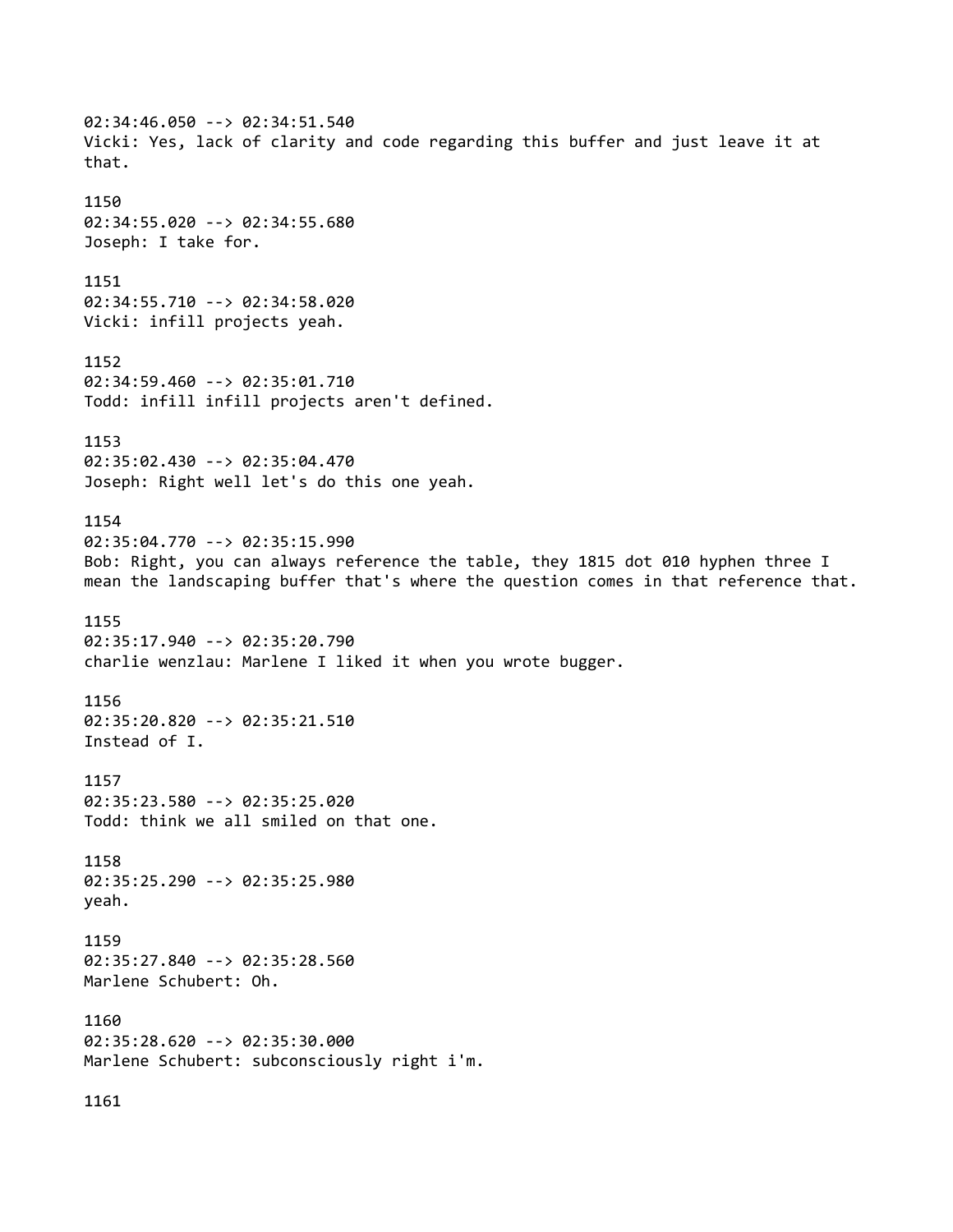02:35:30.240 --> 02:35:33.510 Marlene Schubert: Thinking for ya so consciously love it. 1162 02:35:34.980 --> 02:35:37.740 Todd: So, if we look at our s one through six. 1163 02:35:38.490 --> 02:35:39.030 Todd: Do we. 1164 02:35:39.930 --> 02:35:45.600 Todd: You know our own individual reviews agree that it meets those are there some, we need to talk about. 1165 02:35:47.880 --> 02:35:49.140 Todd: I like for good work. 1166 02:35:50.160 --> 02:35:51.960 Joseph: They meet all of them actually. 1167 02:35:53.010 --> 02:35:53.970 Joseph: Given what's happened. 1168 02:35:58.260 --> 02:36:11.550 Bob: I guess, I just have one one question earlier is that so that the storm drainage, and all that taken care of I don't know those underground tanks or that they've dumped into the storm sewer is that all. 1169 02:36:13.200 --> 02:36:22.110 charlie wenzlau: So we were working this careful balancing act to not get over 10,000 square feet of previous. 1170 02:36:23.340 --> 02:36:30.180 charlie wenzlau: If we are not able to keep under 10,000 then we'll have to do, new underground. 1171 02:36:31.380 --> 02:36:32.400 charlie wenzlau: storage tanks. 1172 02:36:34.560 --> 02:36:52.980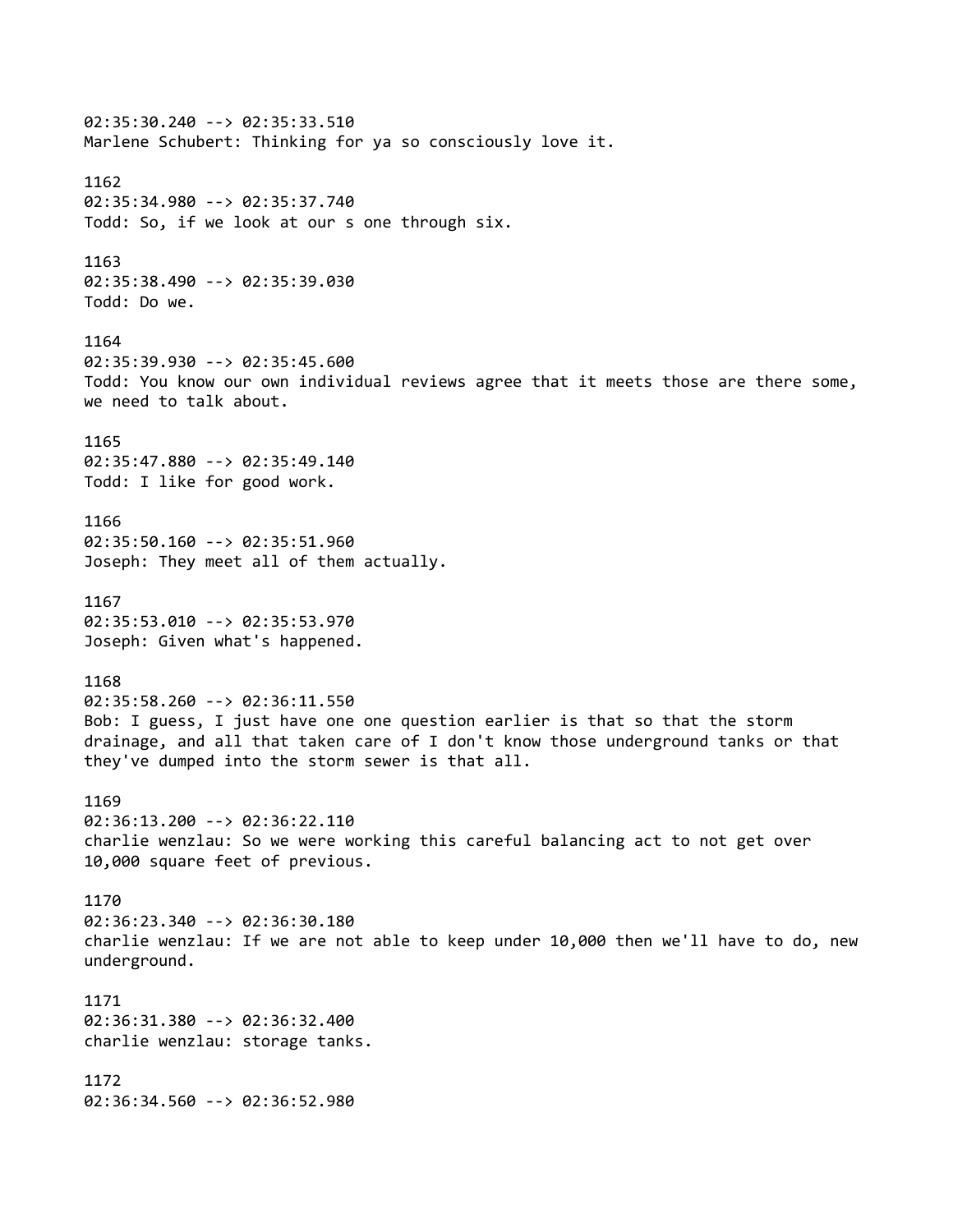charlie wenzlau: Water quality and the the rate of discharge, will you know all be be controlled, to the drainage system that does charges directly to eagle harbor along erickson avenue infrastructure. 1173 02:36:53.700 --> 02:37:01.380 Bob: was worse case with the with the underground holding tank speaker needs a parking lot or yeah yeah okay. 1174 02:37:05.520 --> 02:37:15.330 Todd: awesome, I guess, while we're still on this one I just think that this project does a lot of positive for this site, you know existing it's just kind of. 1175 02:37:16.710 --> 02:37:17.760 Todd: Blank plaques of. 1176 02:37:18.870 --> 02:37:35.220 Todd: Of lawn but the way you program the site with different uses the permeability at different levels, and I think just the activation is very appropriate, and I think it will be grow to be an asset for for Ericsson so good job there. 1177 02:37:38.520 --> 02:37:41.670 Todd: And our public and that kind of goes into our public realm. 1178 02:37:44.130 --> 02:37:47.670 Todd: Are there any concerns on P one through P six. 1179 02:37:49.260 --> 02:38:01.230 Todd: I think again they're doing you're doing a really great job on a lot of these especially responding to the public, comments and reversing the order and allowing all that stack internal to the site. 1180 02:38:02.760 --> 02:38:05.670 Todd: That combined with, as you said, the. 1181 02:38:07.440 --> 02:38:13.320 Todd: The hands on approach that the school takes these issues, I think, are are really great developments. 1182 02:38:14.910 --> 02:38:23.970 Joseph: The only question, I would have I do with all of that except people to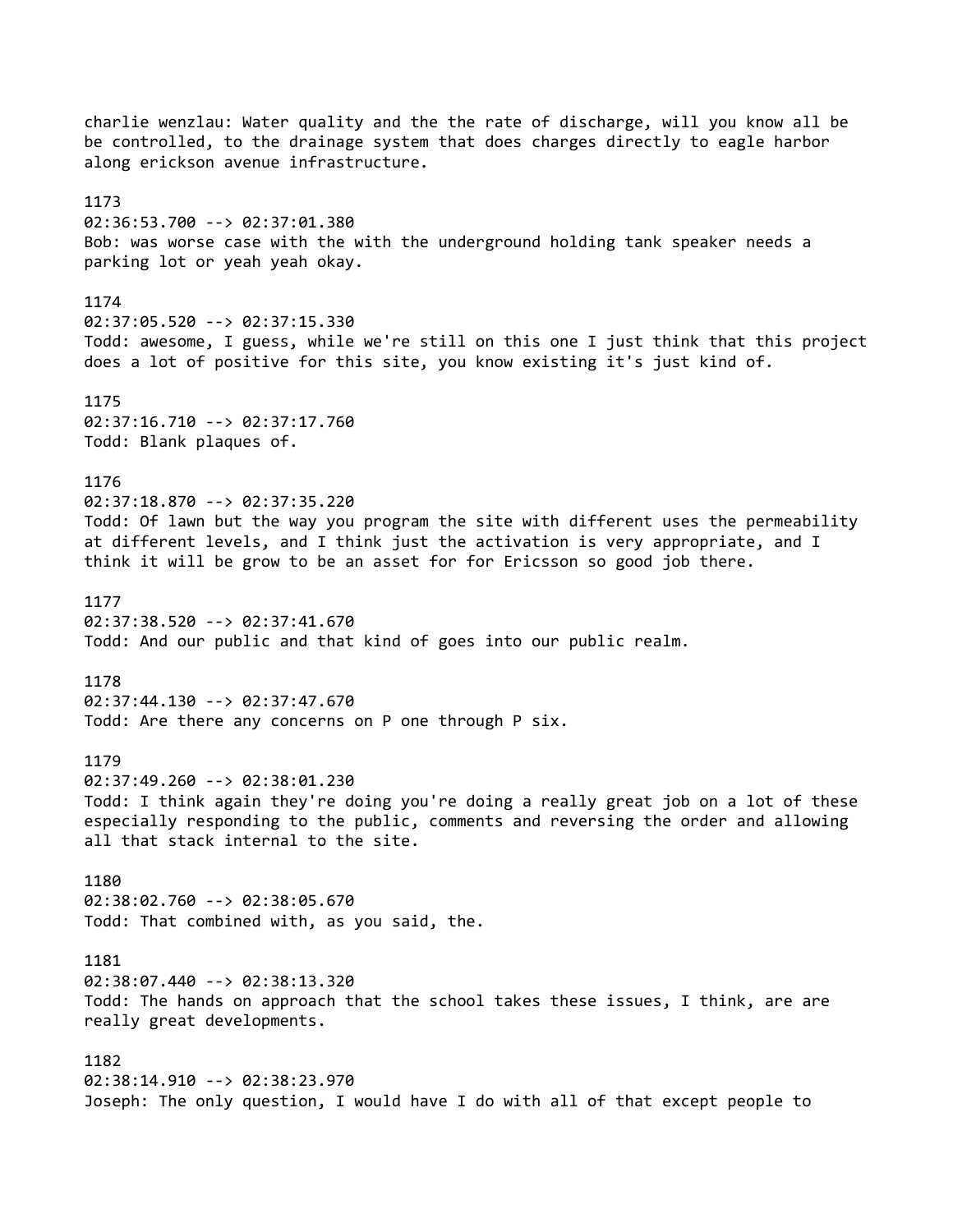vehicles on the public realm and just remembered lying on Charlie to. 1183 02:38:24.930 --> 02:38:33.960 Joseph: his client is an active, you know manager of the parking and i'm sure that's true, but I just that's the only one that. 1184 02:38:34.560 --> 02:38:49.260 Joseph: gives me a little bit of heartburn somehow I like the walking and cycling part of it he's done that really well Harkin public spaces, I think works really well he's put some spaces in that he didn't the project didn't have before I think those are great. 1185 02:38:50.850 --> 02:38:53.040 Joseph: And the connections to the neighborhood maybe thing. 1186 02:38:55.230 --> 02:39:00.870 Joseph: But I just don't know what to say about the vehicles in the public realm just not 100% convinced, but. 1187 02:39:00.900 --> 02:39:04.830 Todd: That the the three the three streets spots. 1188 02:39:06.210 --> 02:39:18.150 Joseph: yeah yeah i'm just i'm just wondering how it's actually going to behaviorally how it's actually going to work That was all I just have a little reservation, but if everybody else agrees that needs met these, I have no problem with that. 1189 02:39:24.300 --> 02:39:25.650 Todd: Okay vicki. 1190 02:39:28.830 --> 02:39:36.420 Vicki: I think it's a little disingenuous on the part of high school to think they can feed 160 kids at town and country or other places along winslow way. 1191 02:39:37.710 --> 02:39:40.590 Vicki: Not having a cafeteria of any kind and. 1192 02:39:41.970 --> 02:39:47.940 Vicki: Will that common area be big enough Charlie to accommodate you know, a sack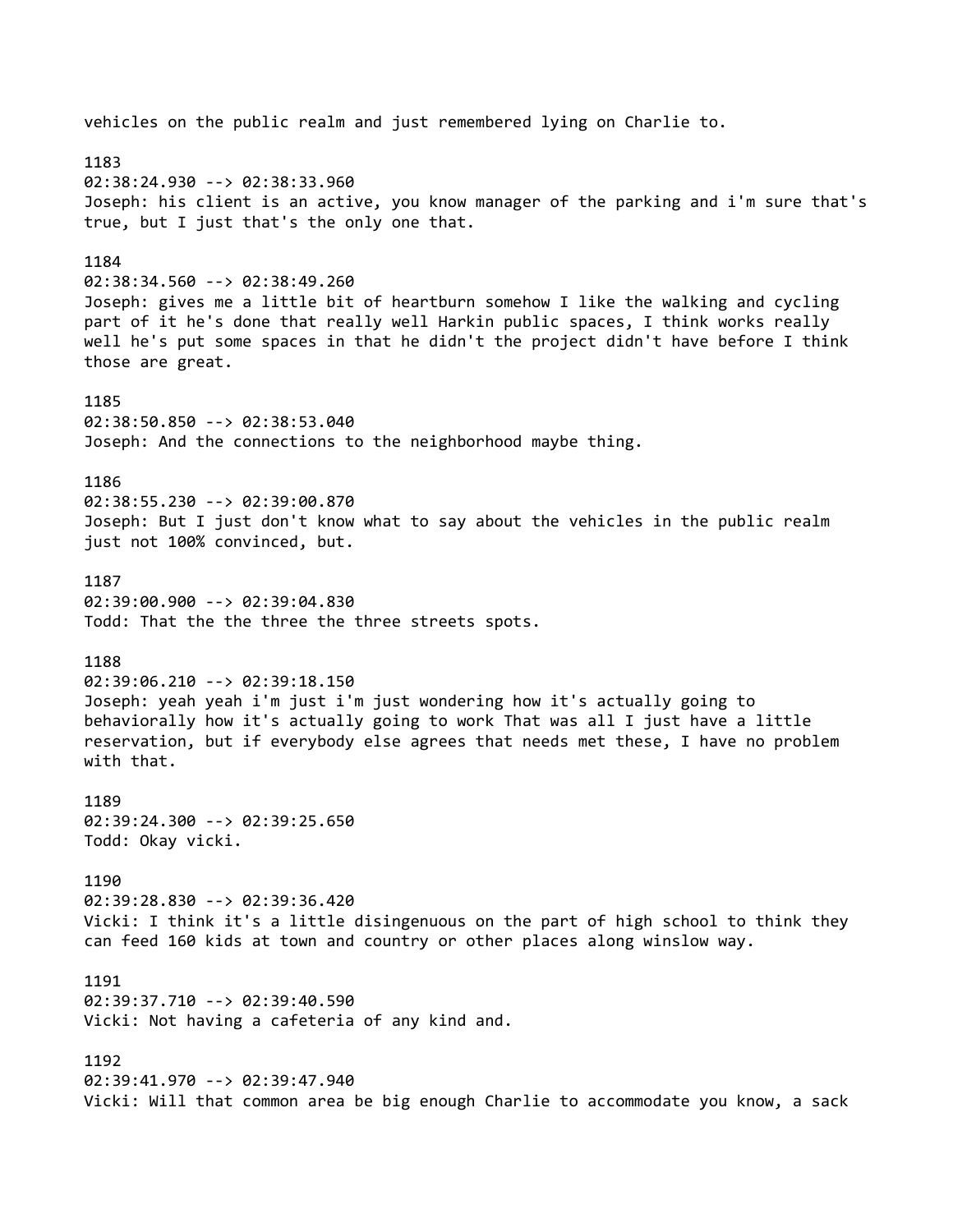lunch program and stuff like that. 1193 02:39:50.580 --> 02:40:04.440 charlie wenzlau: yeah the kids I mean all the kids will stay on campus and lunchtime there's going to be we're trying to create within the site plan as many areas for kids to sit outside informally and eat. 1194 02:40:05.370 --> 02:40:22.020 charlie wenzlau: There will also be inside all of the buildings sitting areas for the students, so I think there's going to be a lot of small little pocket gathering spaces it isn't going to be like a traditional school where there is a big cafeteria. 1195 02:40:23.760 --> 02:40:24.090 Okay. 1196 02:40:26.970 --> 02:40:30.990 Todd: I can also go up to safeway and all the food options up that way to kind of right in the middle of that. 1197 02:40:31.890 --> 02:40:32.250 Right. 1198 02:40:34.770 --> 02:40:46.650 Bob: Well, is that something that we could put in there, as far as file having to manage that somehow to keep the is from overwhelming you know dnc and the other your users that not. 1199 02:40:47.880 --> 02:40:49.380 Todd: know I think that's beyond our. 1200 02:40:49.950 --> 02:40:51.120 Todd: realm of influence. 1201 02:40:52.350 --> 02:40:52.950 Joseph: That yeah. 1202 02:40:56.850 --> 02:41:02.010 Todd: P one P six Michael, what do you think, and I can see the year I can see the wheels grinding.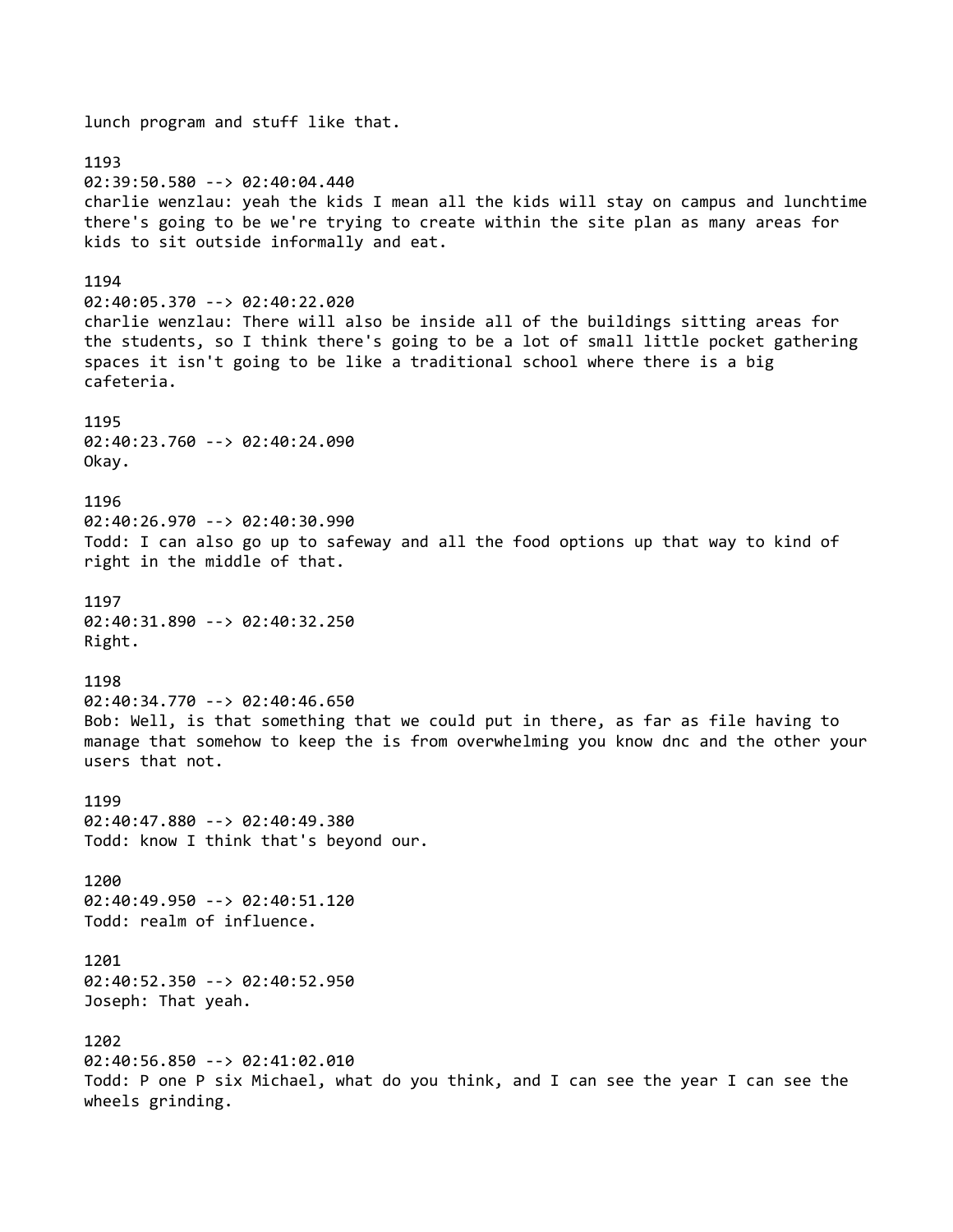1203 02:41:05.580 --> 02:41:05.880 Todd: I must. 1204 02:41:06.300 --> 02:41:06.960 Todd: kill me now. 1205 02:41:07.020 --> 02:41:07.500 Michael: Now it all. 1206 02:41:08.160 --> 02:41:08.610 Michael: To me. 1207 02:41:09.390 --> 02:41:10.560 Michael: I agree, while they unmute. 1208 02:41:13.290 --> 02:41:13.650 Todd: All right. 1209 02:41:13.950 --> 02:41:15.360 Joseph: let's approve all of them. 1210 02:41:17.730 --> 02:41:19.620 Todd: done very well. 1211 02:41:23.520 --> 02:41:26.340 Todd: And I think building design standards, I think that's our next meeting. 1212 02:41:27.960 --> 02:41:28.200 Todd: But. 1213 02:41:29.160 --> 02:41:30.240 Todd: As a preview it looks. 1214 02:41:30.240 --> 02:41:30.600 Vicki: Like it's. 1215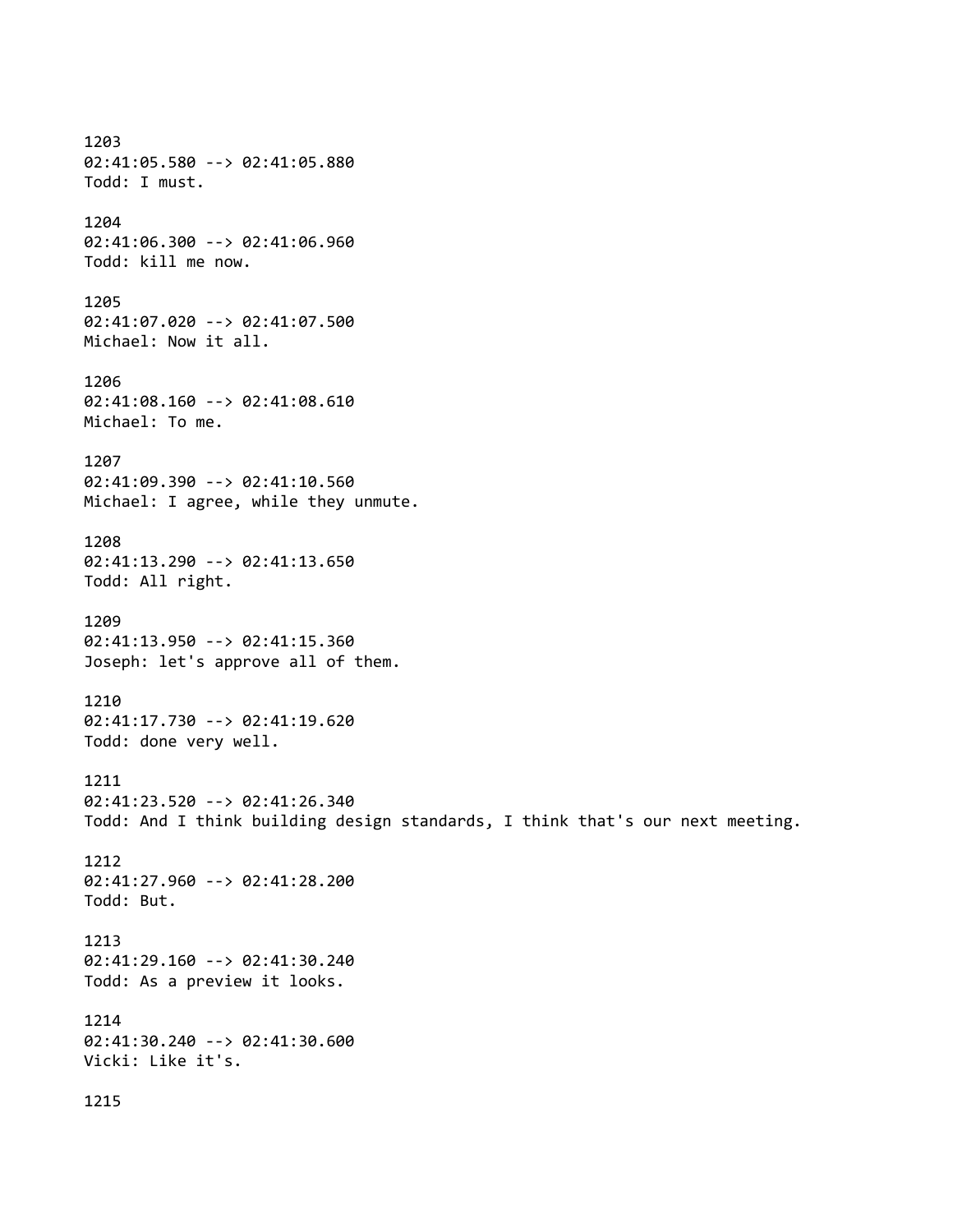02:41:30.630 --> 02:41:38.430 Todd: Going it's going well in that direction, we have seen some of that with your material pallets dealing with scale well. 1216 02:41:40.020 --> 02:41:45.750 Todd: very clear organization, both internally to the buildings and how that plays to the exterior space. 1217 02:41:48.780 --> 02:41:49.320 Todd: Is that. 1218 02:41:51.000 --> 02:41:58.890 Todd: To the Board is that our opinion that this is part of the next review, or is there any any advice or guidance to give. 1219 02:42:00.420 --> 02:42:01.350 Todd: As part of this. 1220 02:42:08.670 --> 02:42:09.630 Kelly Tayara: there's nothing. 1221 02:42:11.490 --> 02:42:17.640 Kelly Tayara: that this would be part of the next review the next review is final review and recommendation. 1222 02:42:19.740 --> 02:42:20.370 Kelly Tayara: So. 1223 02:42:21.540 --> 02:42:24.930 Kelly Tayara: This this design worksheet isn't piecemeal. 1224 02:42:30.180 --> 02:42:39.720 Joseph: it's kind of an unusual project because there's not a lot of exterior architectural design going on, you know I mean it's you know existing buildings and things. 1225 02:42:42.000 --> 02:42:44.940 Joseph: I feel like he's met all these categories.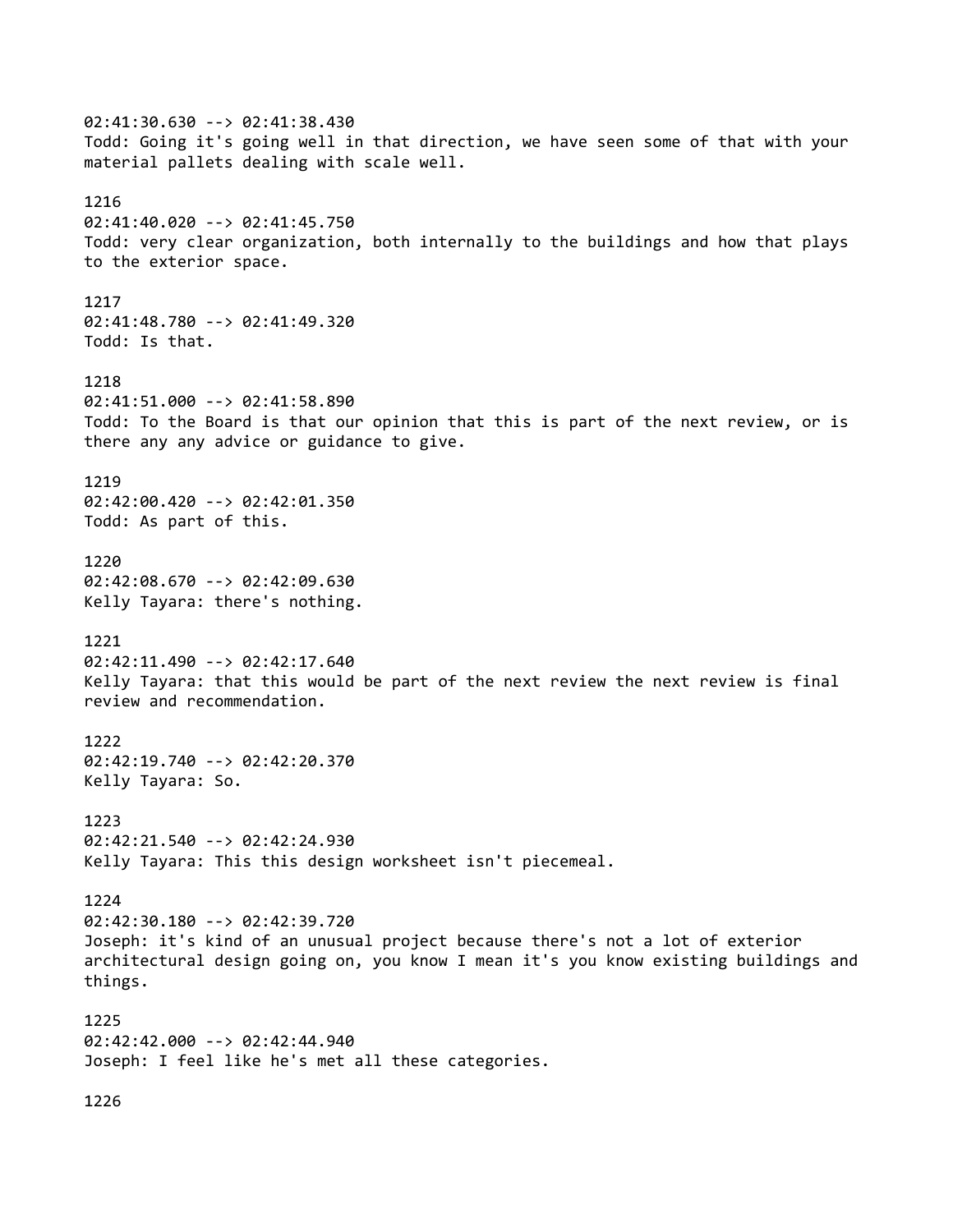02:42:46.320 --> 02:42:53.460 Joseph: I think the composition scale, even with the dormers of them, those are Those are fine clothes fit. 1227 02:42:55.080 --> 02:43:04.680 Joseph: Sustainable design I don't know we can say about that, on the materials and detailing I personally actually like the colors he was showing the Charlie showed in the. 1228 02:43:06.270 --> 02:43:11.010 Joseph: Maybe we can talk about that more the next time we speak, but you're going to refine those a little bit Charlie. 1229 02:43:12.960 --> 02:43:14.370 Joseph: You think they might change. 1230 02:43:14.820 --> 02:43:26.430 charlie wenzlau: No, I don't think so Joe I think again if if we had a better shot and I will, at the next meeting will have a much better photo of the existing building that essentially is. 1231 02:43:27.150 --> 02:43:40.710 charlie wenzlau: Setting the palette for the other three and that we can show you and as an actually finished project what those colors will look like so i'll add those photos for the next meeting. 1232 02:43:42.540 --> 02:43:50.820 Joseph: So I would recommend that that we we give them some feedback for happening, but that we just hold off until our next meeting to. 1233 02:43:51.870 --> 02:43:56.100 Joseph: approve those be want to be five just because you level more. 1234 02:43:56.670 --> 02:43:57.900 Joseph: yeah yeah. 1235 02:43:58.140 --> 02:44:02.430 Todd: Well, even even with what i've seen I think you're well on the way to achieving all of these.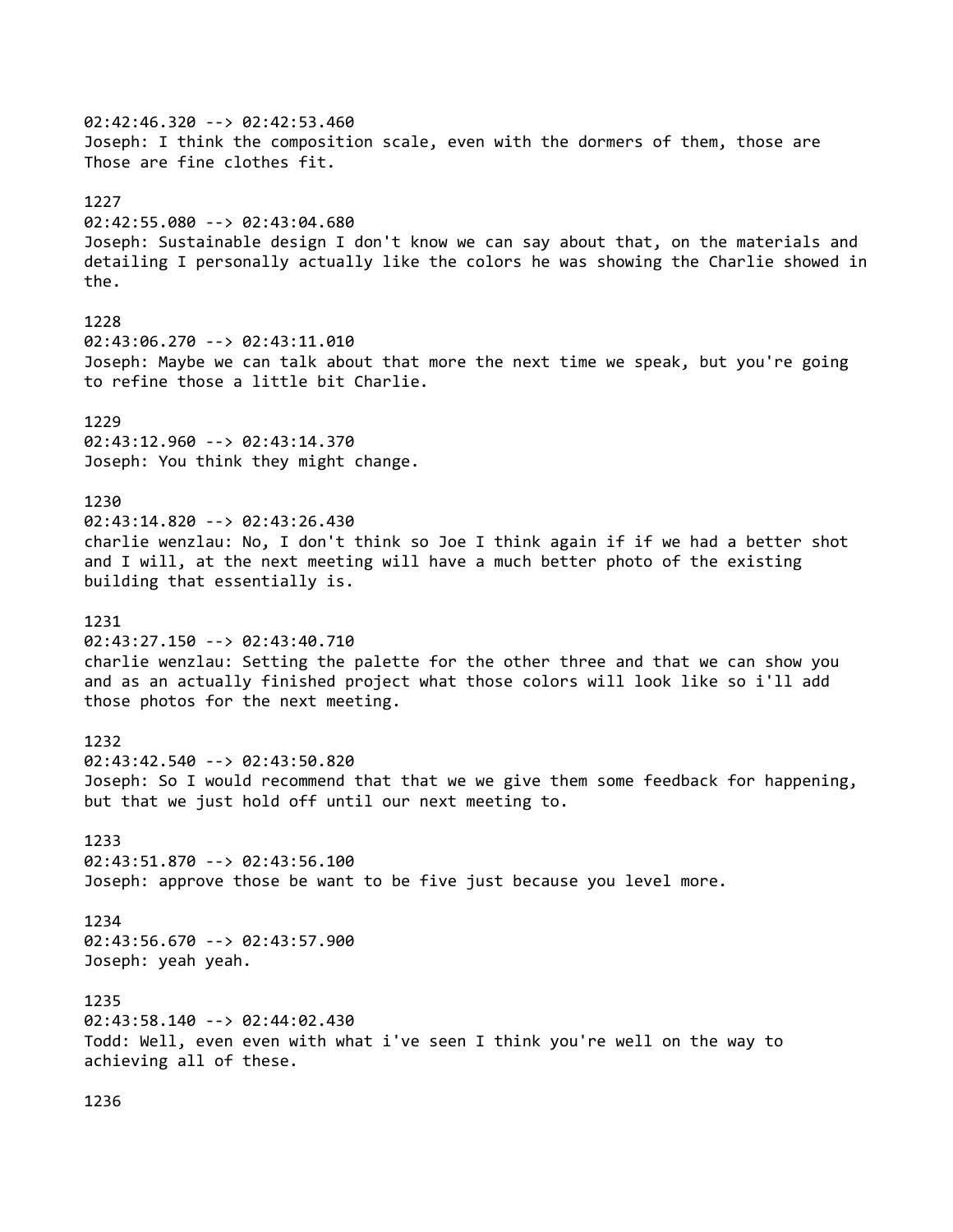02:44:03.420 --> 02:44:07.410 Todd: Great but I don't see any concern if anyone has any concern. 1237 02:44:08.820 --> 02:44:12.810 Todd: Please bring it up so that Charlie has some time to respond to those. 1238 02:44:15.420 --> 02:44:18.630 Michael: I think the only thing would just be seeing a little bit more about. 1239 02:44:20.040 --> 02:44:25.920 Michael: looks like there's the covered spaces and that trellis it's the cedar exposed feeder structure.  $1240$ 02:44:27.960 --> 02:44:33.300 Michael: it's a little bit more about what you're thinking for those because those are really like the new structures. 1241 02:44:35.280 --> 02:44:45.120 Michael: And that and I couldn't tell them like multi use area I could play area are also covered with something or not, but if they are, and maybe just some concept, or what that is. 1242 02:44:45.780 --> 02:44:48.870 charlie wenzlau: yeah and what will be nice and Jeff is. 1243 02:44:48.900 --> 02:44:50.730 charlie wenzlau: Working on this right now is. 1244 02:44:50.880 --> 02:44:57.330 charlie wenzlau: Michael will have all of this fully does you know schematically designed in our revenue model. 1245 02:44:58.110 --> 02:45:14.430 charlie wenzlau: And will have this structure that's in the left hand side of the view show and we'll have these canopies understood and the purpose of the canopies is to help get you building to building covered without you know, in a fairly minimal way that that's the goal. 1246 02:45:15.870 --> 02:45:23.700 Joseph: So this may be off to something along those same lines what's the Multi use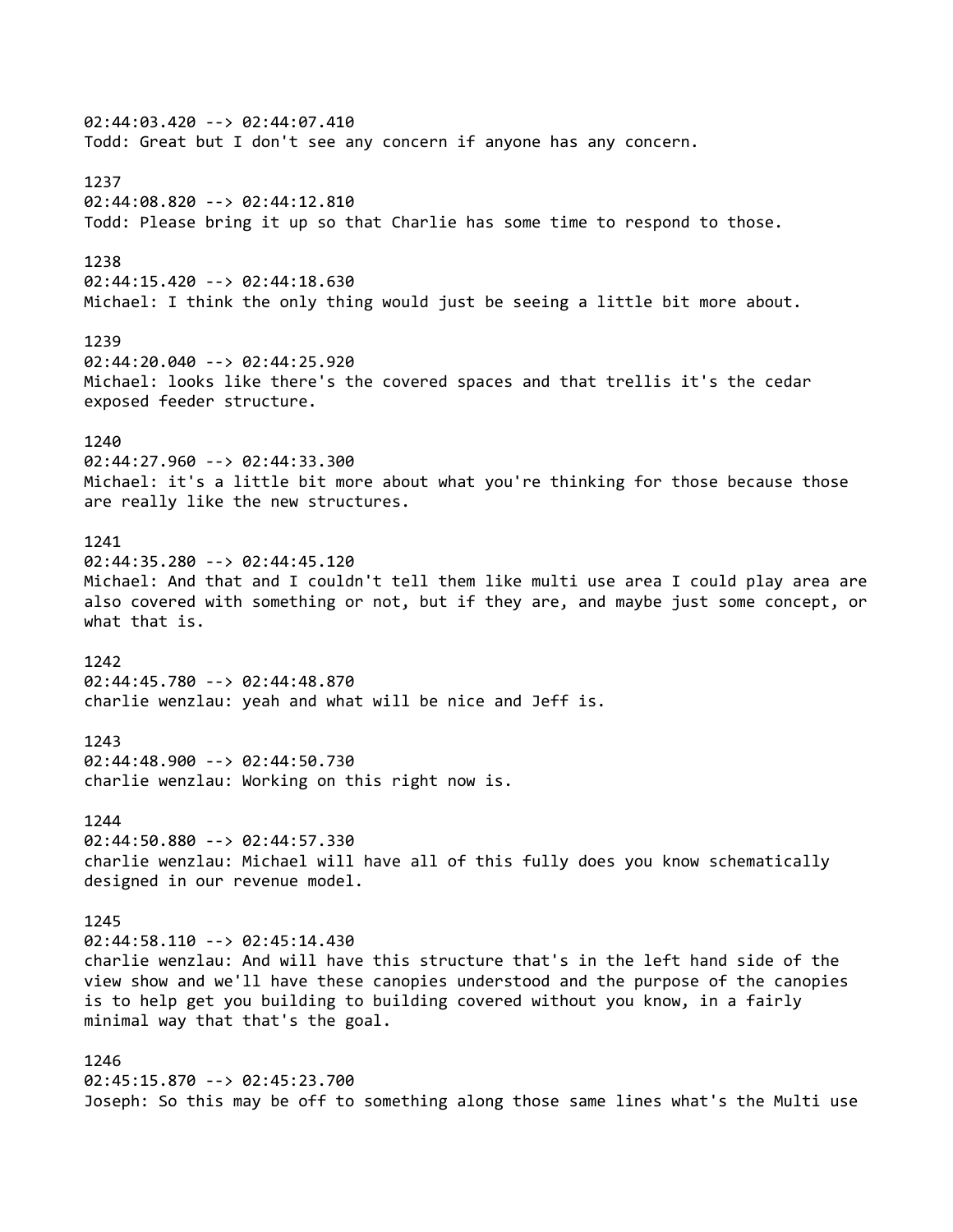area about program was. 1247 02:45:24.960 --> 02:45:25.770 charlie wenzlau: The big lawn. 1248 02:45:26.310 --> 02:45:29.010 Joseph: Now the little area to the side, I think it was you. 1249 02:45:30.090 --> 02:45:33.810 charlie wenzlau: If Joe if they wanted to have like a. 1250 02:45:33.870 --> 02:45:38.970 charlie wenzlau: multipurpose picnic or Barbecue or I mean. 1251 02:45:39.780 --> 02:45:45.990 charlie wenzlau: Okay, just a covered outdoor area could just simply be for picnicking to be out of the rain. 1252 02:45:46.590 --> 02:45:47.010 Joseph: Okay. 1253 02:45:47.400 --> 02:45:49.680 charlie wenzlau: So it's just kind of a multi use shelter. 1254 02:45:51.660 --> 02:45:52.350 Todd: I think it's. 1255 02:45:52.410 --> 02:46:00.840 Todd: it's not not to give Charlie ideas i'm sure he does, but that's a great support space for the Green, you know something that opens going on in the green. 1256 02:46:01.200 --> 02:46:07.230 Todd: There you know it's a good good relationship between how covered and open space to work together. 1257 02:46:10.050 --> 02:46:15.420 Bob: To really just out of curiosity, will the area of rain hold 160 students.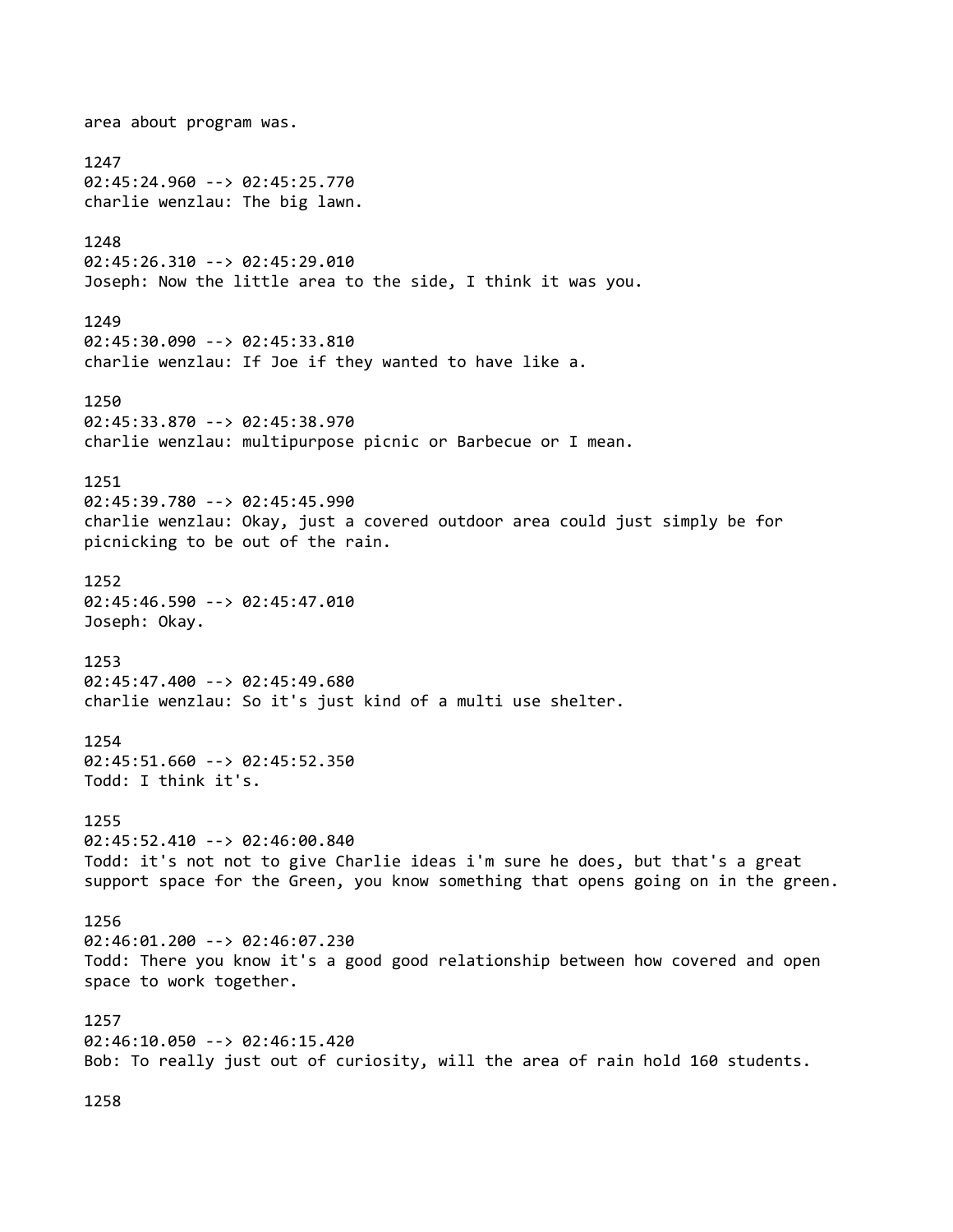02:46:17.010 --> 02:46:18.570 Bob: If you don't find. 1259 02:46:19.260 --> 02:46:35.820 charlie wenzlau: know and that's that's not the intent that you know if there's activities that involve the whole student population those likely will occur at hylas middle school campus where they have their big auditorium and all the large play fields, and you know, etc. 1260 02:46:36.180 --> 02:46:37.500 Bob: Okay, all right, thank you. 1261 02:46:49.620 --> 02:46:50.100 Todd: excellent one. 1262 02:46:53.520 --> 02:46:54.690 Todd: and move on to landscape. 1263 02:46:57.510 --> 02:46:59.040 Joseph: i'm i'm assuming that. 1264 02:47:00.150 --> 02:47:05.850 Joseph: The next meeting, you would have Axial landscape plans the plans cold out and things currently Is that correct. 1265 02:47:06.420 --> 02:47:07.320 charlie wenzlau: So we. 1266 02:47:07.770 --> 02:47:09.360 charlie wenzlau: We do have. 1267 02:47:11.370 --> 02:47:15.960 charlie wenzlau: A landscape plan Joe and it does have the plant palette identified. 1268 02:47:17.850 --> 02:47:27.000 charlie wenzlau: And again, this is another one of those well we won't get into level of detail, but when we come in for the next. 1269 02:47:28.020 --> 02:47:37.770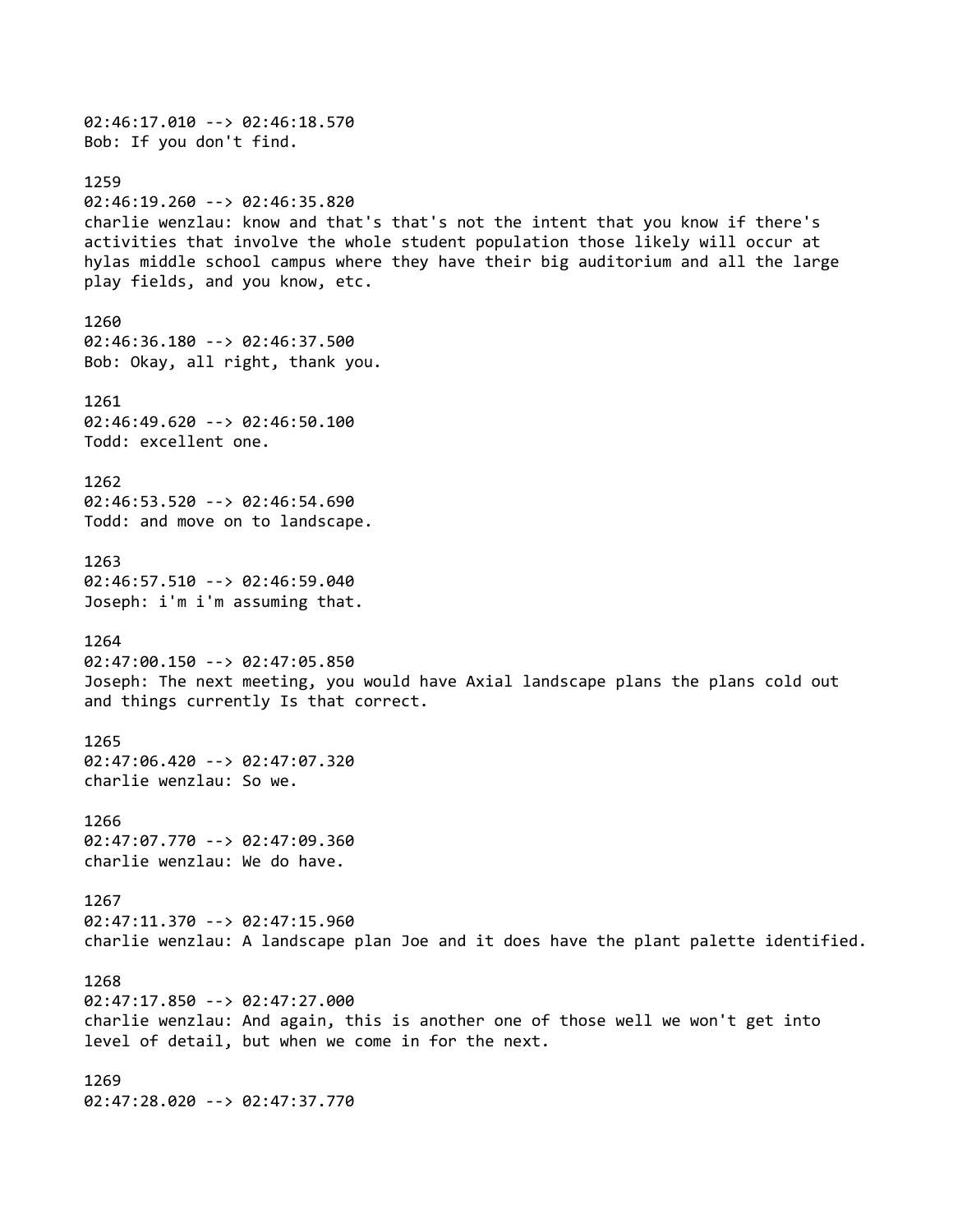charlie wenzlau: presentation, the level of detail may go up but we've certainly given you the plant palette now for your comments. 1270 02:47:37.890 --> 02:47:41.280 charlie wenzlau: and refinement if you have thoughts on it. 1271 02:47:42.600 --> 02:47:45.900 charlie wenzlau: marlena I think it's towards the end of the package actually. 1272 02:47:46.140 --> 02:47:48.570 charlie wenzlau: yeah one more. 1273 02:47:50.070 --> 02:47:53.040 charlie wenzlau: of a few it's right next slide you were just on. 1274 02:47:53.160 --> 02:47:53.910 Marlene Schubert: Oh figures. 1275 02:47:54.960 --> 02:47:57.420 charlie wenzlau: I know right right there yeah. 1276 02:47:57.960 --> 02:47:58.650 Joseph: yeah that one. 1277 02:48:00.540 --> 02:48:01.560 Joseph: yeah right. 1278 02:48:03.090 --> 02:48:17.310 charlie wenzlau: And they've gotten you know Jeff still or landscape architect still has some consideration for where these all will go and how the layout and that's continue with conversations with Highland how they're going to use the outdoor space. 1279 02:48:19.080 --> 02:48:22.080 Joseph: Would that be available next meeting, do you think. 1280 02:48:22.590 --> 02:48:23.970 charlie wenzlau: That we so let's.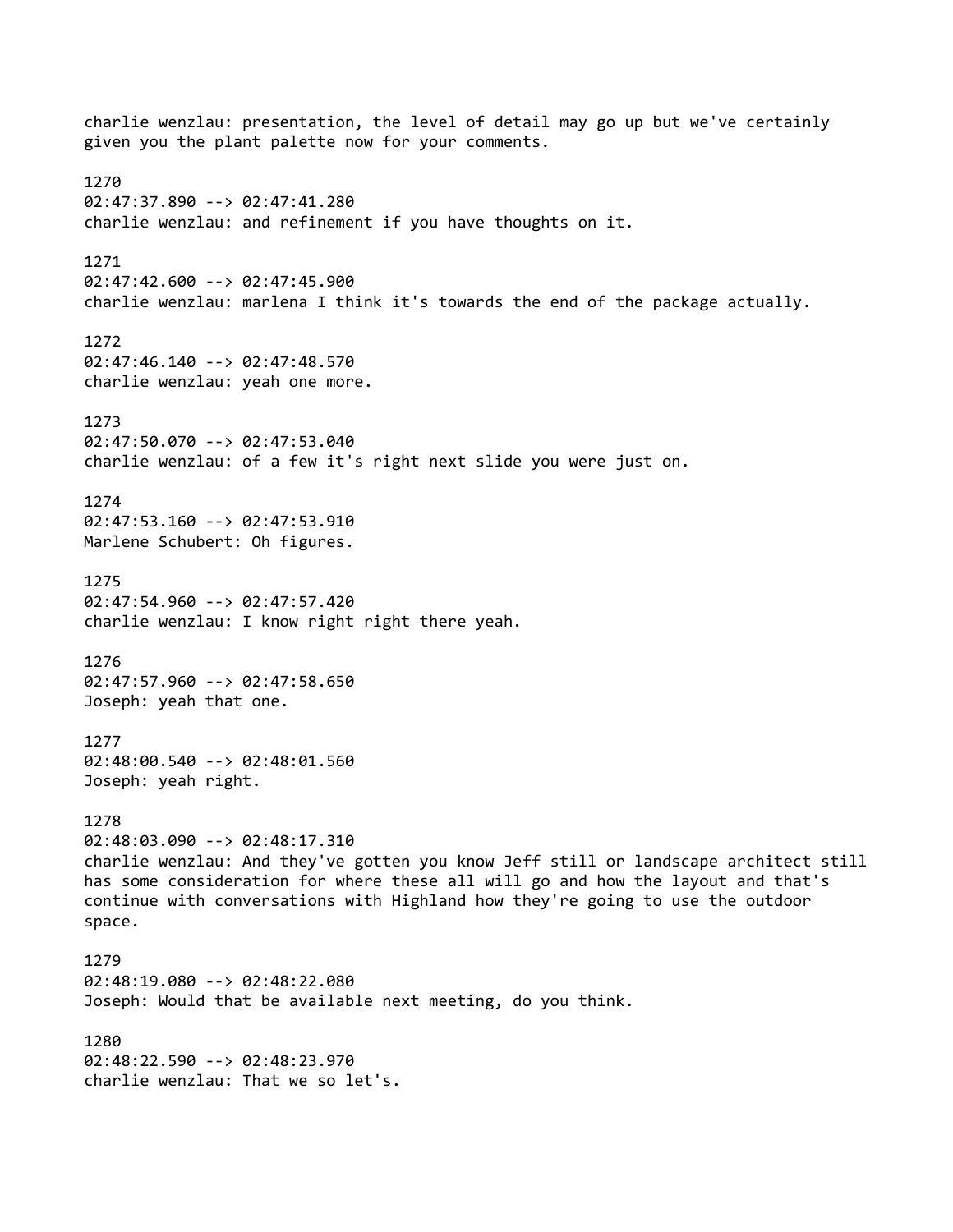1281 02:48:24.030 --> 02:48:28.200 charlie wenzlau: In again I don't have the sub middle requirements in front of us. 1282 02:48:28.200 --> 02:48:28.410 But. 1283 02:48:29.460 --> 02:48:37.230 charlie wenzlau: I think what I find to be very successful graphically is if we identify the different planting zones. 1284 02:48:37.320 --> 02:48:49.320 charlie wenzlau: Where I say there's four zones and then what Jeff bauman has done in the past, is he will have photos of the plants that are reflective of each of those zones, so you can see visually. 1285 02:48:50.310 --> 02:49:05.070 charlie wenzlau: The mix of plant materials, I think, doing a planting plan, one I don't think it's a requirement i'm not clear if it is i'll have to check that if it is will do that, but certainly at this stage we wanted to be more conceptual. 1286 02:49:06.420 --> 02:49:19.380 Joseph: But yeah I think I think the conceptual stage is fine, I think the final one, it seemed to me that say under the shrubs you've got listed, you know I looked at that you have like 10 or 1213 plants there. 1287 02:49:20.040 --> 02:49:25.140 Joseph: you're in the music only five than just list those five do you think there's any refinement like that. 1288 02:49:25.680 --> 02:49:43.410 Joseph: Is all i'm thinking of if you're just getting a sense of what what you're trying to do here with these plants, I have, I think it's a good list of plants, you know so but I think in the final plan B, you know well, we decided actually go with these five of those 12 we hit okay. 1289 02:49:43.860 --> 02:49:44.550 Joseph: or whatever we'll. 1290 02:49:44.820 --> 02:49:45.630 charlie wenzlau: we'll do that.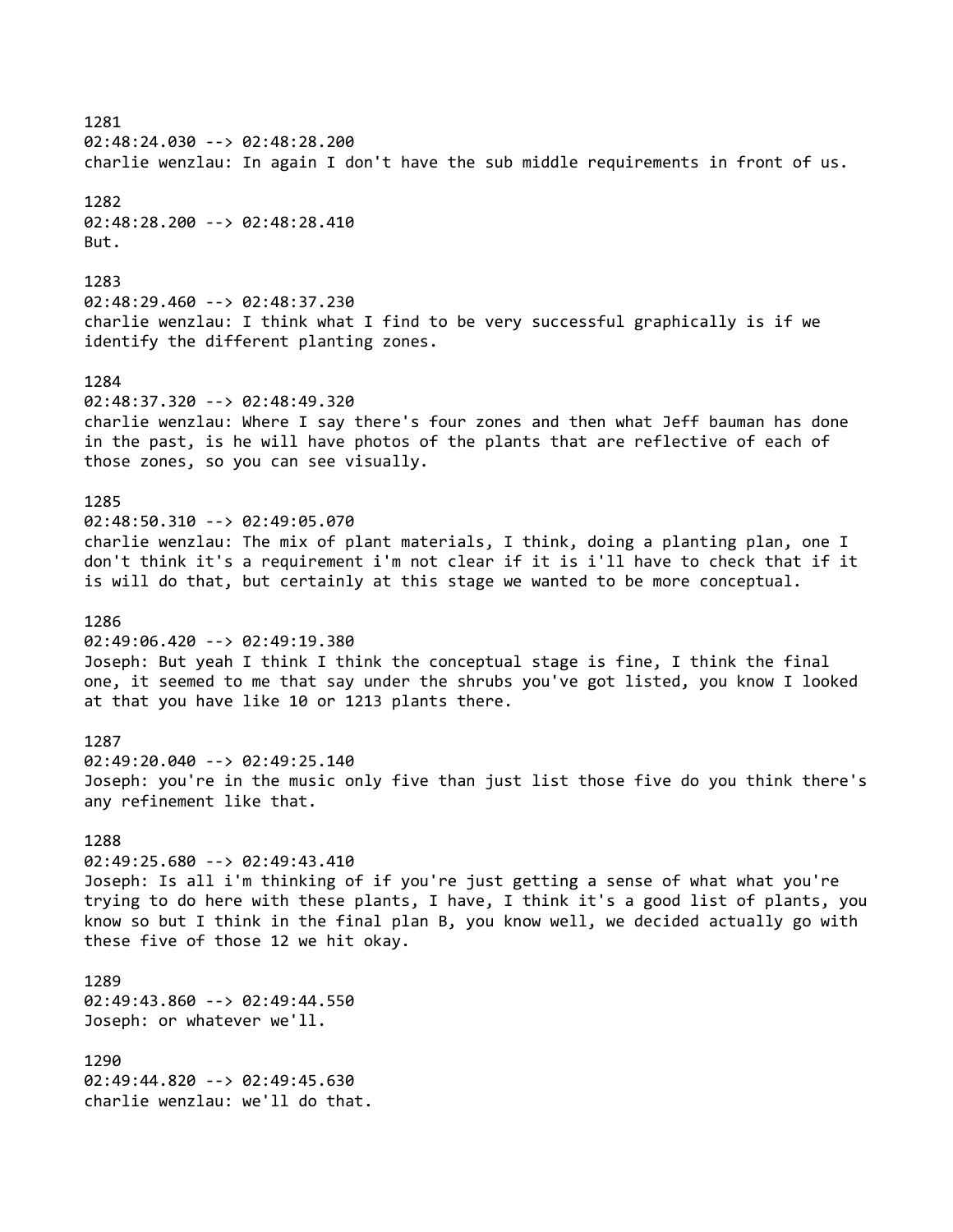1291 02:49:47.190 --> 02:49:48.630 Kelly Tayara: Just to be clear. 1292 02:49:50.400 --> 02:50:02.280 Kelly Tayara: All that requires is that they identify the plan, not that they have a final landscape plan per se, they need to identify the plants are going to use in the divine for bainbridge submit or requirements. 1293 02:50:03.600 --> 02:50:05.700 Joseph: For the second meeting yeah right. 1294 02:50:06.540 --> 02:50:09.420 Kelly Tayara: Now that's for final review and recommendation. 1295 02:50:10.650 --> 02:50:14.550 Vicki: But, but I think what Joe is saying is that reef. 1296 02:50:14.790 --> 02:50:19.200 Vicki: Narrowing this list down this looks like me going shopping at valley nursery. 1297 02:50:19.410 --> 02:50:22.770 Vicki: When I really only need five things so. 1298 02:50:24.150 --> 02:50:24.750 Vicki: I mean, these are. 1299 02:50:26.100 --> 02:50:33.780 Vicki: It would be it's really sad when we see a wonderful list like this and then the project actually only picked one plant from each section. 1300 02:50:33.990 --> 02:50:36.240 Vicki: that's what that's what we would like to avoid. 1301 02:50:36.810 --> 02:50:39.330 Kelly Tayara: right there one just I just want to clarify that. 1302 02:50:39.570 --> 02:50:40.110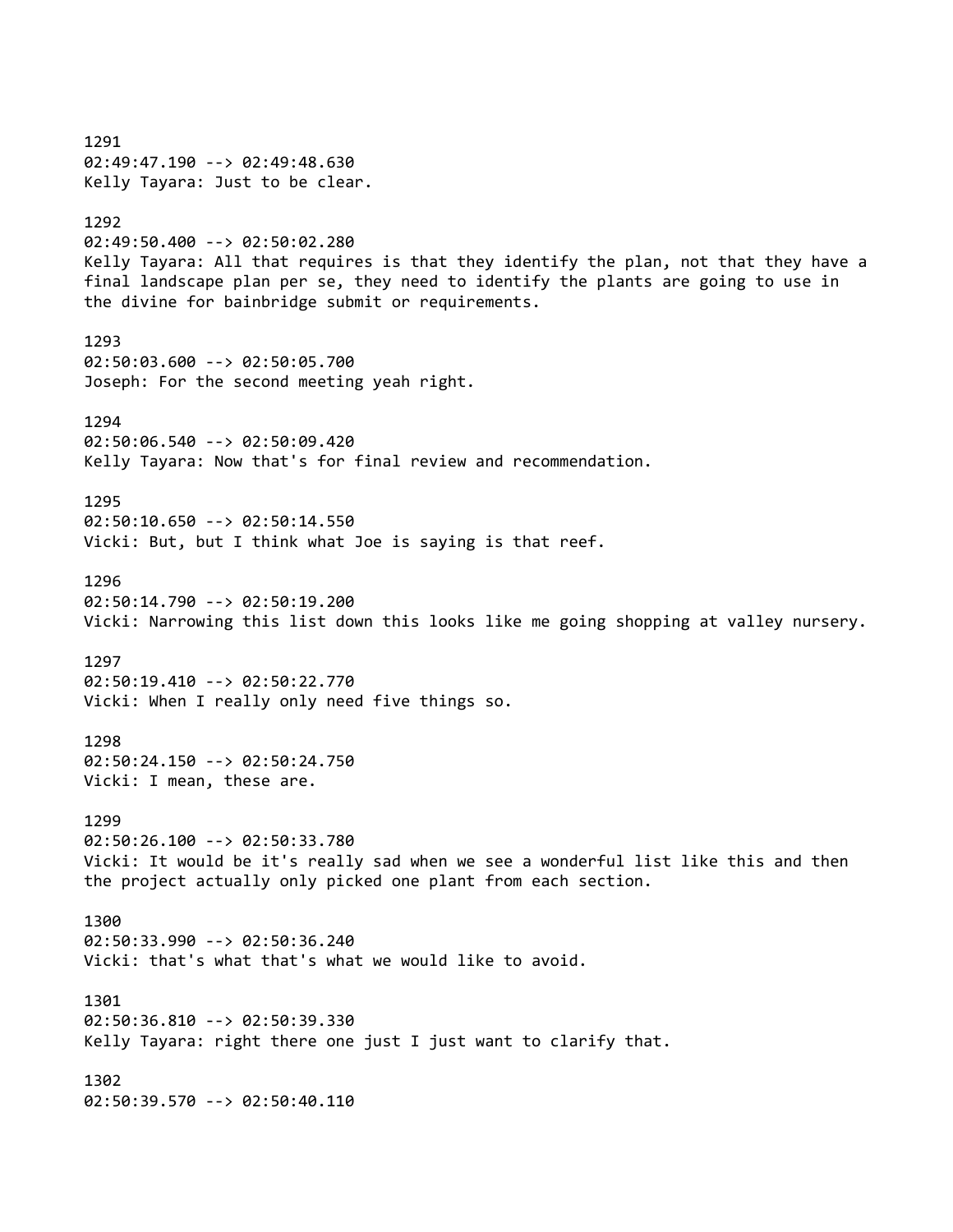Vicki: All right. 1303 02:50:40.140 --> 02:50:42.150 Kelly Tayara: All that's required for the final. 1304 02:50:43.290 --> 02:50:50.280 Kelly Tayara: review and recommendation is the final selection of existing trees and plants incorporated into the landscape design. 1305 02:50:50.820 --> 02:50:52.320 Vicki: write that down. 1306 02:50:55.530 --> 02:51:03.870 Joseph: It i've got it right here in the book under the number for final review final landscapes and planting plants that's what it says. 1307 02:51:05.940 --> 02:51:08.070 Kelly Tayara: i'm i'm looking right at. 1308 02:51:08.340 --> 02:51:11.400 Joseph: Okay i'm looking at i'm looking at the book some jelly so. 1309 02:51:12.510 --> 02:51:13.470 Joseph: I don't know what to say. 1310 02:51:14.820 --> 02:51:24.030 Joseph: I think it should be a final landscape plan at the end that shows where the planets are in the two we've always required that and we've never changed that so. 1311 02:51:25.920 --> 02:51:30.180 Kelly Tayara: I am really great i'm sorry, Mr Dunstan i'm reading. 1312 02:51:30.270 --> 02:51:30.600 Okay. 1313 02:51:32.910 --> 02:51:33.990 Todd: Kelly, but does it have. 1314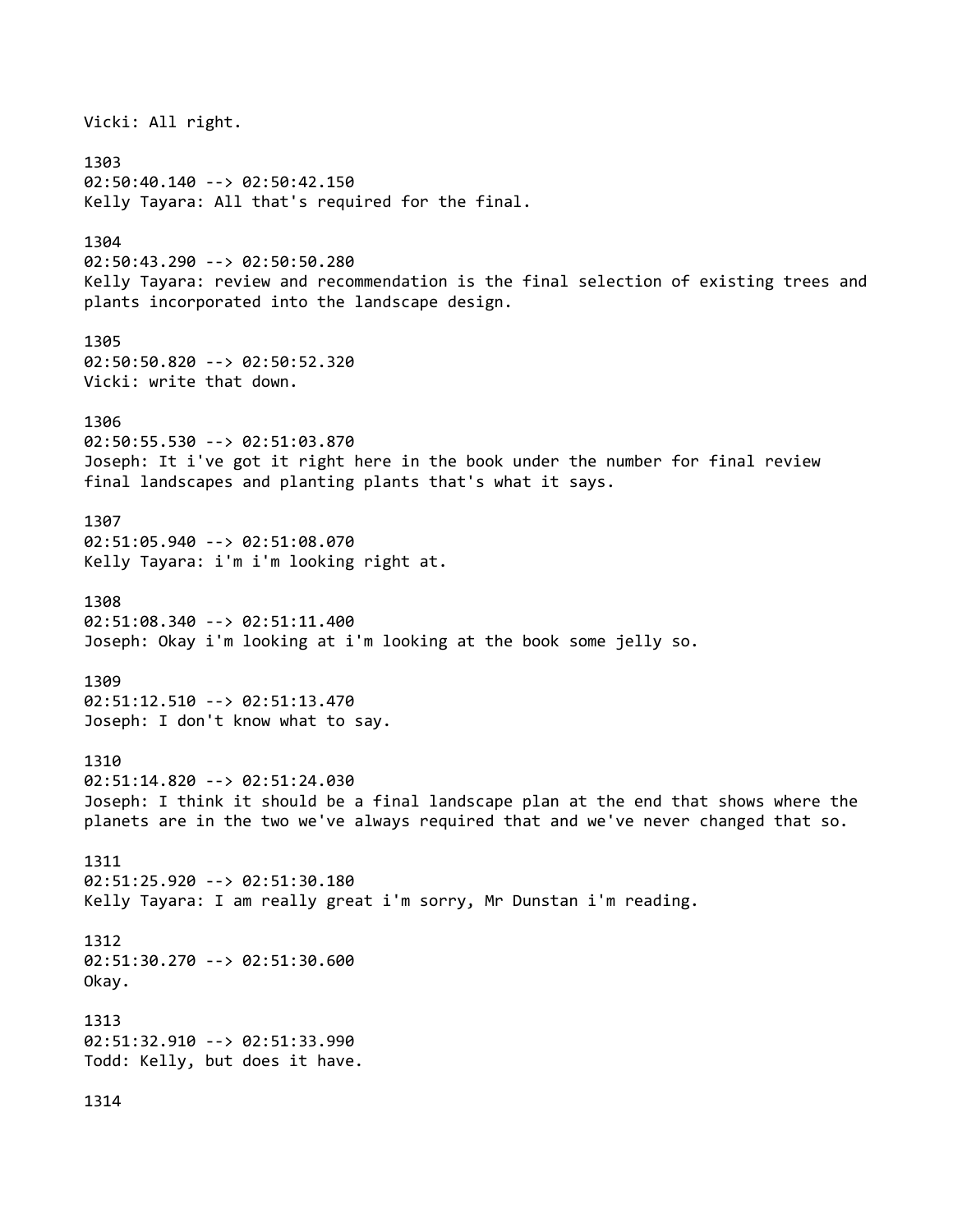02:51:34.560 --> 02:51:36.330 Todd: Together, is it a different. 1315 02:51:37.980 --> 02:51:38.850 Todd: Different version. 1316 02:51:38.940 --> 02:51:43.050 Joseph: Oh well, you don't have the same book, because you don't have the same book, no. 1317 02:51:43.950 --> 02:51:47.070 Todd: Well, I well, I think we just have to settle down a little bit and. 1318 02:51:48.180 --> 02:51:50.280 Todd: That everyone's looking at the same book. 1319 02:51:52.890 --> 02:52:04.560 Kelly Tayara: You know I feel like to put it bluntly Dave great them was really, really, really busy and tried his best, but he didn't get everything done and we have what we have. 1320 02:52:05.700 --> 02:52:29.550 Kelly Tayara: So I I all my role is is to try my best with identifying for the applicant clearly what's required, and if the design review board is asking for something in excess of risk what's required I just feel like it's my responsibility to to point that out, you can do it all you want, but. 1321 02:52:30.990 --> 02:52:32.910 Kelly Tayara: It may end up you know. 1322 02:52:34.200 --> 02:52:35.970 Kelly Tayara: and not a good place for anybody. 1323 02:52:36.210 --> 02:52:36.960 it's not a good. 1324 02:52:38.190 --> 02:52:42.840 Vicki: Reading from the appendix of a Panda sees i'm for. 1325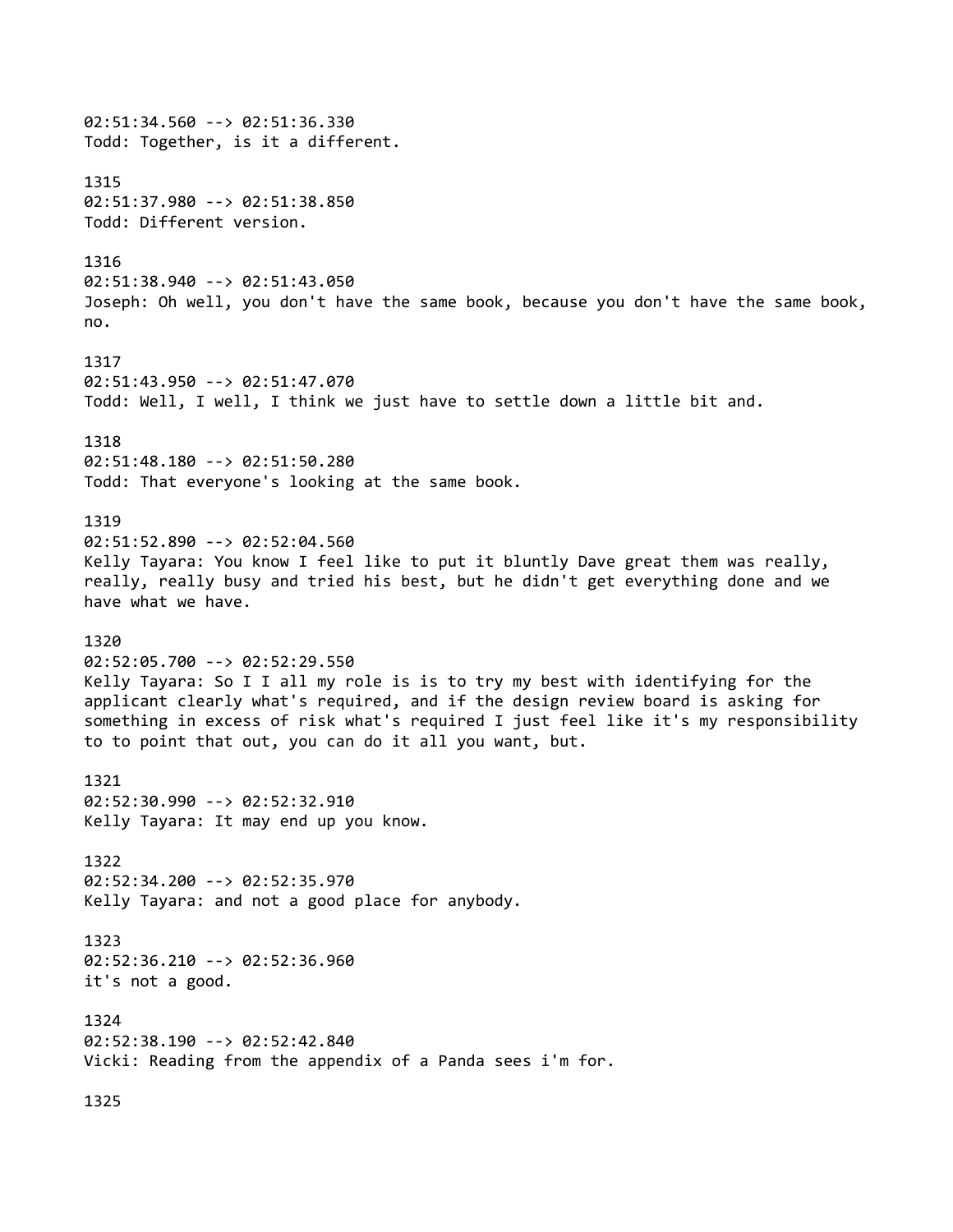02:52:44.070 --> 02:52:57.030 Vicki: For meeting number three design review and recommendation under landscape plan that says final selection of existing trees and plants incorporated into the landscape design, so the only thing Joe is asking for is that. 1326 02:52:57.690 --> 02:52:57.990 Vicki: You know. 1327 02:52:58.020 --> 02:52:59.940 Joseph: That unless one of the shows that. 1328 02:53:00.480 --> 02:53:00.720 But. 1329 02:53:02.070 --> 02:53:06.210 Kelly Tayara: But it says existing it's not new, you don't ask. 1330 02:53:06.330 --> 02:53:11.550 Kelly Tayara: don't you don't ask anywhere, for what new plan what plants are you going to plant all you ask for. 1331 02:53:15.000 --> 02:53:16.380 Marlene Schubert: Being so you. 1332 02:53:17.040 --> 02:53:19.620 Todd: Know go quiet please. 1333 02:53:21.240 --> 02:53:22.230 Todd: That is. 1334 02:53:23.520 --> 02:53:26.040 Todd: That is something that probably does need to be but. 1335 02:53:27.210 --> 02:53:31.020 Todd: If you're making a selection you can't select something that's already there. 1336 02:53:32.280 --> 02:53:32.790 Todd: So.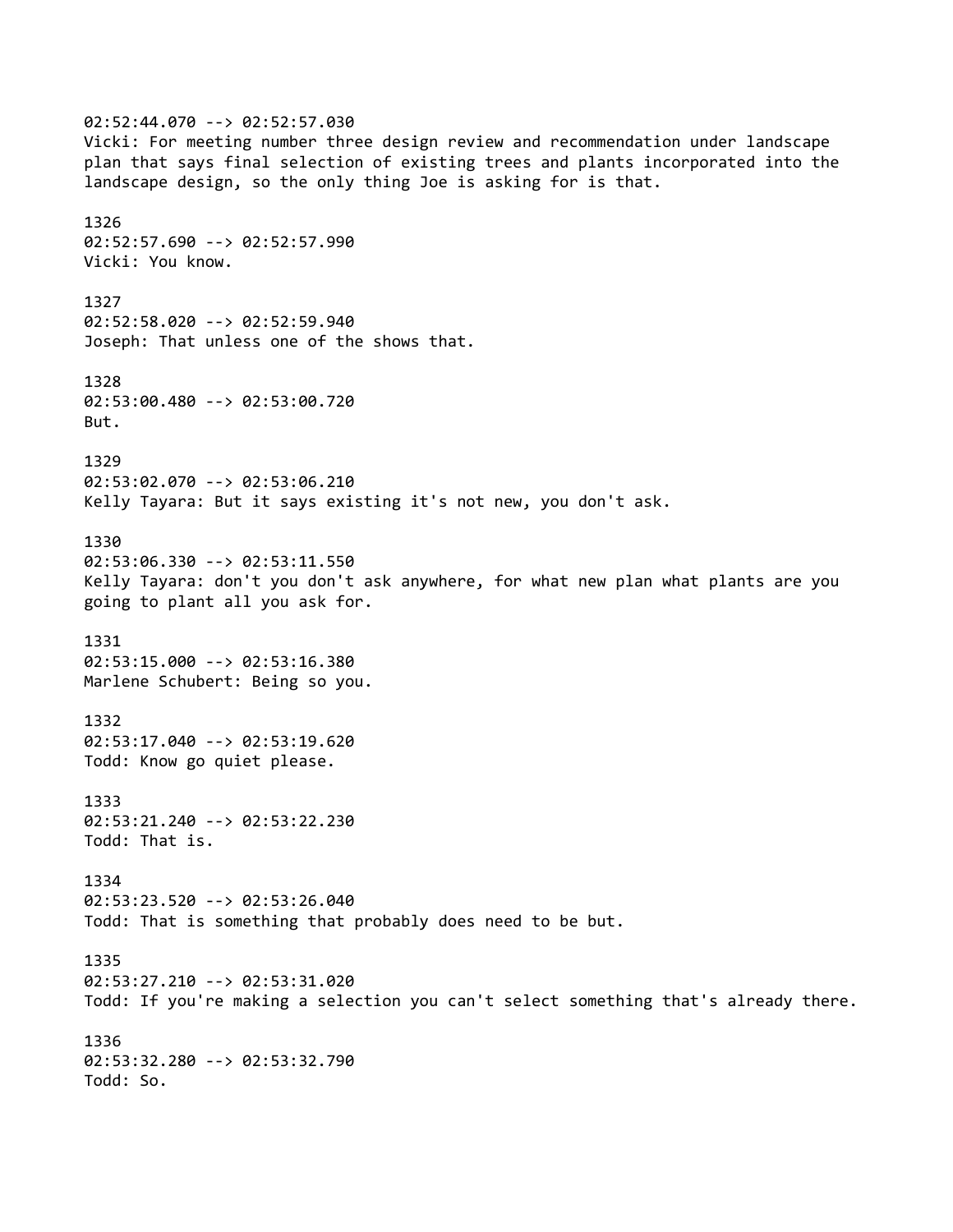1337 02:53:34.140 --> 02:53:43.680 Todd: The finals It stands to reason that the plant planting plan is needed for what is what is to go forward. 1338 02:53:43.800 --> 02:53:50.700 Kelly Tayara: Right, I just want to be careful with how extensive of a plan you're asking for, so if it comes to. 1339 02:53:51.060 --> 02:54:01.770 Kelly Tayara: Once they apply they change this plant or they change that plan you know, and then the dmv says well that wasn't what they showed us before they applied, you know. 1340 02:54:03.600 --> 02:54:04.050 Joseph: Okay. 1341 02:54:05.580 --> 02:54:10.710 Joseph: Kelly required to landscape plans for five years, yes. 1342 02:54:10.830 --> 02:54:11.640 Kelly Tayara: I know, yes. 1343 02:54:11.970 --> 02:54:13.560 Joseph: And we have not gone back. 1344 02:54:14.070 --> 02:54:15.000 Joseph: With Joe. 1345 02:54:15.060 --> 02:54:26.070 Todd: Joe, the only way that a designer will present their final suggest final selections for plants is a planting plan. 1346 02:54:26.640 --> 02:54:27.450 Joseph: Right right. 1347 02:54:27.480 --> 02:54:28.650 Todd: there's no other alternative. 1348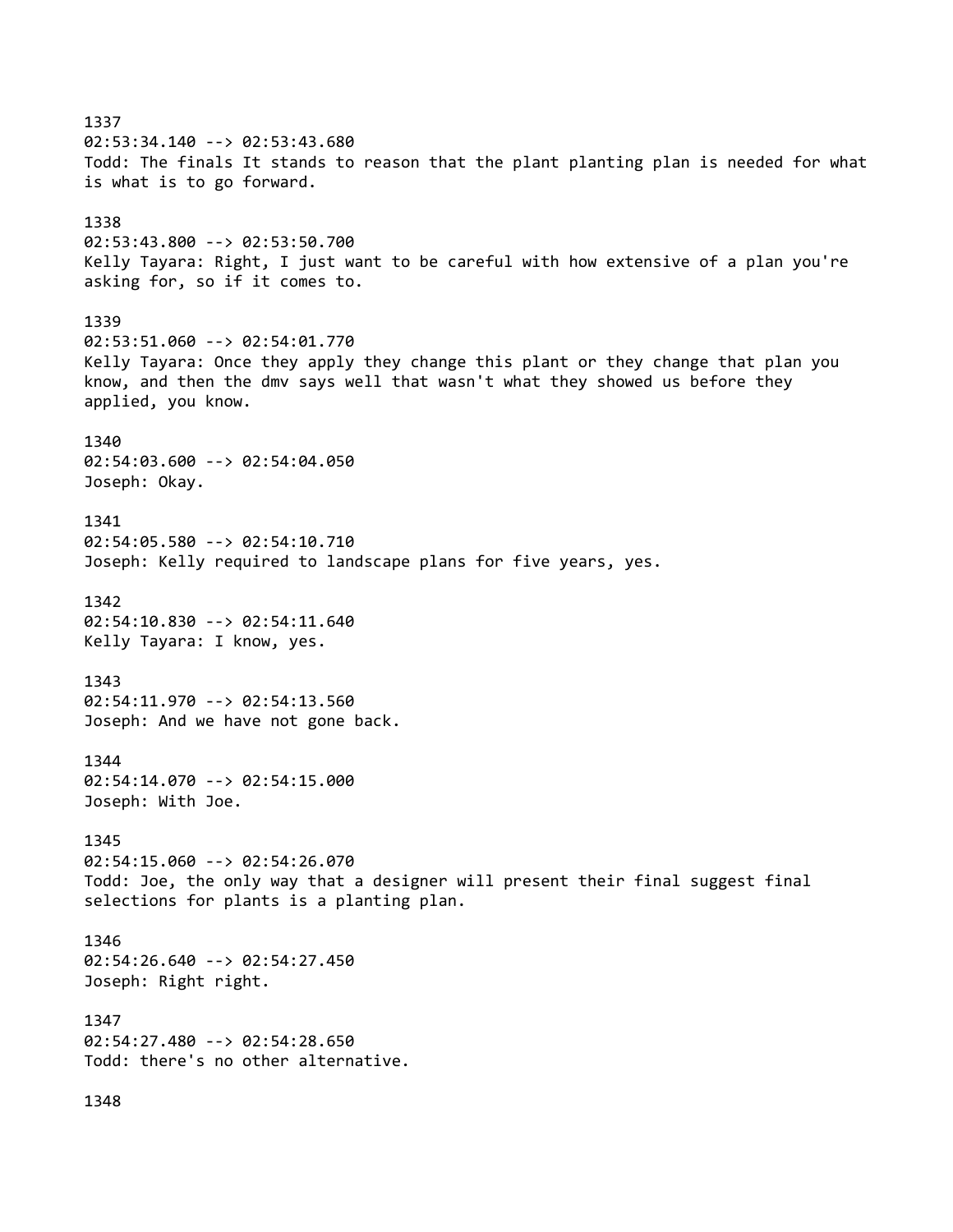02:54:28.890 --> 02:54:30.600 Joseph: Right till he doesn't understand that. 1349 02:54:30.600 --> 02:54:35.970 Todd: though that is what that is what is requested in that statement. 1350 02:54:38.640 --> 02:54:52.620 Todd: Existing is weird why that word existing is there, but what's the final selection I don't I don't think there's that we're not asked in and asked me for a planting plan we're not asking for anything more than what stated here. 1351 02:54:53.100 --> 02:54:56.070 Kelly Tayara: A planting plan is different than a landscape plan. 1352 02:54:57.750 --> 02:55:00.690 Joseph: Going please, please. 1353 02:55:01.410 --> 02:55:04.470 Kelly Tayara: That is, you know I wish you had Dave but you don't have Dave. 1354 02:55:04.530 --> 02:55:11.610 Kelly Tayara: We have no manager, we have an animal director we're doing the best we can, and I don't appreciate being talked to. 1355 02:55:12.750 --> 02:55:18.540 Joseph: appreciate you trying to distinguish between a landscape plan on the planting through kind of the same thing. 1356 02:55:20.070 --> 02:55:22.680 Joseph: I don't see the different i'd like to move on. 1357 02:55:26.790 --> 02:55:46.350 Vicki: So Todd we're going to come back at our next meeting, to have a little bit more information on the on the coverings that the entries or the trellis is or whatever they are and for sure to run down the landscape section, then we should be good to go. 1358 02:55:47.730 --> 02:56:00.570 Vicki: Is that was a tip if that's the last section, these are the last two sections biennale right oh right do you now because we don't have to do anything regarding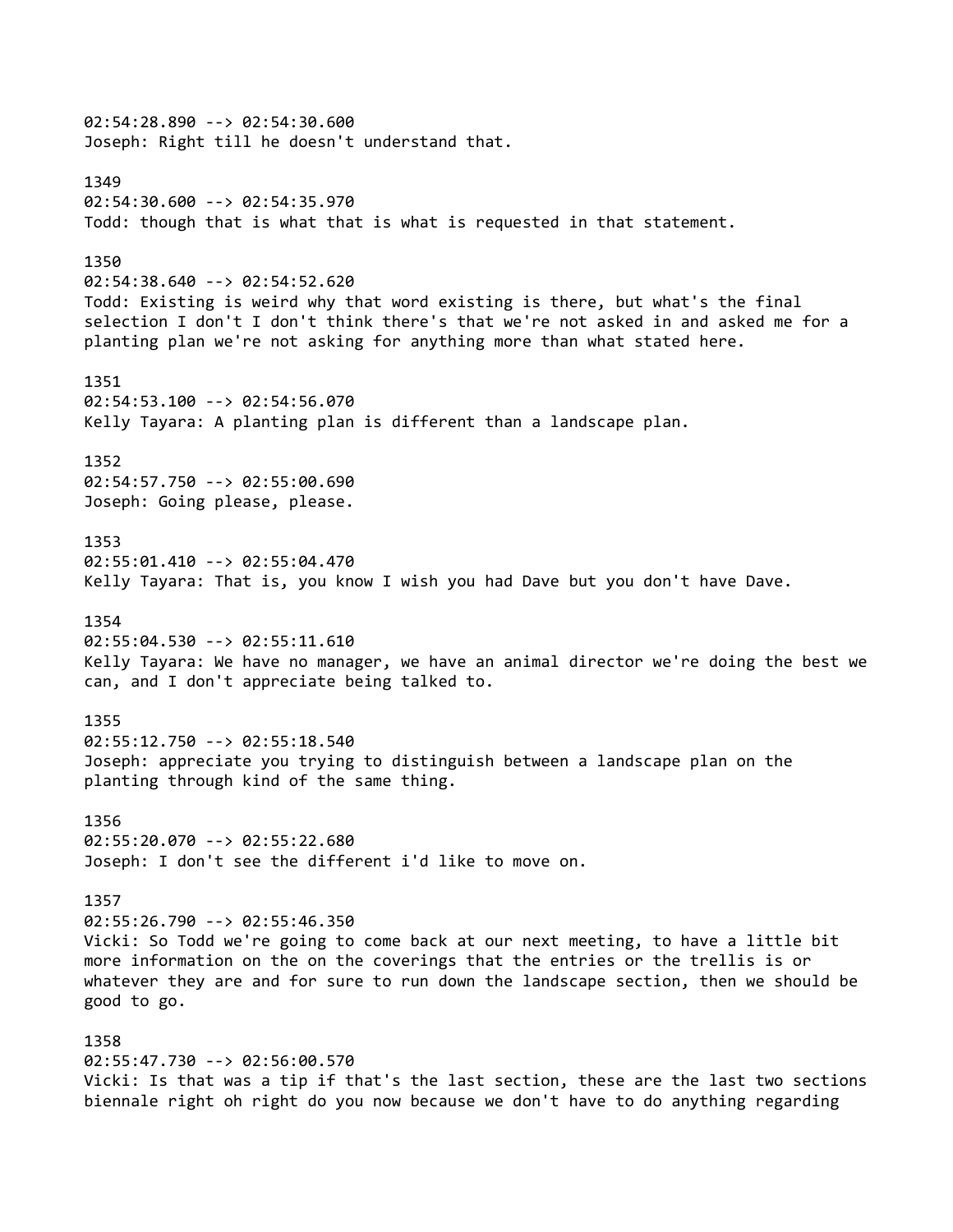the street that those categories don't apply. 1359 02:56:03.870 --> 02:56:04.650 Vicki: or do they. 1360 02:56:05.250 --> 02:56:06.990 Marlene Schubert: Well there's comments I don't know if. 1361 02:56:06.990 --> 02:56:08.220 Vicki: there's comments right. 1362 02:56:11.520 --> 02:56:13.710 Vicki: So we should review those two for sure. 1363 02:56:14.850 --> 02:56:15.870 charlie wenzlau: yeah and and. 1364 02:56:15.930 --> 02:56:34.380 charlie wenzlau: Not not to beat a dead horse Joe but we we will update and refine the landscape plan and will fine tune our plantings, so I think will will bring in a good package to help help let you all know what we're planning to do it'll certainly be much more detailed and you saw it today. 1365 02:56:44.940 --> 02:56:48.120 Marlene Schubert: So we feel uncomfortable marketing these as matt for landscape. 1366 02:56:50.430 --> 02:56:53.250 Vicki: Where are we going to do that, the next time what's our preference. 1367 02:56:54.180 --> 02:56:54.960 Marlene Schubert: Well, I oh. 1368 02:56:55.470 --> 02:56:56.880 Vicki: I just thought that this meeting was. 1369 02:56:56.910 --> 02:57:02.220 Marlene Schubert: For us to go through all of this and market accordingly, but maybe I don't understand.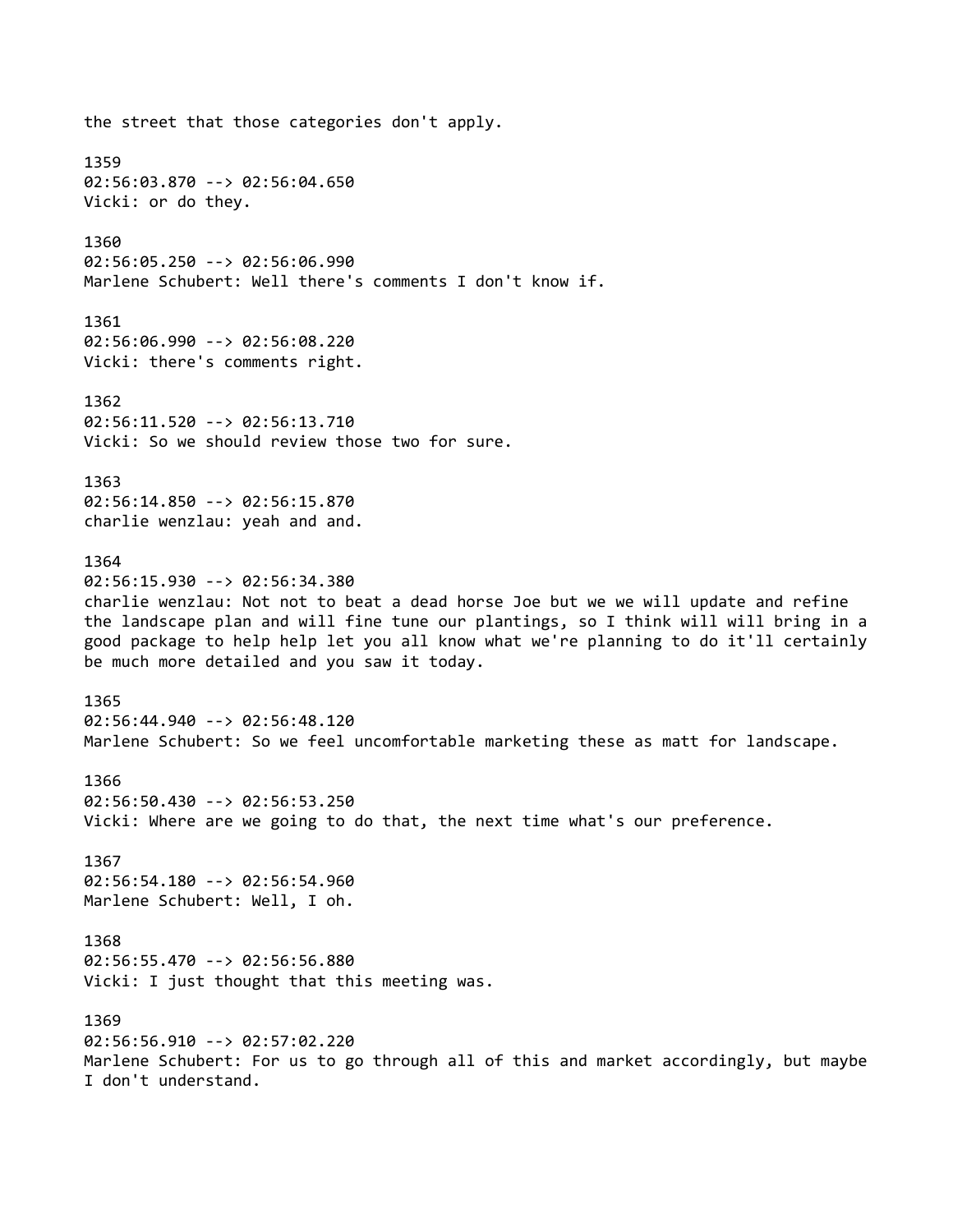1370 02:57:03.840 --> 02:57:15.690 charlie wenzlau: that's my understanding, we we feel like every one of these should be addressed as either met or not met because we're going to be then putting a lot more time into finalize things based on these findings. 1371 02:57:17.310 --> 02:57:24.540 Todd: yeah and I don't see any any areas of concern any other board members have anything they would like Charlie and his team to focus on. 1372 02:57:27.090 --> 02:57:29.220 Todd: So we could check matt and. 1373 02:57:30.480 --> 02:57:37.350 Todd: With the note, I think we want to add a note that would like more detail on the exterior cedar structures. 1374 02:57:41.880 --> 02:57:42.960 Todd: and keep the. 1375 02:57:44.580 --> 02:57:52.020 Todd: You know we'll we'll have we'll have a complete understanding of the landscape planting plans and and an approach. 1376 02:58:12.630 --> 02:58:13.770 Marlene Schubert: i'm sorry I missed what you said. 1377 02:58:19.110 --> 02:58:20.850 Marlene Schubert: minute Todd if you're trying to talk. 1378 02:58:22.410 --> 02:58:34.830 Todd: Sorry, I think there's a great concern that there's a large diversity as presented today and we want to maintain that diversity going forward I don't think there's a risk there, but if we want to. 1379 02:58:35.880 --> 02:58:39.150 Todd: put that in that follow suit, that makes sense. 1380 02:58:41.580 --> 02:58:42.840 Vicki: yeah what i've heard, is that we.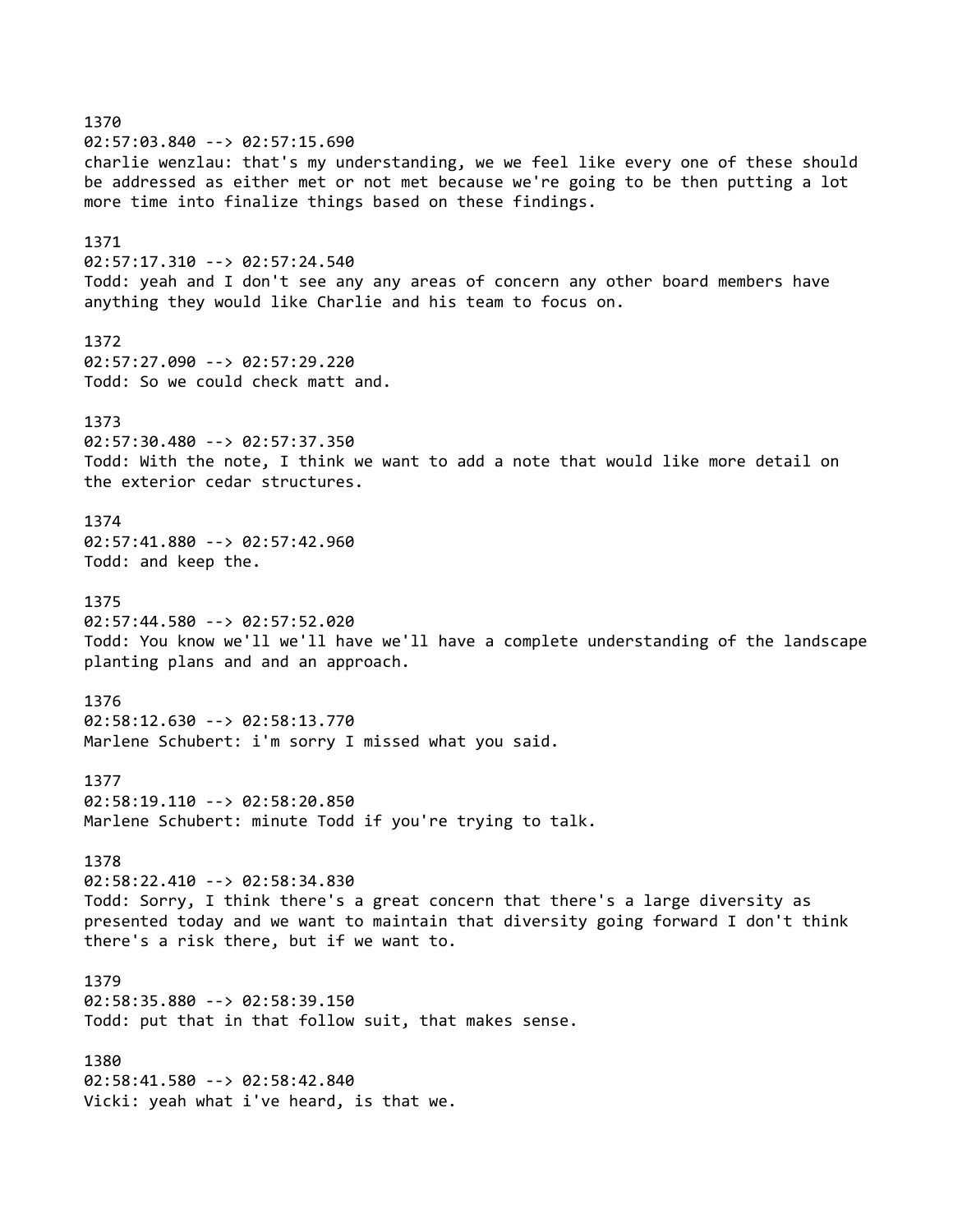1381 02:58:42.840 --> 02:58:48.600 charlie wenzlau: want to refine the plant list and just make sure you know we're focusing on the plants. 1382 02:58:54.630 --> 02:58:55.470 Marlene Schubert: That sound okay. 1383 02:58:57.570 --> 02:58:58.350 Todd: Yes. 1384 02:59:17.880 --> 02:59:18.990 Vicki: It has a sidewalk. 1385 02:59:20.520 --> 02:59:20.940 Todd: yay. 1386 02:59:21.450 --> 02:59:21.870 yay. 1387 02:59:27.060 --> 02:59:34.590 Todd: And I think that, again, I think the frontage is is very not only apropos but an improvement to the public realm and the neighborhood. 1388 02:59:42.390 --> 02:59:43.050 Todd: And it was there. 1389 02:59:44.280 --> 02:59:45.330 Todd: I don't know if this is. 1390 02:59:46.770 --> 02:59:49.170 Todd: We do have a response for historic places but. 1391 02:59:50.850 --> 02:59:52.500 Todd: I don't know that that's applicable. 1392 03:00:04.230 --> 03:00:05.880 Todd: I think that's fine do we.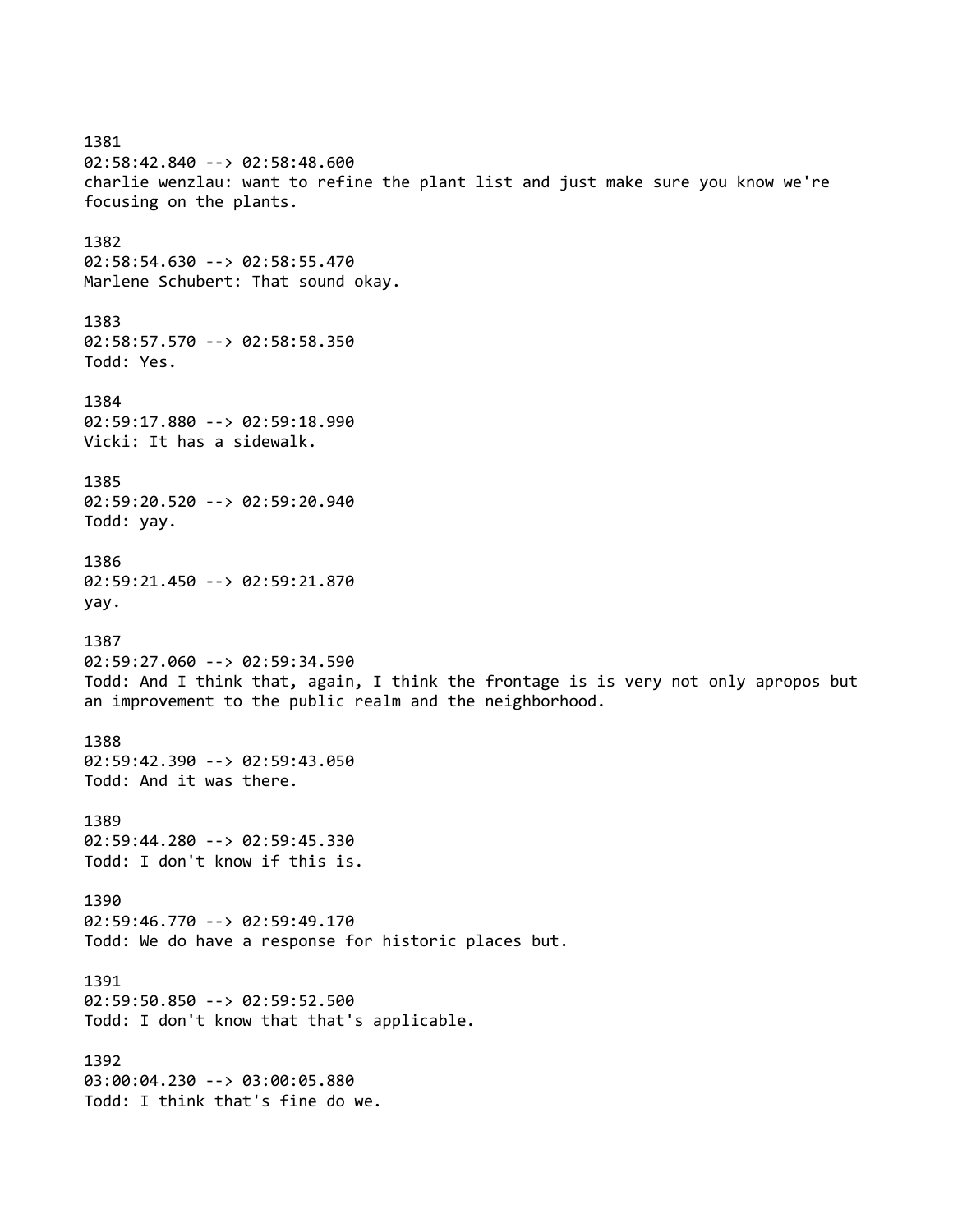1393 03:00:08.850 --> 03:00:11.760 Todd: Have any comments for historic places I don't know that we need to. 1394 03:00:12.900 --> 03:00:19.860 Todd: Because this isn't officially designated a historic place so I don't want to drag it into something where it doesn't need to be. 1395 03:00:20.760 --> 03:00:22.410 Bob: it's a it's not a hold on. 1396 03:00:23.580 --> 03:00:23.910 Todd: yeah. 1397 03:00:25.890 --> 03:00:30.600 Marlene Schubert: charger site historic places and civic uses all is not applicable in this. 1398 03:00:31.020 --> 03:00:31.560 Todd: Right right. 1399 03:00:32.010 --> 03:00:32.280 Vicki: Right. 1400 03:00:33.240 --> 03:00:40.770 Marlene Schubert: in writing, I think we finished the workbook and I will give it to Charlie either later today or first thing in the morning to take forward I guess. 1401 03:00:42.450 --> 03:00:43.050 Marlene Schubert: And will. 1402 03:00:43.110 --> 03:00:45.990 Marlene Schubert: Market either approved or not approved in our final review meeting. 1403 03:00:48.450 --> 03:00:50.520 charlie wenzlau: Great well, thank you and.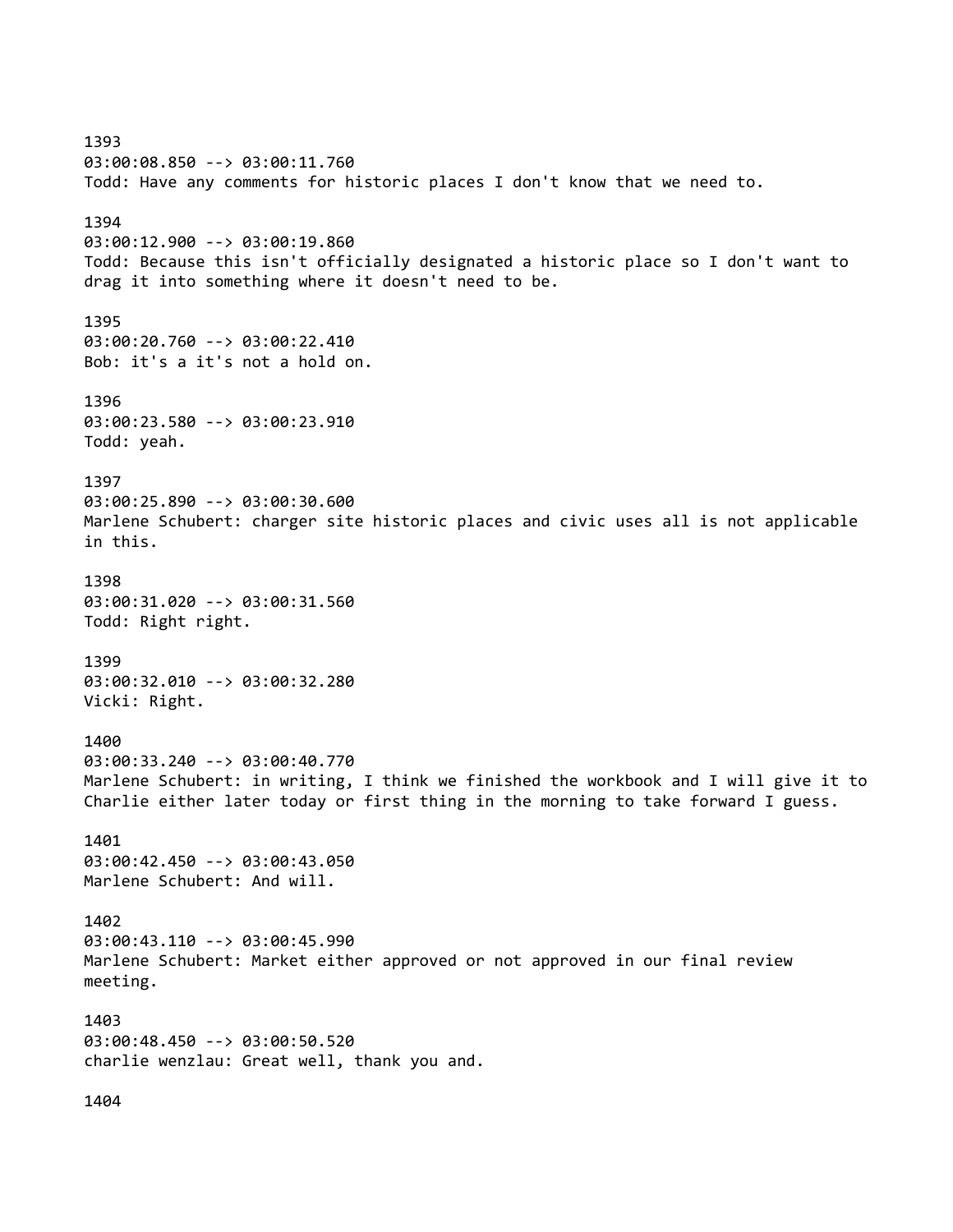03:00:52.050 --> 03:00:57.000 charlie wenzlau: I think we are scheduled to come back to see you for our third meeting. 1405 03:00:58.200 --> 03:01:07.050 charlie wenzlau: The first week in May, so we've got a lot of work to do, but will be responding to all of your comments from today. 1406 03:01:08.730 --> 03:01:11.730 Kelly Tayara: I haven't scheduled that but you want me to. 1407 03:01:11.940 --> 03:01:13.380 pencil that in with Marlene. 1408 03:01:15.030 --> 03:01:19.860 charlie wenzlau: Yes, please, I thought we were scheduled maybe it's just on my yellow posted it scheduled. 1409 03:01:20.250 --> 03:01:21.480 Kelly Tayara: You didn't have a lot of projects. 1410 03:01:22.620 --> 03:01:23.370 Todd: It doesn't yeah. 1411 03:01:24.060 --> 03:01:27.540 Marlene Schubert: I do have it already on the the may 2. 1412 03:01:27.630 --> 03:01:31.500 Marlene Schubert: Kelly, so you might have already given me a heads up, so I do have it on the calendar for that. 1413 03:01:31.500 --> 03:01:32.370 Kelly Tayara: Daily yes. 1414 03:01:32.910 --> 03:01:33.390 Marlene Schubert: Good. 1415 03:01:33.480 --> 03:01:37.380 charlie wenzlau: you're just telling me she schedules meetings, she doesn't even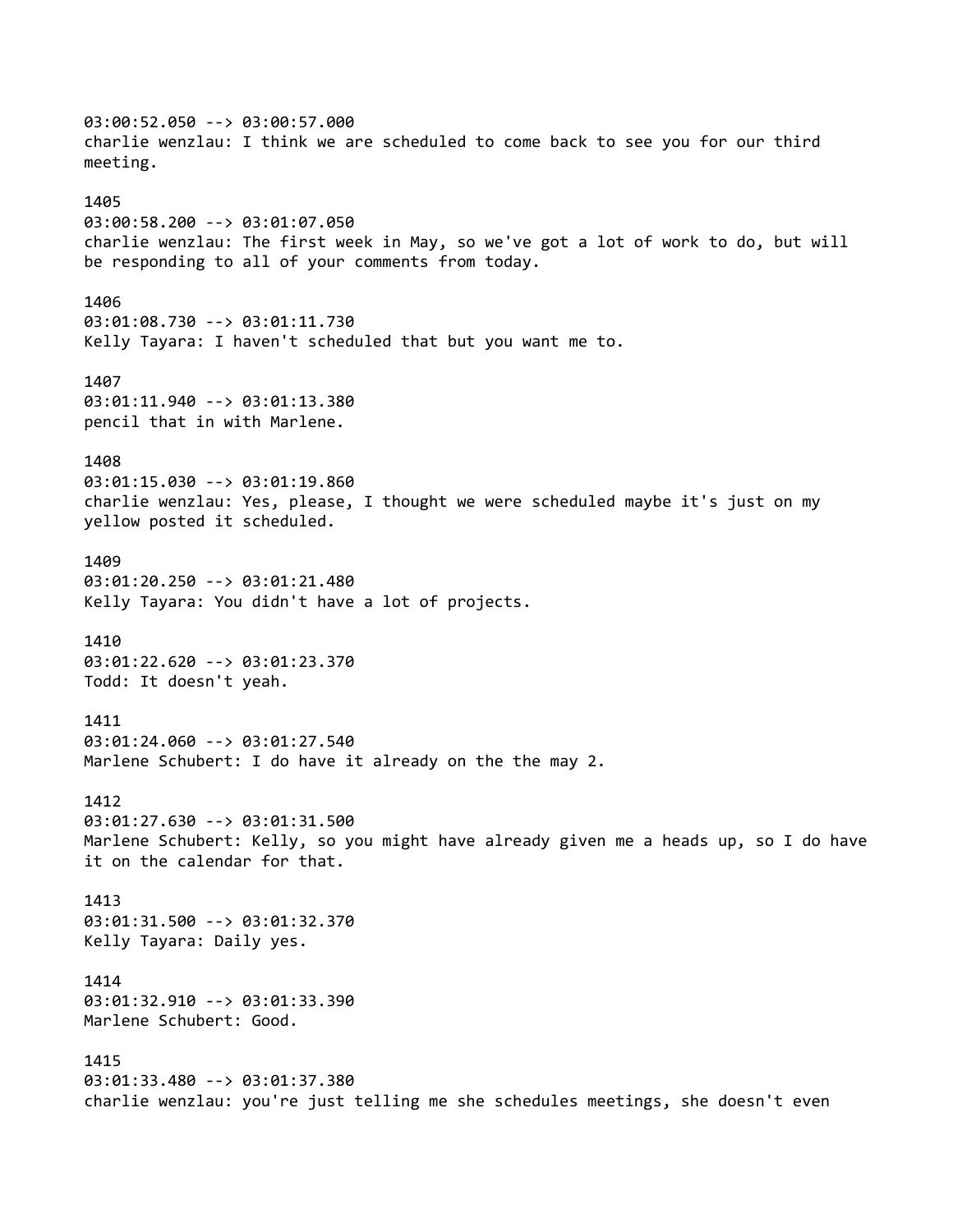know she's done a. 1416 03:01:41.010 --> 03:01:42.630 Marlene Schubert: placeholder it great. 1417 03:01:44.910 --> 03:01:47.250 Todd: Very good, thank you, Charlie Thank you Kelly. 1418 03:01:52.020 --> 03:01:53.610 Todd: We did up. 1419 03:01:54.780 --> 03:02:10.500 charlie wenzlau: I just wanted to say i'm going to listen, as Joe I think we could end to speak my interest if you guys keep going on the worksheet updates because i've been communicating with him quite a bit about that so i'll just be listening in the wings. 1420 03:02:10.950 --> 03:02:14.010 Todd: Okay, I don't know why we're all here at our five o'clock. 1421 03:02:14.520 --> 03:02:16.200 Todd: Thank you, Charlie as always. 1422 03:02:16.710 --> 03:02:17.760 charlie wenzlau: Alright, thanks vicki. 1423 03:02:18.420 --> 03:02:19.470 Vicki: Okay, thanks. 1424 03:02:20.820 --> 03:02:21.780 Marlene Schubert: So yeah just to. 1425 03:02:22.230 --> 03:02:26.130 Marlene Schubert: Point the time it's 503 and, according to this, we have a good. 1426 03:02:26.160 --> 03:02:27.750 hour left on the agenda.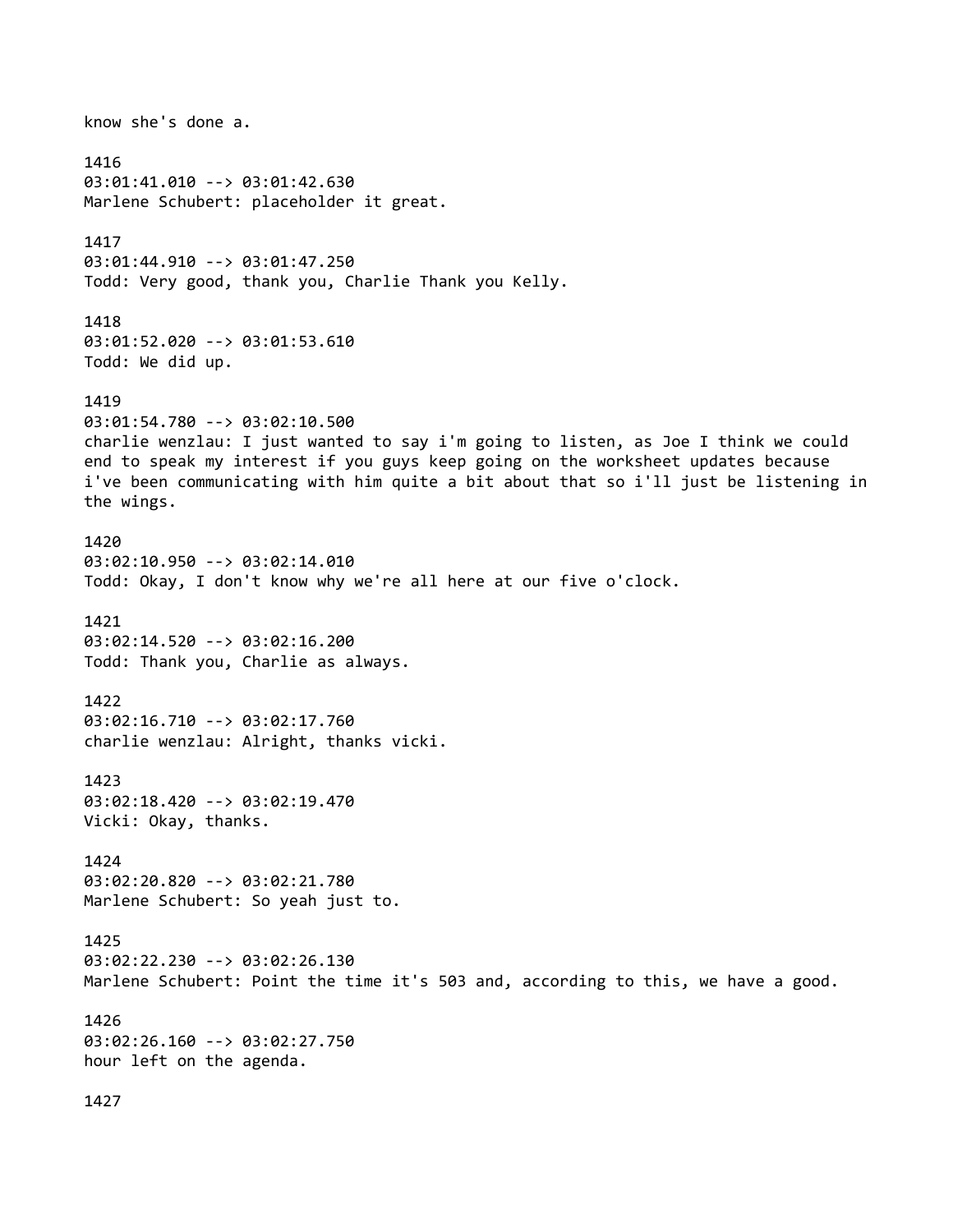03:02:29.190 --> 03:02:30.000 Marlene Schubert: So. 1428 03:02:31.740 --> 03:02:35.490 Vicki: We can do one thing that will take like 30 seconds. 1429 03:02:35.670 --> 03:02:48.780 Vicki: Okay mark mark Hoffman called me about one o'clock and couldn't attend today because he was double scheduled, however, he has promised to take the D for be manual to legal on Monday. 1430 03:02:49.920 --> 03:02:56.820 Vicki: And then he's going to take it to frameworks so that's the update on where the manual sits at this point. 1431 03:02:58.410 --> 03:03:06.150 Vicki: I volunteered again just strictly to try to be helpful and get it done if you'd like me to proofread frameworks. 1432 03:03:06.690 --> 03:03:16.260 Vicki: materials, I would be glad to do that, and he also has an excel spreadsheet that shows absolutely every single thing that is supposed to be fixed. 1433 03:03:16.710 --> 03:03:30.180 Vicki: Most of it's very redundant, like the footers but it highlights in yellow the things that are questions for legal and it highlights in bright red where it refers solely to the admin manual so that's the end of that one. 1434 03:03:31.680 --> 03:03:35.580 Marlene Schubert: I did get an email, believe it or not, from David greet them right before the meeting. 1435 03:03:36.690 --> 03:03:38.520 Marlene Schubert: And he said that. 1436 03:03:39.120 --> 03:03:49.350 Marlene Schubert: Framework is working with mark right now to extend their contract and then they will then be able to then manage the website and any updates that are needed to all this good stuff.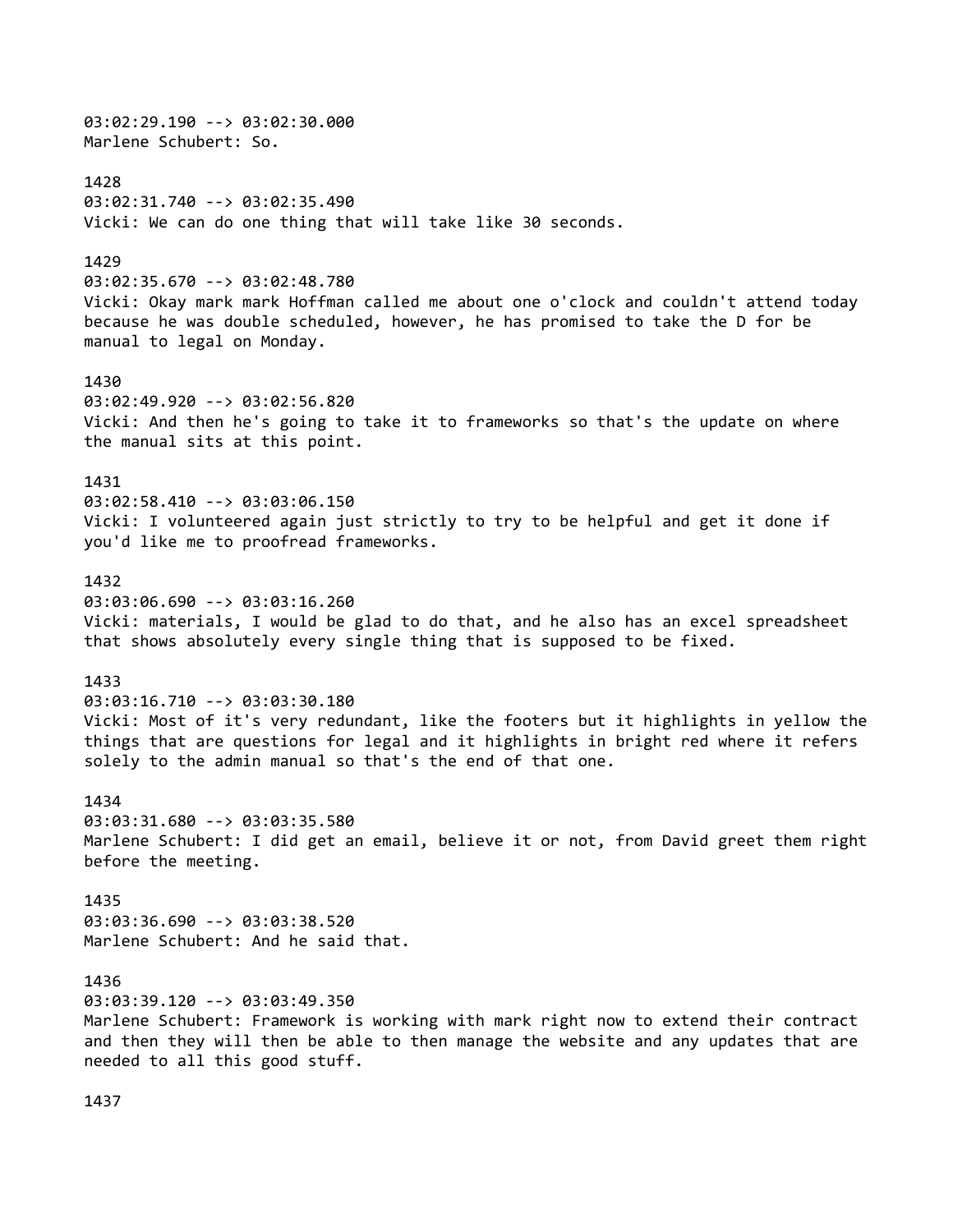03:03:51.450 --> 03:03:51.840 Vicki: Okay. 1438 03:03:53.340 --> 03:03:53.910 Todd: Very good. 1439 03:03:55.680 --> 03:04:00.720 Vicki: Another simple one Todd is there was, I noticed in the paper. 1440 03:04:02.220 --> 03:04:03.690 Vicki: The 29th of this month. 1441 03:04:04.950 --> 03:04:12.510 Vicki: You and Michael have got to be sure that you send in your applications for reappearing for the design review board I don't want you to miss the deadline. 1442 03:04:13.320 --> 03:04:14.850 Todd: Thank you for reminding us yes. 1443 03:04:15.120 --> 03:04:16.560 Marlene Schubert: Okay, yes, the deadline. 1444 03:04:16.740 --> 03:04:17.940 Vicki: don't miss the devil. 1445 03:04:19.080 --> 03:04:20.040 Michael: Thank you, thank you. 1446 03:04:20.070 --> 03:04:21.270 Marlene Schubert: will come find you. 1447 03:04:22.920 --> 03:04:32.580 Vicki: And then I did right I just a short little email to the young woman that Sean had recommended and pointed her in that same direction. 1448 03:04:32.970 --> 03:04:34.410 Vicki: Excellent okay.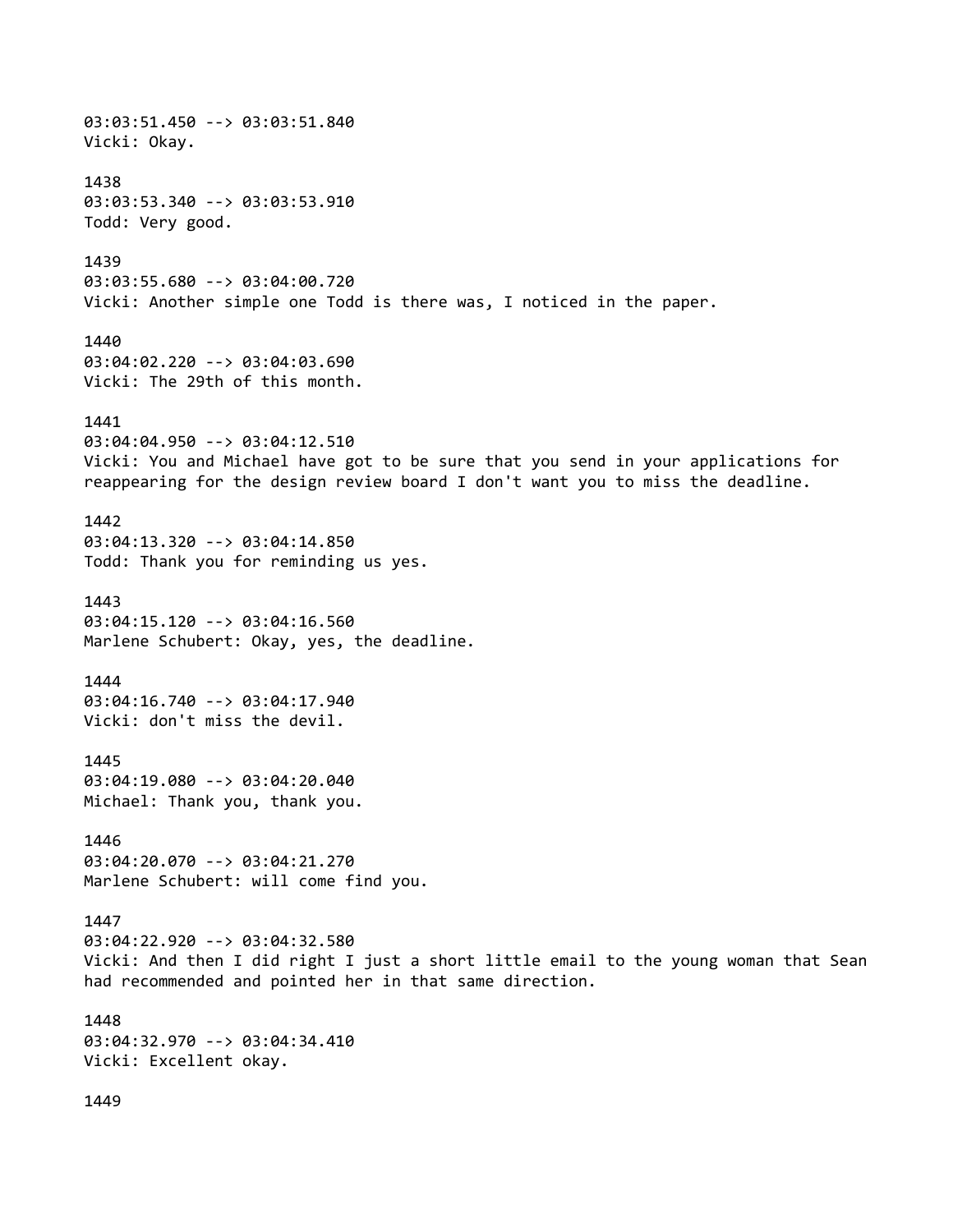03:04:35.280 --> 03:04:39.570 Joseph: I think vicki will actually write your application, if you don't want to. 1450 03:04:39.900 --> 03:04:40.260 know. 1451 03:04:43.410 --> 03:04:44.730 Todd: I might take her up on that. 1452 03:04:45.090 --> 03:04:45.660 Vicki: No, no. 1453 03:04:47.940 --> 03:04:51.180 Marlene Schubert: I can't tell your electronic writing so they don't know who wrote it right. 1454 03:04:52.770 --> 03:04:53.730 Todd: So don't in there. 1455 03:04:55.770 --> 03:05:04.110 Marlene Schubert: Oh, I think what this means thought is quite a few of these things right now the next meeting on may 2 I guess it would be just has high load the final review. 1456 03:05:04.830 --> 03:05:13.140 Marlene Schubert: So, if nothing else pops up between now and then we probably should be able to definitely get through the rest of this agenda if you'd like me to move some of this forward. 1457 03:05:13.350 --> 03:05:16.830 Todd: yeah I think we move it forward and put preference on it. 1458 03:05:18.570 --> 03:05:26.670 Todd: So if we have another project to review we can put it, after so that would contain our discussion and make sure we get to that okay. 1459 03:05:26.970 --> 03:05:31.860 Marlene Schubert: And then vicki real quick was there any pre op conferences coming up that you needed to make note of.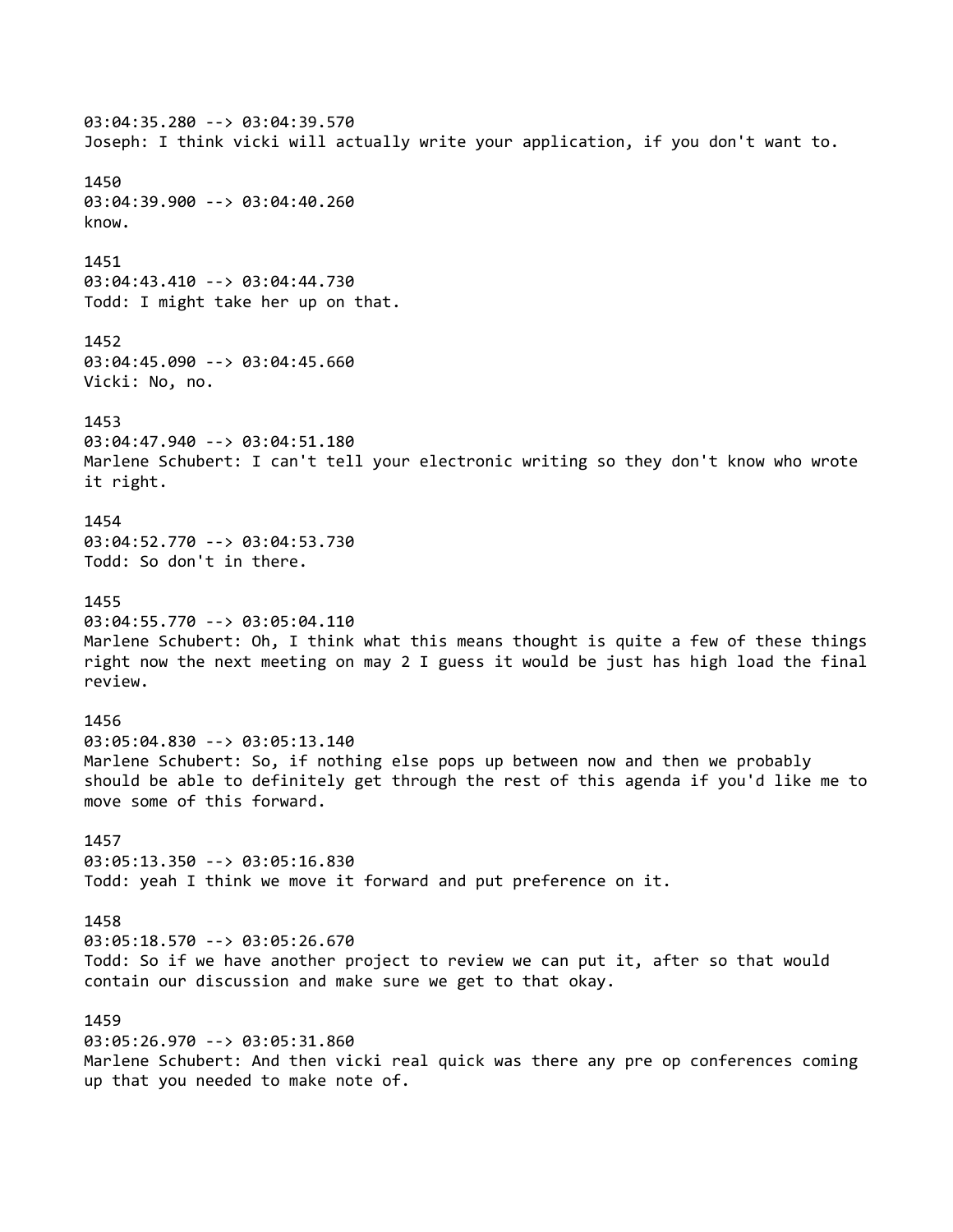1460 03:05:32.610 --> 03:05:35.940 Vicki: problem with the pre ap conferences it's like herding cats. 1461 03:05:36.150 --> 03:05:36.900 Todd: yeah they can't. 1462 03:05:37.710 --> 03:05:49.500 Vicki: They get canceled and then, if if i'm not sitting on my computer all day long, and so, then you know it doesn't work I think what's really important for all of us, is when the project ends up. 1463 03:05:49.920 --> 03:06:05.850 Vicki: At the concept meeting that Marlene made sure that the preamp conference notes from the staff are in the very clearly, you can find them on the portal that we read those because that captures. 1464 03:06:06.690 --> 03:06:19.140 Vicki: Basically, everything you know i'll continue to send out the pre up things and try to get people to go but it's kind of it is really it just bounces all over the place. 1465 03:06:20.190 --> 03:06:20.670 Vicki: So. 1466 03:06:21.240 --> 03:06:28.860 Todd: And I would encourage people that do attend from the Dr be you know I don't know if it's before or after the. 1467 03:06:30.120 --> 03:06:46.110 Todd: The city manager, the city project manager gives their introduction of the project that whoever's at the meeting can speak to what What did you see what you know highs and lows as an as an introduction to the design review Board of what the preamp was like. 1468 03:06:47.370 --> 03:06:53.340 Todd: taught in garden cards that I won't make it a requirement depending on who can go and how much time to prepare but. 1469 03:06:54.450 --> 03:06:58.020 Todd: It will be good to get that insight burden board member board members.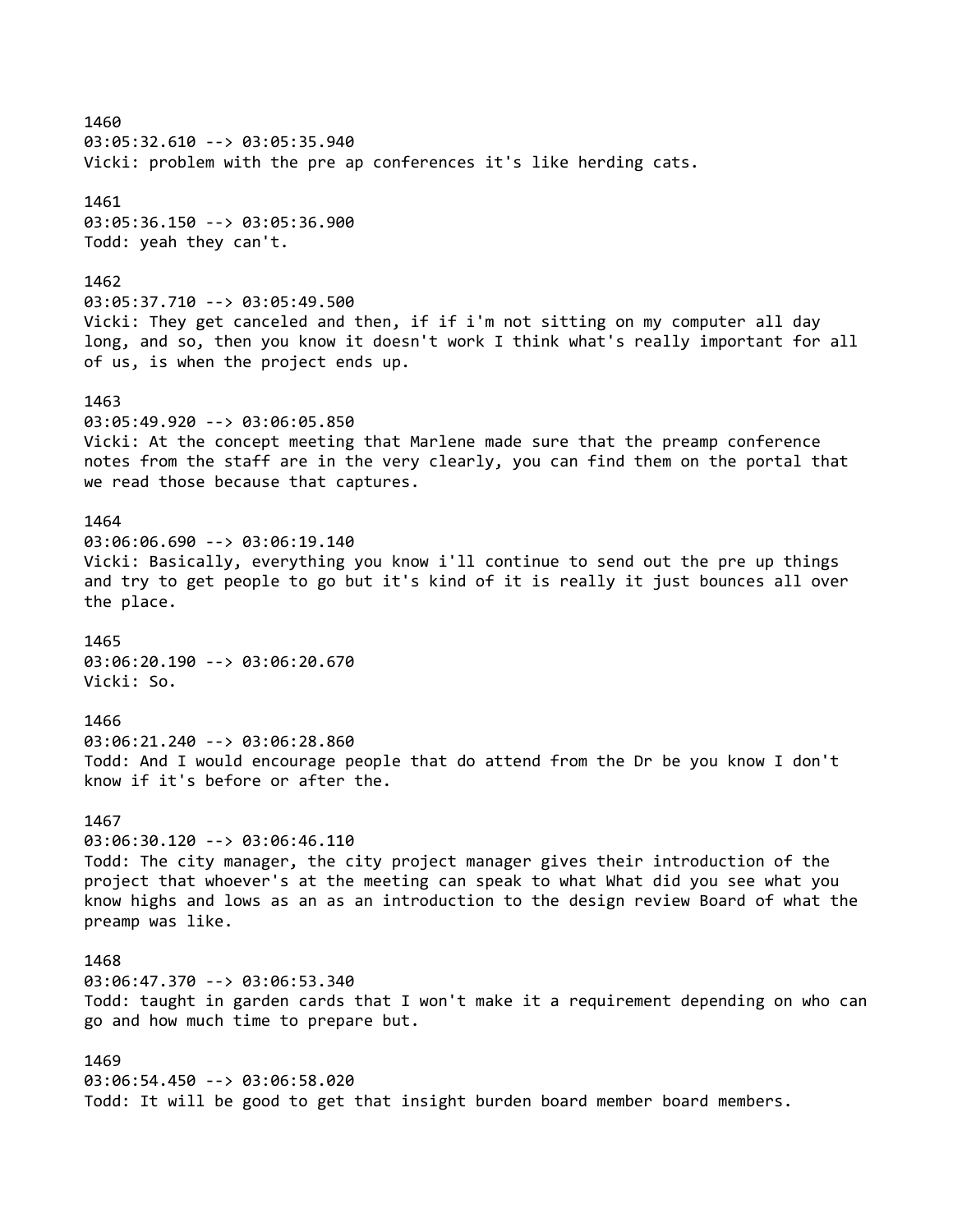1470 03:06:58.020 --> 03:07:04.530 Vicki: That were there, well, one of the ones I attended I you know I thank the applicant for. 1471 03:07:05.700 --> 03:07:17.940 Vicki: Being there with us and said, this is a new process for us and we're looking for feedback on how they feel about the productivity of the pre up in the order in which it is and so. 1472 03:07:20.460 --> 03:07:22.380 Vicki: And everybody nodded their head, so I don't know. 1473 03:07:24.360 --> 03:07:26.520 Marlene Schubert: And i'm a note of the pre ap summary letter. 1474 03:07:27.960 --> 03:07:39.300 Marlene Schubert: I went ahead and made sure those were there I haven't had a chance, yet to talk with the team to see what like if there's a requirement for them to have that pre op letter done within a certain period of time after the free APP. 1475 03:07:39.450 --> 03:07:40.710 Vicki: It says 10 days. 1476 03:07:41.490 --> 03:07:42.060 Vicki: So. 1477 03:07:42.480 --> 03:07:50.430 Marlene Schubert: The careful thing then is we wouldn't want to have our conceptual review any sooner than more than 10 days after so that that is available to you guys so. 1478 03:07:50.460 --> 03:07:50.850 Vicki: Right. 1479 03:07:50.910 --> 03:07:55.860 Marlene Schubert: i'm not quite sure how we make that happen, but I think it's pretty critical that that cadence.

1480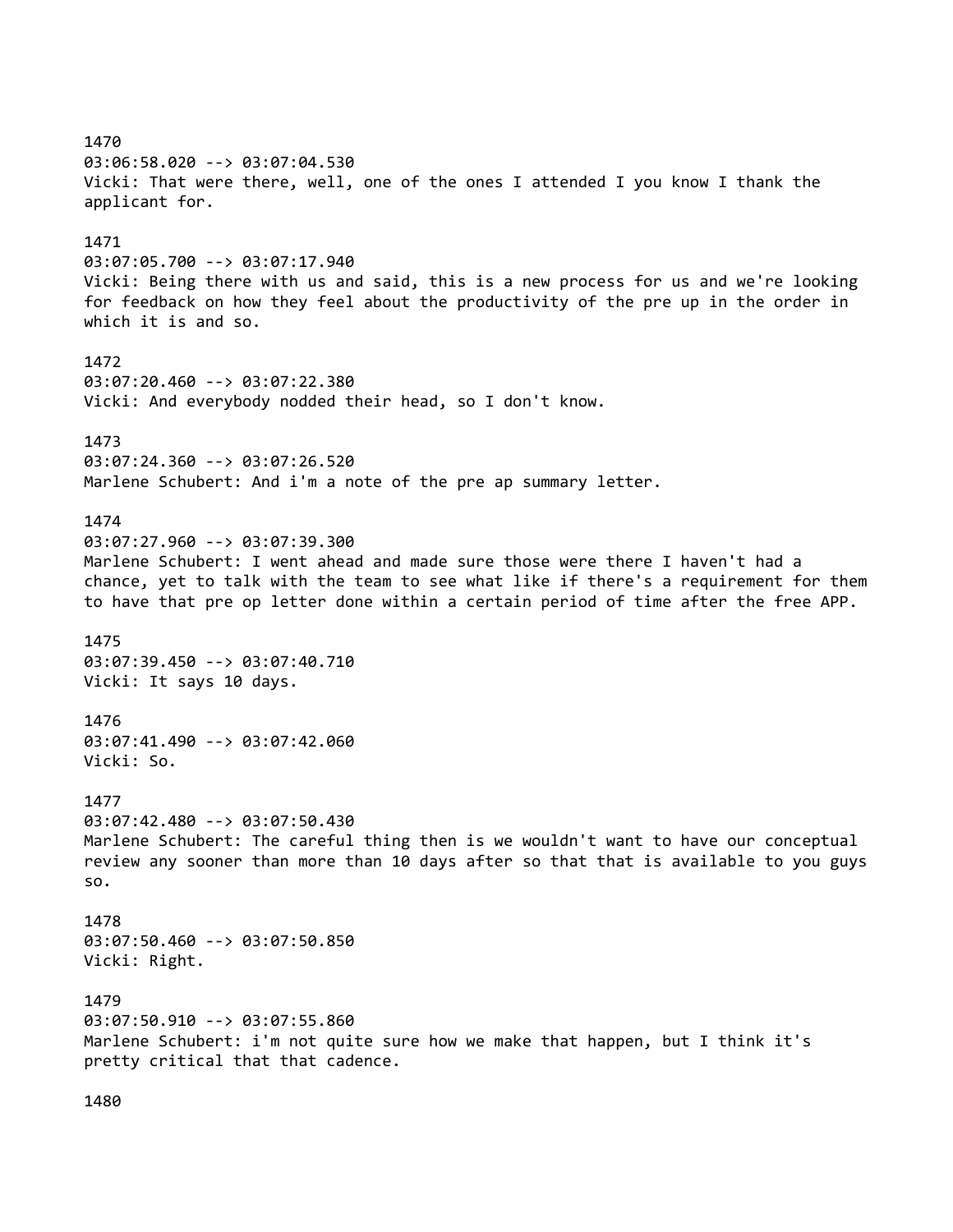03:07:56.520 --> 03:08:07.680 Vicki: The prehaps i've attended the staff person the planner has said to the applicant, I will get you your The pre ap letter to follow up to this meeting within 10 days. 1481 03:08:08.430 --> 03:08:09.360 Marlene Schubert: So that's two. 1482 03:08:09.960 --> 03:08:13.200 Vicki: Business days kind of a two week business yeah. 1483 03:08:14.340 --> 03:08:14.640 Vicki: yeah. 1484 03:08:15.750 --> 03:08:16.200 Vicki: Okay. 1485 03:08:19.890 --> 03:08:21.360 Vicki: Well, the big thing that was on the. 1486 03:08:22.560 --> 03:08:23.130 Joseph: bottom of. 1487 03:08:23.340 --> 03:08:24.000 Joseph: something he was. 1488 03:08:25.140 --> 03:08:25.470 Joseph: Sorry. 1489 03:08:25.530 --> 03:08:30.240 Bob: I was on mute I was just saying that odd The pre activities are excellent. 1490 03:08:30.510 --> 03:08:31.140 Joseph: You really are. 1491 03:08:31.320 --> 03:08:35.970 Bob: At one that was, though, so but i'll tell you a very professional i'm very.

1492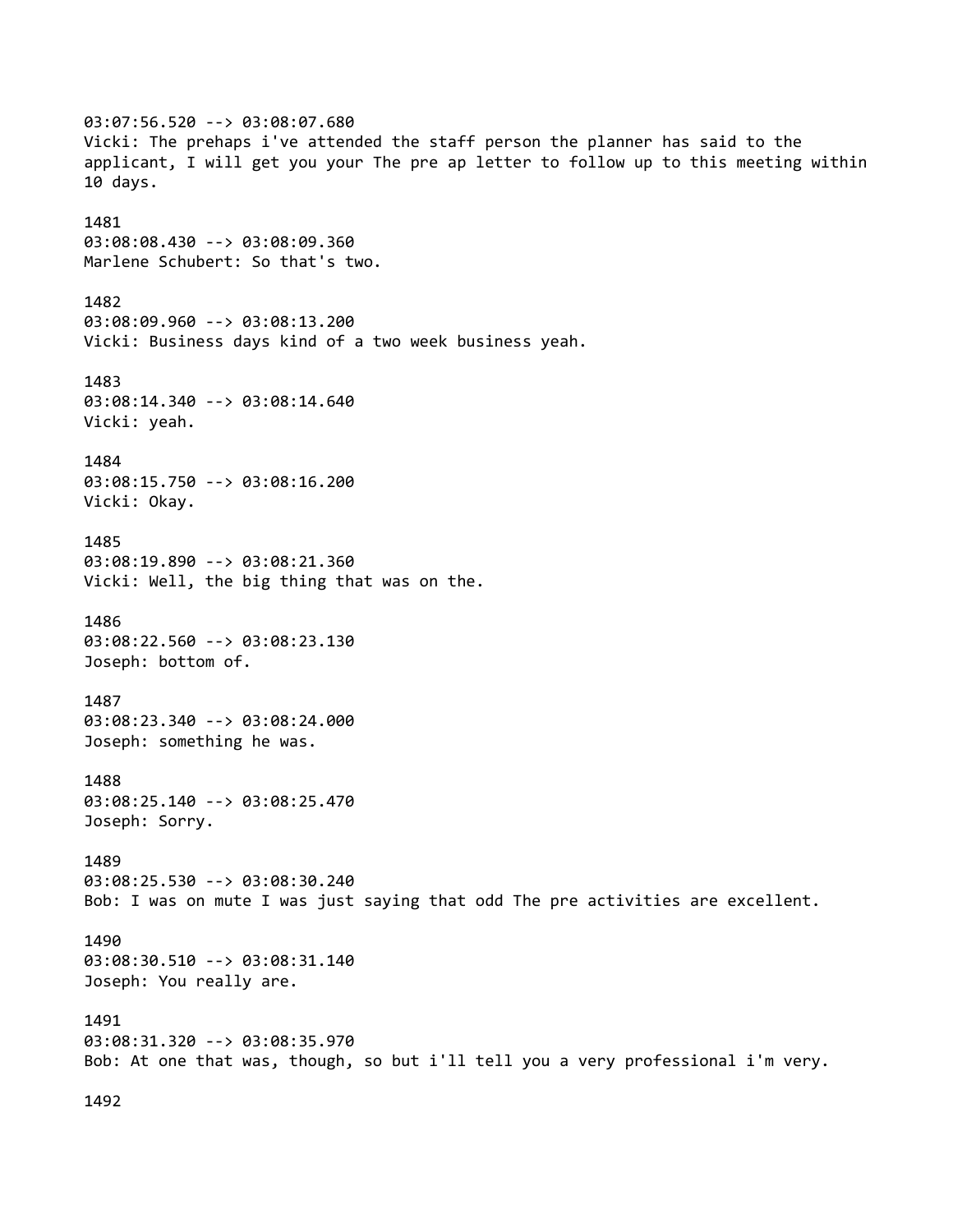03:08:37.320 --> 03:08:38.640 Todd: Great good to hear. 1493 03:08:38.820 --> 03:08:39.480 Bob: I don't try to. 1494 03:08:39.960 --> 03:08:49.650 Bob: throw some outlines i've got several of my attended I jotted down some summary notes afterwards, can I take pretty cool but i'll bang out something sometime next week. 1495 03:08:50.970 --> 03:08:54.360 Vicki: That there's one weird thing we have to straighten out, and that is. 1496 03:08:56.370 --> 03:09:01.260 Vicki: Potentially some of the pre Apps for getting invited to the design review board has nothing to do with. 1497 03:09:02.790 --> 03:09:09.420 Vicki: And so we don't review adjusted to lot short plat right. 1498 03:09:11.100 --> 03:09:14.640 Vicki: Well, we got invited to one that was. 1499 03:09:15.750 --> 03:09:29.490 Vicki: A way old to to to lock short plat that they were working on access to the second lot and we there we sit Bob and I are sitting there with thinking, what is this, it was very interesting, but why were you there. 1500 03:09:30.480 --> 03:09:37.740 Marlene Schubert: I would suggest, because I believe it's our permit specialists who put those meetings together and they may not know that you should or should. 1501 03:09:37.740 --> 03:09:38.160 Marlene Schubert: Right. 1502 03:09:38.190 --> 03:09:39.060 Joseph: There I think that's. 1503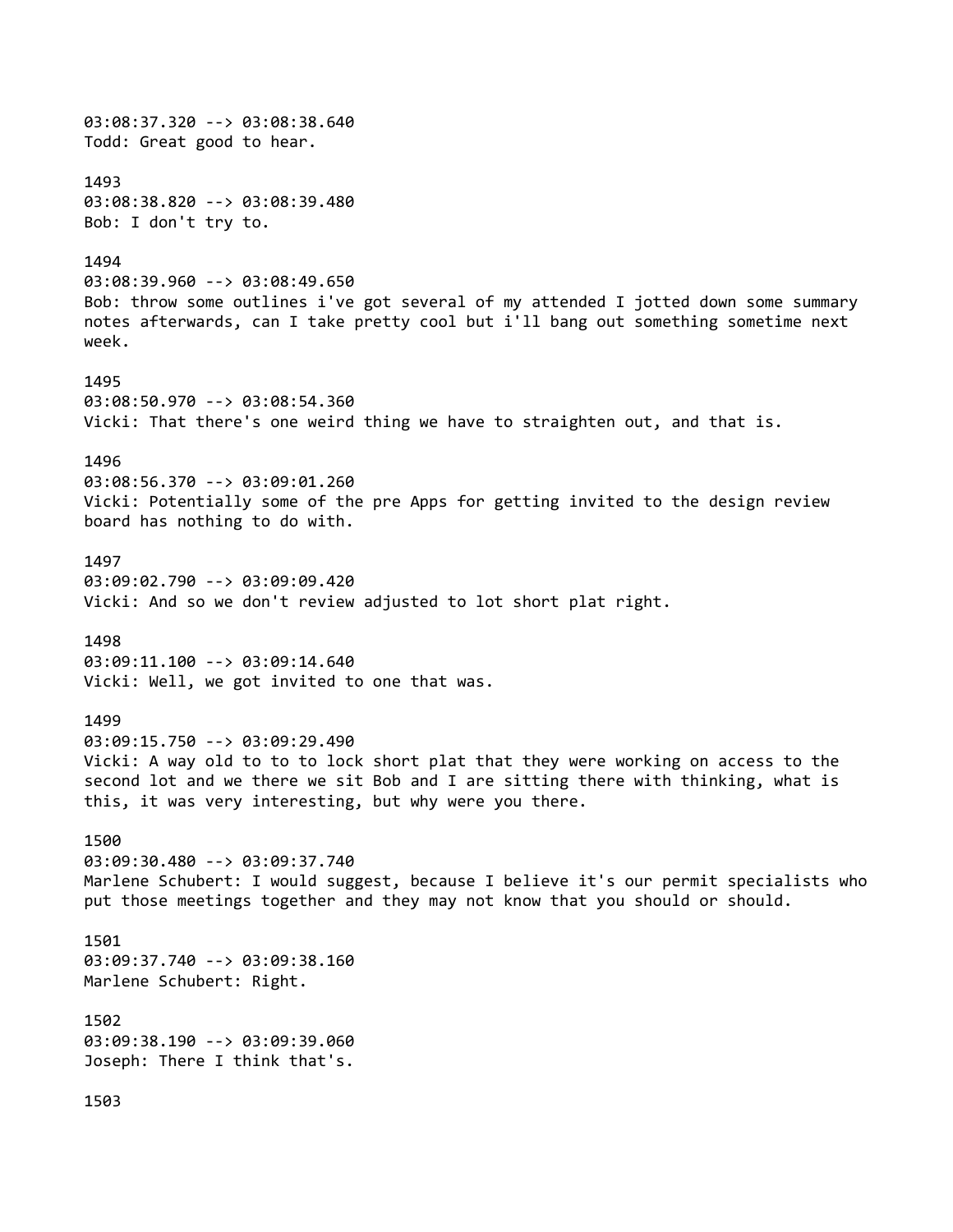03:09:39.330 --> 03:09:41.190 Marlene Schubert: A suggestion baby is if it's not. 1504 03:09:41.190 --> 03:09:50.580 Marlene Schubert: Something that I don't know if you can tell by the invite if it's something that you need to be there for or not, but I would just suggest declining if if it doesn't need your guys's attention. 1505 03:09:51.240 --> 03:09:52.950 Vicki: Right just decline. 1506 03:09:54.720 --> 03:10:00.510 Joseph: it's a new process in the city and the people in the permit group don't really know what to do, he doesn't doesn't do. 1507 03:10:00.630 --> 03:10:01.890 Marlene Schubert: Right right. 1508 03:10:03.510 --> 03:10:07.410 Bob: Like a permit special need a lot of things they need training, but hey. 1509 03:10:08.490 --> 03:10:18.630 Bob: Free Apps are fine, I agree with vicki I asked her why are we attending this meeting was very formative for vicki and I but beyond that I said I don't think anyone else is going to be interested. 1510 03:10:19.920 --> 03:10:20.190 Bob: yeah. 1511 03:10:20.220 --> 03:10:21.390 Marlene Schubert: So just decline those. 1512 03:10:25.290 --> 03:10:40.140 Vicki: So then Todd, the last thing was what to do about there's the draft letter to the Council asking them to hire an outside attorney to fix the code and after today, I think we need to send it in bold and bright red. 1513 03:10:42.030 --> 03:10:43.380 Vicki: And the example.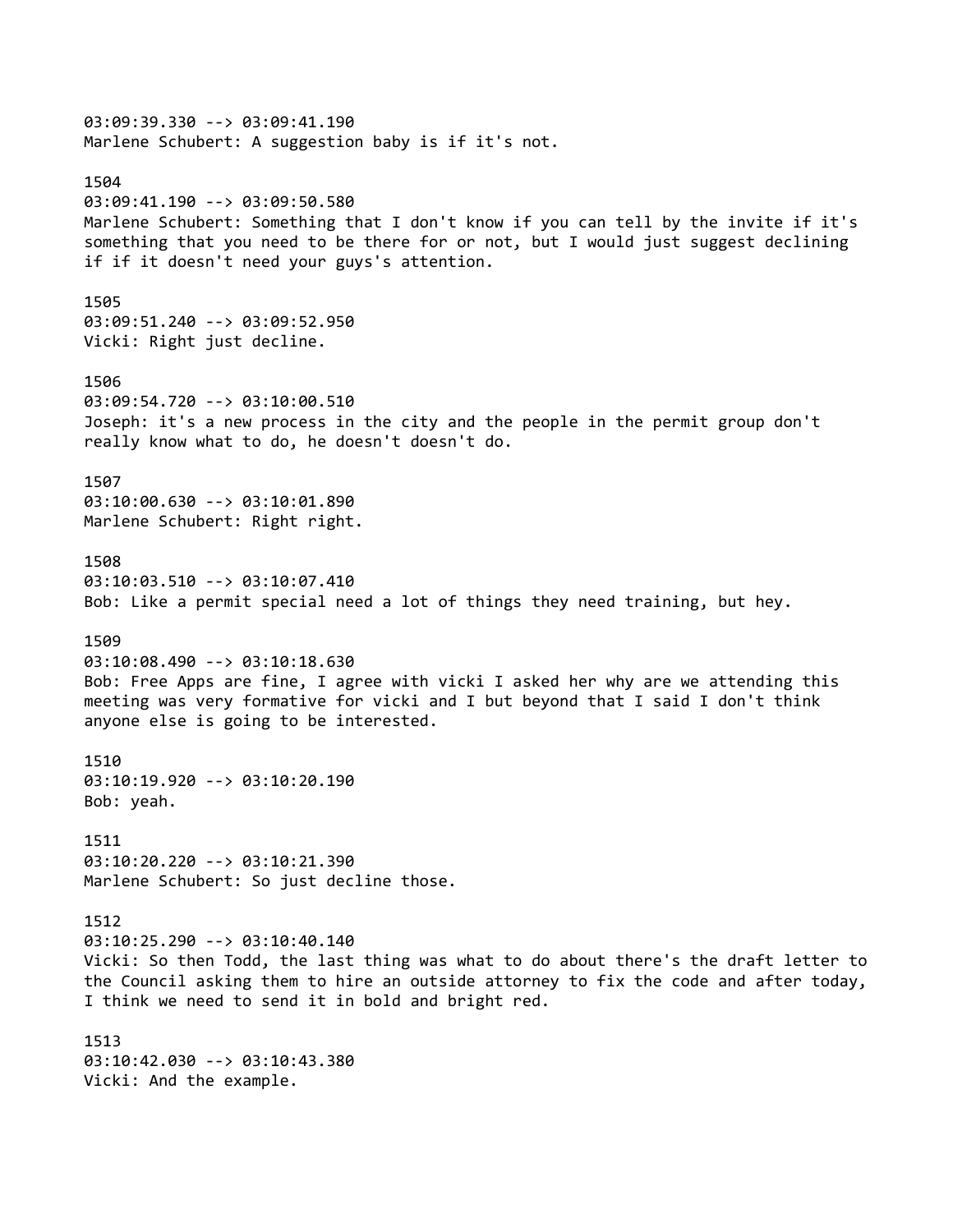1514 03:10:44.640 --> 03:10:58.650 Vicki: i'm writing examples at Joe suggestion I put that little note at the top of the one that I sent out yesterday basically saying if you're finding this confusing, that is why we are asking you to fix this because the examples are confusing. 1515 03:10:59.520 --> 03:11:18.570 Vicki: And the example today of is it is it 20 feet, is it 35 feet and I remember David greet them promising that they do, they do housekeeping details well I don't think the Council, it sounds like new housekeeping details, so this just needs to get fixed, so we can wait again and. 1516 03:11:19.680 --> 03:11:33.210 Vicki: and talk about this in person, I mean I honestly I worked on the on the examples again yesterday took out all editorial questions or comments cleaned it up as best as I could I don't think I can. 1517 03:11:34.410 --> 03:11:38.700 Vicki: Make it be any different than what it is because it's very hard to explain. 1518 03:11:39.750 --> 03:11:40.170 Vicki: and 1519 03:11:41.670 --> 03:11:42.840 Vicki: I don't know what to do about it. 1520 03:11:43.230 --> 03:11:54.630 Joseph: Can I just say vicki I think that we underestimate the Council people I think they deal with a lot of things and I think that they would understand the first part of the letter for sure. 1521 03:11:55.260 --> 03:11:56.190 Vicki: They make a letter. 1522 03:11:56.340 --> 03:12:05.430 Joseph: They would understand the level totally understand the letter and that's the main point, and the fact that they might not understand the second page is actually. 1523 03:12:06.840 --> 03:12:17.490 Joseph: You know, reinforces the point of doing it, I will also make sure that you send it to the Council and the blocking as well as to Sarah Ross on the PC chair I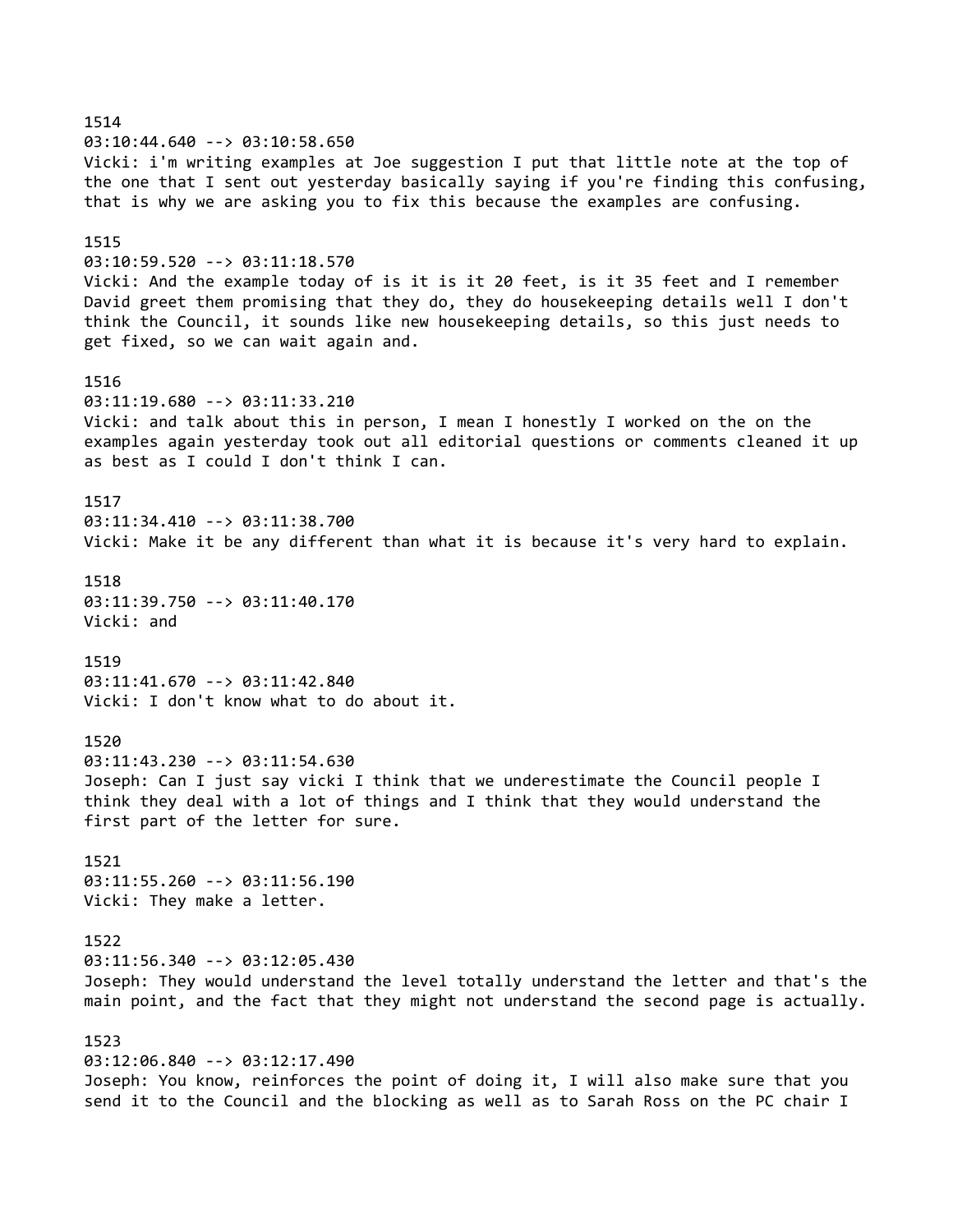just think we. 1524 03:12:17.550 --> 03:12:18.810 Joseph: don't copy. 1525 03:12:19.650 --> 03:12:20.580 Joseph: copy here, I think. 1526 03:12:20.850 --> 03:12:24.030 Joseph: I think it should be sent out as soon as we can. 1527 03:12:25.800 --> 03:12:27.690 Joseph: So if we all agree with it. 1528 03:12:29.250 --> 03:12:40.020 Bob: I changed the word conflict in consistencies and then a lot of claim work and it's just a lot better to have the word in consistencies I don't want someone that's going to court, here in the next few months. 1529 03:12:40.920 --> 03:12:51.870 Bob: Think there's a conflict and then that comes up in court, I typically have always used the word in consistencies and it's worked just fine a little bit softer but it's not a conflict was. 1530 03:12:51.900 --> 03:12:58.200 Vicki: inconsistent i'm inclined disinclined to be really soft right now, Bob, can you tell i'm a little humorless about this. 1531 03:12:58.800 --> 03:13:00.660 Bob: consistencies is just as good. 1532 03:13:01.920 --> 03:13:04.530 Bob: Because in the letter you use the word consistency. 1533 03:13:05.460 --> 03:13:06.240 Consistency. 1534 03:13:07.440 --> 03:13:07.890 Todd: story.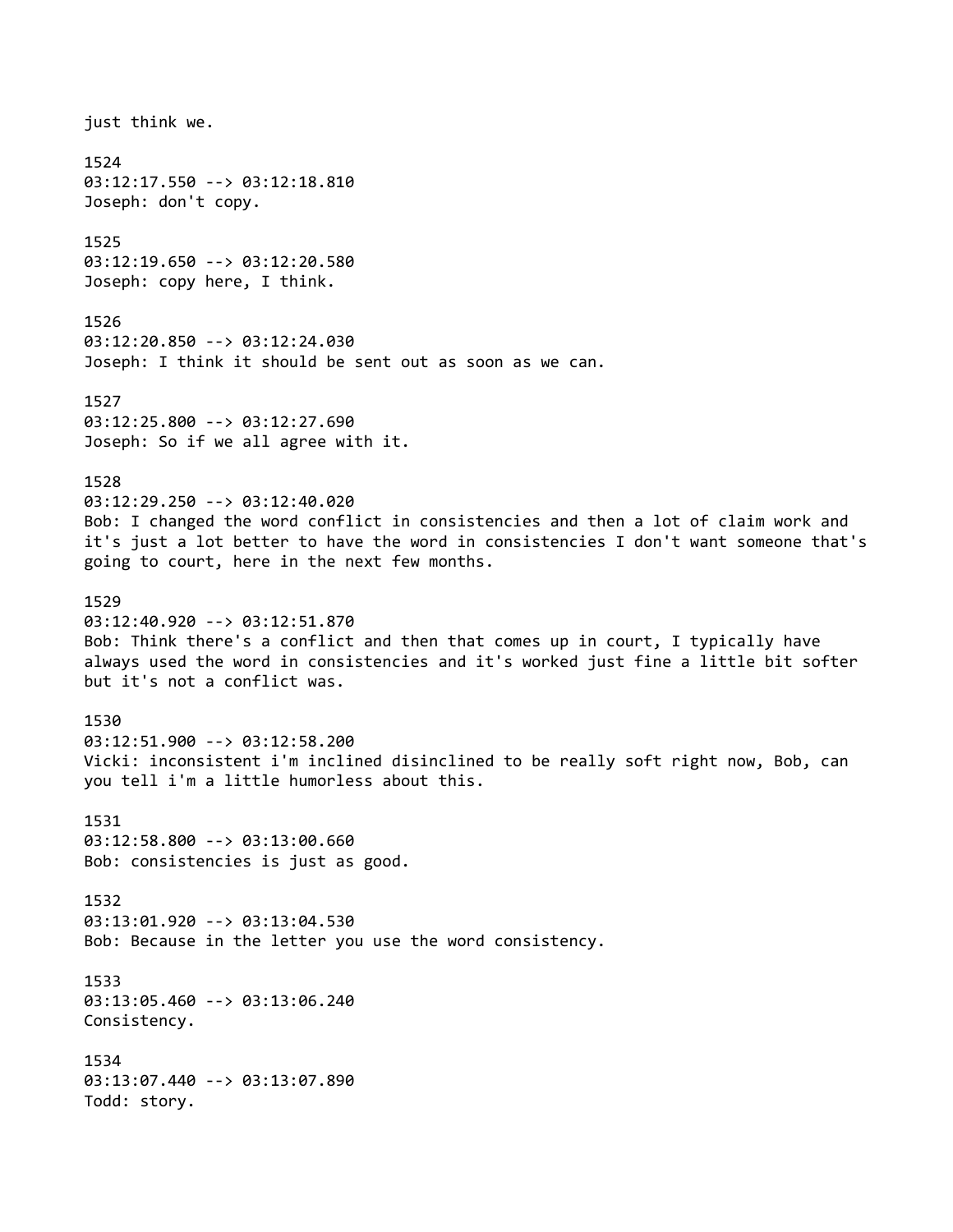1535 03:13:09.360 --> 03:13:10.440 Vicki: I tried that too. 1536 03:13:11.460 --> 03:13:14.580 Todd: And then the last the last sentence there before our line. 1537 03:13:16.320 --> 03:13:22.290 Todd: I don't know if we can be a desire review board that seems a little a little beyond our scope look. 1538 03:13:23.070 --> 03:13:27.210 Vicki: particularly since we don't have Anna here i'm. 1539 03:13:30.240 --> 03:13:30.420 Todd: Just. 1540 03:13:30.930 --> 03:13:31.980 Joseph: telling you. 1541 03:13:32.160 --> 03:13:33.810 Marlene Schubert: It was jarring a little bit becky. 1542 03:13:33.990 --> 03:13:36.030 Marlene Schubert: We have the word design design. 1543 03:13:36.540 --> 03:13:47.940 Joseph: direction, I think that the Chair and co chair by sending it, they are sending it on behalf of the design review board right we don't have Anna here, but if we vote, and you know it's overwhelming. 1544 03:13:49.080 --> 03:13:52.050 Joseph: Then I think it's implying we don't have to say it. 1545 03:13:52.560 --> 03:13:54.780 Todd: yeah I was just it was a typo that's it, I was commenting. 1546 03:13:54.780 --> 03:13:55.170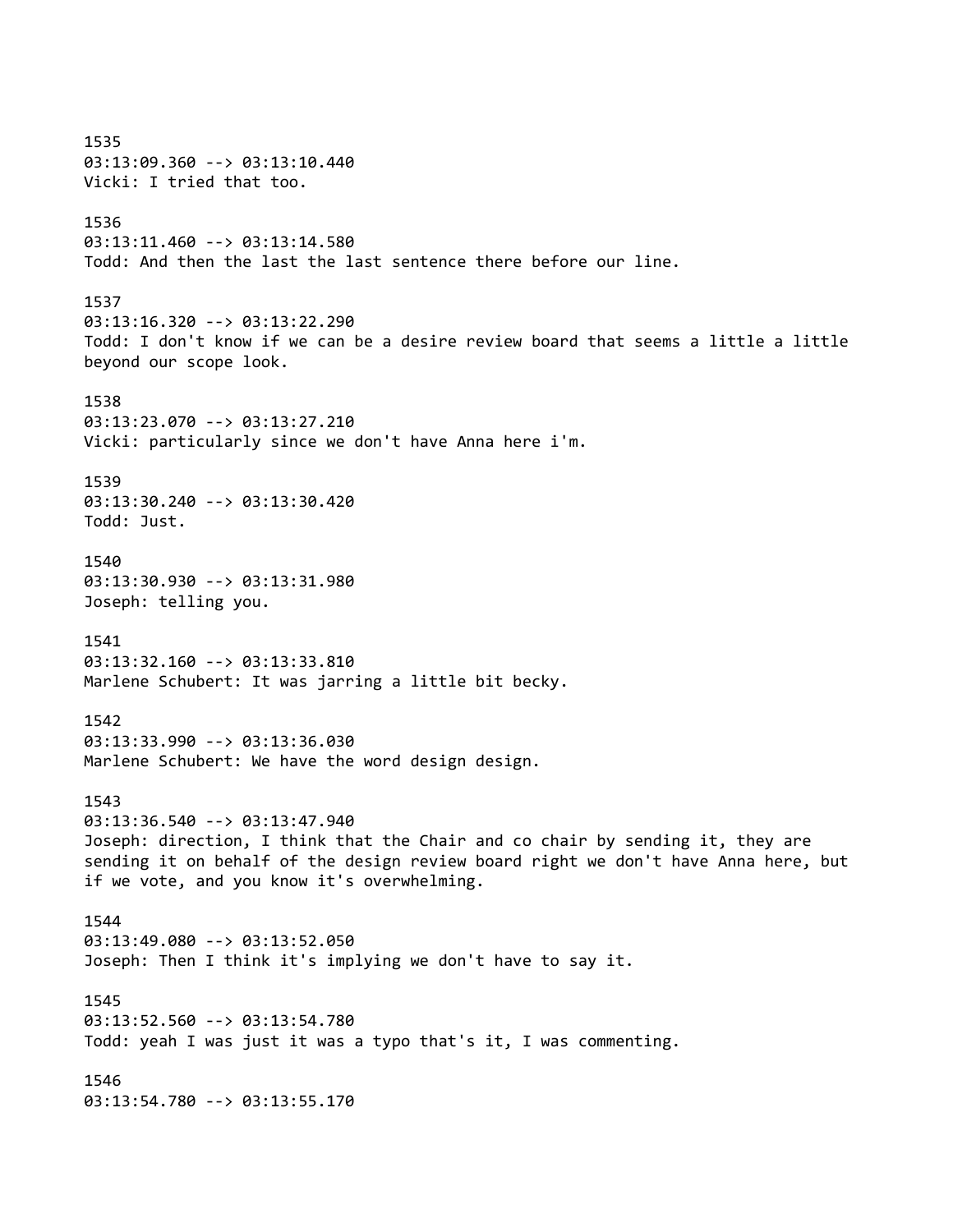Joseph: On oh. 1547 03:13:55.230 --> 03:13:56.970 Vicki: not be effective Oh, they desire. 1548 03:14:03.420 --> 03:14:06.990 Vicki: I think that goes with by the rules for that kind of review. 1549 03:14:07.020 --> 03:14:08.100 Todd: Just cure working on. 1550 03:14:08.100 --> 03:14:08.190 Todd: It. 1551 03:14:08.520 --> 03:14:09.420 Marlene Schubert: that's actually what they. 1552 03:14:09.450 --> 03:14:10.740 Todd: greet them went to do. 1553 03:14:11.880 --> 03:14:12.180 Vicki: You know. 1554 03:14:12.270 --> 03:14:17.040 Todd: The disease D for be wasn't wasn't wasn't challenging enough won't go for that one. 1555 03:14:20.340 --> 03:14:22.350 Todd: yeah I just did I haven't that little. 1556 03:14:24.540 --> 03:14:25.830 Todd: The examples are. 1557 03:14:27.930 --> 03:14:31.740 Todd: They are difficult, and I think that that header might be good. 1558 03:14:33.510 --> 03:14:41.040 Todd: But I think starting up by way of introduction there it's weird because you've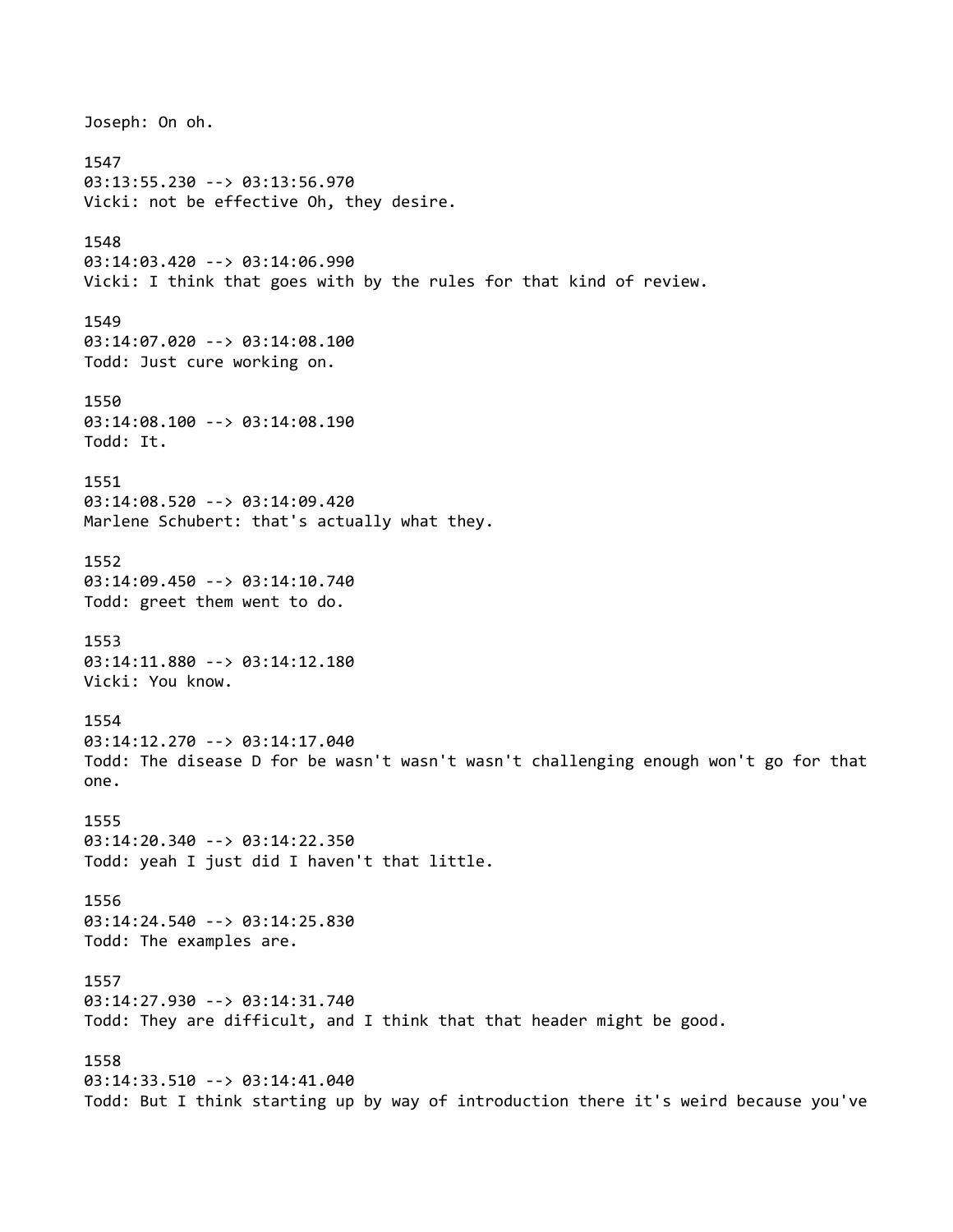already it's it's not an introduction, so I was just thinking that might need some. 1559 03:14:41.580 --> 03:14:49.230 Todd: crafting like just say you may find these examples confusing and that's and that's the point and that's what we're trying to drive across. 1560 03:14:49.680 --> 03:14:50.070 Joseph: Is that. 1561 03:14:50.910 --> 03:14:53.970 Todd: Is that they've been rewritten too many times. 1562 03:14:54.300 --> 03:14:55.530 Todd: yeah not looked at look. 1563 03:14:55.710 --> 03:14:58.290 Todd: Looked at holistically from a legal standpoint. 1564 03:14:59.220 --> 03:15:01.560 Vicki: Why don't you draft that little intro pod. 1565 03:15:03.330 --> 03:15:04.710 Todd: Is this thing still recording. 1566 03:15:06.210 --> 03:15:06.690 Marlene Schubert: Yes. 1567 03:15:07.140 --> 03:15:09.780 Marlene Schubert: You can listen to it later and get your words written down from what you. 1568 03:15:09.780 --> 03:15:10.320 Vicki: See yeah. 1569 03:15:12.390 --> 03:15:12.810 Todd: Okay. 1570 03:15:15.000 --> 03:15:17.970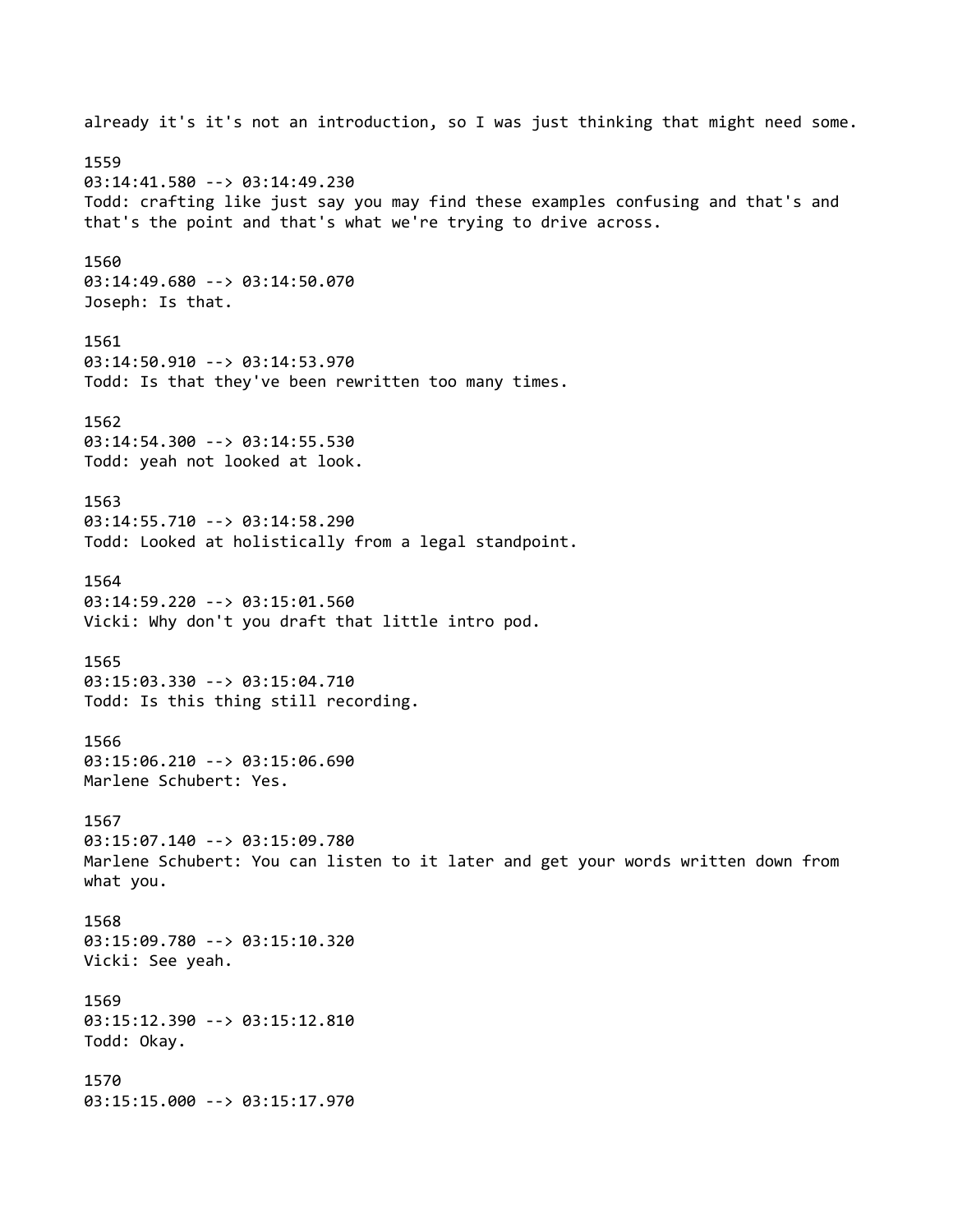Todd: Is that what what is the what is the board feel about. 1571 03:15:20.130 --> 03:15:22.140 Todd: Going forward with the letter and the example. 1572 03:15:24.030 --> 03:15:25.200 Bob: let's push it out Todd. 1573 03:15:26.100 --> 03:15:27.690 Joseph: yeah but I agree. 1574 03:15:28.290 --> 03:15:28.500 Bob: it's. 1575 03:15:28.980 --> 03:15:32.970 Bob: going to be follow up questions, I mean you know, this is just an intro. 1576 03:15:34.260 --> 03:15:37.410 Bob: That is coming from the design review more we work with these projects. 1577 03:15:38.970 --> 03:15:46.290 Bob: And the applicants most important I don't want these applicants to be screwing around wasting time trying to figure out these consistencies. 1578 03:15:46.710 --> 03:15:47.040 Right. 1579 03:15:49.200 --> 03:15:53.910 Vicki: So Marlene you have this as a word document don't you, you can fix that word desire. 1580 03:15:56.190 --> 03:15:56.760 Marlene Schubert: I don't like. 1581 03:15:59.850 --> 03:16:00.630 Joseph: To change it. 1582 03:16:00.780 --> 03:16:02.160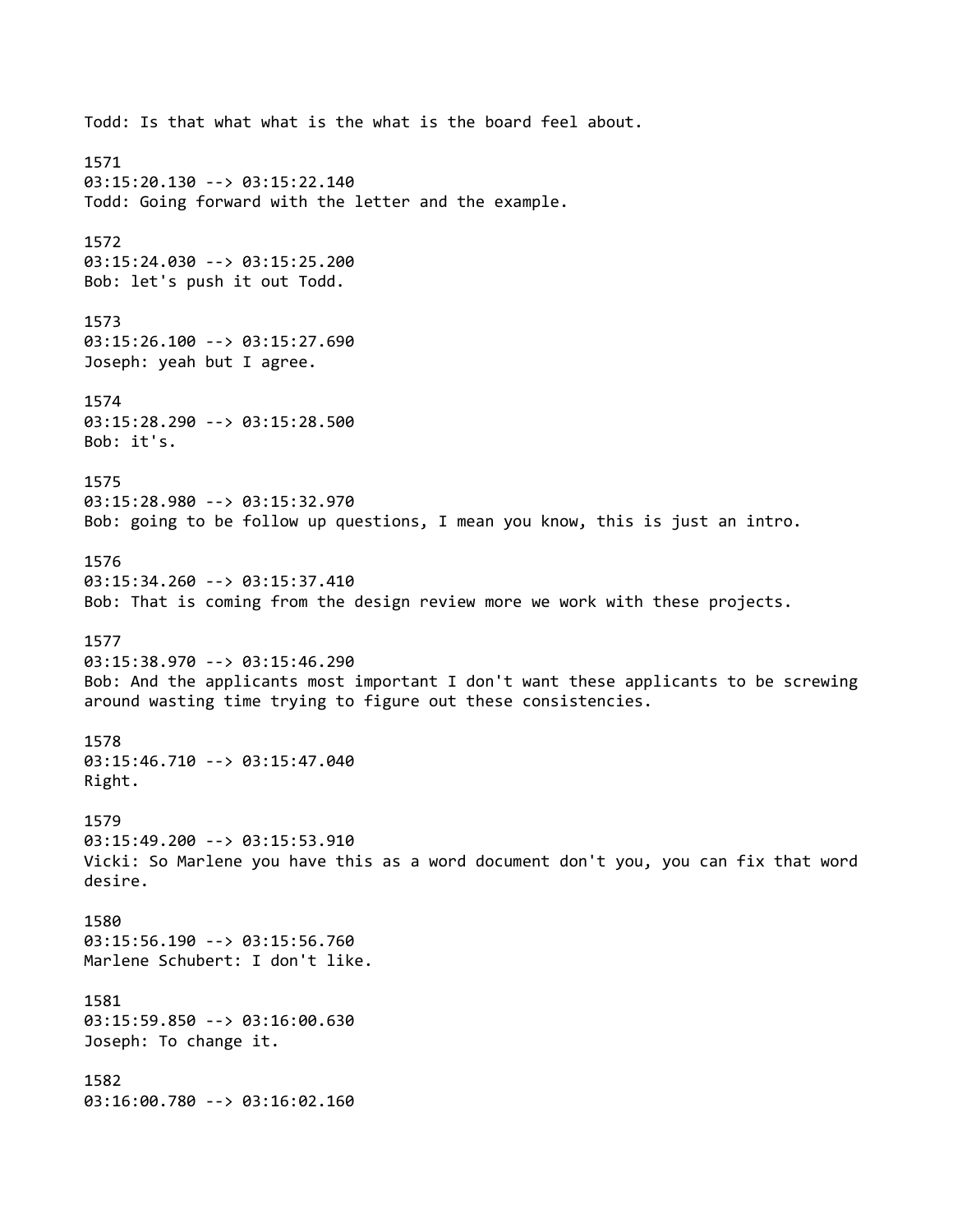Joseph: Do we deserve to change it. 1583 03:16:05.010 --> 03:16:05.700 Oh shoot. 1584 03:16:07.650 --> 03:16:08.370 Marlene Schubert: What I just said. 1585 03:16:08.430 --> 03:16:09.720 Marlene Schubert: I was in the wrong spot I guess. 1586 03:16:10.800 --> 03:16:12.900 Todd: Okay well i'll try and. 1587 03:16:13.440 --> 03:16:16.050 Todd: little word craft on that intro. 1588 03:16:17.130 --> 03:16:18.300 Vicki: Great Thank you. 1589 03:16:19.830 --> 03:16:26.820 Bob: about important recommendation, instead of just the word recommendation at the end there where it's very important to us, I think we had a. 1590 03:16:28.560 --> 03:16:30.270 Bob: Recommendation it's important or. 1591 03:16:30.270 --> 03:16:30.750 Joseph: summer I. 1592 03:16:31.980 --> 03:16:32.310 Vicki: Am. 1593 03:16:32.820 --> 03:16:38.790 Vicki: Bible and Marlene can you put CC Sarah blossom chair planning Commission. 1594 03:16:39.870 --> 03:16:40.020 Marlene Schubert: Oh.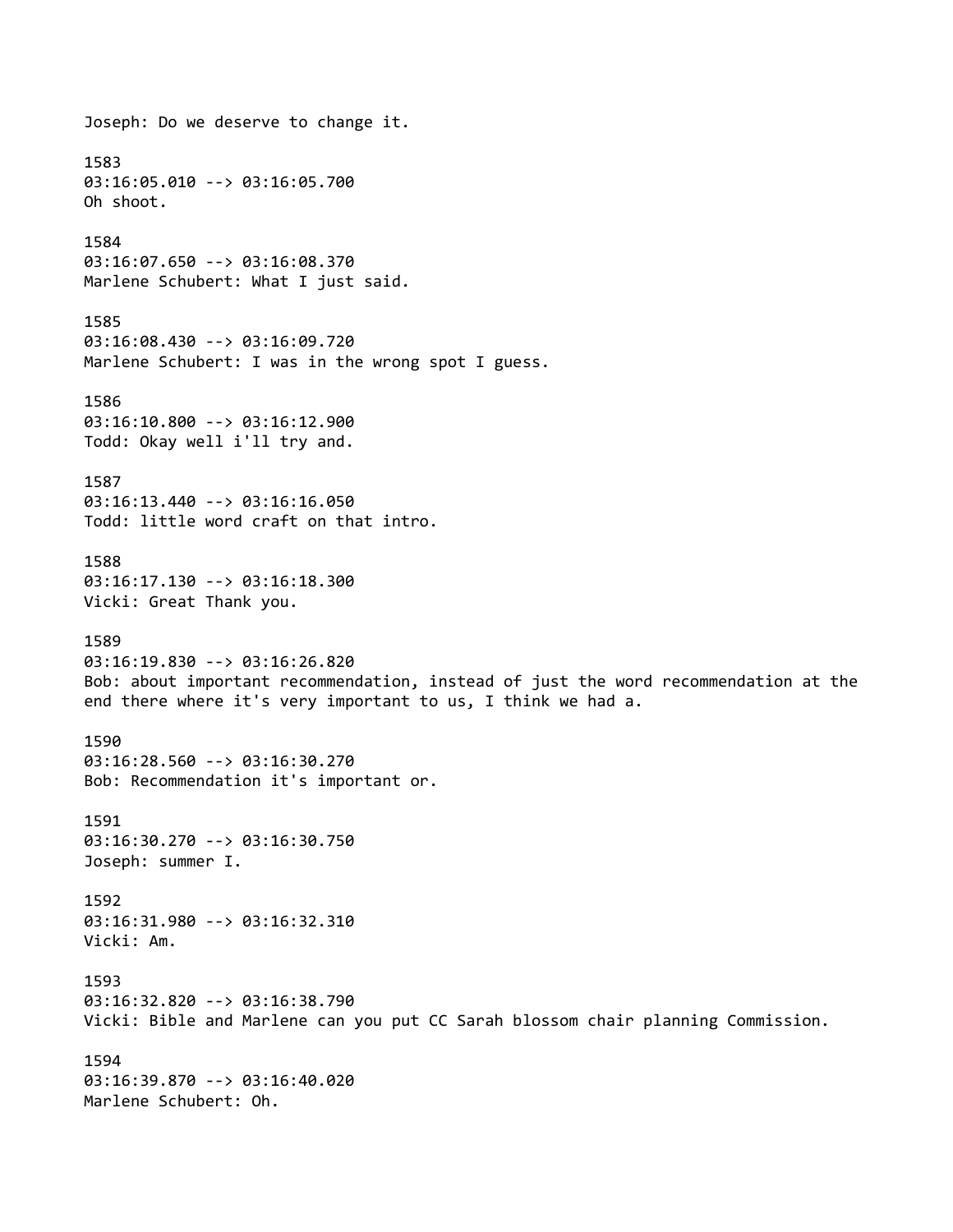1595 03:16:40.830 --> 03:16:41.220 yeah. 1596 03:16:44.340 --> 03:16:47.250 Joseph: And then, and then we just send it to the bainbridge review. 1597 03:16:57.480 --> 03:16:57.960 Todd: One thing. 1598 03:17:01.230 --> 03:17:02.520 Todd: nevermind I forgot what it was. 1599 03:17:06.870 --> 03:17:08.340 Todd: Now, there were 18 minutes over time. 1600 03:17:08.880 --> 03:17:10.770 Joseph: yeah so to bed. 1601 03:17:14.190 --> 03:17:14.700 Joseph: Okay. 1602 03:17:15.060 --> 03:17:15.330 Bob: We have. 1603 03:17:15.420 --> 03:17:19.020 Marlene Schubert: anyone else you said Blair and Sarah and was there a third. 1604 03:17:19.500 --> 03:17:20.820 Vicki: No, that was, I think the. 1605 03:17:20.820 --> 03:17:21.840 Vicki: Only two. 1606 03:17:22.080 --> 03:17:24.150 Bob: Well, what about the interim planning director. 1607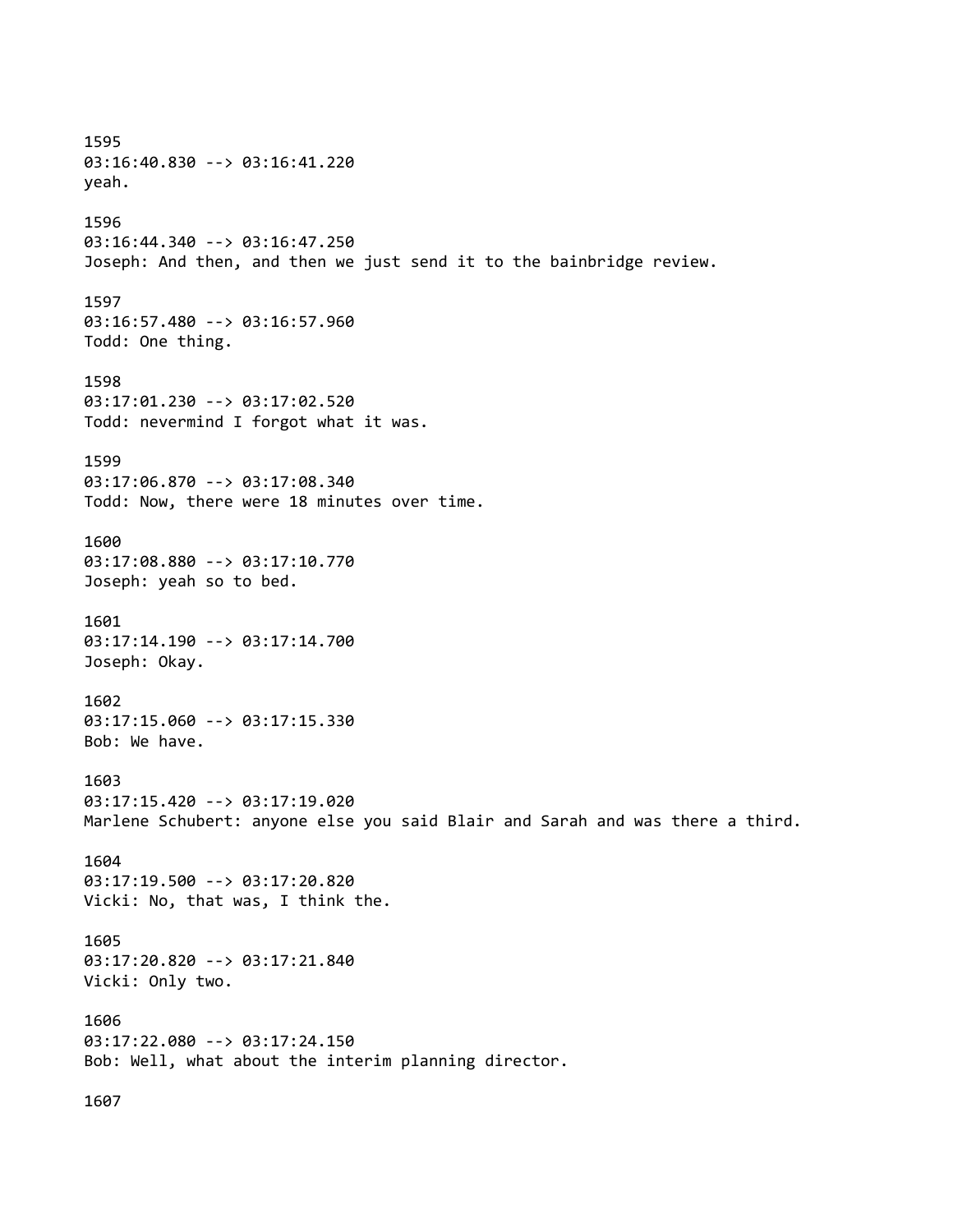03:17:25.980 --> 03:17:27.960 Joseph: he'll be gone, but the tongue is published. 1608 03:17:28.800 --> 03:17:32.190 Bob: Well let's kind of go to somebody and planning, whoever whoever is the leader. 1609 03:17:32.310 --> 03:17:32.610 Bob: sort of. 1610 03:17:32.640 --> 03:17:35.130 Marlene Schubert: I guess right now it's mark and you don't have anywhere else. 1611 03:17:35.580 --> 03:17:39.300 Joseph: I guess we'll just say intent, I would just say intern planning. 1612 03:17:39.330 --> 03:17:41.850 Vicki: Planning director yeah I think that's his title. 1613 03:17:42.030 --> 03:17:42.390 yeah. 1614 03:17:47.070 --> 03:17:48.240 Bob: someone's attempting. 1615 03:17:49.470 --> 03:17:49.950 Vicki: Right. 1616 03:17:50.910 --> 03:17:51.420 Maybe. 1617 03:17:52.770 --> 03:17:54.000 Marlene Schubert: All right, I can send this back. 1618 03:17:54.240 --> 03:17:56.940 Marlene Schubert: To the key and Todd. 1619 03:17:58.380 --> 03:18:00.000 Joseph: Thank you good.